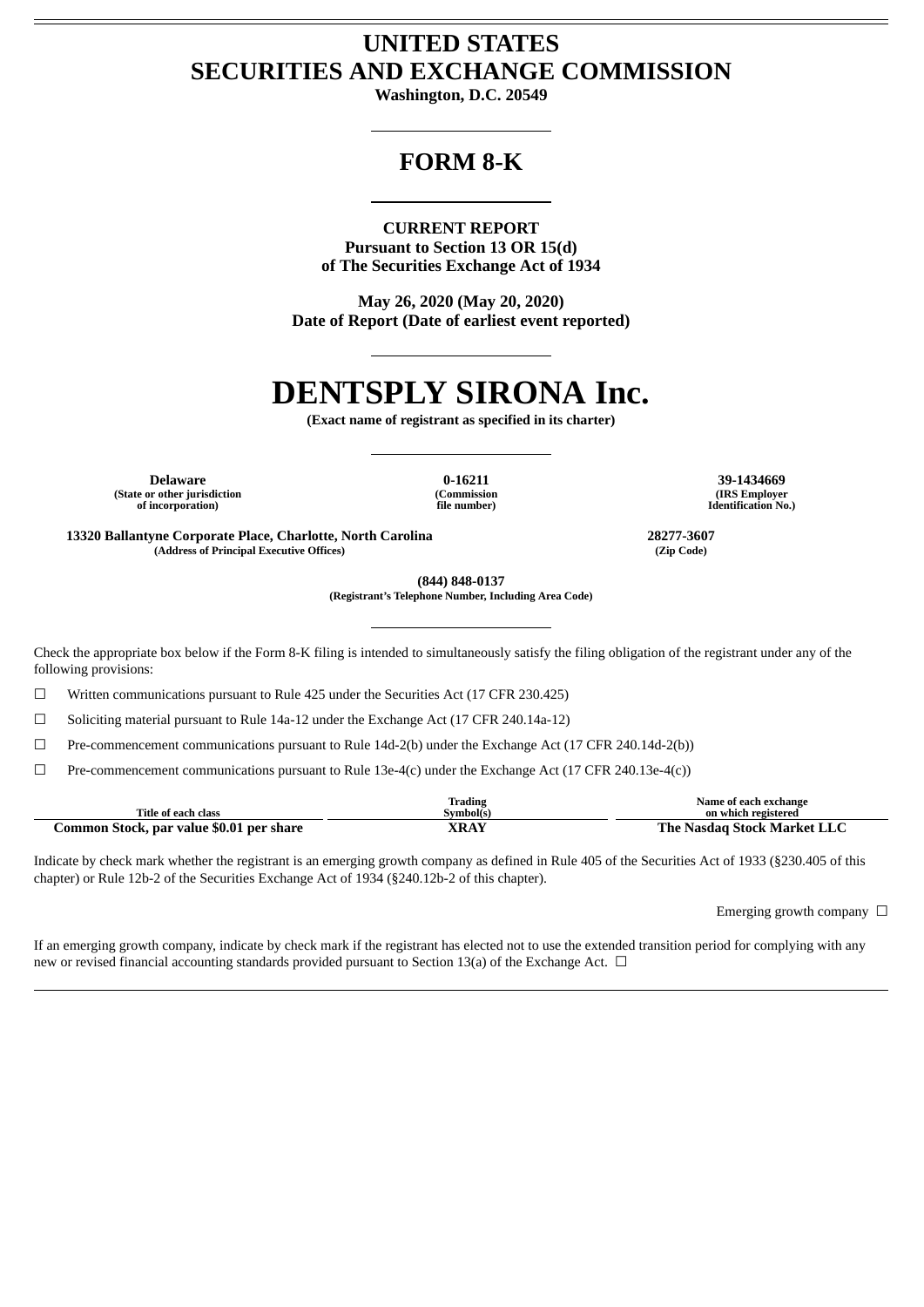## **Item 1.01 Entry Into a Material Definitive Agreement**

On May 26, 2020, DENTSPLY SIRONA Inc. (the "Company") completed an underwritten public offering of senior unsecured notes in the aggregate principal amount of \$750,000,000 of 3.250% Senior Notes due 2030 (the "Notes). The Notes were issued pursuant to the Company's registration statement on Form S-3 (File No. 333-238200), filed with the Securities and Exchange Commission on May 12, 2020.

In connection with the offering of the Notes, the Company entered into an Underwriting Agreement, dated May 20, 2020, among the Company and Citigroup Global Markets Inc., Goldman Sachs & Co. LLC and J.P. Morgan Securities LLC, as representatives of the several underwriters named therein (collectively, the "Underwriters"). Pursuant to the Underwriting Agreement, the Company agreed to sell the Notes to the Underwriters, and the Underwriters agreed to purchase the Notes for resale to the public. The Underwriting Agreement contains customary representations and warranties, conditions to closing, indemnification rights, obligations of the parties and termination provisions.

The Notes were issued under an Indenture, dated May 26, 2020 (the "Base Indenture"), between the Company and Wells Fargo Bank, National Association, as trustee (the "Trustee"), as supplemented by the First Supplemental Indenture, dated May 26, 2020, between the Company and the Trustee (the "First Supplemental Indenture" and, together with the Base Indenture, the "Indenture"). The Notes are the senior unsecured obligations of the Company.

The Notes mature on June 1, 2030 and bear interest at a rate of 3.250% per year. Interest is payable on the Notes on June 1 and December 1 of each year beginning on December 1, 2020, until their maturity date.

Prior to March 1, 2030, the Company may redeem the Notes at its option, at any time in whole or from time to time in part, at a redemption price equal to the greater of (i) 100% of the principal amount of the Notes to be redeemed and (ii) a make-whole amount as set forth in the Indenture, plus, in each case, accrued and unpaid interest on the Notes to be redeemed to, but excluding, the redemption date. On or after March 1, 2030, the Company may redeem the Notes at its option, at any time in whole or from time to time in part, at a redemption price equal to 100% of the principal amount of the Notes to be redeemed, plus accrued and unpaid interest on the Notes to be redeemed to, but excluding, the redemption date.

Additionally, if a change of control triggering event occurs in respect of the Notes, the Company will be required to offer to repurchase the Notes for cash at a purchase price equal to 101% of the principal amount of such Notes, plus accrued and unpaid interest, if any, to but excluding the date of purchase. The Indenture also contains certain limitations on the Company's ability to incur liens and enter into sale lease-back transactions, as well as customary events of default.

Copies of the Underwriting Agreement, the Base Indenture, the First Supplemental Indenture and the form of the Note are attached hereto as Exhibits 1.1, 4.1, 4.2 and 4.3, respectively, to this Current Report on Form 8-K and are incorporated herein by reference. The above description of the material terms of the Underwriting Agreement, the Base Indenture, the First Supplemental Indenture and the Notes does not purport to be complete and is qualified in its entirety by reference to such Exhibits.

A copy of the opinion of Skadden, Arps, Slate, Meagher & Flom LLP relating to the legality of the issuance and sale of the Notes is attached as Exhibit 5.1 to this Current Report on Form 8-K.

## Item 2.03 Creation of a Direct Financial Obligation or an Obligation under an Off-Balance Sheet Arrangement of a Registrant.

The information included in Item 1.01 above is incorporated by reference into this Item 2.03.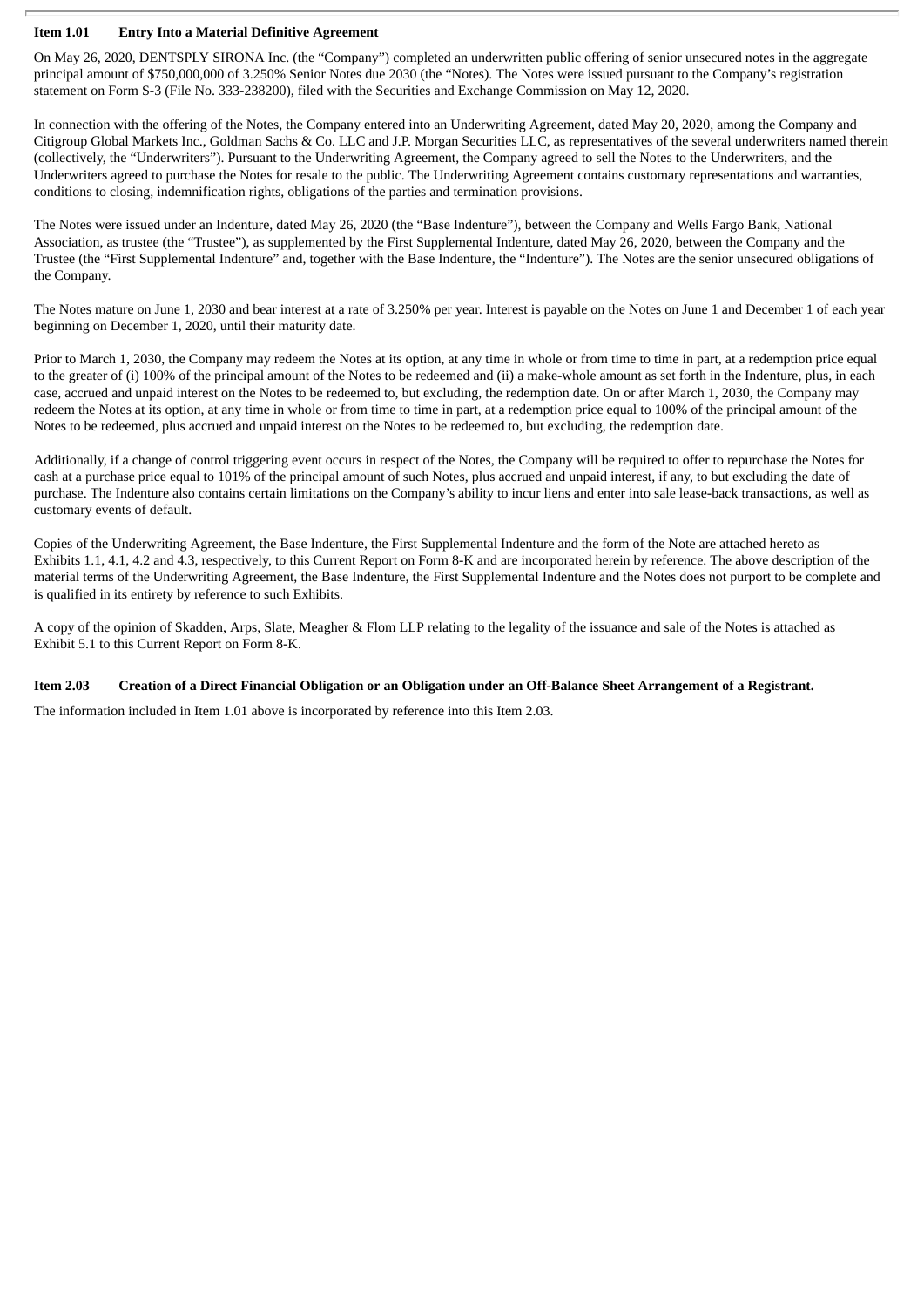## **Item 9.01 Financial Statements and Exhibits.**

(d) Exhibits.

| Exhibit<br>No. | <b>Description</b>                                                                                                                                                                                                              |
|----------------|---------------------------------------------------------------------------------------------------------------------------------------------------------------------------------------------------------------------------------|
| 1.1            | Underwriting Agreement, dated May 20, 2020, among DENTSPLY SIRONA Inc., Citigroup Global Markets Inc., Goldman Sachs & Co.<br>LLC and J.P. Morgan Securities LLC, as representatives of the several underwriters named therein. |
| 4.1            | Indenture, dated as of May 26, 2020, between DENTSPLY SIRONA Inc. and Wells Fargo Bank, National Association.                                                                                                                   |
| 4.2            | First Supplemental Indenture, dated as of May 26, 2020, between DENTSPLY SIRONA Inc. and Wells Fargo Bank, National<br>Association.                                                                                             |
| 4.3            | Form of 3.250% Notes due 2030 (included in Exhibit 4.2).                                                                                                                                                                        |
| 5.1            | Opinion of Skadden, Arps, Slate, Meagher & Flom LLP.                                                                                                                                                                            |
| 23.1           | Consent of Skadden, Arps, Slate, Meagher & Flom LLP (included in Exhibit 5.1).                                                                                                                                                  |

104 Cover Page Interactive Data File (embedded within the Inline XBRL Document).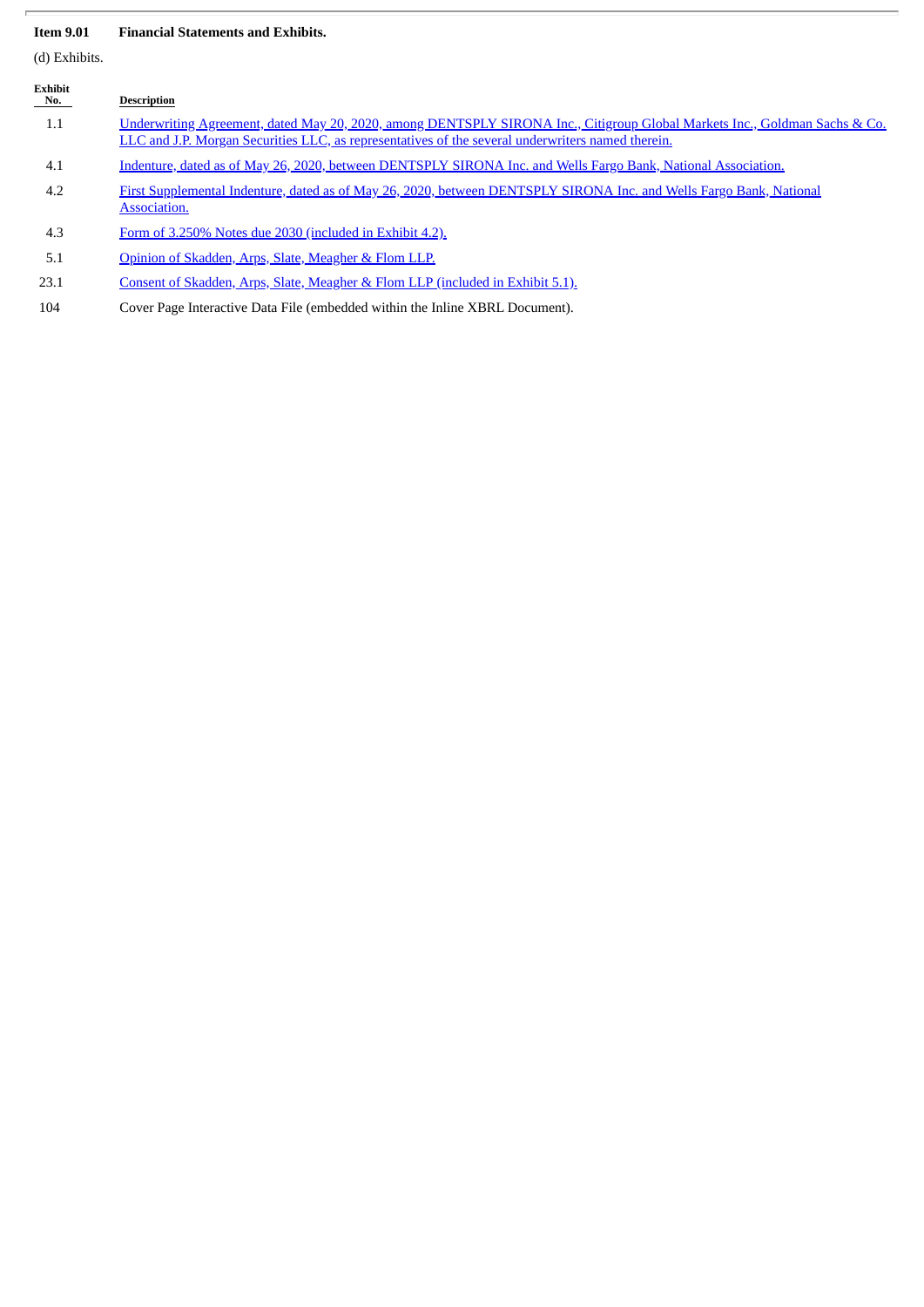**SIGNATURE**

Pursuant to the requirements of the Securities Exchange Act of 1934, the Company has duly caused this report to be signed on its behalf by the undersigned hereunto duly authorized.

DENTSPLY SIRONA, INC.

/s/ Keith J. Ebling

Name: Keith J. Ebling

Title: Executive Vice President, General Counsel and Secretary

Date: May 26, 2020 By: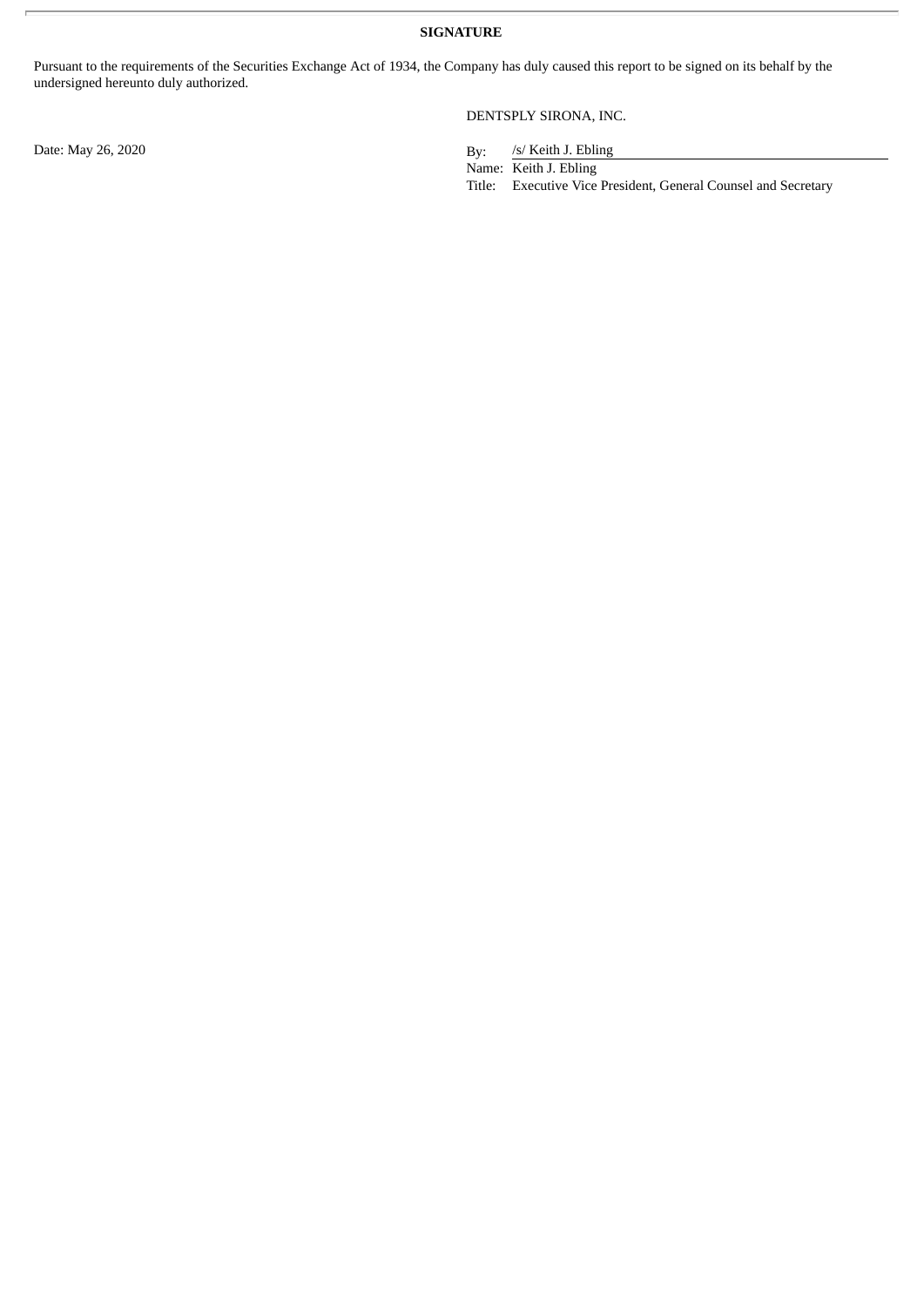#### **DENTSPLY SIRONA INC.**

#### **US\$750,000,000 3.250% Senior Notes due 2030**

## **UNDERWRITING AGREEMENT**

<span id="page-4-0"></span>May 20, 2020

To the Managers named in Schedule I hereto for the Underwriters named in Schedule II hereto

Ladies and Gentlemen:

DENTSPLY SIRONA Inc., a Delaware corporation (the "**Company**"), proposes to issue and sell to the several underwriters named in Schedule II hereto (the "**Underwriters**"), for whom you are acting as managers (the "**Managers**"), the principal amount of each series of its debt securities identified in Schedule I hereto (collectively, the "**Securities**"), to be issued under the indenture specified in Schedule I hereto (the "**Indenture**") between the Company and the Trustee identified in such Schedule (the "**Trustee**"). If the firm or firms listed in Schedule II hereto include only the Managers listed in Schedule I hereto, then the terms "Underwriters" and "Managers" as used herein shall each be deemed to refer to such firm or firms.

The Company has filed with the Securities and Exchange Commission (the "**Commission**") a registration statement, including a prospectus, (the file number of which is set forth in Schedule I hereto) on Form S-3, relating to the securities (the "**Shelf Securities**"), including the Securities, to be issued from time to time by the Company. The registration statement as amended to the date of this Agreement, including the information (if any) deemed to be part of the registration statement at the time of effectiveness pursuant to Rule 430A or Rule 430B under the Securities Act of 1933, as amended (the "**Securities Act**"), is hereinafter referred to as the "**Registration Statement,**" and the related prospectus covering the Shelf Securities dated May 12, 2020 in the form first used to confirm sales of the Securities (or in the form first made available to the Underwriters by the Company to meet requests of purchasers pursuant to Rule 173 under the Securities Act) is hereinafter referred to as the "**Basic Prospectus**." The Basic Prospectus, as supplemented by the prospectus supplement specifically relating to the Securities in the form first used to confirm sales of the Securities (or in the form first made available to the Underwriters by the Company to meet requests of purchasers pursuant to Rule 173 under the Securities Act) is hereinafter referred to as the "**Prospectus**," and the term "**preliminary prospectus**" means any preliminary form of the Prospectus. For purposes of this Agreement, "**free writing prospectus**" has the meaning set forth in Rule 405 under the Securities Act, "**Time of Sale Prospectus**" means the documents set forth opposite the caption "Time of Sale Prospectus" in Schedule I hereto, and "**road show**" means a "bona fide electronic road show" as defined in Rule 433(h)(5) under the Securities Act. As used herein, the terms "Registration Statement," "Basic Prospectus," "preliminary prospectus," "Time of Sale Prospectus" and "Prospectus" shall include the documents, if any, incorporated by reference therein on the date hereof. The terms "**supplement**," "**amendment**," and "**amend**" as used herein with respect to the Registration Statement, the Basic Prospectus, the Time of Sale Prospectus, any preliminary prospectus or the Prospectus shall include all documents subsequently filed by the Company with the Commission pursuant to the Securities Exchange Act of 1934, as amended (the "**Exchange Act**"), that are deemed to be incorporated by reference therein.

1. *Representations and Warranties*. The Company represents and warrants to and agrees with each of the Underwriters that:

(a) The Company meets the requirements for use of Form S-3 under the Securities Act. The Registration Statement has become effective; no stop order suspending the effectiveness of the Registration Statement is in effect, and no proceedings for such purpose or pursuant to Section 8A under the Securities Act are pending before or, to the knowledge of the Company, threatened by the Commission. The Company is a well-known seasoned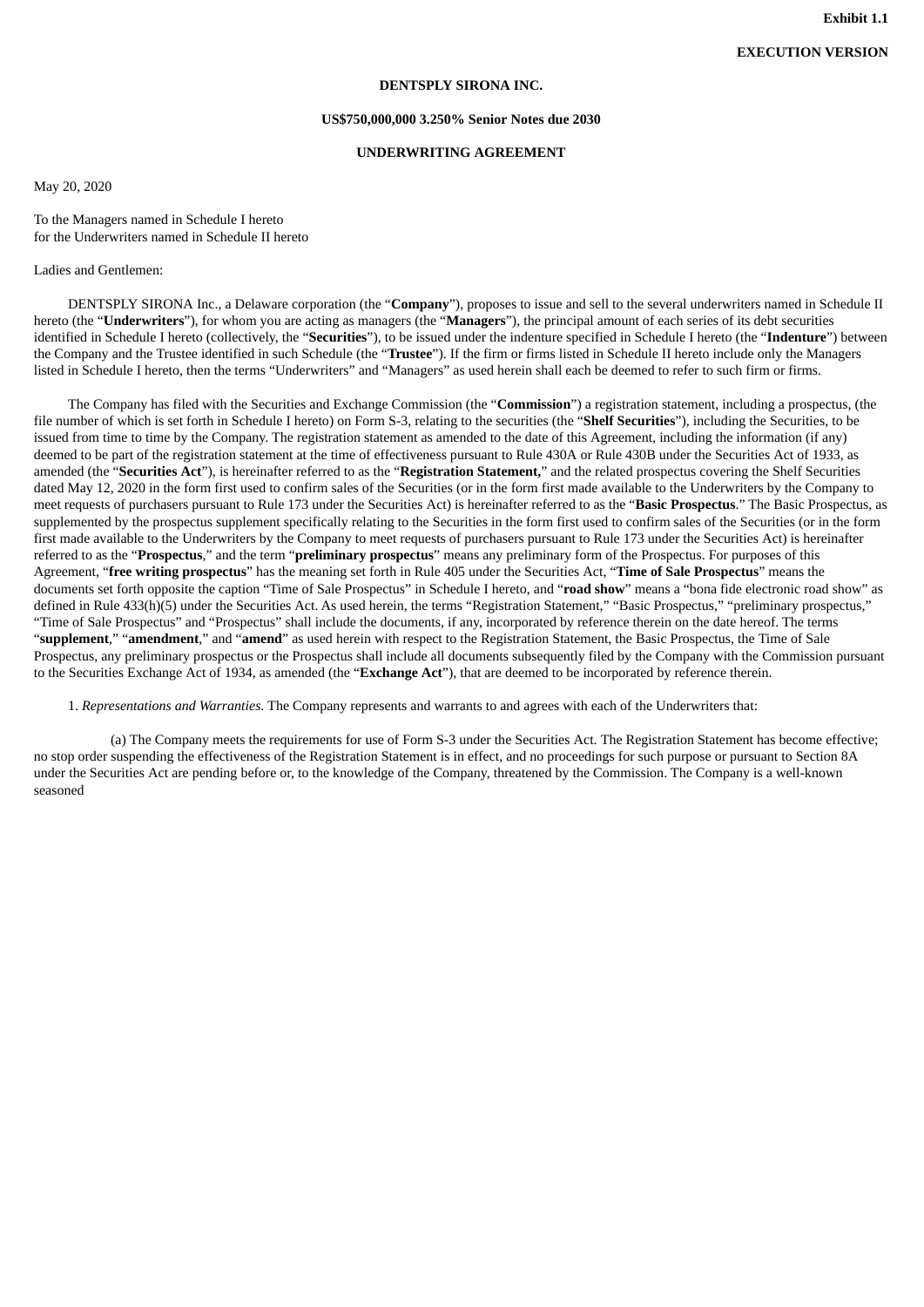issuer (as defined in Rule 405 under the Securities Act) eligible to use the Registration Statement as an automatic shelf registration statement, the Company has not received notice that the Commission objects to the use of the Registration Statement as an automatic shelf registration statement and the Company has not otherwise ceased to be eligible to use the automatic shelf registration form.

(b) (i) Each document, if any, filed or to be filed pursuant to the Exchange Act and incorporated by reference in the Time of Sale Prospectus or the Prospectus complied or will comply when so filed in all material respects with the Exchange Act and the applicable rules and regulations of the Commission thereunder, (ii) each part of the Registration Statement, when such part became effective, did not contain, and each such part, as amended or supplemented, if applicable, will not contain any untrue statement of a material fact or omit to state a material fact required to be stated therein or necessary to make the statements therein not misleading, (iii) the Registration Statement as of the date hereof does not contain any untrue statement of a material fact or omit to state a material fact required to be stated therein or necessary to make the statements therein not misleading, (iv) the Registration Statement and the Prospectus comply, and as amended or supplemented, if applicable, will comply in all material respects with the Securities Act and the applicable rules and regulations of the Commission thereunder, (v) the Time of Sale Prospectus does not, and at the time of each sale of the Securities in connection with the offering when the Prospectus is not yet available to prospective purchasers and at the Closing Date (as defined in Section 4), the Time of Sale Prospectus, as then amended or supplemented by the Company, if applicable, will not, contain any untrue statement of a material fact or omit to state a material fact necessary to make the statements therein, in the light of the circumstances under which they were made, not misleading, (vi) each road show, if any, when considered together with the Time of Sale Prospectus, does not contain any untrue statement of a material fact or omit to state a material fact necessary to make the statements therein, in the light of the circumstances under which they were made, not misleading and (vii) the Prospectus does not contain and, as amended or supplemented, if applicable, will not contain any untrue statement of a material fact or omit to state a material fact necessary to make the statements therein, in the light of the circumstances under which they were made, not misleading, except that the representations and warranties set forth in this paragraph do not apply to (A) statements or omissions in the Registration Statement, the Time of Sale Prospectus or the Prospectus based upon information relating to any Underwriter furnished to the Company in writing by such Underwriter through the Managers expressly for use therein or (B) that part of the Registration Statement that constitutes the Statement of Eligibility (Form T-1) under the Trust Indenture Act of 1939, as amended (the "**Trust Indenture Act**"), of the Trustee.

(c) The Company is not an "ineligible issuer" in connection with the offering pursuant to Rules 164, 405 and 433 under the Securities Act. Any free writing prospectus that the Company is required to file pursuant to Rule 433(d) under the Securities Act has been, or will be, filed with the Commission in accordance with the requirements of the Securities Act and the applicable rules and regulations of the Commission thereunder. Each free writing prospectus that the Company has filed, or is required to file, pursuant to Rule 433(d) under the Securities Act or that was prepared by or on behalf of or used or referred to by the Company complies or will comply in all material respects with the requirements of the Securities Act and the applicable rules and regulations of the Commission thereunder. Except for the free writing prospectuses, if any, identified in Schedule I hereto, forming part of the Time of Sale Prospectus, and electronic road shows, if any, each furnished to you before first use, the Company has not prepared, used or referred to, and will not, without your prior consent, prepare, use or refer to, any free writing prospectus.

(d) The Company has been duly incorporated, is validly existing as a corporation in good standing under the laws of the State of Delaware, has the corporate power and authority to own its property and to conduct its business as described in the Time of Sale Prospectus and is duly qualified to transact business and is in good standing in each jurisdiction in which the conduct of its business or its ownership or leasing of property requires such qualification, except to the extent that the failure to be so qualified or be in good standing would not reasonably be expected to have a material adverse effect on the Company and its subsidiaries, taken as a whole.

(e) Each "Significant Subsidiary" (as defined in Rule 1-02(w) under the Exchange Act) of the Company has been duly incorporated or formed, is validly existing as a corporation or other legal entity, in good standing under the laws of the jurisdiction of its incorporation or formation, has the corporate or other power and authority to own its property and to conduct its business as described in the Time of Sale Prospectus and is duly qualified to transact business and is in good standing in each jurisdiction in which the conduct of its business or its ownership or leasing of property requires such qualification, except to the extent that the failure to be so qualified or be in good standing would not reasonably be expected to have a material adverse effect on the Company and its subsidiaries, taken as a whole; all of the issued shares of capital stock of each Significant Subsidiary of the Company have been duly and validly authorized and issued, are fully paid and non-assessable and, except as set forth in the Time of Sale Prospectus and the Prospectus, are owned directly or indirectly by the Company, free and clear of all liens, encumbrances, equities or claims.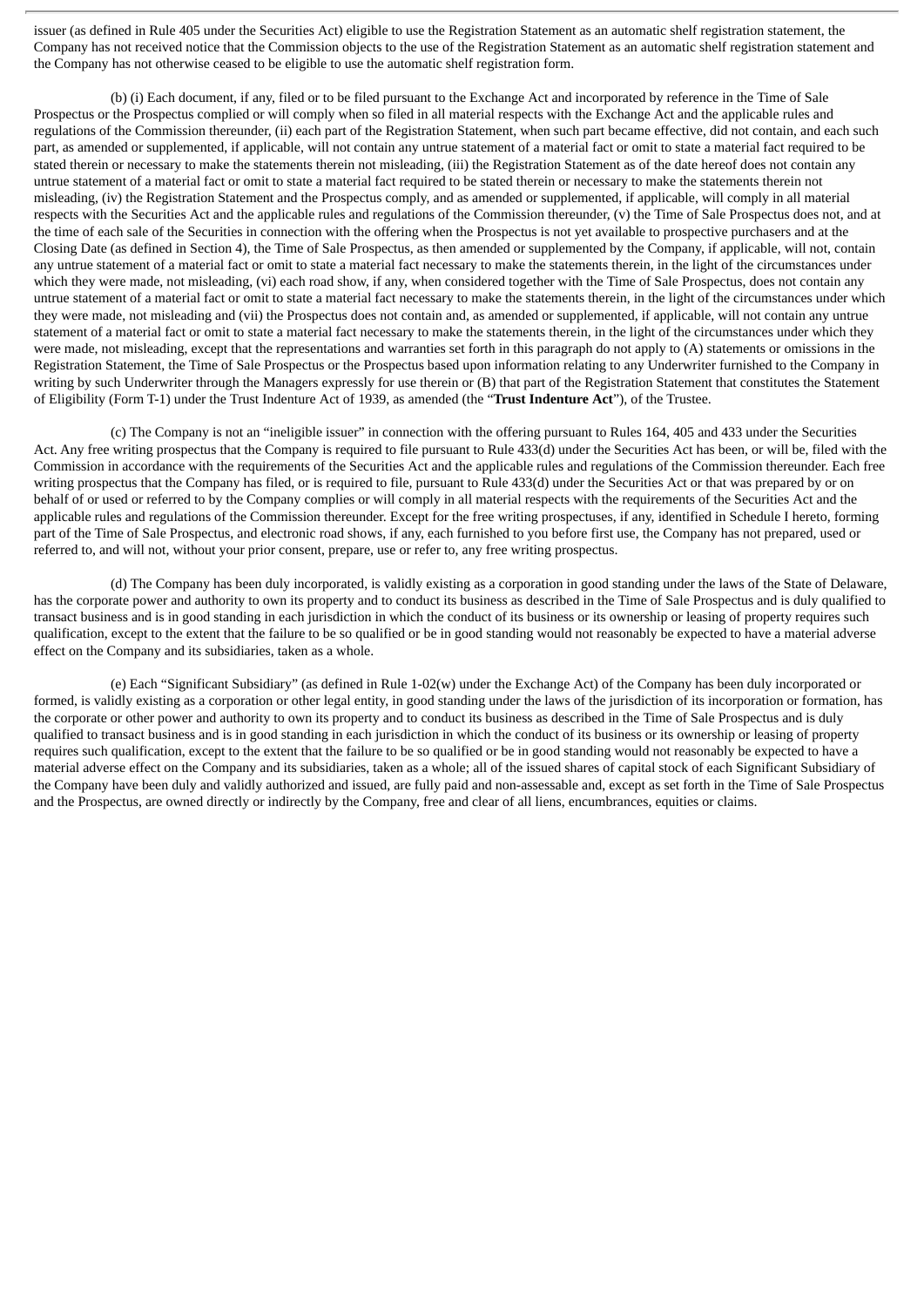(f) This Agreement has been duly authorized, executed and delivered by the Company.

(g) [Reserved].

(h) The Indenture has been duly qualified under the Trust Indenture Act. The Indenture has been duly authorized by the Company, and, at the Closing Date, will have been duly executed and delivered by the Company and will constitute a valid and binding agreement of, the Company, enforceable against the Company in accordance with its terms, subject to applicable bankruptcy, insolvency and similar laws affecting creditors' rights generally and equitable principles of general applicability.

(i) The Securities have been duly authorized by the Company, and, when executed and authenticated in accordance with the provisions of the Indenture and delivered to and paid for by the Underwriters in accordance with the terms of this Agreement, will be valid and binding obligations of the Company, enforceable against the Company in accordance with their terms, subject to applicable bankruptcy, insolvency and similar laws affecting creditors' rights generally and equitable principles of general applicability, and will be entitled to the benefits of the Indenture.

(j) The execution and delivery by the Company of, and the performance by the Company of its obligations under, this Agreement, the Indenture and the Securities will not contravene (i) the certificate of incorporation or by-laws of the Company, (ii) any agreement or other instrument binding upon the Company or any of its subsidiaries that is material to the Company and its subsidiaries, taken as a whole, (iii) any law applicable to the Company, or (iv) any judgment, order or decree of any governmental agency or body having jurisdiction over the Company, except in the case of clauses (iii) and (iv), for any contravention that would not be reasonably expected to affect the validity of the Securities, or otherwise be reasonably expected to have a material adverse effect on the Company and its subsidiaries, taken as a whole; and no consent, approval, authorization, order, registration or qualification of or with any governmental agency or body is required to be obtained by the Company for the performance by the Company of its obligations under this Agreement, the Indenture or the Securities, except for (i) such consents, approvals, authorizations, orders, registrations or qualifications as may be required under state securities or Blue Sky laws and (ii) such consents, approvals, authorizations, orders, registrations or qualifications that, if not obtained, would not, individually or in the aggregate, reasonably be expected to affect the validity of the Securities or the ability of the Company to consummate the transactions contemplated by this Agreement, or would not reasonably be expected to result in a material adverse effect on the Company and its subsidiaries, taken as a whole.

(k) Neither the Company nor any of its subsidiaries is in violation or in default (or, with the giving of notice or lapse of time or both, would be in default) ("Default") under its articles of incorporation, charter or by-laws and neither the Company nor any of its subsidiaries is (i) in Default under any indenture, mortgage, loan or credit agreement, deed of trust, note, contract, franchise, lease or other agreement, obligation, condition, covenant or instrument to which the Company or any of its subsidiaries is a party or by which it or any of them may be bound or to which any of the property or assets of the Company or any of its subsidiaries is subject (each, an "**Existing Instrument**") or (ii) in violation of any statute, law, rule, regulation, judgment, order or decree of any court, regulatory body, administrative agency, governmental body, arbitrator or other authority having jurisdiction over the Company or any of its subsidiaries or any of its or their properties, as applicable, except, with respect to clauses (i) and (ii), for such Defaults or violations as would not, individually or in the aggregate, reasonably be expected to have a material adverse effect on the Company and its subsidiaries, taken as a whole.

(l) There has not occurred any material adverse change, or any development involving a prospective material adverse change, in the condition, financial or otherwise, or in the earnings, business or operations of the Company and its subsidiaries, taken as a whole, from that set forth in the Time of Sale Prospectus.

(m) The financial statements of the Company (including the related notes and supporting schedules) included or incorporated by reference in the Time of Sale Prospectus and Prospectus comply as to form in all material respects with the requirements of Regulation S-X under the Securities Act and present fairly, in all material respects, the financial condition, results of operations and cash flows of the entities purported to be shown thereby at the dates and for the periods indicated and have been prepared in conformity with generally accepted accounting principles in the United States applied on a consistent basis throughout the periods involved.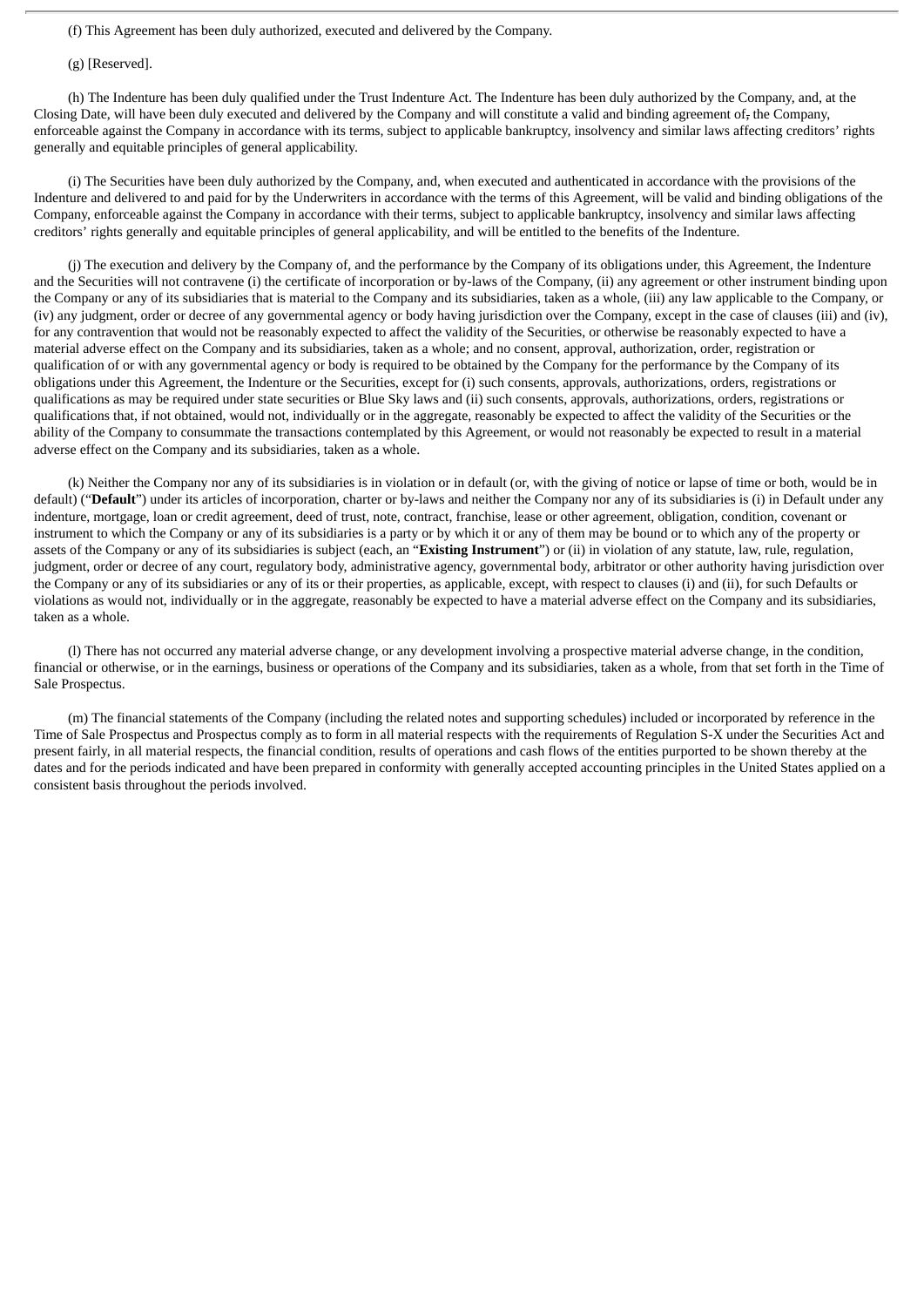(n) There are no legal or governmental proceedings pending or, to the knowledge of the Company, threatened to which the Company or any of its subsidiaries is a party or to which any of the properties of the Company or any of its subsidiaries is subject (i) other than proceedings accurately described in all material respects in the Time of Sale Prospectus and proceedings that would not reasonably be expected to have a material adverse effect on the Company and its subsidiaries, taken as a whole, or on the power or ability of the Company to perform its obligations under this Agreement, the Indenture or the Securities or to consummate the transactions contemplated by the Time of Sale Prospectus or (ii) that are required to be described in the Registration Statement or the Prospectus and are not so described; and there are no statutes, regulations, contracts or other documents that are required to be described in the Registration Statement or the Prospectus or to be filed as exhibits to the Registration Statement that are not described or filed as required.

(o) Prior to the date hereof, neither the Company nor, to the knowledge of the Company, any of its affiliates have taken any action which is designed to or which has constituted or which might cause or result in stabilization or manipulation of the price of any security of the Company in connection with the offering of the Securities.

(p) There are no persons with registration or other similar rights to have any equity or debt securities registered for sale under the Registration Statement or included in the offering contemplated by this Agreement, except for such rights as have been duly waived.

(q) No dispute with the employees of the Company or any of its subsidiaries exists and the Company is not aware of any existing or imminent labor disturbance by the employees of the Company or any of its subsidiaries, in each case that would reasonably be expected to, individually or in the aggregate, have a material adverse effect on the Company and its subsidiaries, taken as a whole.

(r) Each preliminary prospectus filed as part of the registration statement as originally filed or as part of any amendment thereto, or filed pursuant to Rule 424 under the Securities Act, complied when so filed in all material respects with the Securities Act and the applicable rules and regulations of the Commission thereunder.

(s) The Company is not, and after giving effect to the offering and sale of the Securities and the application of the proceeds thereof as described in the Prospectus will not be, required to register as an "investment company" as such term is defined in the Investment Company Act of 1940, as amended.

(t) Except as set forth in the Time of Sale Prospectus and the Prospectus, the Company and its subsidiaries (i) are in compliance with any and all applicable foreign, federal, state and local laws and regulations relating to the protection of human health and safety, the environment or hazardous or toxic substances or wastes, pollutants or contaminants ("**Environmental Laws**"), (ii) have received all permits, licenses or other approvals required of them under applicable Environmental Laws to conduct their respective businesses and (iii) are in compliance with all terms and conditions of any such permit, license or approval, except where such noncompliance with Environmental Laws, failure to receive required permits, licenses or other approvals or failure to comply with the terms and conditions of such permits, licenses or approvals would not reasonably be expected to, singly or in the aggregate, have a material adverse effect on the Company and its subsidiaries, taken as a whole.

(u) Except as set forth in the Time of Sale Prospectus and the Prospectus, there are no costs or liabilities associated with Environmental Laws (including, without limitation, any capital or operating expenditures required for clean-up, closure of properties or compliance with Environmental Laws or any permit, license or approval, any related constraints on operating activities and any potential liabilities to third parties) which would reasonably be expected to, singly or in the aggregate, have a material adverse effect on the Company and its subsidiaries, taken as a whole.

(v) Except as set forth in the Time of Sale Prospectus and the Prospectus, and except as would not reasonably be expected to, individually or in the aggregate, have a material adverse effect on the Company and its subsidiaries, taken as a whole, the Company or its subsidiaries own, possess or have the right to use all patents, trademarks, service marks, trade names, copyrights, patentable inventions, trade secrets, know-how and other intellectual property (collectively, the "**Intellectual Property**") used by the Company or its subsidiaries in, and material to, the conduct of the Company's or its subsidiaries' business as now conducted or as proposed in the Time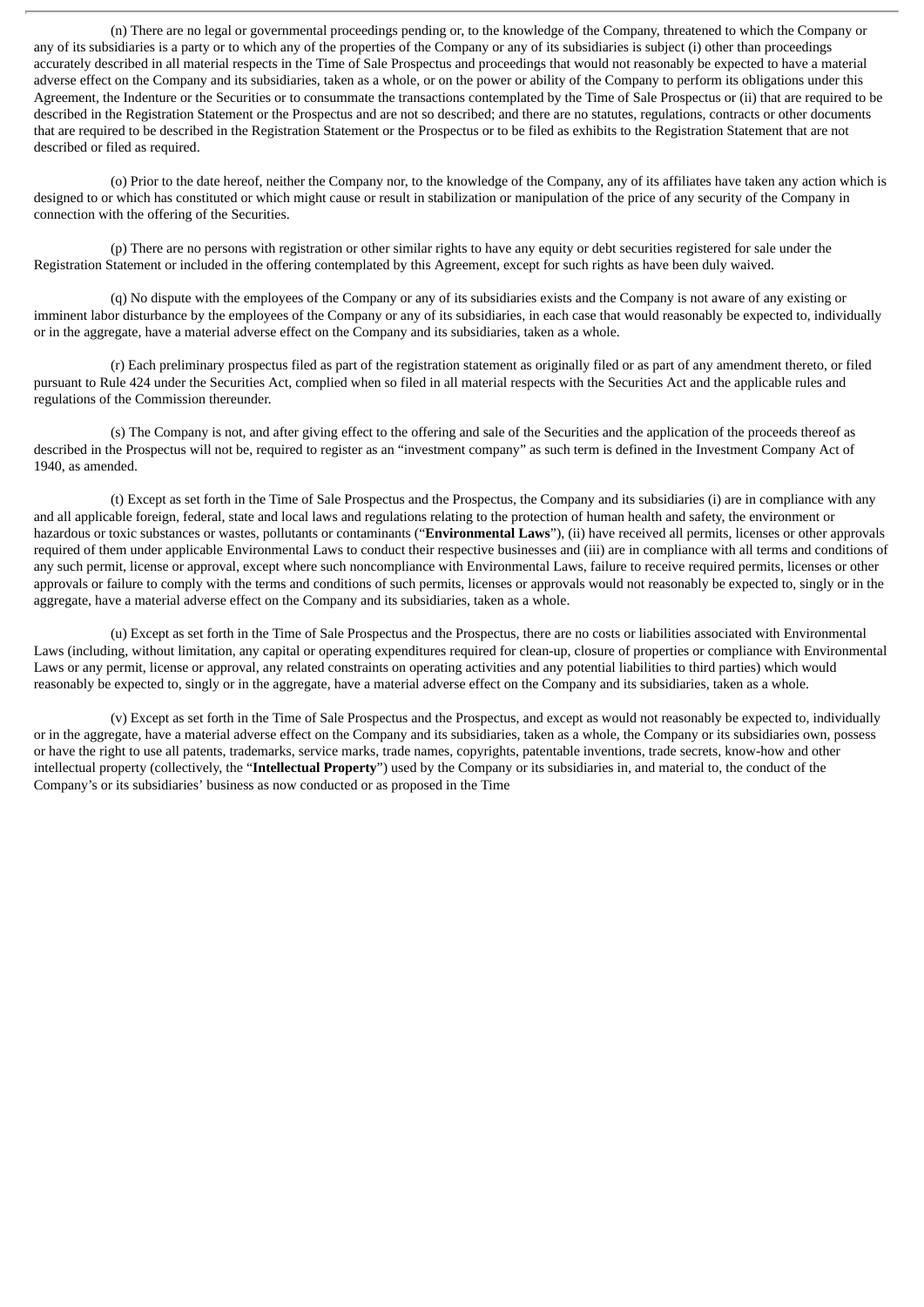of Sale Prospectus and the Prospectus to be conducted. Except as set forth in the Time of Sale Prospectus and the Prospectus, and except as would not reasonably be expected to, individually or in the aggregate, have a material adverse effect on the Company and its subsidiaries, taken as a whole, (a) to the Company's knowledge there is no material infringement by third parties of any of the Company's Intellectual Property and (b) there are no legal or governmental actions, suits, proceedings or claims pending or, to the Company's knowledge, threatened, against the Company (i) challenging the Company's rights in or to any Intellectual Property owned or used by the Company, (ii) challenging the validity or scope of any Intellectual Property owned by the Company, or (iii) alleging that the operation of the Company's business as now conducted infringes or otherwise violates any patent, trademark, copyright, trade secret or other proprietary rights of a third party, and the Company is unaware of any facts which would form a reasonable basis for any such claim.

(w) Except as set forth in the Time of Sale Prospectus and the Prospectus, (i) the Company and each subsidiary possess such valid and current certificates, permits, licenses, approvals, consents and other authorizations (collectively, "**Government Licenses**") issued by the appropriate state, federal or foreign regulatory agencies or bodies necessary to conduct their respective businesses, except where the failure to possess such Government Licenses would not reasonably be expected to, individually or in the aggregate, have a material adverse effect on the Company and its subsidiaries, taken as a whole and (ii) neither the Company nor any of its subsidiaries has received any notice of proceedings relating to the revocation or modification of, or non-compliance with, any such Government Licenses which, singly or in the aggregate, if the subject of an unfavorable decision, ruling or finding, would reasonably be expected to have a material adverse effect on the Company and its subsidiaries, taken as a whole.

(x) Except as otherwise disclosed in the Time of Sale Prospectus and the Prospectus, the Company and each of its subsidiaries has good and marketable title to, or valid rights to lease or otherwise use, all the properties and assets that are material to the respective businesses of the Company and its subsidiaries, in each case free and clear of any security interests, mortgages, liens, encumbrances, equities, claims and other defects, except such as would not reasonably be expected to, individually or in the aggregate, have a material adverse effect on the Company and its subsidiaries, taken as a whole.

(y) The Company and its subsidiaries are insured by recognized, and to the Company's knowledge, financially sound institutions with policies in such amounts and with such deductibles and covering such risks as the Company reasonably believes are adequate and customary for their businesses. Except as set forth in the Time of Sale Prospectus and the Prospectus or as would not reasonably be expected to, individually or in the aggregate, have a material adverse effect on the Company and its subsidiaries, taken as a whole: (i) all policies of insurance insuring the Company or any of its subsidiaries or their respective businesses, assets, employees, officers and directors are in full force and effect and (ii) the Company and its subsidiaries are in compliance with the terms of such policies and instruments.

(z) Since the date of the latest audited consolidated financial statements of the Company included in the Time of Sale Prospectus and the Prospectus, there has been no change in internal control over the consolidated financial reporting of the Company that has materially affected, or is reasonably likely to materially affect, the internal control over the consolidated financial reporting of the Company.

(aa) There are no related-party transactions involving the Company or any subsidiary or any other person required to be described in the Time of Sale Prospectus or the Prospectus that have not been described as required.

(bb) The Company maintains a system of internal control over financial reporting (as such term is defined in Rule 13a-15(f) under the Exchange Act) that complies in all material respects with the requirements of the Exchange Act and has been designed by the Company's principal executive officer and principal financial officer, or under their supervision, to provide reasonable assurance regarding the reliability of financial reporting and the preparation of financial statements for external purposes in accordance with generally accepted accounting principles. Except as disclosed in the Time of Sale Prospectus, (i) since the end of the Company's most recent audited fiscal year, there has been no change in the Company's internal control over financial reporting that has materially affected the Company's internal control over financial reporting, and (ii) the Company is not aware of any material weaknesses in its internal control over financial reporting.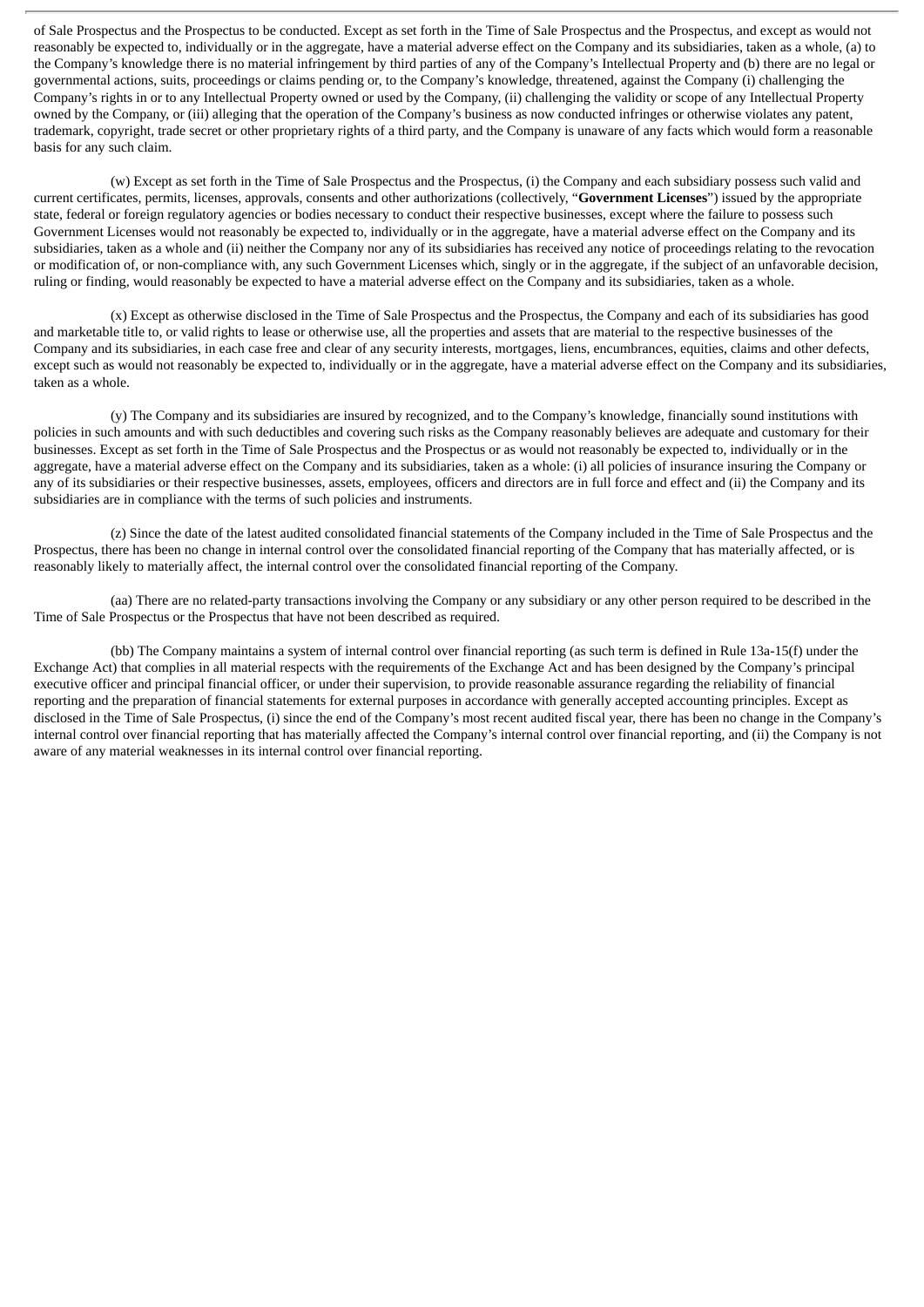(cc) The Company maintains disclosure controls and procedures, as such term is defined in Rule 13a-15 of the Exchange Act, that comply in all material respects with the requirements of the Exchange Act; such disclosure controls and procedures have been designed to ensure that material information relating to the Company and its subsidiaries is made known to the Company's principal executive officer and principal financial officer by others within those entities; and such disclosure controls and procedures are effective.

(dd) PricewaterhouseCoopers LLP, who have audited certain financial statements of the Company, is an independent registered public accounting firm as required by the Securities Act and the rules and regulations of the Commission thereunder.

(ee) (i) Neither the Company nor any of its subsidiaries nor, to the knowledge of the Company, any director, officer, employee or affiliate of the Company or of any of its subsidiaries, has taken any action in furtherance of an offer, payment, promise to pay, or authorization or approval of the payment or giving of money, property, gifts or anything else of value, directly or indirectly, to any "government official" (including any officer or employee of a government or government-owned or controlled entity or of a public international organization, or any person acting in an official capacity for or on behalf of any of the foregoing, or any political party or party official or candidate for political office) to influence official action or secure an improper advantage; (ii) the Company and its subsidiaries, and to the knowledge of the Company, its affiliates have conducted their businesses in compliance with applicable anti-corruption laws and have instituted and maintained policies and procedures reasonably designed to promote and achieve compliance with such laws; (iii) neither the Company nor any of its subsidiaries nor, to the knowledge of the Company, any director, officer, employee or affiliate of the Company or of any of its subsidiaries, has violated or is in violation of any provision of the Foreign Corrupt Practices Act of 1977, as amended, or any applicable law or regulation implementing the OECD Convention on Combating Bribery of Foreign Public Officials in International Business Transactions, or committed an offence under the Bribery Act 2010 of the United Kingdom, or any other applicable anti-bribery or anti-corruption law and (iv) neither the Company nor any of its subsidiaries will use, directly or indirectly, the proceeds of the offering in furtherance of an offer, payment, promise to pay, or authorization of the payment or giving of money, or anything else of value, to any person in violation of any applicable anti-corruption laws.

(ff) Except as would not, individually or in the aggregate, reasonably be expected to have a material adverse effect on the Company and its subsidiaries, taken as a whole, (i) the Company and its subsidiaries and any "employee benefit plan" (as defined in Section 3(3) of the Employee Retirement Income Security Act of 1974, as amended, and the regulations and published interpretations thereunder (collectively, "**ERISA**")) established or maintained by the Company, its subsidiaries or their ERISA Affiliates (as defined below) are in compliance in all material respects with ERISA ("**ERISA Affiliate**" means, with respect to the Company or a subsidiary, any member of any group of organizations described in Sections 414(b), (c), (m) or (o) of the Internal Revenue Code of 1986, as amended (the "**Internal Revenue Code**"), of which the Company or such subsidiary is a member), (ii) no "reportable event" (as defined under ERISA) has occurred or is reasonably expected to occur with respect to any "employee benefit plan" established or maintained by the Company, its subsidiaries or any of their ERISA Affiliates, (iii) no "employee benefit plan" established or maintained by the Company, its subsidiaries or any of their ERISAAffiliates, if such "employee benefit plan" were terminated, would have any "amount of unfunded benefit liabilities" (as defined under ERISA), (iv) neither the Company, its subsidiaries nor any of their ERISA Affiliates has incurred or reasonably expects to incur any liability under (A) Title IV of ERISA with respect to termination of, or withdrawal from, any "employee benefit plan," (B) Sections 412, 4971 or 4975 of the Internal Revenue Code, or (C) Section 4980B of the Internal Revenue Code with respect to the excise tax imposed thereunder, and (v) each "employee benefit plan" established or maintained by the Company, its subsidiaries or any of their ERISAAffiliates that is intended to be qualified under Section 401(a) of the Internal Revenue Code has received a favorable determination letter from the Internal Revenue Service and nothing has occurred, whether by action or failure to act, which is reasonably likely to cause disqualification of any such employee benefit plan under Section 401(a) of the Internal Revenue Code.

(gg) There is and has been no failure on the part of the Company and, to the knowledge of the Company, any of the Company's directors or officers, in their capacities as such, to comply in all material respects with any provision of the Sarbanes-Oxley Act of 2002 and the rules and regulations promulgated in connection therewith, including Section 402 related to loans and Sections 302 and 906 related to certifications.

(hh) The operations of the Company and each of its subsidiaries are and have been conducted at all times in material compliance with all applicable financial recordkeeping and reporting requirements, including those of the Bank Secrecy Act, as amended by Title III of the Uniting and Strengthening America by Providing Appropriate Tools Required to Intercept and Obstruct Terrorism Act of 2001 (USA PATRIOT Act), and the applicable anti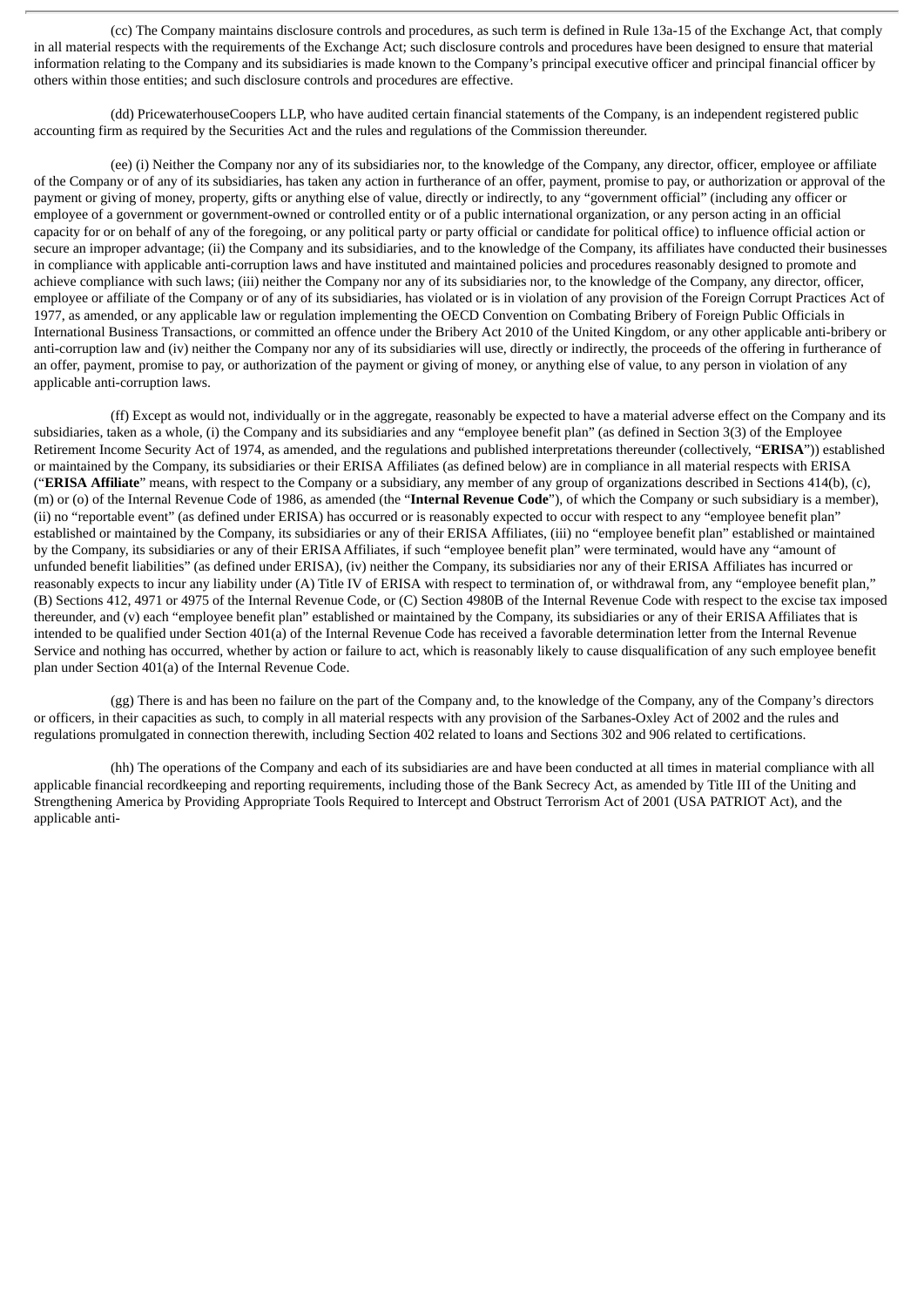money laundering statutes of jurisdictions where the Company and each of its subsidiaries conduct business, the rules and regulations thereunder and any applicable related or similar rules, regulations or guidelines, issued, administered or enforced by any governmental agency (collectively, the "**Anti-Money Laundering Laws**"), and no action, suit or proceeding by or before any court or governmental agency, authority or body or any arbitrator involving the Company or any of its subsidiaries with respect to the Anti-Money Laundering Laws is pending or, to the knowledge of the Company, threatened.

(ii) (i) Neither the Company nor any of its subsidiaries nor, to the knowledge of the Company, any director, officer, employee or affiliate of the Company or any of its subsidiaries, is an individual or entity ("**Person**") that is, or is owned or controlled by a Person that is:

> (A) the subject of any sanctions administered or enforced by the U.S. Department of Treasury's Office of Foreign Assets Control ("**OFAC**"), the United Nations Security Council ("**UNSC**"), the European Union ("**EU**"), Her Majesty's Treasury ("**HMT**"), or other relevant sanctions authority (collectively, "**Sanctions**"), nor

(B) located, organized or resident in a country or territory that is the subject of Sanctions (including, without limitation, Crimea, Cuba, Iran, North Korea and Syria).

(ii) The Company will not, directly or indirectly, use the proceeds of the offering, or lend, contribute or otherwise make available such proceeds to any subsidiary, joint venture partner or other Person:

> (A) to fund or facilitate any activities or business of or with any Person or in any country or territory that, at the time of such funding or facilitation, is the subject of Sanctions; or

(B) in any other manner that will result in a violation of Sanctions by any Person (including any Person participating in the offering, whether as underwriter, advisor, investor or otherwise).

(iii) The Company represents and covenants that, except pursuant to appropriate government authorization or as exempted from such regulation or as permitted by law, for the past five (5) years, it has not knowingly engaged in and is not now knowingly engaged in any dealings or transactions with any Person, or in any country or territory, that at the time of the dealing or transaction is or was the subject of Sanctions.

(jj) The Company and each of its subsidiaries have filed all federal, state, local and foreign tax returns required to be filed through the date of this Agreement or have requested extensions thereof and have paid all taxes required to be paid thereon (except for cases in which the failure to file or pay would not reasonably be expected to have a material adverse effect on the Company and its subsidiaries, taken as a whole, or except as currently being contested in good faith and for which reserves required by U.S. GAAP have been created in the financial statements of the Company).

(kk) The Company and its subsidiaries' information technology assets and equipment, computers, systems, networks, hardware, software, websites, applications, and databases (collectively, **"IT Systems"**) are adequate for, and operate and perform in all material respects as required in connection with the operation of the business of the Company and its subsidiaries as currently conducted, free and clear of all material Trojan horses, time bombs, malware and other corruptants. The Company and its subsidiaries have implemented and maintained commercially reasonable controls, policies, procedures, and safeguards to maintain and protect their material confidential information and the integrity, continuous operation, redundancy and security of all IT Systems and data (including all personal, personally identifiable, sensitive, confidential or regulated data (**"Personal Data"**)) used in connection with their businesses, and there have been no breaches, violations, outages or unauthorized uses of or accesses to same, except for those that would not reasonably be expected, individually or in the aggregate, to have a material adverse effect on the Company and its subsidiaries, taken as a whole, or that have been remedied without material cost or liability or the duty to notify any other person, nor any incidents under internal review or investigations relating to the same. The Company and its subsidiaries are presently in material compliance with all applicable laws or statutes and all judgments, orders, rules and regulations of any court or arbitrator or governmental or regulatory authority, internal policies and contractual obligations relating to the privacy and security of IT Systems and Personal Data and to the protection of such IT Systems and Personal Data from unauthorized use, access, misappropriation or modification.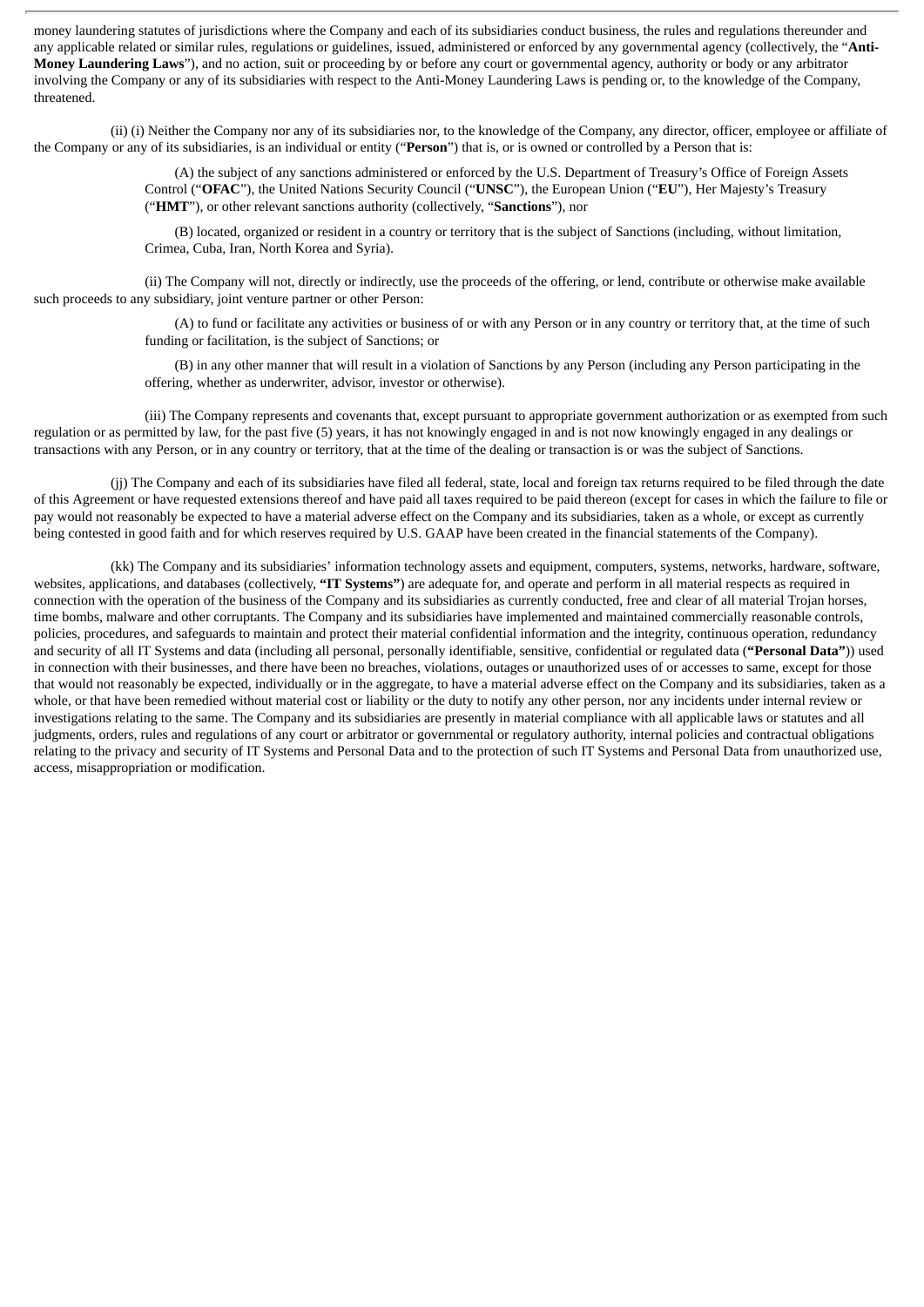2. *Agreements to Sell and Purchase.* The Company hereby agrees to issue and sell to the several Underwriters, and each Underwriter, upon the basis of the representations and warranties herein contained, but subject to the conditions hereinafter stated, agrees, severally and not jointly, to purchase from the Company the respective principal amounts of Securities set forth in Schedule II hereto opposite its name at the purchase price set forth in Schedule I hereto.

3. *Public Offering*. The Company is advised by you that the Underwriters propose to make a public offering of their respective portions of the Securities as soon after the Registration Statement and this Agreement have become effective as in your judgment is advisable. The Company is further advised by you that the Securities are to be offered to the public upon the terms set forth in the Prospectus.

4. *Payment and Delivery*. Payment for the Securities shall be made to the Company in Federal or other funds immediately available in New York City on the closing date and time set forth in Schedule I hereto, or at such other time on the same or such other date, not later than the fifth business day thereafter, as may be designated in writing by you. The time and date of such payment are hereinafter referred to as the "**Closing Date**."

Payment for the Securities shall be made against delivery to you on the Closing Date for the respective accounts of the several Underwriters of the Securities registered in such names and in such denominations as you shall request in writing not later than one full business day prior to the Closing Date, with any transfer taxes payable in connection with the transfer of the Securities to the Underwriters duly paid.

5. *Conditions to the Underwriters' Obligations*. The several obligations of the Underwriters are subject to the following conditions:

(a) Subsequent to the execution and delivery of this Agreement and prior to the Closing Date:

(i) no order suspending the effectiveness of the Registration Statement shall be in effect, and no proceeding for such purpose or pursuant to Section 8A under the Securities Act shall be pending before or threatened by the Commission;

(ii) there shall not have occurred any downgrading, nor shall any notice have been given of any intended or potential downgrading or of any review for a possible change that does not indicate the direction of the possible change, in the rating accorded the Company or any of the securities of the Company or any of its subsidiaries or in the rating outlook for the Company by any "nationally recognized statistical rating organization," as such term is defined in Section 3(a)(62) of the Exchange Act; and

(iii) there shall not have occurred any change, or any development involving a prospective change, in the condition, financial or otherwise, or in the earnings, business or operations of the Company and its subsidiaries, taken as a whole, from that set forth in the Time of Sale Prospectus that, in your judgment, is material and adverse and that makes it, in your judgment, impracticable to market the Securities on the terms and in the manner contemplated in the Time of Sale Prospectus.

(b) The Underwriters shall have received on the Closing Date a certificate, dated the Closing Date and signed by an executive officer of the Company, to the effect set forth in Section 5(a)(i) above and to the effect that the representations and warranties of the Company contained in this Agreement are true and correct as of the Closing Date and that the Company has complied with all of the agreements and satisfied all of the conditions on its part to be performed or satisfied hereunder on or before the Closing Date.

The officer signing and delivering such certificate may rely upon the best of his or her knowledge as to proceedings threatened.

(c) The Underwriters shall have received on the Closing Date an opinion of Skadden, Arps, Slate, Meagher & Flom LLP, outside counsel for the Company, dated the Closing Date, in form and substance satisfactory to you, with respect to such matters as you may reasonably request.

(d) The Underwriters shall have received on the Closing Date an opinion of Davis Polk & Wardwell LLP, counsel for the Underwriters, dated the Closing Date, in form and substance satisfactory to you, with respect to such matters as you may reasonably request.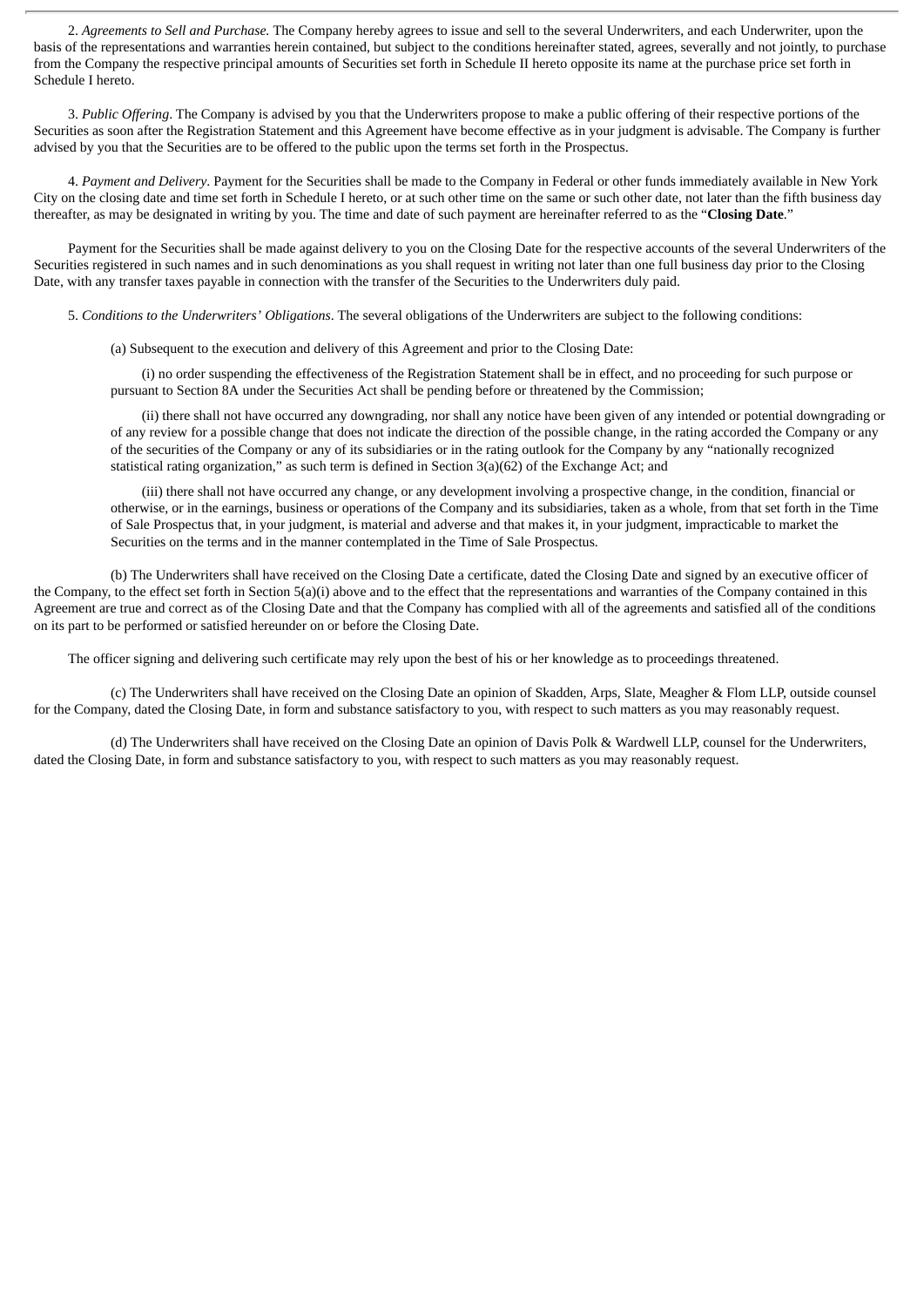(e) The Underwriters shall have received, on each of the date hereof and the Closing Date, a letter dated the date hereof or the Closing Date, as the case may be, in form and substance satisfactory to the Underwriters, from PricewaterhouseCoopers LLP, independent public accountants of the Company, containing statements and information of the type ordinarily included in accountants' "comfort letters" to underwriters with respect to certain financial statements and certain financial information contained in the Registration Statement, the Time of Sale Prospectus and the Prospectus; *provided* that the letter delivered on the Closing Date shall use a "cut-off date" not earlier than the date hereof.

6. *Covenants of the Company*. The Company covenants with each Underwriter as follows:

(a) To furnish to you, without charge, a signed copy of the Registration Statement (including exhibits thereto and documents incorporated by reference therein) and to deliver to each of the Underwriters during the period mentioned in Section 6(e) or 6(f) below, as many copies of the Time of Sale Prospectus, the Prospectus and any supplements and amendments thereto, but excluding any documents incorporated by reference therein, as you may reasonably request.

(b) Before amending or supplementing the Registration Statement, the Time of Sale Prospectus or the Prospectus, to furnish to you a copy of each such proposed amendment or supplement and not to file any such proposed amendment or supplement to which you reasonably object.

(c) To furnish to you a copy of each proposed free writing prospectus to be prepared by or on behalf of, used by, or referred to by the Company and not to use or refer to any proposed free writing prospectus to which you reasonably object.

(d) Not to take any action that would result in an Underwriter or the Company being required to file with the Commission pursuant to Rule 433(d) under the Securities Act a free writing prospectus prepared by or on behalf of the Underwriter that the Underwriter otherwise would not have been required to file thereunder.

(e) If the Time of Sale Prospectus is being used to solicit offers to buy the Securities at a time when the Prospectus is not yet available to prospective purchasers and any event shall occur or condition exist as a result of which it is necessary to amend or supplement the Time of Sale Prospectus in order to make the statements therein, in the light of the circumstances under which they were made when the Time of Sale Prospectus is delivered to a purchaser, not misleading, or if any event shall occur or condition exist as a result of which the Time of Sale Prospectus conflicts with the information contained in the Registration Statement then on file, or if, in the opinion of counsel for the Underwriters, it is necessary to amend or supplement the Time of Sale Prospectus to comply with applicable law, promptly to prepare, file with the Commission and furnish, at its own expense, to the Underwriters and to any dealer upon request, either amendments or supplements to the Time of Sale Prospectus so that the statements in the Time of Sale Prospectus as so amended or supplemented will not, in the light of the circumstances when the Time of Sale Prospectus is delivered to a prospective purchaser, be misleading or so that the Time of Sale Prospectus, as amended or supplemented, will no longer conflict with the Registration Statement, or so that the Time of Sale Prospectus, as amended or supplemented, will comply with applicable law.

(f) If, during such period after the first date of the public offering of the Securities as in the opinion of counsel for the Underwriters the Prospectus (or in lieu thereof the notice referred to in Rule 173(a) under the Securities Act) is required by law to be delivered in connection with sales by an Underwriter or dealer, any event shall occur or condition exist as a result of which it is necessary to amend or supplement the Prospectus in order to make the statements therein, in the light of the circumstances under which they were made when the Prospectus (or in lieu thereof the notice referred to in Rule 173(a) under the Securities Act) is delivered to a purchaser, not misleading, or if it is necessary to amend or supplement the Prospectus to comply with applicable law, promptly to prepare, file with the Commission and furnish, at its own expense, to the Underwriters and to the dealers (whose names and addresses you will furnish to the Company) to which Securities may have been sold by you on behalf of the Underwriters and to any other dealers upon request, either amendments or supplements to the Prospectus so that the statements in the Prospectus as so amended or supplemented will not, in the light of the circumstances when the Prospectus (or in lieu thereof the notice referred to in Rule 173(a) under the Securities Act) is delivered to a purchaser, be misleading or so that the Prospectus, as amended or supplemented, will comply with applicable law.

(g) To endeavor to qualify the Securities for offer and sale under the securities or Blue Sky laws of such U.S. jurisdictions as you shall reasonably request; provided that in no event shall the Company be obligated to qualify to do business in any jurisdiction where it is not so qualified or to take any action that would subject it to service of process or taxation in any jurisdiction where it is not so subject as of the date hereof.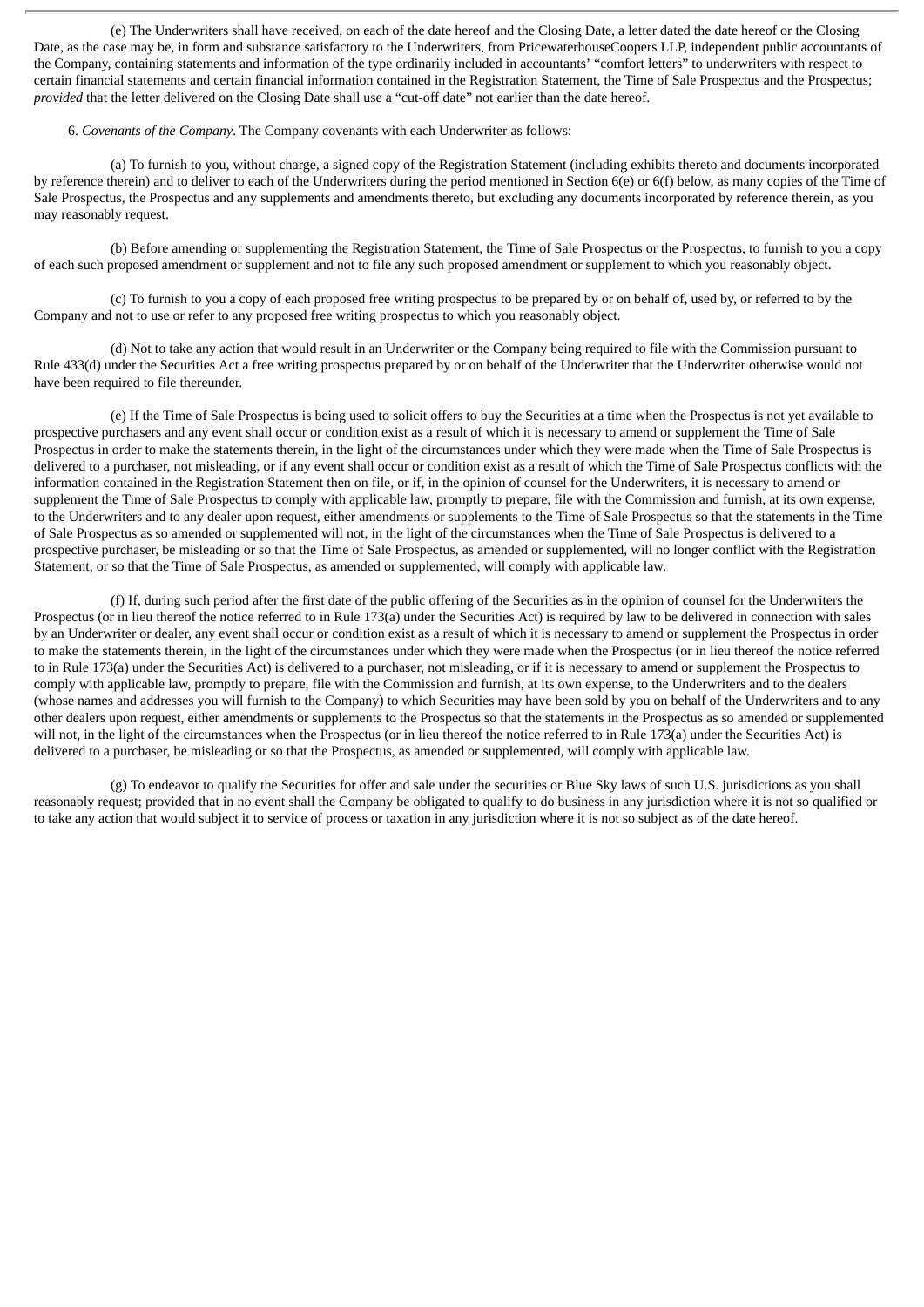(h) To make generally available (within the meaning of Rule 158(b) under the Securities Act) to the Company's security holders and to you as soon as practicable an earning statement covering a period of at least twelve months beginning with the first fiscal quarter of the Company occurring after the date of this Agreement which shall satisfy the provisions of Section 11(a) of the Securities Act and the rules and regulations of the Commission thereunder.

(i) Whether or not the transactions contemplated in this Agreement are consummated or this Agreement is terminated, to pay or cause to be paid all expenses incident to the performance of its obligations under this Agreement, including: (i) the fees, disbursements and expenses of the Company's counsel and the Company's accountants in connection with the registration and delivery of the Securities under the Securities Act and all other fees or expenses in connection with the preparation and filing of the Registration Statement, any preliminary prospectus, the Time of Sale Prospectus, the Prospectus, any free writing prospectus prepared by or on behalf of, used by, or referred to by the Company and amendments and supplements to any of the foregoing, including the filing fees payable to the Commission relating to the Securities (within the time required by Rule 456 (b)(1), if applicable), all printing costs associated therewith, and the mailing and delivering of copies thereof to the Underwriters and dealers, in the quantities hereinabove specified, (ii) all costs and expenses related to the transfer and delivery of the Securities to the Underwriters, including any transfer or other taxes payable thereon, (iii) all filing fees and the reasonable and documented fees and disbursements of counsel to the Underwriters incurred in connection with the review and qualification of the offering of the Securities by the Financial Industry Regulatory Authority, (iv) any fees charged by the rating agencies for the rating of the Securities, (v) the cost of the preparation, issuance and delivery of the Securities, (vi) the costs and charges of any trustee, transfer agent, registrar or depositary, (vii) the costs and expenses of the Company relating to investor presentations on any "road show" undertaken in connection with the marketing of the offering of the Securities, including, without limitation, expenses associated with the preparation or dissemination of any electronic road show, expenses associated with the production of road show slides and graphics, fees and expenses of any consultants engaged in connection with the road show presentations with the prior approval of the Company, travel and lodging expenses of the representatives and officers of the Company and any such consultants, and the cost of any aircraft chartered in connection with the road show, (viii) the document production charges and expenses associated with printing or reproducing this Agreement, the Indenture, closing documents and any other documents in connection with the offering, purchase, sale and delivery of the Securities and (ix) all other costs and expenses incident to the performance of the obligations of the Company hereunder for which provision is not otherwise made in this Section. It is understood, however, that except as provided in this Section, Section 8 entitled "Indemnity and Contribution," and the last paragraph of Section 10 below, the Underwriters will pay all of their costs and expenses, including fees and disbursements of their counsel, transfer taxes payable on resale of any of the Securities by them and any advertising expenses connected with any offers they may make.

(j) During the period beginning on the date hereof and continuing to and including the Closing Date, not to offer, sell, contract to sell or otherwise dispose of any debt securities of the Company or warrants to purchase or otherwise acquire debt securities of the Company substantially similar to the Securities (other than (i) the Securities, (ii) commercial paper issued in the ordinary course of business or (iii) securities or warrants permitted with the prior written consent of the Managers identified in Schedule I with the authorization to release this lock-up on behalf of the Underwriters).

(k) To prepare a final term sheet relating to the offering of the Securities, containing only information that describes the final terms of the Securities or the offering in a form consented to by the Managers, such consent not to be unreasonably withheld or delayed, and to file such final term sheet with the Commission within the period required by Rule 433(d)(5)(ii) under the Securities Act following the date the final terms have been established for the offering of the Securities.

7. *Covenants of the Underwriters*. Each Underwriter severally covenants with the Company not to take any action that would result in the Company being required to file with the Commission under Rule 433(d) under the Securities Act a free writing prospectus prepared by or on behalf of such Underwriter that otherwise would not be required to be filed by the Company thereunder, but for the action of the Underwriter.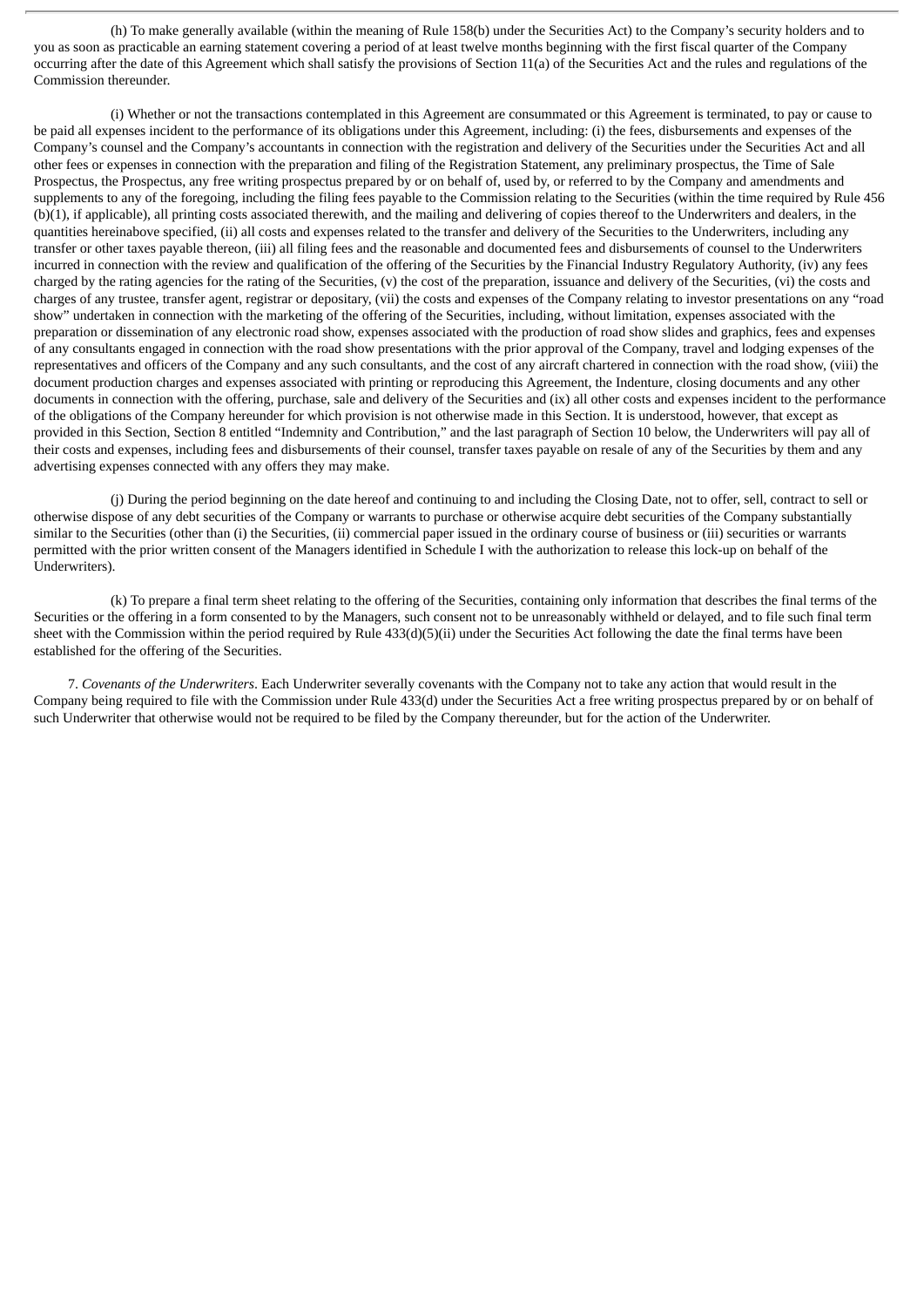8. *Indemnity and Contribution*. (a) The Company agrees to indemnify and hold harmless each Underwriter, each person, if any, who controls any Underwriter within the meaning of either Section 15 of the Securities Act or Section 20 of the Exchange Act and each affiliate of any Underwriter within the meaning of Rule 405 under the Securities Act from and against any and all losses, claims, damages and liabilities (including, without limitation, any documented legal or other expenses reasonably incurred in connection with defending or investigating any such action or claim) caused by or based upon any untrue statement or alleged untrue statement of a material fact contained in the Registration Statement or any amendment thereof, any preliminary prospectus, the Time of Sale Prospectus or any amendment or supplement thereto, any issuer free writing prospectus as defined in Rule 433(h) under the Securities Act, any Company information that the Company has filed, or is required to file, pursuant to Rule 433(d) under the Securities Act, any "road show" as defined in Rule 433(h) under the Securities Act (a "road show"), or the Prospectus or any amendment or supplement thereto, or arise out of, or are based upon, any omission or alleged omission to state in (A) the Registration Statement or in any amendment thereto, any material fact required to be stated therein or necessary to make the statements therein not misleading, or (B) any preliminary prospectus, the Prospectus, the Time of Sale Prospectus, any free writing prospectus or in any amendment or supplement thereto any material fact necessary in order to make the statements therein, in light of the circumstances in which they were made, not misleading, except insofar as such losses, claims, damages or liabilities are caused by any such untrue statement or omission or alleged untrue statement or omission based upon information furnished to the Company in writing by any Underwriter through you expressly for use therein.

(b) Each Underwriter agrees, severally and not jointly, to indemnify and hold harmless the Company, its directors, its officers who sign the Registration Statement and each person, if any, who controls the Company within the meaning of either Section 15 of the Securities Act or Section 20 of the Exchange Act to the same extent as the foregoing indemnity from the Company to such Underwriter, but only with reference to information relating to such Underwriter furnished to the Company in writing by such Underwriter through you expressly for use in the Registration Statement, any preliminary prospectus, the Time of Sale Prospectus, any issuer free writing prospectus, road show, or the Prospectus or any amendment or supplement thereto.

(c) In case any proceeding (including any governmental investigation) shall be instituted involving any person in respect of which indemnity may be sought pursuant to Section 8(a) or 8(b), such person (the "**indemnified party**") shall promptly notify the person against whom such indemnity may be sought (the "**indemnifying party**") in writing and the indemnifying party, upon request of the indemnified party, shall retain counsel reasonably satisfactory to the indemnified party to represent the indemnified party and any others the indemnifying party may designate in such proceeding and shall pay the documented fees and disbursements of such counsel reasonably incurred in connection with such proceeding. In any such proceeding, any indemnified party shall have the right to retain its own counsel, but the fees and expenses of such counsel shall be at the expense of such indemnified party unless (i) the indemnifying party and the indemnified party shall have mutually agreed to the retention of such counsel or (ii) the named parties to any such proceeding (including any impleaded parties) include both the indemnifying party and the indemnified party and representation of both parties by the same counsel would be inappropriate due to actual or potential differing interests between them. It is understood that the indemnifying party shall not, in respect of the legal expenses of any indemnified party in connection with any proceeding or related proceedings in the same jurisdiction, be liable for the fees and expenses of more than one separate firm (in addition to any local counsel) for all such indemnified parties. Such firm shall be designated in writing by the Managers authorized to appoint counsel under this Section set forth in Schedule I hereto, in the case of parties indemnified pursuant to Section 8(a), and by the Company, in the case of parties indemnified pursuant to Section 8(b). The indemnifying party shall not be liable for any settlement of any proceeding effected without its prior written consent, but if settled with such consent or if there be a final judgment for the plaintiff, the indemnifying party agrees to indemnify the indemnified party from and against any loss or liability by reason of such settlement or judgment. No indemnifying party shall, without the prior written consent of the indemnified party, effect any settlement of any pending or threatened proceeding in respect of which any indemnified party is or could have been a party and indemnity could have been sought hereunder by such indemnified party, unless such settlement includes an unconditional release of such indemnified party from all liability on claims that are the subject matter of such proceeding.

(d) To the extent the indemnification provided for in Section 8(a) or 8(b) is unavailable to an indemnified party or insufficient in respect of any losses, claims, damages or liabilities referred to therein, then each indemnifying party under such paragraph, in lieu of indemnifying such indemnified party thereunder, shall contribute to the amount paid or payable by such indemnified party as a result of such losses, claims, damages or liabilities (i) in such proportion as is appropriate to reflect the relative benefits received by the Company on the one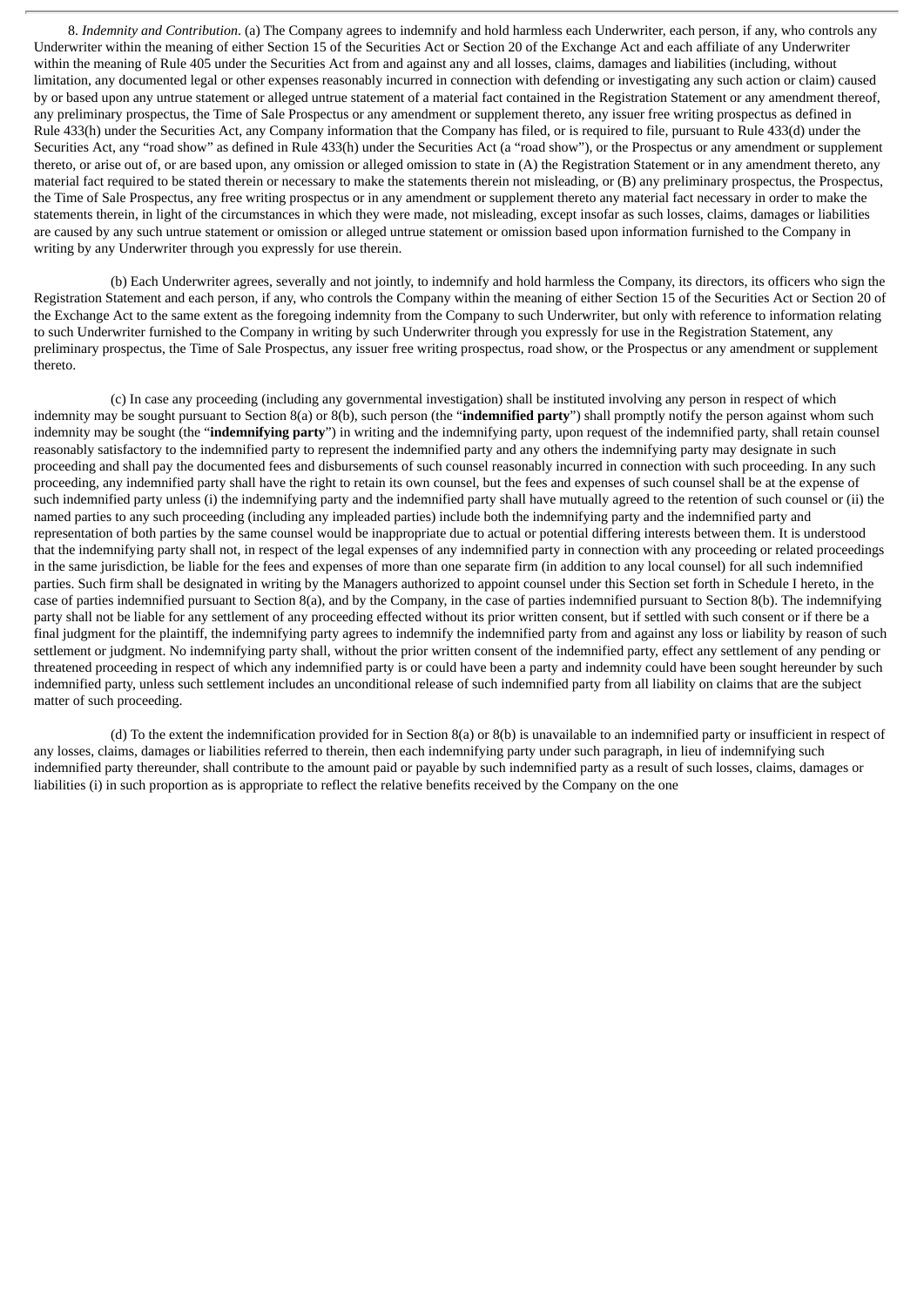hand and the Underwriters on the other hand from the offering of the Securities or (ii) if the allocation provided by clause 8(d)(i) above is not permitted by applicable law, in such proportion as is appropriate to reflect not only the relative benefits referred to in clause 8(d)(i) above but also the relative fault of the Company on the one hand and of the Underwriters on the other hand in connection with the statements or omissions that resulted in such losses, claims, damages or liabilities, as well as any other relevant equitable considerations. The relative benefits received by the Company on the one hand and the Underwriters on the other hand in connection with the offering of the Securities shall be deemed to be in the same respective proportions as the net proceeds from the offering of the Securities (before deducting expenses) received by the Company and the total underwriting discounts and commissions received by the Underwriters bear to the aggregate initial public offering price of the Securities as set forth in the Prospectus. The relative fault of the Company on the one hand and the Underwriters on the other hand shall be determined by reference to, among other things, whether the untrue or alleged untrue statement of a material fact or the omission or alleged omission to state a material fact relates to information supplied by the Company or by the Underwriters and the parties' relative intent, knowledge, access to information and opportunity to correct or prevent such statement or omission. The Underwriters' respective obligations to contribute pursuant to this Section 8 are several in proportion to the respective principal amounts of Securities they have purchased hereunder, and not joint.

(e) The Company and the Underwriters agree that it would not be just or equitable if contribution pursuant to this Section 8 were determined by pro *rata* allocation (even if the Underwriters were treated as one entity for such purpose) or by any other method of allocation that does not take account of the equitable considerations referred to in Section 8(d). The amount paid or payable by an indemnified party as a result of the losses, claims, damages and liabilities referred to in Section 8(d) shall be deemed to include, subject to the limitations set forth above, any documented legal or other expenses reasonably incurred by such indemnified party in connection with investigating or defending any such action or claim. Notwithstanding the provisions of this Section 8, no Underwriter shall be required to contribute any amount in excess of the amount by which the total price at which the Securities underwritten by it and distributed to the public were offered to the public exceeds the amount of any damages that such Underwriter has otherwise been required to pay by reason of such untrue or alleged untrue statement or omission or alleged omission. No person guilty of fraudulent misrepresentation (within the meaning of Section 11(f) of the Securities Act) shall be entitled to contribution from any person who was not guilty of such fraudulent misrepresentation. The remedies provided for in this Section 8 are not exclusive and shall not limit any rights or remedies which may otherwise be available to any indemnified party at law or in equity.

(f) The indemnity and contribution provisions contained in this Section 8 and the representations, warranties and other statements of the Company contained in this Agreement shall remain operative and in full force and effect regardless of (i) any termination of this Agreement, (ii) any investigation made by or on behalf of any Underwriter, any person controlling any Underwriter or any affiliate of any Underwriter or by or on behalf of the Company, its officers or directors or any person controlling the Company and (iii) acceptance of and payment for any of the Securities.

9. *Termination*. The Underwriters may terminate this Agreement by notice given by you to the Company, if after the execution and delivery of this Agreement and prior to the Closing Date (i) trading generally shall have been suspended or materially limited on, or by, as the case may be, any of the New York Stock Exchange, the NYSE Amex Stock Exchange or the NASDAQ Global Market, (ii) trading of any securities of the Company shall have been suspended on any exchange or in any over-the-counter market, (iii) a material disruption in securities settlement, payment or clearance services in the United States or other relevant jurisdiction shall have occurred, (iv) any moratorium on commercial banking activities shall have been declared by Federal or New York State authorities or (v) there shall have occurred any outbreak or escalation of hostilities, or any change in financial markets or any calamity or crisis that, in your judgment, is material and adverse and which, singly or together with any other event specified in this clause (v), makes it, in your judgment, impracticable or inadvisable to proceed with the offer, sale or delivery of the Securities on the terms and in the manner contemplated in the Time of Sale Prospectus or the Prospectus.

## 10. *Effectiveness; Defaulting Underwriters*. This Agreement shall become effective upon the execution and delivery hereof by the parties hereto.

If, on the Closing Date, any one or more of the Underwriters shall fail or refuse to purchase Securities that it has or they have agreed to purchase hereunder on such date, and the aggregate principal amount of Securities which such defaulting Underwriter or Underwriters agreed but failed or refused to purchase is not more than one-tenth of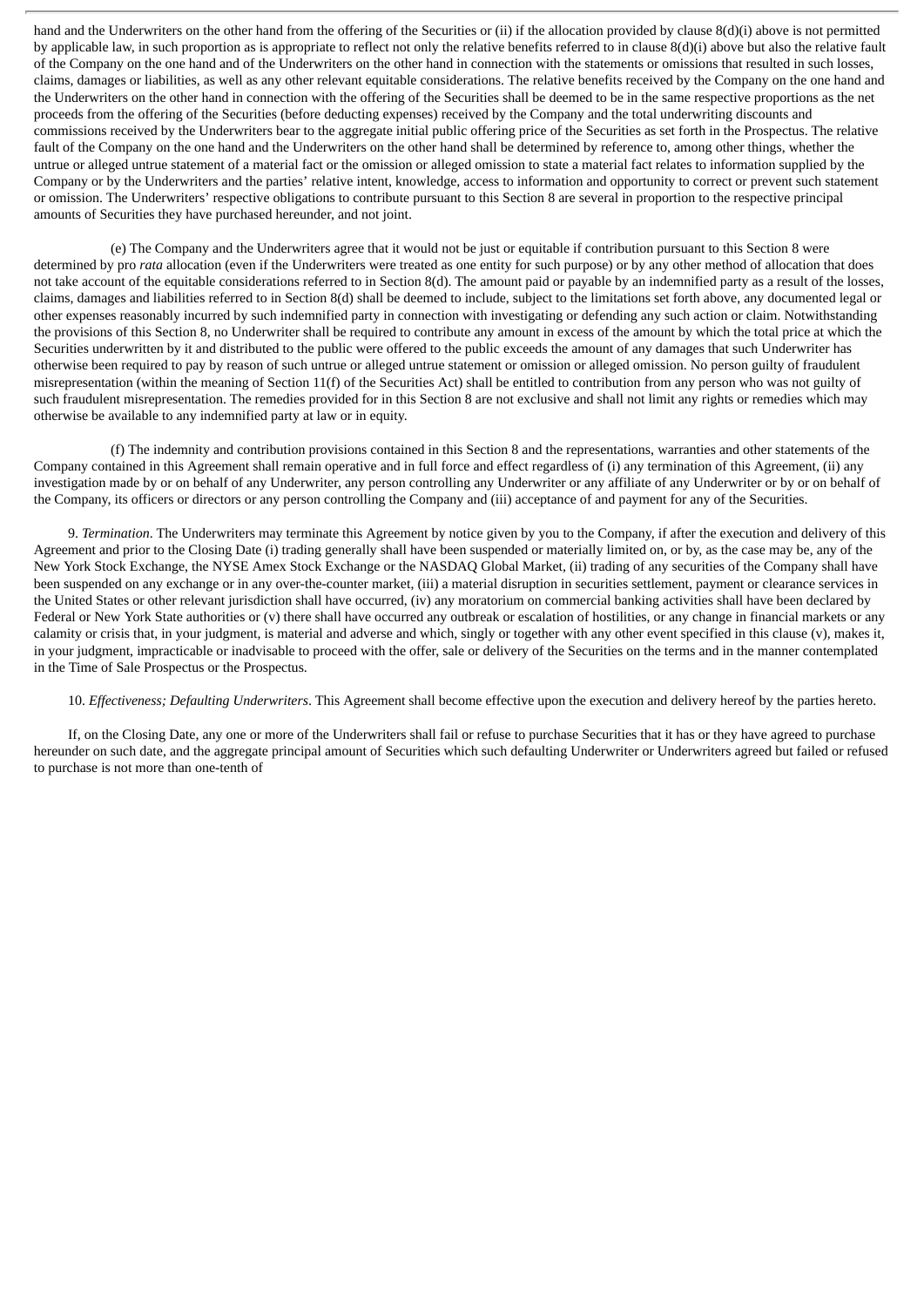the aggregate principal amount of the Securities to be purchased on such date, the other Underwriters shall be obligated severally in the proportions that the principal amount of Securities set forth opposite their respective names in Schedule II bears to the aggregate principal amount of Securities set forth opposite the names of all such non-defaulting Underwriters, or in such other proportions as you may specify, to purchase the Securities which such defaulting Underwriter or Underwriters agreed but failed or refused to purchase on such date; *provided* that in no event shall the principal amount of Securities that any Underwriter has agreed to purchase pursuant to this Agreement be increased pursuant to this Section 10 by an amount in excess of one-ninth of such principal amount of Securities without the written consent of such Underwriter. If, on the Closing Date, any Underwriter or Underwriters shall fail or refuse to purchase Securities and the aggregate principal amount of Securities with respect to which such default occurs is more than one-tenth of the aggregate principal amount of Securities to be purchased on such date, and arrangements satisfactory to you and the Company for the purchase of such Securities are not made within 36 hours after such default, this Agreement shall terminate without liability on the part of any non-defaulting Underwriter or the Company. In any such case either you or the Company shall have the right to postpone the Closing Date, but in no event for longer than seven days, in order that the required changes, if any, in the Registration Statement, in the Time of Sale Prospectus, in the Prospectus or in any other documents or arrangements may be effected. Any action taken under this paragraph shall not relieve any defaulting Underwriter from liability in respect of any default of such Underwriter under this Agreement.

If this Agreement shall be terminated by the Underwriters, or any of them, because of any failure or refusal on the part of the Company to comply with the terms or to fulfill any of the conditions of this Agreement or if for any reason the Company shall be unable to perform its obligations under this Agreement (in each case other than by reason of a default by any of the Underwriters or as a result of the termination of this Agreement pursuant to clauses (i), (iii), (iv) or (v) of Section 9 hereof) the Company will reimburse the Underwriters or such Underwriters as have so terminated this Agreement with respect to themselves, severally, for all out-of-pocket expenses (including the fees and disbursements of their counsel) reasonably incurred by such Underwriters in connection with this Agreement or the offering contemplated hereunder.

11. *Entire Agreement*. (a) This Agreement represents the entire agreement between the Company and the Underwriters with respect to the preparation of any preliminary prospectus, the Time of Sale Prospectus, the Prospectus, the conduct of the offering, and the purchase and sale of the Securities.

(b) The Company acknowledges that in connection with the offering of the Securities: (i) the Underwriters have acted at arms length, are not agents of, and owe no fiduciary duties to, the Company or any other person, (ii) the Underwriters owe the Company only those duties and obligations set forth in this Agreement and prior written agreements (to the extent not superseded by this Agreement), if any, and (iii) the Underwriters may have interests that differ from those of the Company. The Company waives to the full extent permitted by applicable law any claims it may have against the Underwriters arising from an alleged breach of fiduciary duty in connection with the offering of the Securities.

12. *Waiver of Jury Trial*. Each of the parties hereto hereby waives any right to trial by jury in any suit or proceeding arising out of or relating to this Agreement.

13. *Submission to Jurisdiction*. The parties hereby submit to the exclusive jurisdiction of the U.S. federal and New York state courts in the Borough of Manhattan in The City of New York in any suit or proceeding arising out of or relating to this Agreement or the transactions contemplated hereby. Each party waives any objection which it may now or hereafter have to the laying of venue of any such suit or proceeding in such courts. Each party agrees that final judgment in any such suit, action or proceeding brought in such court shall be conclusive and binding upon such party and may be enforced in any court to the jurisdiction of such party is subject by a suit upon such judgment.

14. *Recognition of the U.S. Special Resolution Regimes.* (a) In the event that any Underwriter that is a Covered Entity becomes subject to a proceeding under a U.S. Special Resolution Regime, the transfer from such Underwriter of this Agreement, and any interest and obligation in or under this Agreement, will be effective to the same extent as the transfer would be effective under the U.S. Special Resolution Regime if this Agreement, and any such interest and obligation, were governed by the laws of the United States or a state of the United State.

(b) In the event that any Underwriter that is a Covered Entity or a BHC Act Affiliate of such Underwriter becomes subject to a proceeding under a U.S. Special Resolution Regime, Default Rights under this Agreement that may be exercised against such Underwriter are permitted to be exercised to no greater extent than such Default Rights could be exercised under the U.S. Special Resolution Regime if this Agreement were governed by the laws of the United States or a state of the United States.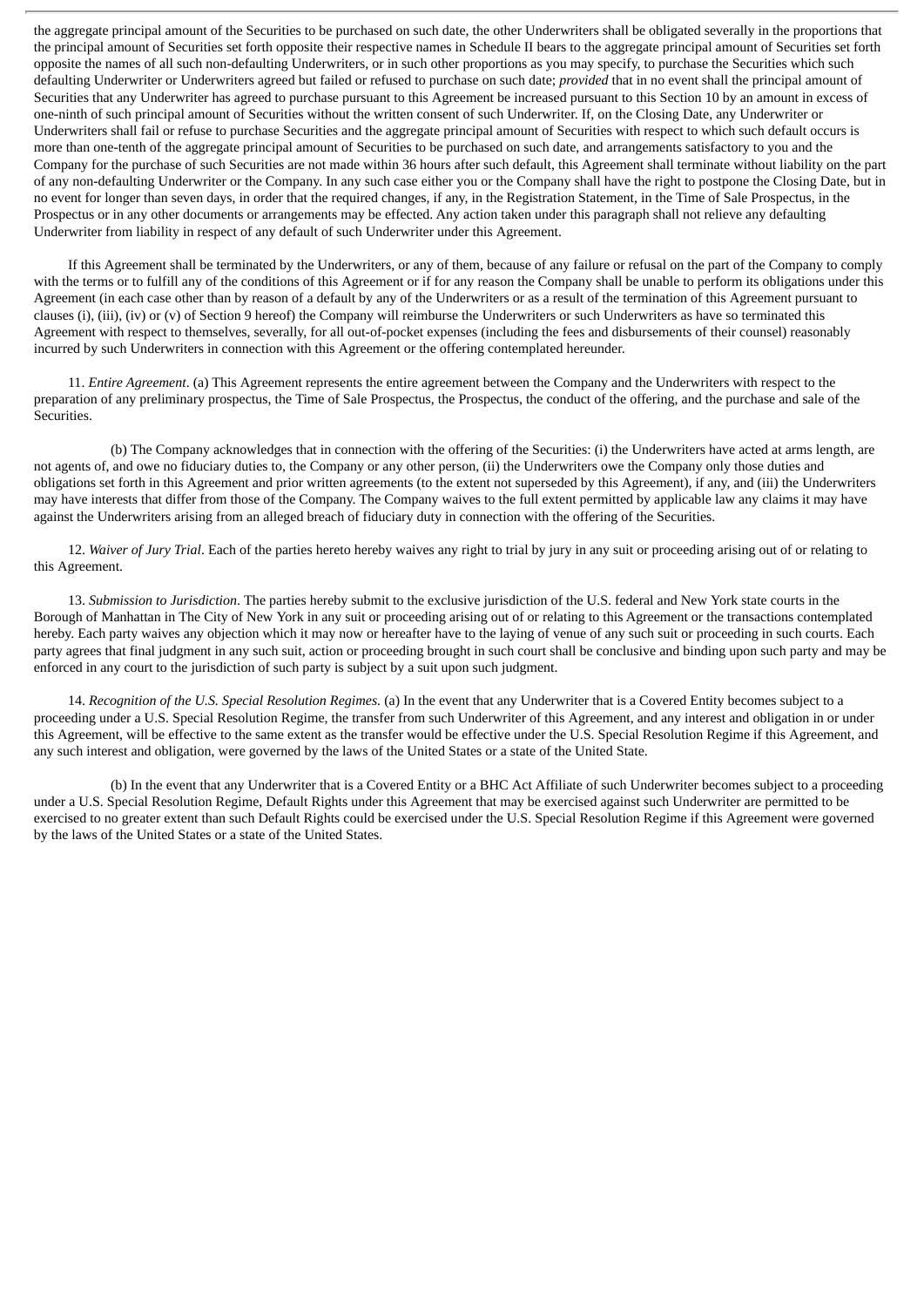For purposes of this Section a "BHC Act Affiliate" has the meaning assigned to the term "affiliate" in, and shall be interpreted in accordance with, 12 U.S.C. § 1841(k). "Covered Entity" means any of the following: (i) a "covered entity" as that term is defined in, and interpreted in accordance with, 12 C.F.R. § 252.82(b); (ii) a "covered bank" as that term is defined in, and interpreted in accordance with, 12 C.F.R. § 47.3(b); or (iii) a "covered FSI" as that term is defined in, and interpreted in accordance with, 12 C.F.R. § 382.2(b). "Default Right" has the meaning assigned to that term in, and shall be interpreted in accordance with, 12 C.F.R. §§ 252.81, 47.2 or 382.1, as applicable. "U.S. Special Resolution Regime" means each of (i) the Federal Deposit Insurance Act and the regulations promulgated thereunder and (ii) Title II of the Dodd-Frank Wall Street Reform and Consumer Protection Act and the regulations promulgated thereunder.

15. *Counterparts*. This Agreement may be signed in two or more counterparts, each of which shall be an original, with the same effect as if the signatures thereto and hereto were upon the same instrument.

16. *Applicable Law*. This Agreement shall be governed by and construed in accordance with the internal laws of the State of New York.

17. *Headings*. The headings of the sections of this Agreement have been inserted for convenience of reference only and shall not be deemed a part of this Agreement.

18. *Notices*. All communications hereunder shall be in writing and effective only upon receipt and if to the Underwriters shall be delivered, mailed or sent to you at the address set forth in Schedule I hereto; and if to the Company shall be delivered, mailed or sent to the address set forth in Schedule I hereto.

19. *USA Patriot Act*. In accordance with the requirements of the USA Patriot Act (Title III of Pub. L. 107-56 (signed into law October 26, 2001)), the underwriters are required to obtain, verify and record information that identifies their respective clients, including the Company, which information may include the name and address of their respective clients, as well as other information that will allow the underwriters to properly identify their respective clients.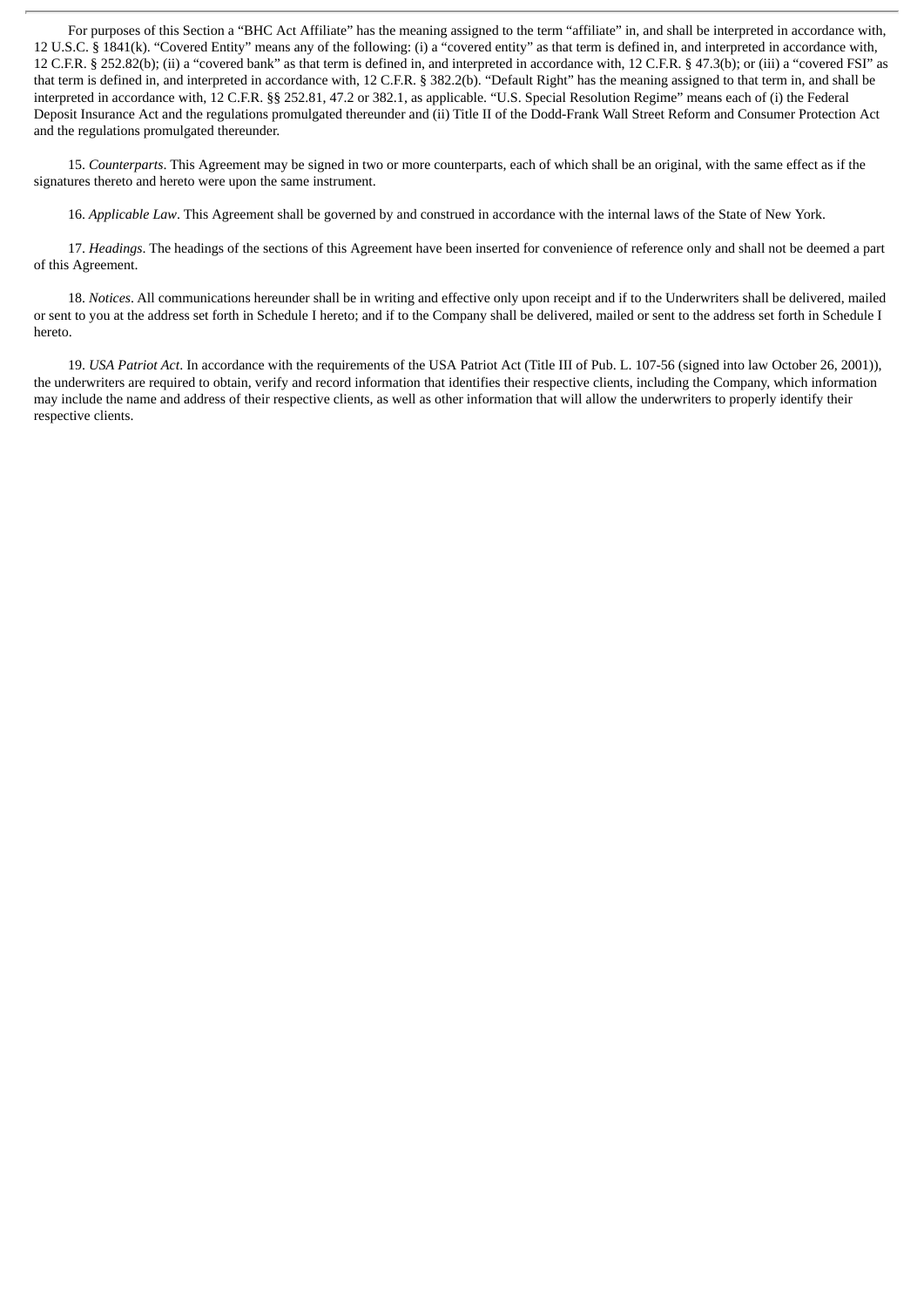Very truly yours,

DENTSPLY SIRONA INC.

By: /s/ Jorge M. Gomez Name: Jorge M. Gomez

Title: Executive Vice President and Chief Financial **Officer** 

Accepted as of the date hereof

CITIGROUP GLOBAL MARKETS INC. GOLDMAN SACHS & CO. LLC J.P. MORGAN SECURITIES LLC

Acting severally on behalf of themselves and the several Underwriters named in Schedule II hereto

By: Citigroup Global Markets Inc.

By: /s/ Brian D. Bednarski Name: Brian D. Bednarski Title: Managing Director

By: Goldman Sachs & Co. LLC

By: /s/ Sam Chaffin

Name: Sam Chaffin Title: Vice President

By: J.P. Morgan Securities LLC

By: /s/ Som Bhattacharyya

Name: Som Bhattacharyya Title: Executive Director

[Signature Page to the Underwriting Agreement]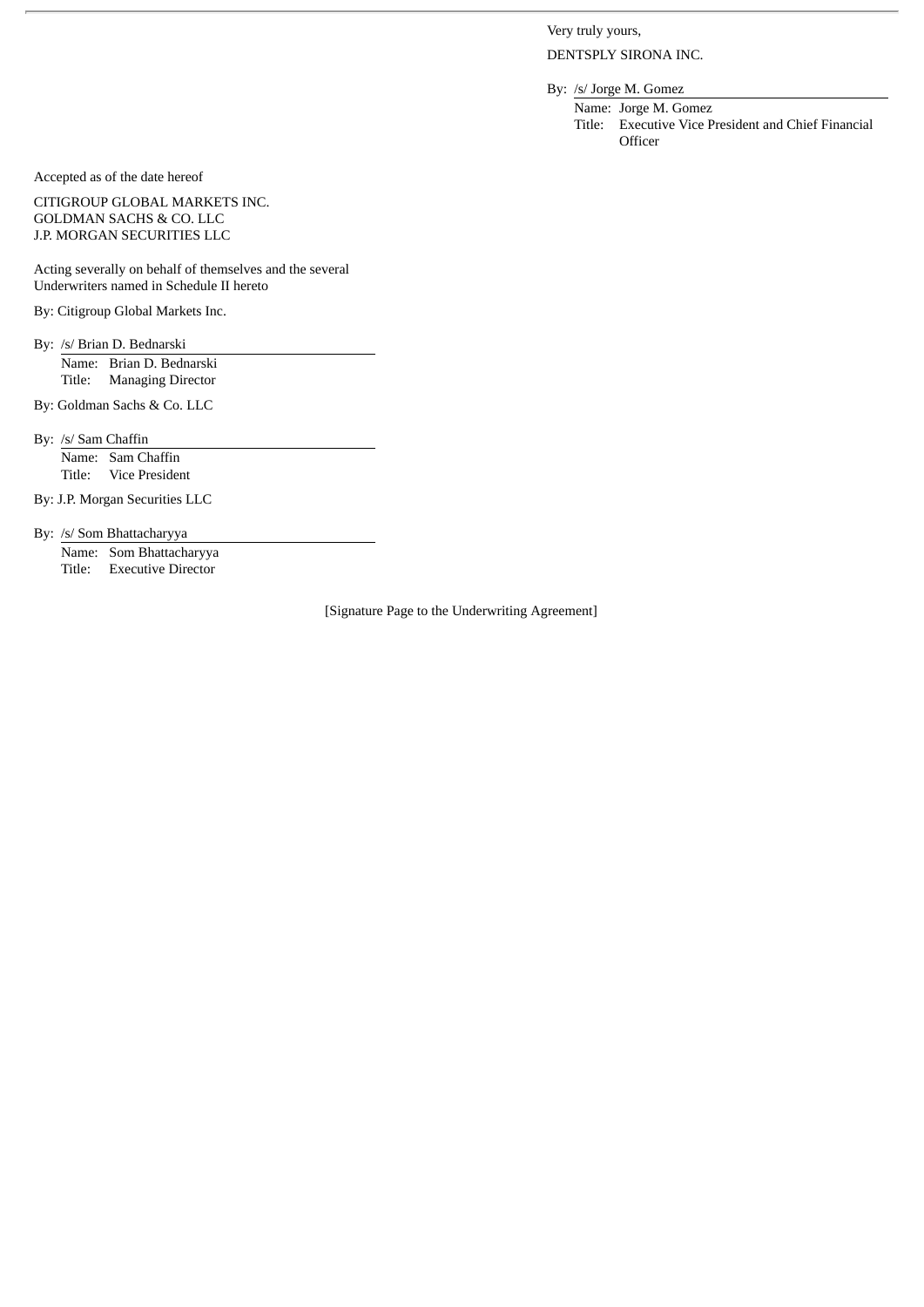| Joint Book-Running Managers                                 | Citigroup Global Markets Inc.<br>Goldman Sachs & Co. LLC<br>J.P. Morgan Securities LLC                                                                                                                             |  |
|-------------------------------------------------------------|--------------------------------------------------------------------------------------------------------------------------------------------------------------------------------------------------------------------|--|
| Managers authorized to release lock-up under Section 6(k)   | Citigroup Global Markets Inc.<br>Goldman Sachs & Co. LLC<br>J.P. Morgan Securities LLC                                                                                                                             |  |
| Managers authorized to appoint counsel under Section $8(c)$ | Citigroup Global Markets Inc.<br>Goldman Sachs & Co. LLC<br>J.P. Morgan Securities LLC                                                                                                                             |  |
| Indenture                                                   | Indenture to be dated as of the Closing Date between the Company and<br>the Trustee, as supplemented by the First Supplemental Indenture to be<br>dated as of the Closing Date between the Company and the Trustee |  |
| <b>Trustee</b>                                              | Wells Fargo Bank, National Association                                                                                                                                                                             |  |
| Registration Statement File No.                             | 333-238200                                                                                                                                                                                                         |  |
| Time of Sale Prospectus                                     | Prospectus dated May 12, 2020 relating to the Shelf Securities<br>1.                                                                                                                                               |  |
|                                                             | Preliminary prospectus supplement dated May 20, 2020 relating to<br>2.<br>the Securities                                                                                                                           |  |
|                                                             | Final term sheet dated May 20, 2020 relating to the Securities<br>3.                                                                                                                                               |  |
| Securities to be purchased                                  | 3.250% Senior Notes due 2030 (the "Notes")                                                                                                                                                                         |  |
| Aggregate Principal Amount                                  | \$750,000,000 aggregate principal amount of the Notes                                                                                                                                                              |  |
| <b>Purchase Price</b>                                       | 99.138% of the principal amount of the Notes, plus accrued interest, if<br>any, from May 26, 2020 for the Notes                                                                                                    |  |
| Maturity                                                    | June 1, 2030                                                                                                                                                                                                       |  |
| <b>Interest Rate</b>                                        | 3.250% per annum, accruing from May 26, 2020                                                                                                                                                                       |  |

 $\bar{r}$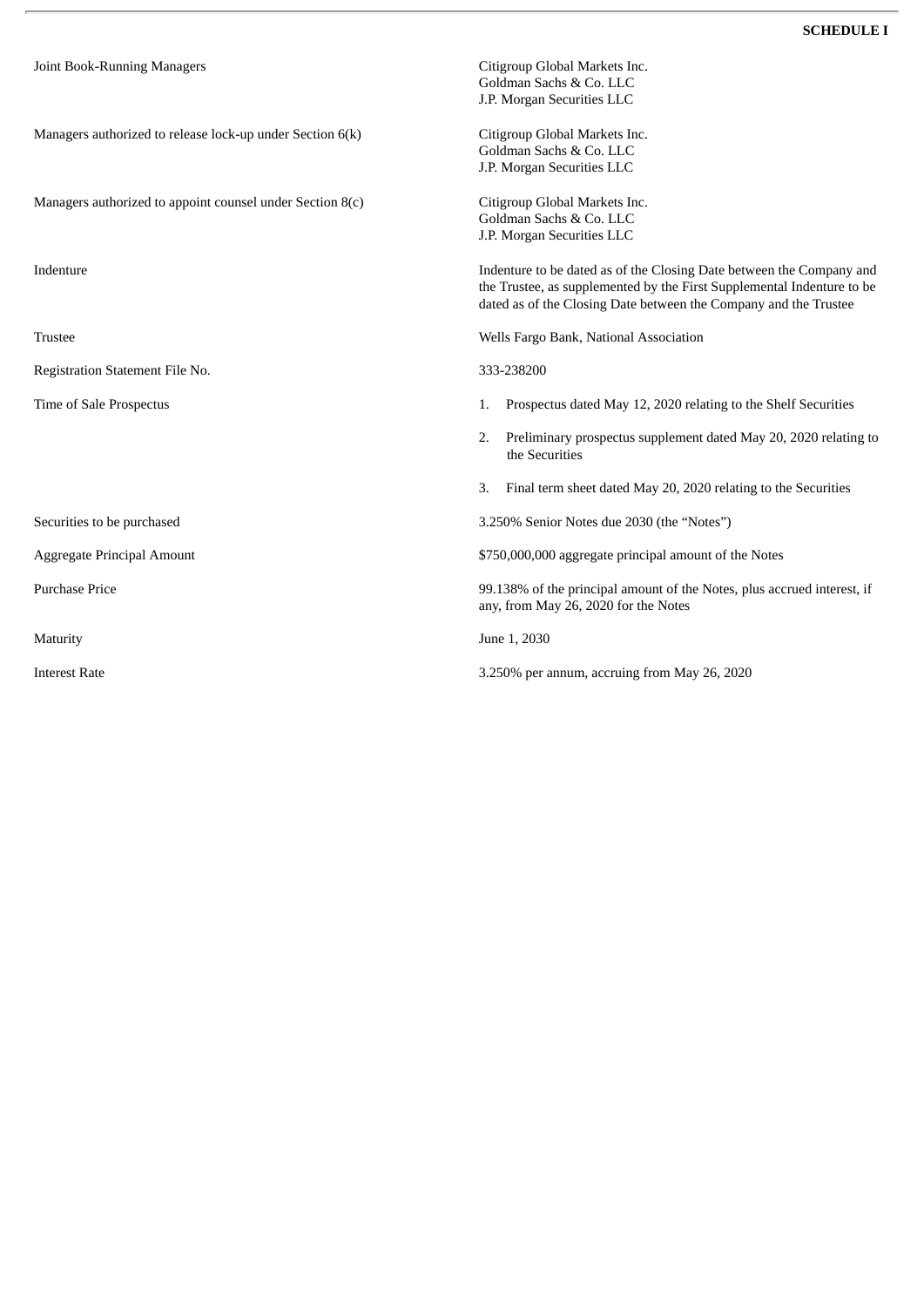| <b>Interest Payment Dates</b>              | Each June 1 and December 1 commencing December 1, 2020                                                                                                                                                                                                                                                                                                                                                                                     |
|--------------------------------------------|--------------------------------------------------------------------------------------------------------------------------------------------------------------------------------------------------------------------------------------------------------------------------------------------------------------------------------------------------------------------------------------------------------------------------------------------|
| Closing Date and Time                      | May 26, 2020 9:00 a.m.                                                                                                                                                                                                                                                                                                                                                                                                                     |
| <b>Closing Location</b>                    | Davis Polk & Wardwell LLP<br>450 Lexington Avenue<br>New York, New York 10017                                                                                                                                                                                                                                                                                                                                                              |
| <b>Address for Notices to Underwriters</b> | Citigroup Global Markets Inc.<br>388 Greenwich Street<br>New York, New York 10013<br>Attention: General Counsel<br>Facsimile: (646) 291-1469<br>Goldman Sachs & Co. LLC<br>200 West Street<br>New York, New York 10282<br><b>Attention: Registration Department</b><br>J.P. Morgan Securities LLC<br>383 Madison Avenue<br>New York, New York 10179<br>Attention: Investment Grade Syndicate Desk – 3rd Floor<br>Facsimile: (212) 834-6081 |
| Address for Notices to the Company         | DENTSPLY SIRONA Inc.<br>13320 Ballantyne Corporate Place<br>Charlotte, North Carolina 28277-3607<br><b>Attention: General Counsel</b><br>Facsimile: (717) 849-4753                                                                                                                                                                                                                                                                         |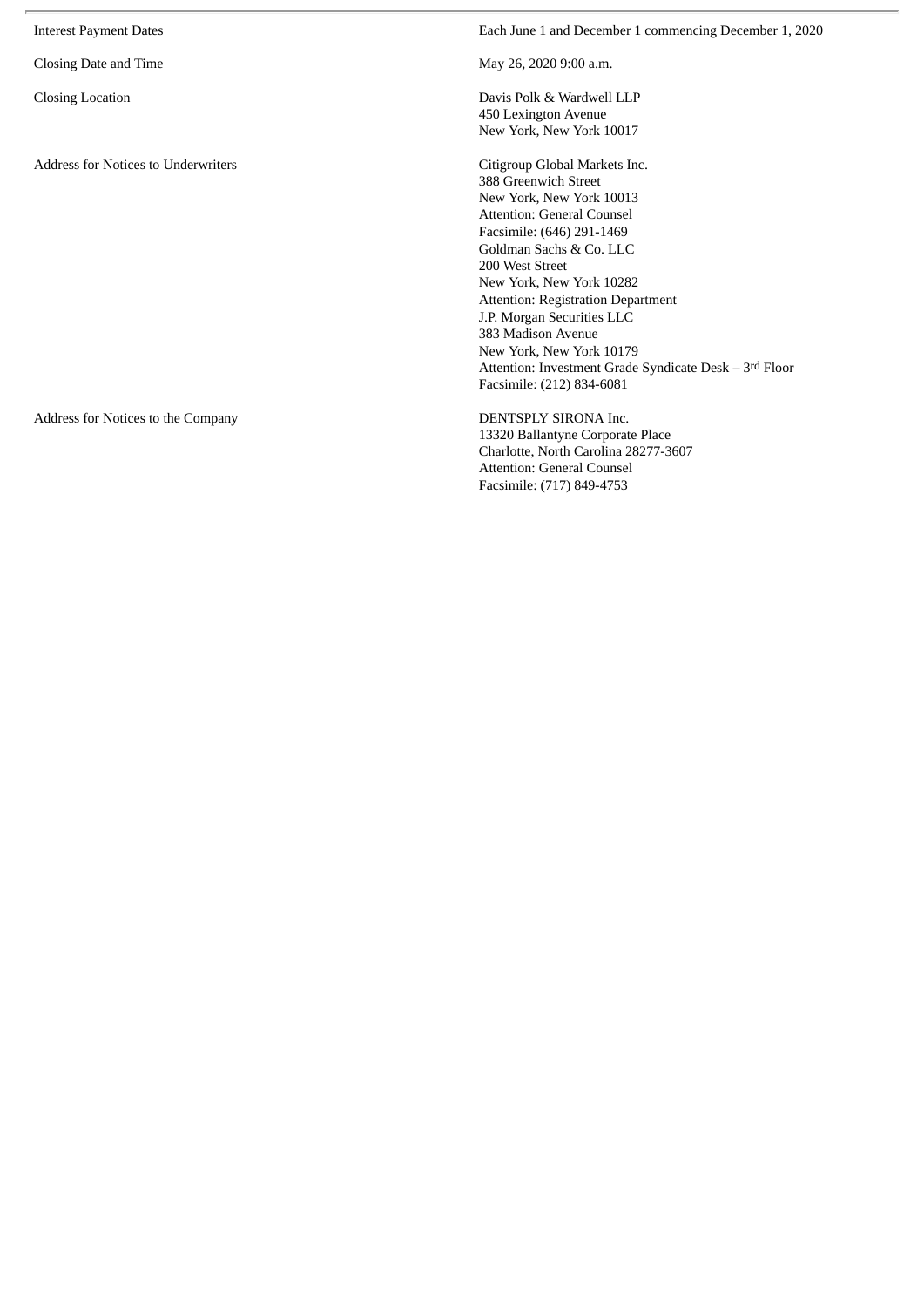## **SCHEDULE II**

| Underwriter                          | Principal<br><b>Amount of 2030</b><br><b>Notes</b> |
|--------------------------------------|----------------------------------------------------|
| Citigroup Global Markets Inc.        | \$187,500,000                                      |
| Goldman Sachs & Co. LLC              | \$112,500,000                                      |
| J.P. Morgan Securities LLC           | \$202,500,000                                      |
| BofA Securities, Inc.                | \$75,000,000                                       |
| <b>PNC Capital Markets LLC</b>       | \$75,000,000                                       |
| Commerz Markets LLC                  | \$24,375,000                                       |
| <b>MUFG Securities Americas Inc.</b> | \$24,375,000                                       |
| <b>UBS</b> Securities LLC            | \$24,375,000                                       |
| UniCredit Capital Markets LLC        | \$24,375,000                                       |
| Total                                | \$750,000,000                                      |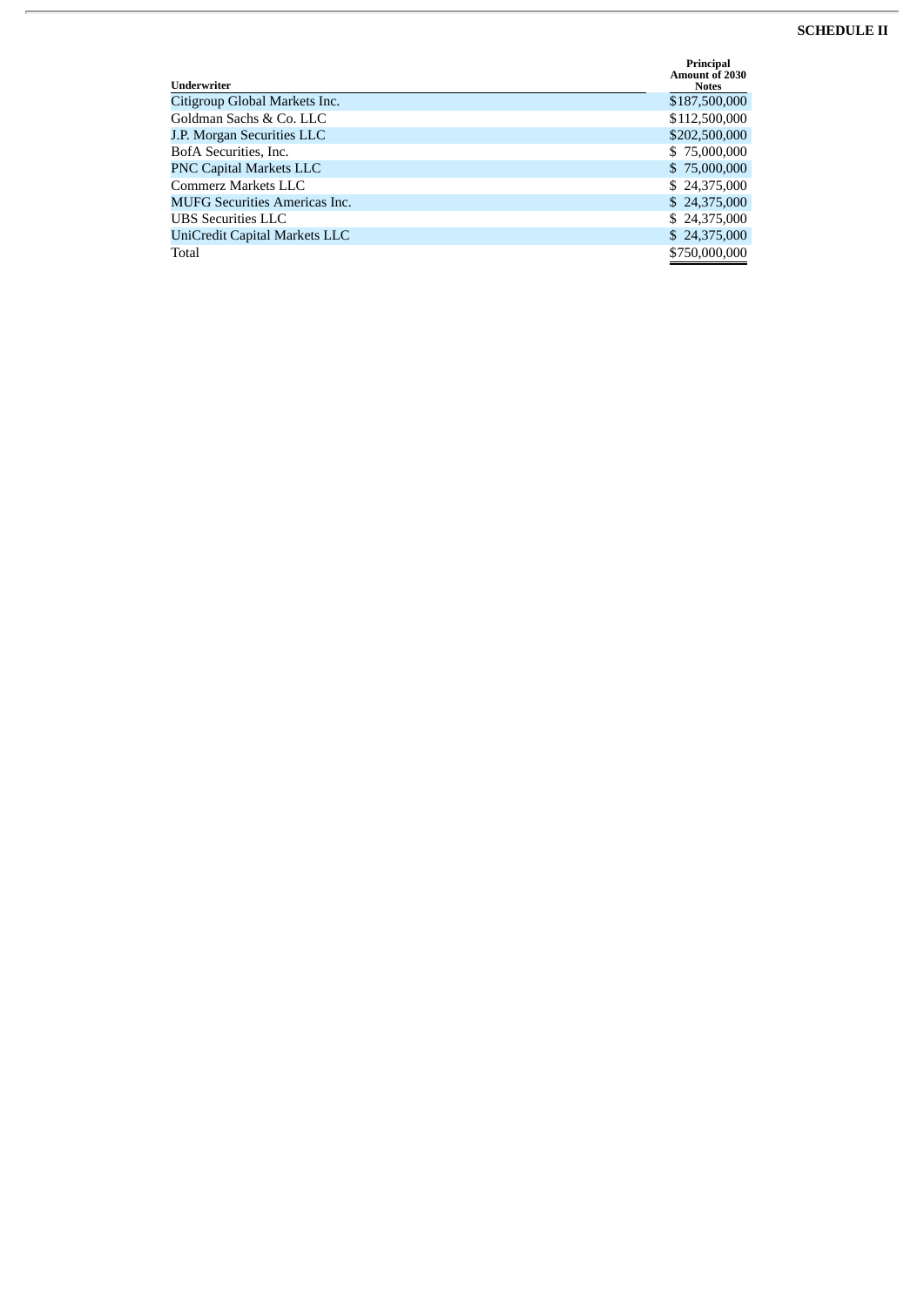*EXECUTION VERSION*

## <span id="page-22-0"></span>**DENTSPLY SIRONA Inc.**

## **INDENTURE**

**Dated as of**

**May 26, 2020**

## **DEBT SECURITIES**

## **Wells Fargo Bank, National Association**

**Trustee**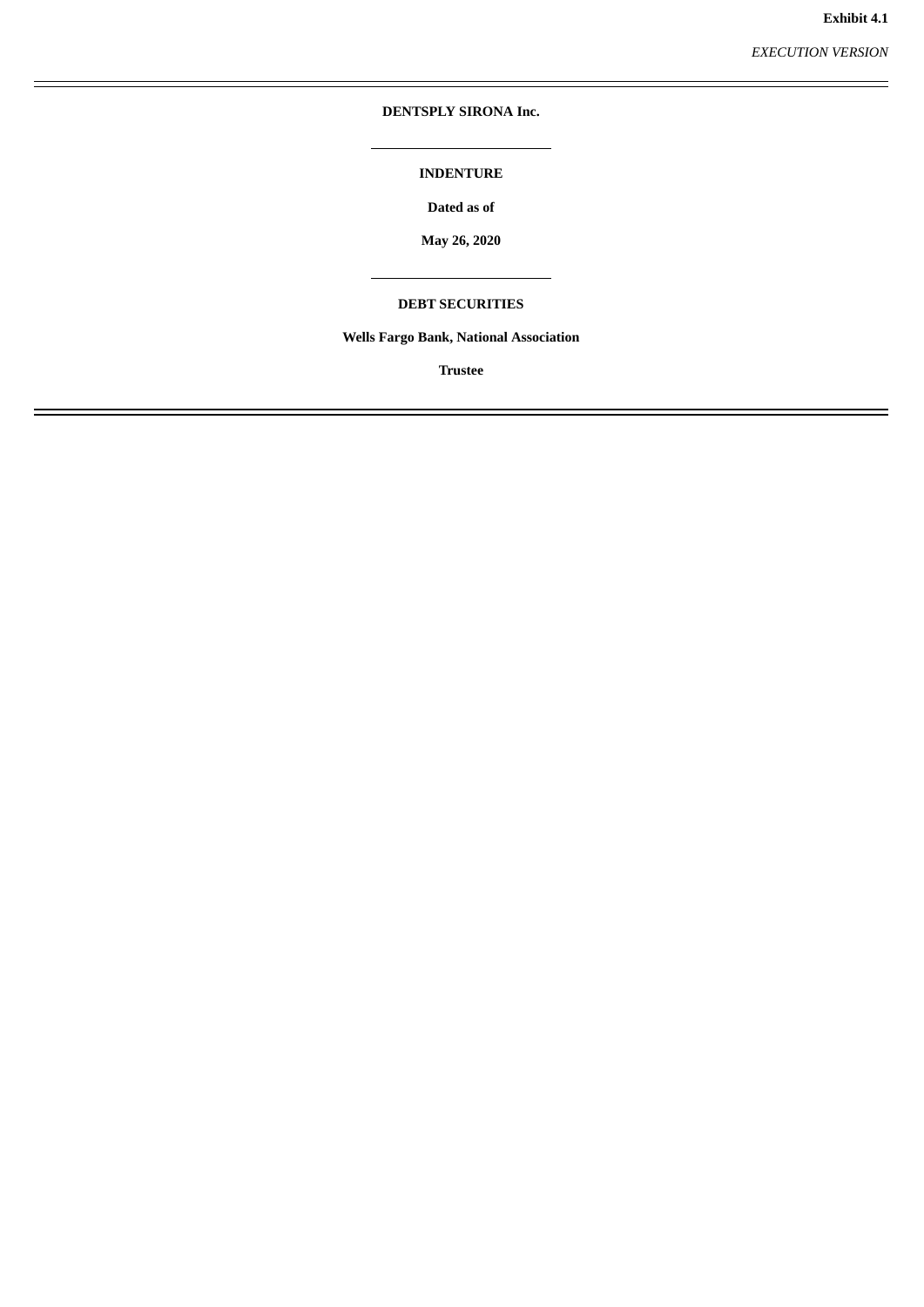## **Reconciliation and tie between Trust Indenture Act of 1939 and Indenture\***

| <b>Trust Indenture</b><br><b>Act Section</b> |        | <b>Indenture Section</b>                       |
|----------------------------------------------|--------|------------------------------------------------|
| § 310                                        | (a)    | $11.04(a)$ , 16.02                             |
|                                              | (b)    | $11.01(f)$ , $11.04(b)$ , $11.05(1)$ , $16.02$ |
|                                              | (b)(1) | 11.04(b), 16.02                                |
| §311                                         |        | $11.01(f)$ , 16.02                             |
| § 312                                        |        | $14.02(d)$ , 16.02                             |
|                                              | (b)    | 11.10, 16.02                                   |
|                                              | (c)    | 11.10, 16.02                                   |
| §313                                         | (a)    | $10.01(a)$ , 16.02                             |
| § 314                                        |        | 16.02                                          |
| §315                                         | (e)    | 11.05, 16.02                                   |
| §316                                         |        | 16.02                                          |
| § 317                                        |        | 16.02                                          |
| §318                                         |        | 16.02                                          |

\* This reconciliation and tie shall not, for any purpose, be deemed to be a part of the Indenture.

i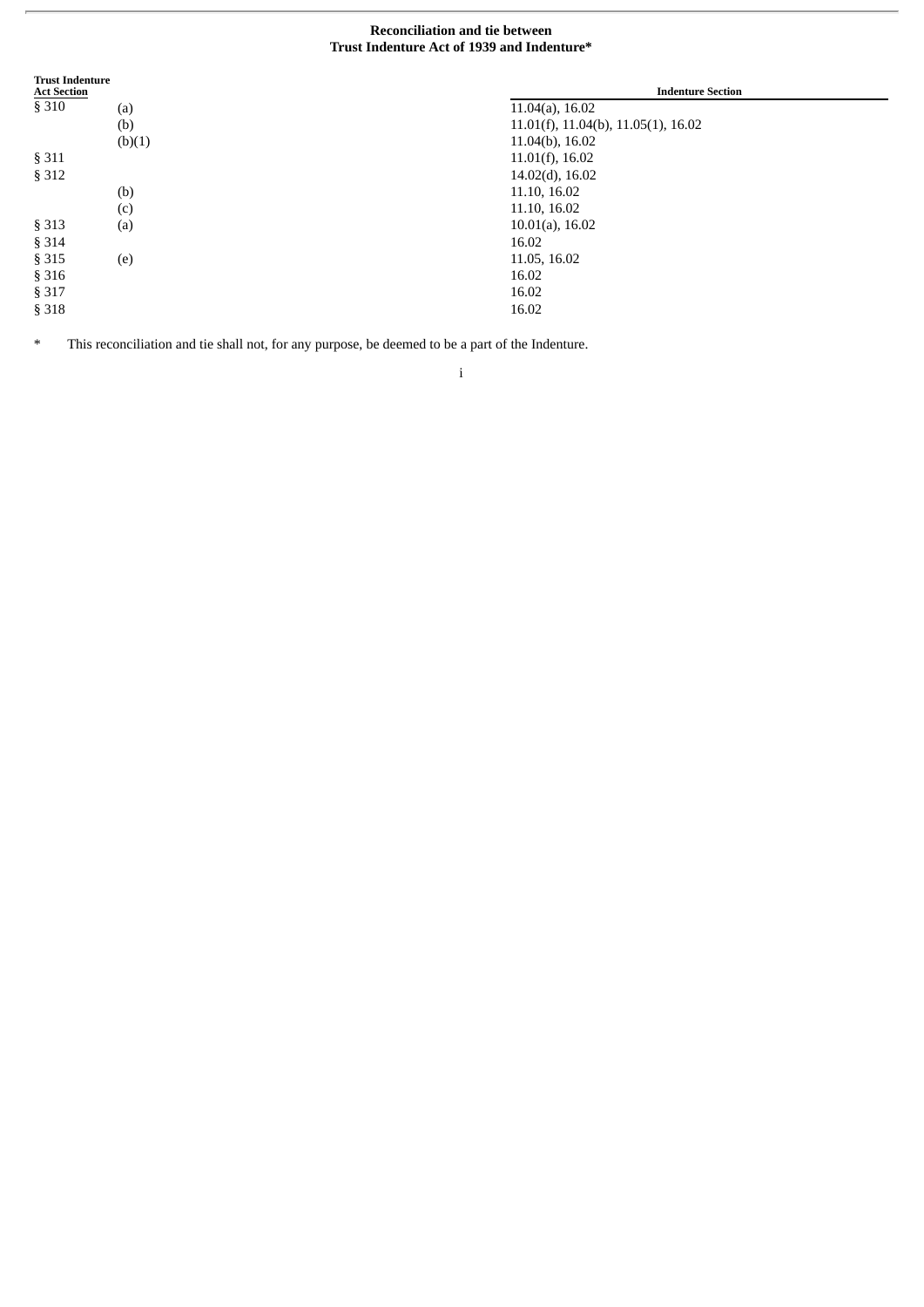## **TABLE OF CONTENTS\***

PAGE

|                                                                                                                                                                                                              | <b>DEFINITIONS</b>                                                                                                                                                                                                                                                                                                                                                                                                  |                                                                            |
|--------------------------------------------------------------------------------------------------------------------------------------------------------------------------------------------------------------|---------------------------------------------------------------------------------------------------------------------------------------------------------------------------------------------------------------------------------------------------------------------------------------------------------------------------------------------------------------------------------------------------------------------|----------------------------------------------------------------------------|
| Section 1.01                                                                                                                                                                                                 | <b>Definitions</b>                                                                                                                                                                                                                                                                                                                                                                                                  | 1                                                                          |
|                                                                                                                                                                                                              | <b>ARTICLE II</b>                                                                                                                                                                                                                                                                                                                                                                                                   |                                                                            |
|                                                                                                                                                                                                              | <b>FORMS OF SECURITIES</b>                                                                                                                                                                                                                                                                                                                                                                                          |                                                                            |
| Section 2.01<br>Section 2.02<br>Section 2.03                                                                                                                                                                 | Terms of the Securities<br>Form of Trustee's Certificate of Authentication<br>Form of Trustee's Certificate of Authentication by an Authenticating Agent                                                                                                                                                                                                                                                            | 11<br>12<br>12                                                             |
|                                                                                                                                                                                                              | <b>ARTICLE III</b>                                                                                                                                                                                                                                                                                                                                                                                                  |                                                                            |
|                                                                                                                                                                                                              | THE DEBT SECURITIES                                                                                                                                                                                                                                                                                                                                                                                                 |                                                                            |
| Section 3.01<br>Section 3.02<br>Section 3.03<br>Section 3.04<br>Section 3.05<br>Section 3.06<br>Section 3.07<br>Section 3.08<br>Section 3.09<br>Section 3.10<br>Section 3.11<br>Section 3.12<br>Section 3.13 | Amount Unlimited; Issuable in Series<br>Denominations<br>Execution, Authentication, Delivery and Dating<br><b>Temporary Securities</b><br>Registrar<br>Transfer and Exchange<br>Mutilated, Destroyed, Lost and Stolen Securities<br>Payment of Interest; Interest Rights Preserved<br>Cancellation<br>Computation of Interest<br>Currency of Payments in Respect of Securities<br>Judgments<br><b>CUSIP Numbers</b> | 13<br>16<br>16<br>18<br>19<br>20<br>23<br>24<br>25<br>25<br>26<br>26<br>27 |
|                                                                                                                                                                                                              | <b>ARTICLE IV</b>                                                                                                                                                                                                                                                                                                                                                                                                   |                                                                            |

## REDEMPTION OF SECURITIES

Section 4.01 Applicability of Right of Redemption 27

\* The Table of Contents is not a part of the Indenture.

i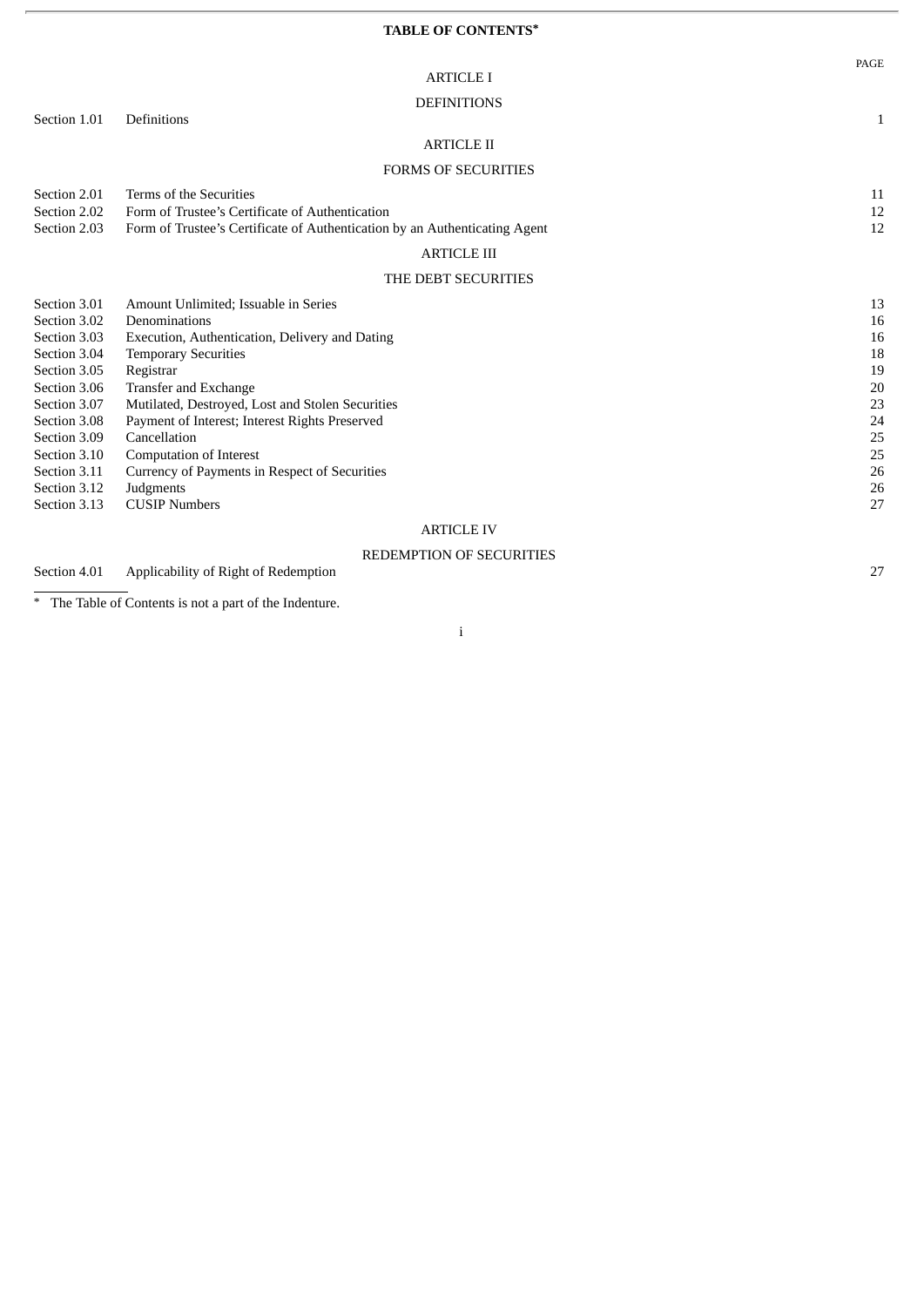| Section 4.02                 | Selection of Securities to be Redeemed                               | 27       |
|------------------------------|----------------------------------------------------------------------|----------|
| Section 4.03                 | Notice of Redemption                                                 | 28       |
| Section 4.04                 | Deposit of Redemption Price                                          | 28<br>29 |
| Section 4.05<br>Section 4.06 | Securities Payable on Redemption Date<br>Securities Redeemed in Part | 29       |
|                              |                                                                      |          |
|                              | <b>ARTICLE V</b>                                                     |          |
|                              | <b>SINKING FUNDS</b>                                                 |          |
| Section 5.01                 | Applicability of Sinking Fund                                        | 29       |
| Section 5.02                 | Mandatory Sinking Fund Obligation                                    | 30       |
| Section 5.03                 | Optional Redemption at Sinking Fund Redemption Price                 | 30       |
| Section 5.04                 | Application of Sinking Fund Payment                                  | 30       |
|                              | <b>ARTICLE VI</b>                                                    |          |
|                              | PARTICULAR COVENANTS OF THE COMPANY                                  |          |
| Section 6.01                 | <b>Payments of Securities</b>                                        | 31       |
| Section 6.02                 | Paying Agent                                                         | 32       |
| Section 6.03                 | To Hold Payment in Trust                                             | 32       |
| Section 6.04                 | Merger, Consolidation and Sale of Assets                             | 33       |
| Section 6.05                 | <b>Compliance Certificate</b>                                        | 34       |
| Section 6.06                 | Conditional Waiver by Holders of Securities                          | 34       |
| Section 6.07                 | Statement by Officers as to Default                                  | 35       |
|                              | <b>ARTICLE VII</b>                                                   |          |
|                              | REMEDIES OF TRUSTEE AND SECURITYHOLDERS                              |          |
| Section 7.01                 | <b>Events of Default</b>                                             | 35       |
| Section 7.02                 | Acceleration; Rescission and Annulment                               | 37       |
| Section 7.03                 | <b>Other Remedies</b>                                                | 38       |
| Section 7.04                 | Trustee as Attorney-in-Fact                                          | 39       |
| Section 7.05                 | Priorities                                                           | 39       |
| Section 7.06                 | Control by Securityholders; Waiver of Past Defaults                  | 40       |
| Section 7.07                 | <b>Limitation on Suits</b>                                           | 40       |
| Section 7.08                 | <b>Undertaking for Costs</b>                                         | 41       |
| Section 7.09                 | Remedies Cumulative                                                  | 41       |
|                              | <b>ARTICLE VIII</b>                                                  |          |
|                              | <b>CONCERNING THE SECURITYHOLDERS</b>                                |          |
| Section 8.01                 | <b>Evidence of Action of Securityholders</b>                         | 42       |
| Section 8.02                 | Proof of Execution or Holding of Securities                          | 42       |

- 
- Section 8.03 Persons Deemed Owners 43

ii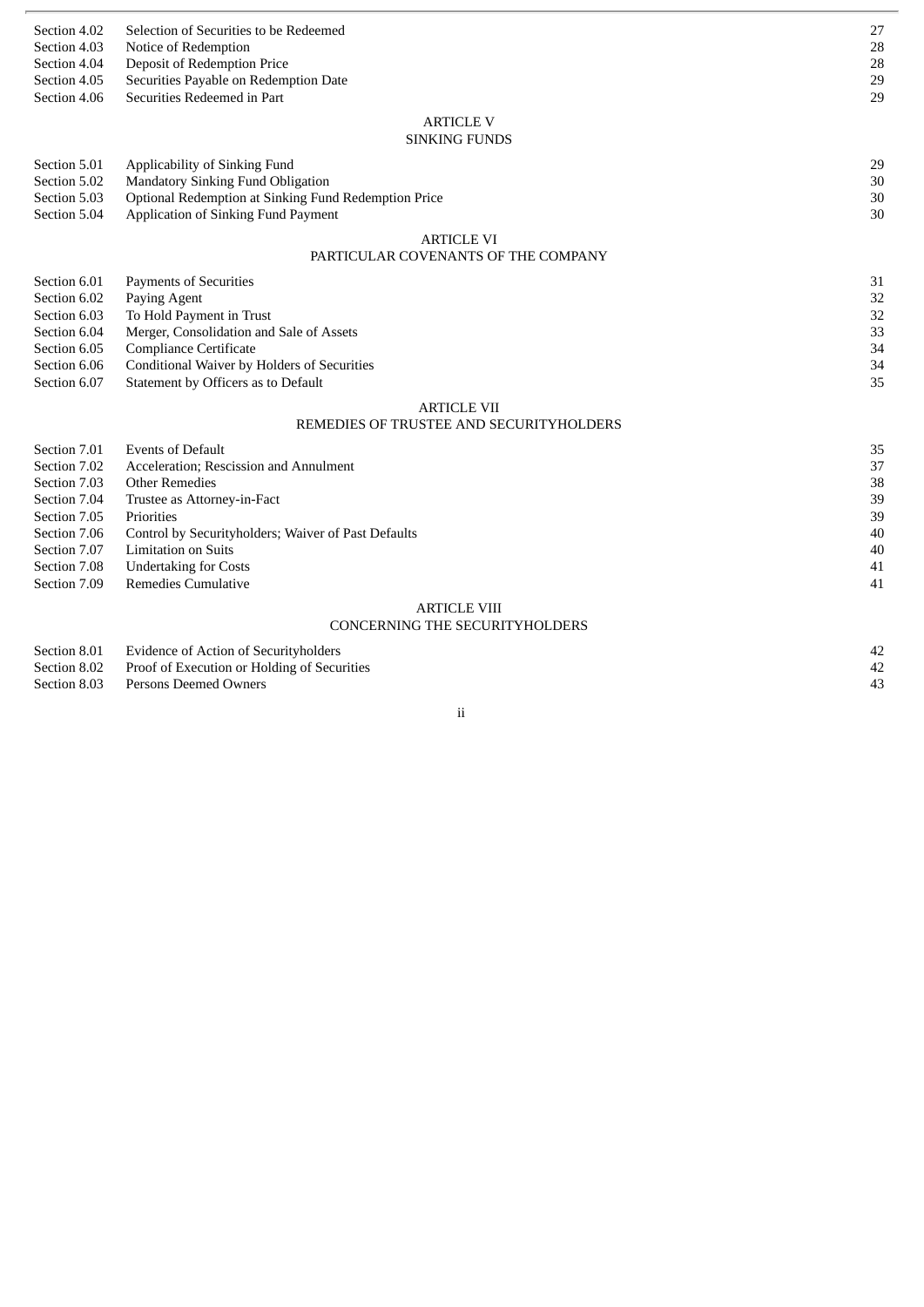Section 8.04 Effect of Consents 43

## ARTICLE IX

## SECURITYHOLDERS' MEETINGS

| Section 9.01 | Purposes of Meetings                           | 43 |
|--------------|------------------------------------------------|----|
| Section 9.02 | Call of Meetings by Trustee                    | 44 |
| Section 9.03 | Call of Meetings by Company or Securityholders | 44 |
| Section 9.04 | <b>Qualifications for Voting</b>               | 44 |
| Section 9.05 | Regulation of Meetings                         | 44 |
| Section 9.06 | Voting                                         | 45 |
| Section 9.07 | No Delay of Rights by Meeting                  | 45 |
|              |                                                |    |

## ARTICLE X

## REPORTS BY THE COMPANY AND THE TRUSTEE AND SECURITYHOLDERS' LISTS

| Section 10.01 Reports by Trustee     | 46 |
|--------------------------------------|----|
| Section 10.02 Reports by the Company | 46 |
| Section 10.03 Securityholders' Lists | 46 |

## ARTICLE XI

## CONCERNING THE TRUSTEE

| Section 11.01 | Rights of Trustees; Compensation and Indemnity               | 47 |
|---------------|--------------------------------------------------------------|----|
| Section 11.02 | Duties of Trustee                                            | 49 |
| Section 11.03 | Notice of Defaults                                           | 51 |
| Section 11.04 | Eligibility; Disqualification                                | 51 |
| Section 11.05 | Resignation and Notice; Removal                              | 51 |
| Section 11.06 | Successor Trustee by Appointment                             | 52 |
| Section 11.07 | Successor Trustee by Merger                                  | 53 |
| Section 11.08 | Right to Rely on Officer's Certificate                       | 54 |
| Section 11.09 | Appointment of Authenticating Agent                          | 54 |
| Section 11.10 | Communications by Securityholders with Other Securityholders | 55 |
|               | ARTICLE XII                                                  |    |

## SATISFACTION AND DISCHARGE; DEFEASANCE

Section 12.01 Applicability of Article 55<br>
Section 12.02 Satisfaction and Discharge of Indenture 55 Section 12.02 Satisfaction and Discharge of Indenture

Section 12.03 Defeasance and Covenant Defeasance upon Deposit of Moneys or U.S. Government Obligations 57

Section 12.04 Repayment to Company 59

Section 12.05 Indemnity for U.S. Government Obligations 59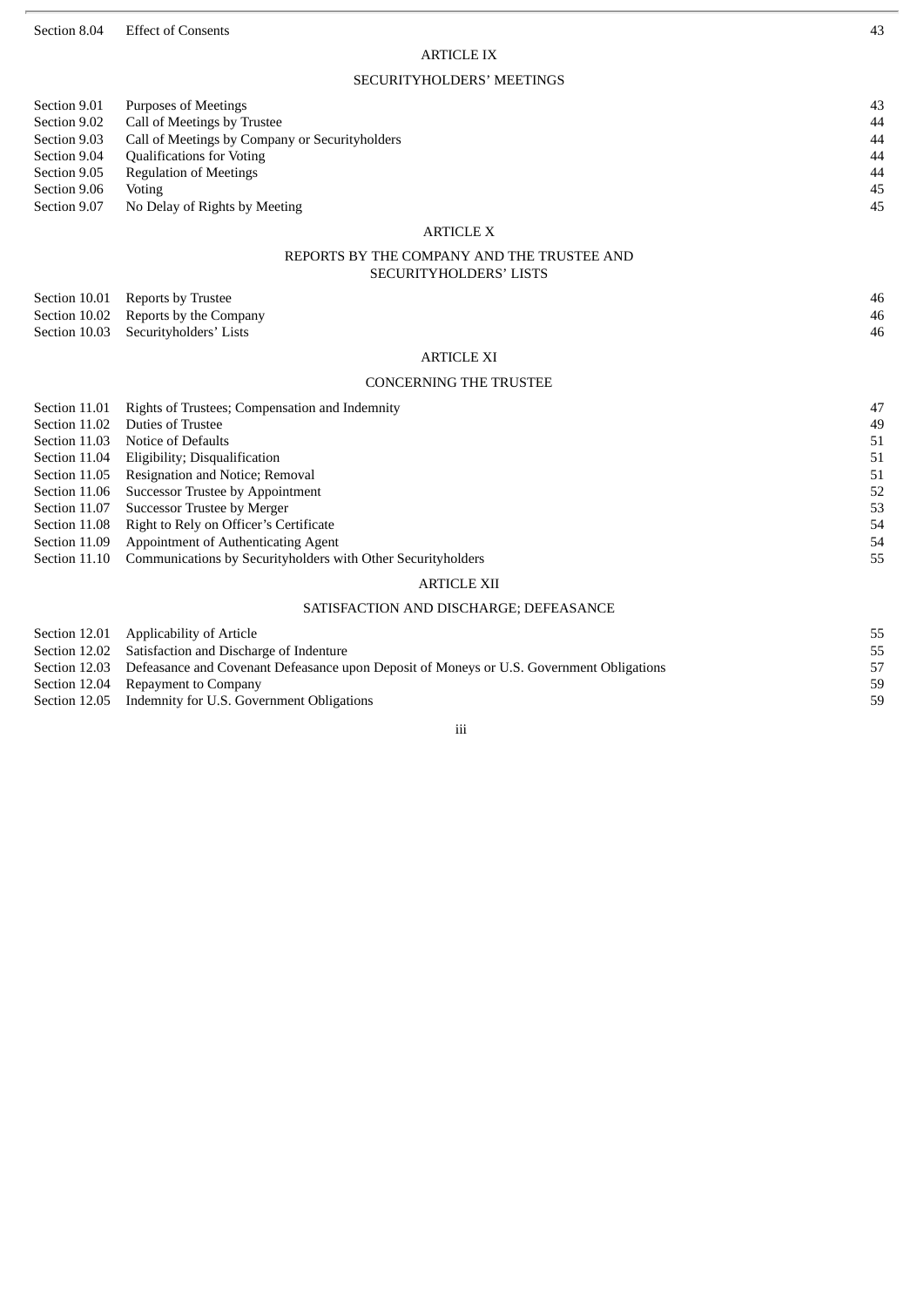| Section 12.06                  | Deposits to Be Held in Escrow                                                                                   | 59       |  |
|--------------------------------|-----------------------------------------------------------------------------------------------------------------|----------|--|
| Section 12.07<br>Section 12.08 | <b>Application of Trust Money</b><br>Deposits of Non-U.S. Currencies                                            | 59<br>60 |  |
|                                |                                                                                                                 |          |  |
|                                | <b>ARTICLE XIII</b>                                                                                             |          |  |
|                                | <b>IMMUNITY OF CERTAIN PERSONS</b>                                                                              |          |  |
|                                | Section 13.01 No Personal Liability                                                                             | 60       |  |
|                                | <b>ARTICLE XIV</b>                                                                                              |          |  |
|                                | SUPPLEMENTAL INDENTURES                                                                                         |          |  |
|                                |                                                                                                                 |          |  |
| Section 14.01                  | <b>Without Consent of Securityholders</b>                                                                       | 60       |  |
| Section 14.02<br>Section 14.03 | With Consent of Securityholders; Limitations<br><b>Trustee Protected</b>                                        | 62<br>64 |  |
| Section 14.04                  | Effect of Execution of Supplemental Indenture                                                                   | 64       |  |
| Section 14.05                  | Notation on or Exchange of Securities                                                                           | 64       |  |
| Section 14.06                  | Conformity with TIA                                                                                             | 64       |  |
|                                | <b>ARTICLE XV</b>                                                                                               |          |  |
| SUBORDINATION OF SECURITIES    |                                                                                                                 |          |  |
| Section 15.01                  | Agreement to Subordinate                                                                                        | 65       |  |
| Section 15.02                  | Distribution on Dissolution, Liquidation and Reorganization; Subrogation of Securities                          | 65       |  |
| Section 15.03                  | No Payment on Securities in Event of Default on Senior Indebtedness                                             | 66       |  |
| Section 15.04                  | Payments on Securities Permitted                                                                                | 67       |  |
| Section 15.05                  | Authorization of Securityholders to Trustee to Effect Subordination                                             | 67       |  |
| Section 15.06                  | Notices to Trustee                                                                                              | 67       |  |
| Section 15.07                  | Trustee as Holder of Senior Indebtedness                                                                        | 68       |  |
| Section 15.08<br>Section 15.09 | Modifications of Terms of Senior Indebtedness<br>Reliance on Judicial Order or Certificate of Liquidating Agent | 68<br>68 |  |
| Section 15.10                  | Satisfaction and Discharge; Defeasance and Covenant Defeasance                                                  | 69       |  |
| Section 15.11                  | Trustee Not Fiduciary for Holders of Senior Indebtedness                                                        | 69       |  |
|                                | <b>ARTICLE XVI</b>                                                                                              |          |  |
|                                | <b>MISCELLANEOUS PROVISIONS</b>                                                                                 |          |  |
| Section 16.01                  | Certificates and Opinions as to Conditions Precedent                                                            | 69       |  |
| Section 16.02                  | <b>Trust Indenture Act Controls</b>                                                                             | 70       |  |
| Section 16.03                  | Notices to the Company and Trustee                                                                              | 70       |  |

Section 16.04 Notices to Securityholders; Waiver 71

Section 16.05 Legal Holiday 71

Section 16.06 Effects of Headings and Table of Contents 72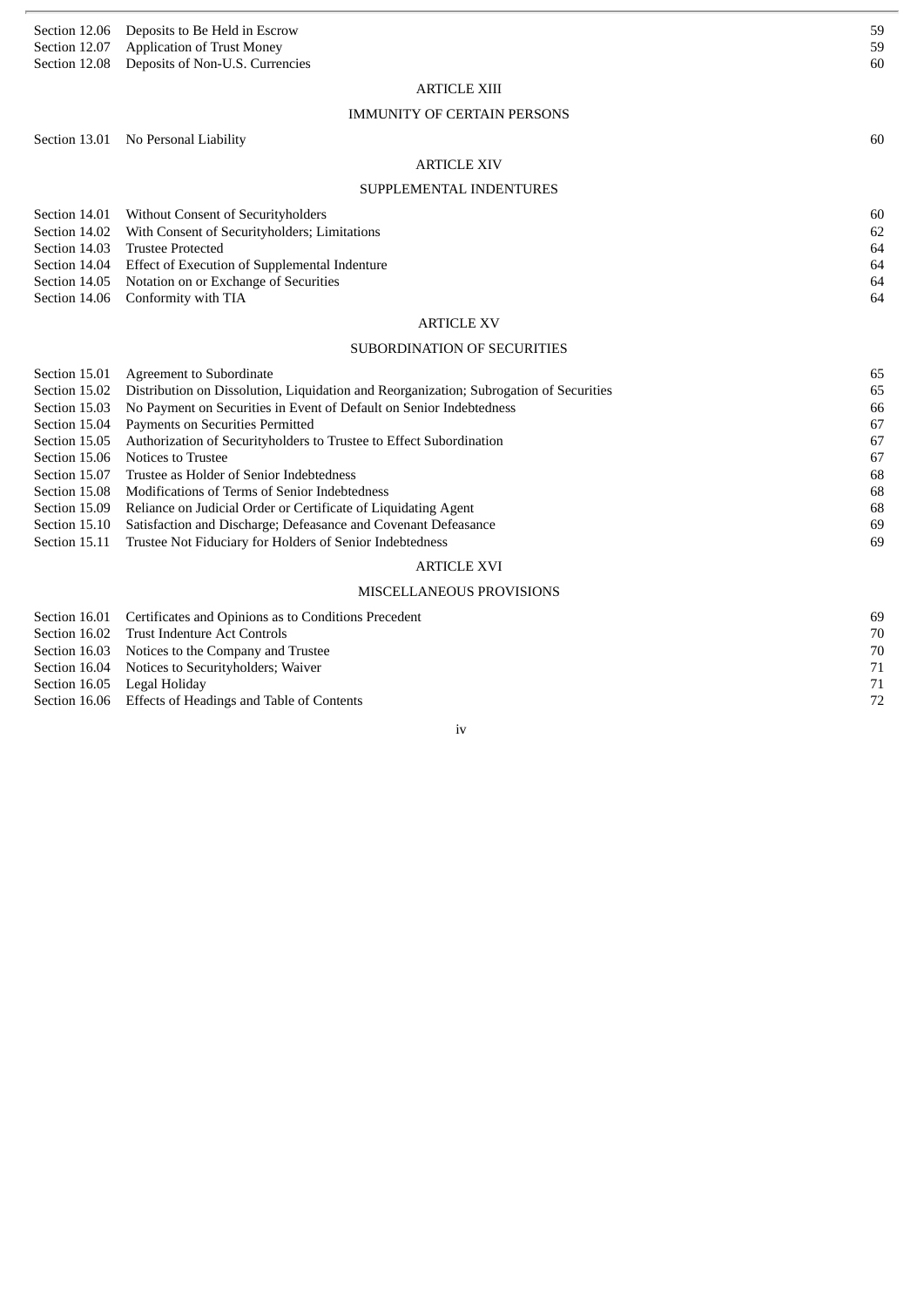| Section 16.07 Successors and Assigns                 | 72 |
|------------------------------------------------------|----|
| Section 16.08 Separability Clause                    | 72 |
| Section 16.09 Benefits of Indenture                  | 72 |
| Section 16.10 Counterparts Originals                 | 72 |
| Section 16.11 Governing Law; Waiver of Trial by Jury | 72 |
| Section 16.12 Force Majeure                          | 72 |
| Section 16.13 U.S.A. PATRIOT Act                     | 72 |
|                                                      |    |

v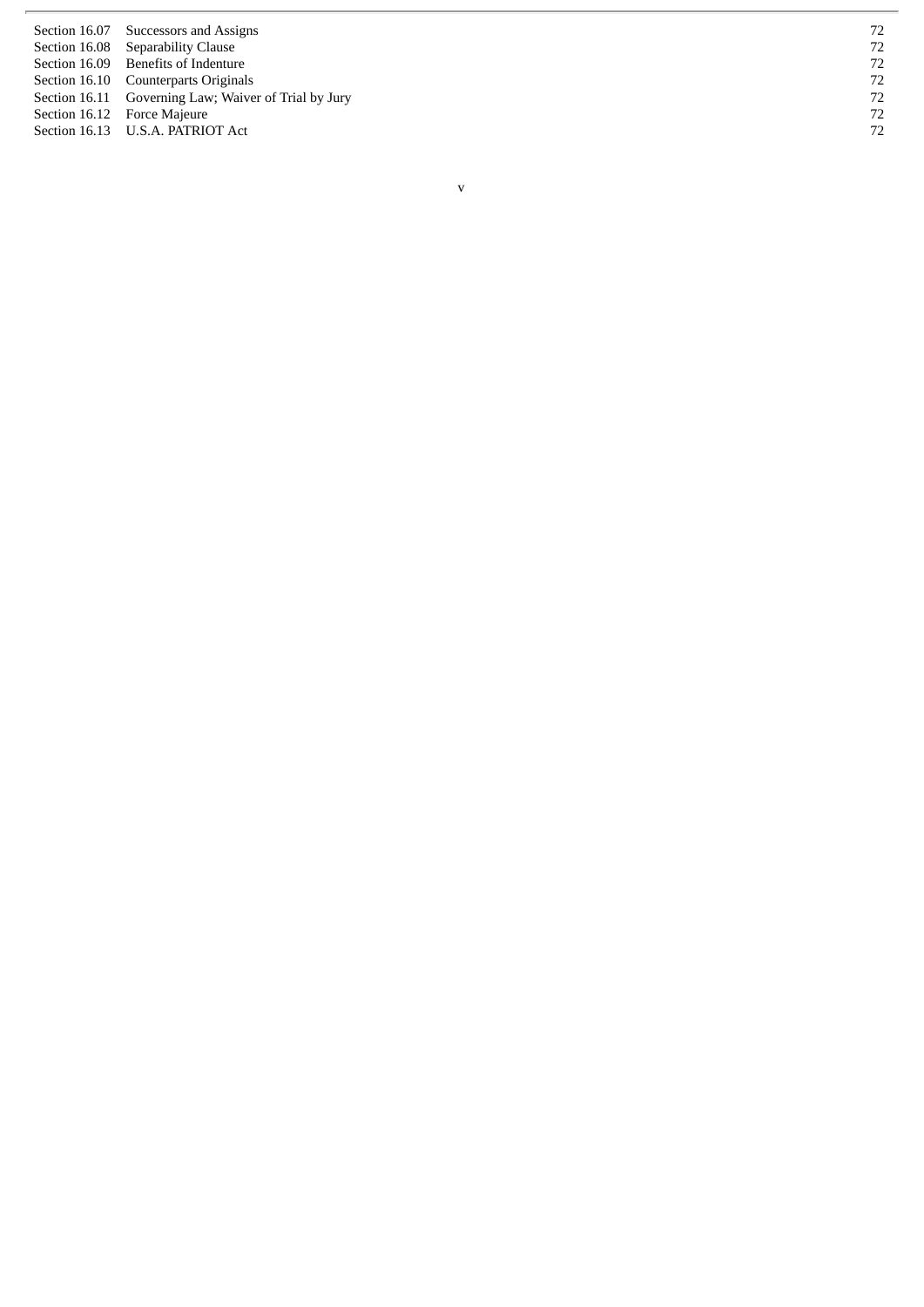INDENTURE dated as of May 26, 2020, among DENTSPLY SIRONA Inc., a Delaware corporation (the "Company"), and Wells Fargo Bank, National Association, as trustee (the "Trustee").

## **WITNESSETH:**

WHEREAS, the Company has duly authorized the execution and delivery of this Indenture to provide for the issuance of unsecured debentures. notes, bonds or other evidences of indebtedness (the "Securities") in an unlimited aggregate principal amount to be issued from time to time in one or more series as provided in this Indenture; and

WHEREAS, all things necessary to make this Indenture a valid and legally binding agreement of the Company, in accordance with its terms, have been done.

NOW, THEREFORE, THIS INDENTURE WITNESSETH:

That, in consideration of the premises and the purchase of the Securities by the Holders thereof for the equal and proportionate benefit of all of the present and future Holders of the Securities, each party agrees and covenants as follows:

## **ARTICLE I**

## **DEFINITIONS**

For all purposes of this Indenture, except as otherwise expressly provided or unless the context otherwise requires:

(a) the terms defined in this Article have the meanings assigned to them in this Article and include the plural as well as the singular;

(b) unless otherwise defined in this Indenture or the context otherwise requires, all terms used herein without definition which are defined in the Trust Indenture Act, either directly or by reference therein, have the meanings assigned to them therein;

(c) the words "herein", "hereof" and "hereunder" and other words of similar import refer to this Indenture as a whole and not to any particular Article, Section or other subdivision; and

(d) references to "Article" or "Section" or other subdivision herein are references to an Article, Section or other subdivision of this Indenture, unless the context otherwise requires.

## Section 1.01 Definitions.

Unless the context otherwise requires, the terms defined in this Section 1.01 shall for all purposes of this Indenture have the meanings hereinafter set forth: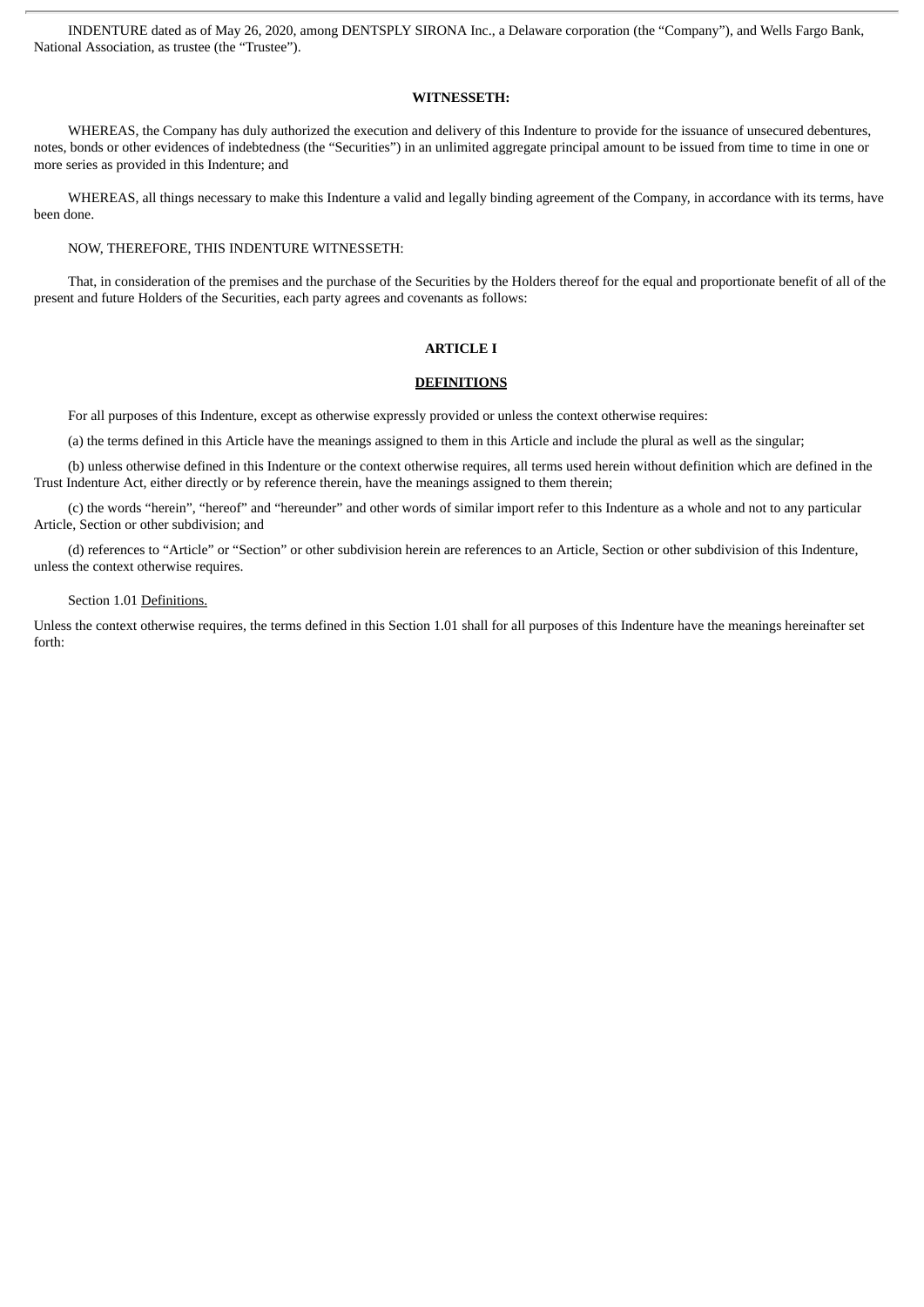## **Affiliate:**

The term "Affiliate," with respect to any specified Person shall mean any other Person directly or indirectly controlling or controlled by or under direct or indirect common control with such specified Person. For the purposes of this definition, "control" when used with respect to any specified Person means the power to direct the management and policies of such Person, directly or indirectly, whether through the ownership of voting securities, by contract or otherwise; and the terms "controlling" and "controlled" have meanings correlative to the foregoing.

## **Authenticating Agent:**

The term "Authenticating Agent" shall have the meaning assigned to it in Section 11.09.

## **Board of Directors:**

The term "Board of Directors" shall mean either the board of directors of the Company or the executive or any other committee of that board duly authorized to act in respect hereof.

## **Board Resolution:**

The term "Board Resolution" shall mean a copy of a resolution or resolutions certified by the Secretary or an Assistant Secretary of the Company to have been duly adopted by the Board of Directors (or by a committee of the Board of Directors to the extent that any such other committee has been authorized by the Board of Directors to establish or approve the matters contemplated) and to be in full force and effect on the date of such certification and delivered to the Trustee.

## **Business Day:**

The term "Business Day," when used with respect to any Place of Payment or any other particular location referred to in this Indenture or in the Securities, shall mean each Monday, Tuesday, Wednesday, Thursday and Friday which is not a day on which banking institutions in that Place of Payment or such location are authorized or obligated by law or executive order to close.

## **Capital Stock:**

The term "Capital Stock" shall mean:

(a) in the case of a corporation, corporate stock;

(b) in the case of an association or business entity, any and all shares, interests, participations, rights or other equivalents (however designated) of corporate stock;

(c) in the case of a partnership or limited liability company, partnership interests (whether general or limited) or membership interests; and

2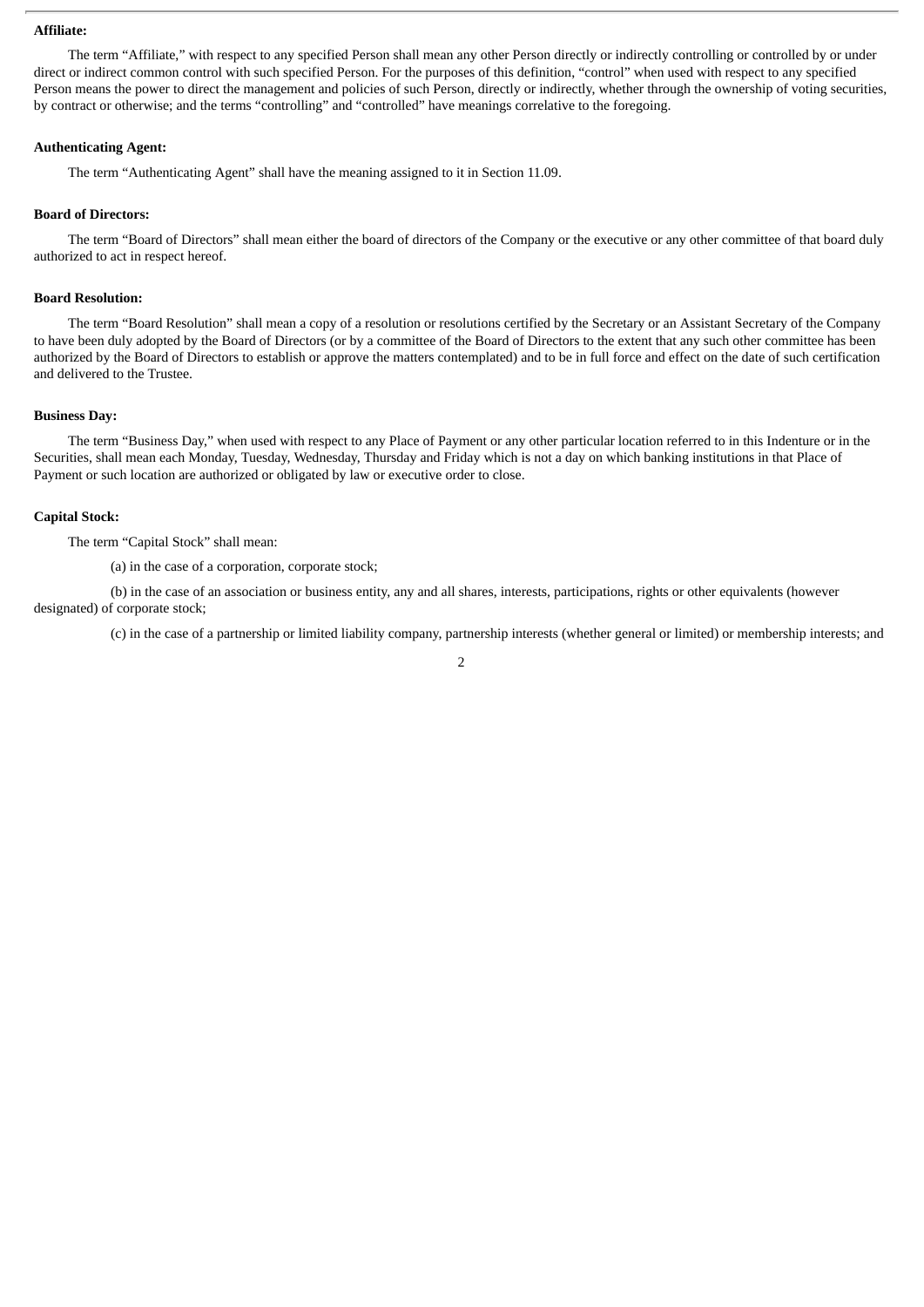(d) any other interest or participation that confers on a Person the right to receive a share of the profits and losses of, or distributions of assets of, the issuing Person, but excluding from all of the foregoing any debt securities convertible into Capital Stock, whether or not such debt securities include any right of participation with Capital Stock.

## **Code:**

The term "Code" shall mean the Internal Revenue Code of 1986, as amended.

### **Company:**

The term "Company" shall mean the Person named as the "Company" in the first paragraph of this Indenture until a successor Person shall have become such pursuant to the applicable provisions of this Indenture, and thereafter "Company" shall mean such successor Person.

## **Company Order:**

The term "Company Order" shall mean a written order signed in the name of the Company by any Officer and delivered to the Trustee.

## **Corporate Trust Office:**

The term "Corporate Trust Office," or other similar term, shall mean the principal office of the Trustee at which at any particular time its corporate trust business shall be administered, which office at the date hereof is located at 150 East 42nd Street, 40th Floor, New York, NY 10017, Attention: Corporate Trust Services — Denstply Administrator, or such other address as the Trustee may designate from time to time by notice to the Holders and the Company, or the principal corporate trust officer of any successor Trustee (or such other address as such successor Trustee may designate from time to time by notice to the Holders and the Company).

## **Currency:**

The term "Currency" shall mean U.S. Dollars or Foreign Currency.

## **Default:**

The term "Default" shall have the meaning assigned to it in Section 11.03.

## **Defaulted Interest:**

The term "Defaulted Interest" shall have the same meaning assigned to it in Section 3.08(b).

3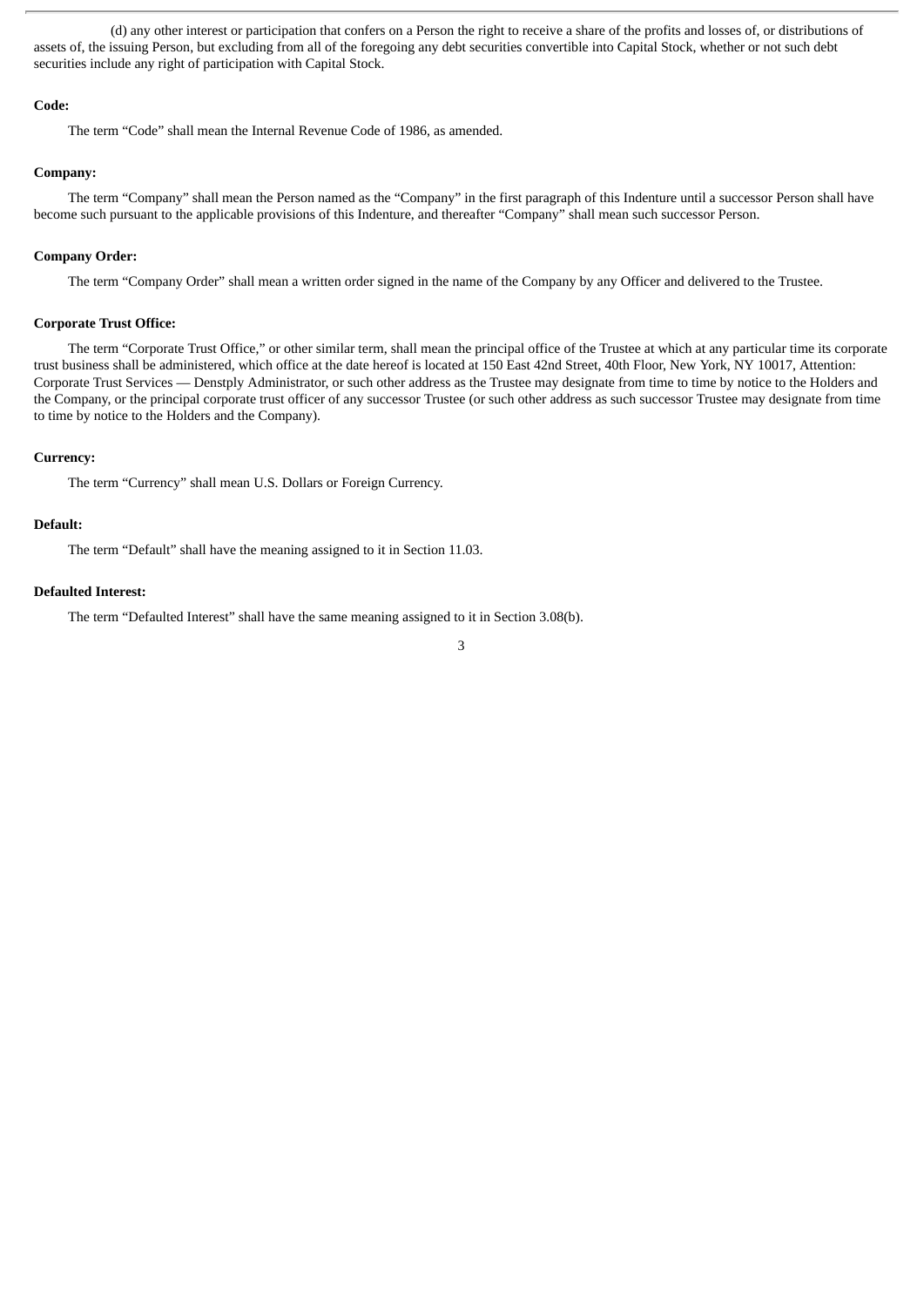## **Depositary:**

The term "Depositary" shall mean, with respect to the Securities of any series issuable in whole or in part in the form of one or more Global Securities, each Person designated as Depositary by the Company pursuant to Section 3.01 until one or more successor Depositaries shall have become such pursuant to the applicable provisions of this Indenture, and thereafter "Depositary" shall mean or include each Person who is then a Depositary hereunder, and if at any time there is more than one such Person, "Depositary" as used with respect to the Securities of any such series shall mean the Depositary with respect to the Securities of that series.

#### **Designated Currency:**

The term "Designated Currency" shall have the same meaning assigned to it in Section 3.12.

## **Discharged:**

The term "Discharged" shall have the meaning assigned to it in Section 12.03.

## **DTC:**

The term "DTC" shall mean The Depository Trust Company, Inc. and its successors.

## **Event of Default:**

The term "Event of Default" shall have the meaning specified in Section 7.01.

## **Exchange Act:**

The term "Exchange Act" shall mean the United States Securities Exchange Act of 1934, and the rules and regulations promulgated by the SEC thereunder and any statute successor thereto, in each case as amended from time to time.

## **Exchange Rate:**

The term "Exchange Rate" shall have the meaning assigned to it in Section 7.01.

## **Floating Rate Security:**

The term "Floating Rate Security" shall mean a Security that provides for the payment of interest at a variable rate determined periodically by reference to an interest rate index specified pursuant to Section 3.01.

## **Foreign Currency:**

The term "Foreign Currency" shall mean a currency issued by the government of any country other than the United States or a composite currency, the value of which is determined by reference to the values of the currencies of any group of countries.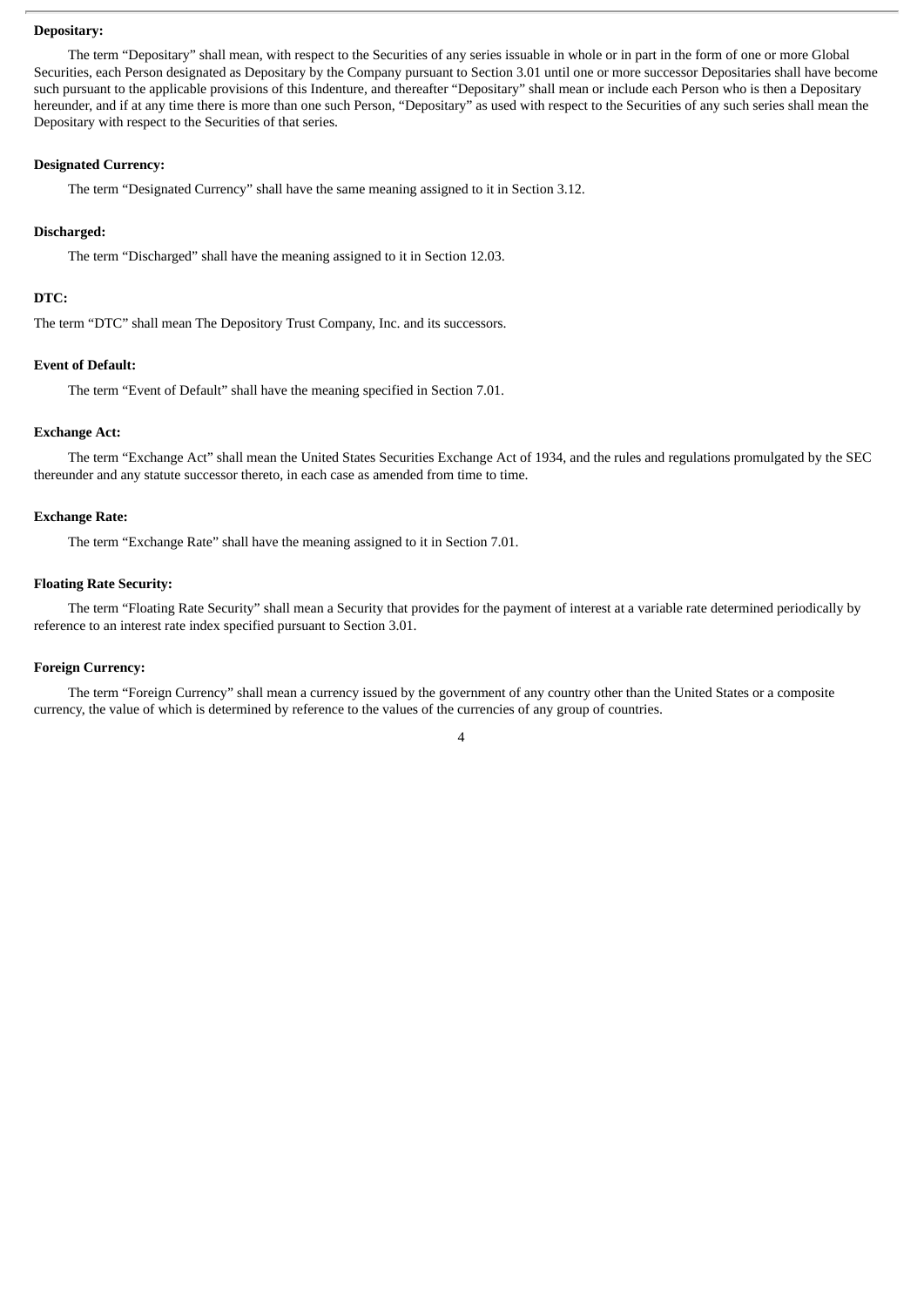## **GAAP:**

The term "GAAP," with respect to any computations required or permitted hereunder, shall mean generally accepted accounting principles in effect in the United States as in effect from time to time; provided, however if the Company is required by the SEC to adopt (or is permitted to adopt and so adopts) a different accounting framework, including but not limited to the International Financial Reporting Standards, "GAAP" shall mean such new accounting framework as in effect from time to time, including, without limitation, in each case, those accounting principles set forth in the opinions and pronouncements of the Accounting Principles Board of the American Institute of Certified Public Accountants and statements and pronouncements of the Financial Accounting Standards Board or in such other statements by such other entity as approved by a significant segment of the accounting profession.

## **Global Security:**

The term "Global Security" shall mean any Security that evidences all or part of a series of Securities, issued in fully-registered certificated form to the Depositary for such series in accordance with Section 3.03 and bearing the legend prescribed in Section 3.03(g).

#### **Holder; Holder of Securities:**

The terms "Holder" and "Holder of Securities" are defined under "Securityholder; Holder of Securities; Holder."

## **Indebtedness:**

The term "Indebtedness" shall mean any and all obligations of a Person for money borrowed which, in accordance with GAAP, would be reflected on the balance sheet of such Person as a liability on the date as of which Indebtedness is to be determined.

## **Indenture:**

The term "Indenture" or "this Indenture" shall mean this instrument as originally executed or as it may from time to time be supplemented or amended by one or more indentures supplemental hereto entered into pursuant to the applicable provisions hereof, including, for all purposes of this instrument and any such supplemental indenture, the provisions of the Trust Indenture Act that are deemed to be a part of and govern this instrument and any such supplemental indenture, respectively. The term "Indenture" shall also include the terms of particular series of Securities established as contemplated by Section 3.01; provided, however, that if at any time more than one Person is acting as Trustee under this Indenture due to the appointment of one or more separate Trustees for any one or more separate series of Securities, "Indenture" shall mean, with respect to such series of Securities for which any such Person is Trustee, this instrument as originally executed or as it may from time to time be supplemented or amended by one or more indentures supplemental hereto entered into pursuant to the applicable provisions hereof and shall include the terms of particular series of Securities for which such Person is Trustee established as contemplated by Section 3.01, exclusive, however, of any provisions or terms which relate solely to other series of Securities for which such Person is not Trustee, regardless of when such terms or provisions were adopted, and exclusive of any

5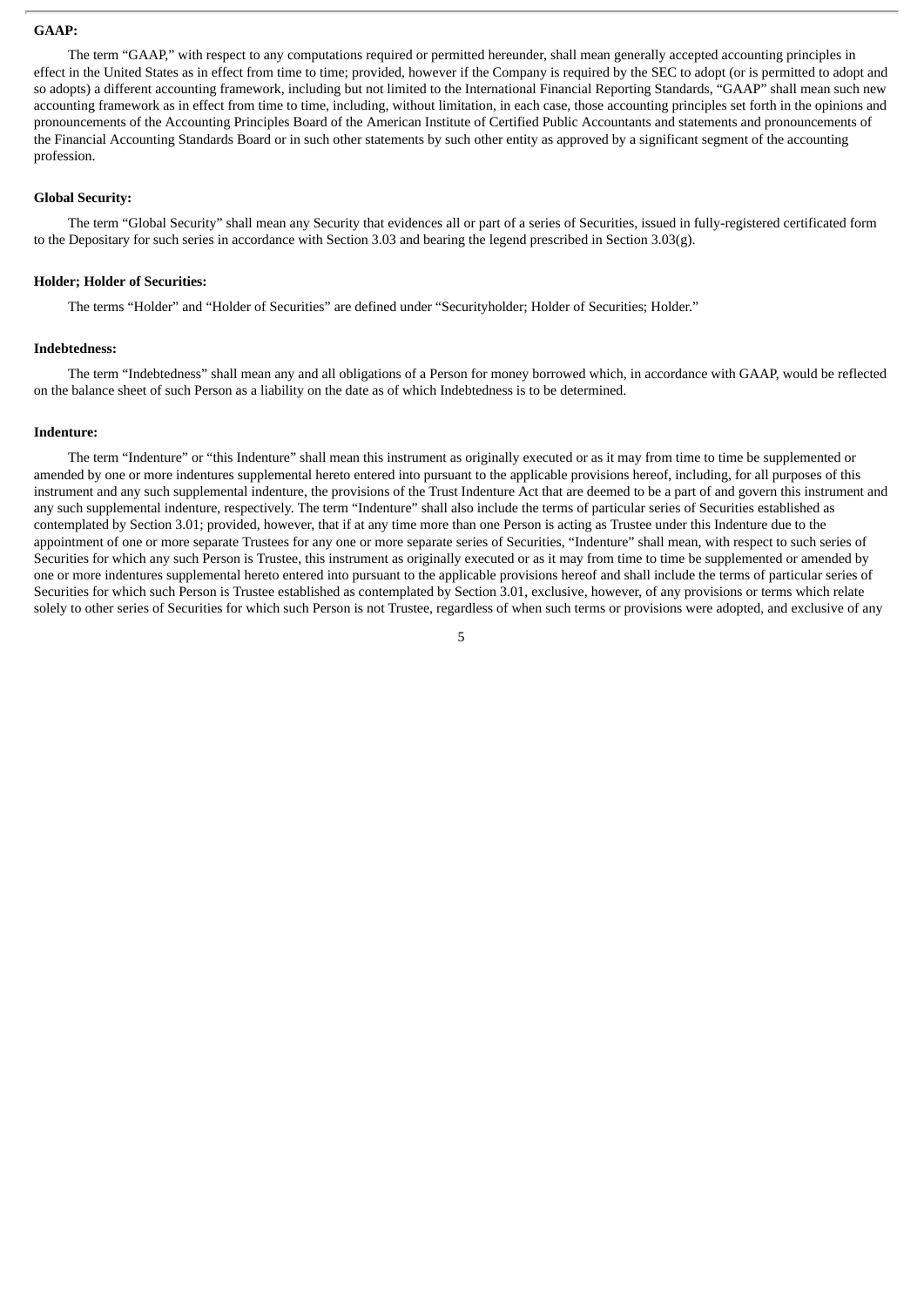provisions or terms adopted by means of one or more indentures supplemental hereto executed and delivered after such person had become such Trustee, but to which such person, as such Trustee, was not a party; provided, further that in the event that this Indenture is supplemented or amended by one or more indentures supplemental hereto which are only applicable to certain series of Securities, the term "Indenture" for a particular series of Securities shall only include the supplemental indentures applicable thereto.

## **Individual Securities:**

The term "Individual Securities" shall have the meaning specified in Section 3.01(p).

#### **Interest:**

The term "interest" shall mean, unless the context otherwise requires, interest payable on any Securities, and with respect to an Original Issue Discount Security that by its terms bears interest only after Maturity, interest payable after Maturity.

#### **Interest Payment Date:**

The term "Interest Payment Date" shall mean, with respect to any Security, the Stated Maturity of an installment of interest on such Security.

#### **Mandatory Sinking Fund Payment:**

The term "Mandatory Sinking Fund Payment" shall have the meaning assigned to it in Section 5.01(b).

## **Maturity:**

The term "Maturity," with respect to any Security, shall mean the date on which the principal of such Security shall become due and payable as therein and herein provided, whether by declaration, call for redemption or otherwise.

#### **Members:**

The term "Members" shall have the meaning assigned to it in Section 3.03(i).

## **Officer:**

The term "Officer" shall mean any of the Chairman of the Board of Directors, Chief Executive Officer, Chief Financial Officer, the President, the General Counsel, any Executive Vice President, any Vice President, the Treasurer or Assistant Treasurer, the Secretary or any Assistant Secretary of the Company.

## **Officer's Cert**i**ficate:**

The term "Officer's Certificate" shall mean a certificate signed by any Officer and delivered to the Trustee. Each such certificate shall include the statements provided for in Section 16.01 if and to the extent required by the provisions of such Section.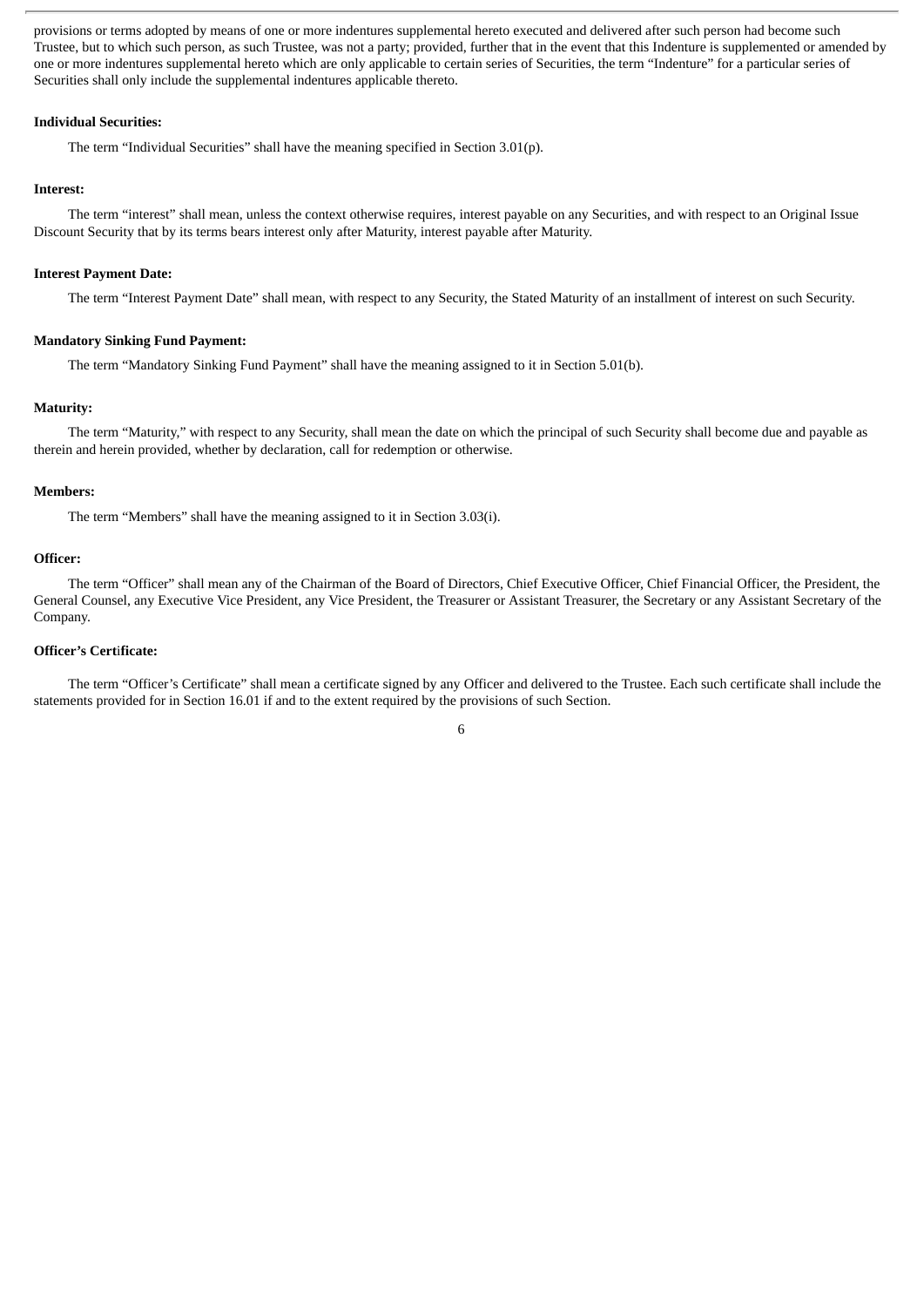## **Opinion of Counsel:**

The term "Opinion of Counsel" shall mean an opinion in writing signed by one or more legal counsel, who may be an employee of or of counsel to the Company, and meets the requirements provided for in Section 16.01.

## **Optional Sinking Fund Payment:**

The term "Optional Sinking Fund Payment" shall have the meaning assigned to it in Section 5.01(b).

#### **Original Issue Discount Security:**

The term "Original Issue Discount Security" shall mean any Security that is issued with "original issue discount" within the meaning of Section 1273(a) of the Code and the regulations thereunder, or any successor provision, and any other Security designated by the Company as issued with original issue discount for United States federal income tax purposes.

#### **Outstanding:**

The term "Outstanding," when used with respect to Securities means, as of the date of determination, all Securities theretofore authenticated and delivered under this Indenture, except:

(a) Securities theretofore canceled by the Trustee or delivered to the Trustee for cancellation;

(b) Securities or portions thereof for which payment or redemption money in the necessary amount has been theretofore deposited with the Trustee or any Paying Agent (other than the Company) in trust or set aside and segregated in trust by the Company (if the Company shall act as its own Paying Agent) for the Holders of such Securities or Securities as to which the Company's obligations have been Discharged; provided, however, that if such Securities or portions thereof are to be redeemed, notice of such redemption has been duly given pursuant to this Indenture or provision therefor satisfactory to the Trustee has been made; and

(c) Securities that have been paid pursuant to Section 3.07(b) or in exchange for or in lieu of which other Securities have been authenticated and delivered pursuant to this Indenture, other than any such Securities in respect of which there shall have been presented to a Responsible Officer of the Trustee proof satisfactory to it that such Securities are held by a protected purchaser in whose hands such Securities are valid obligations of the Company;

*provided*, however, that in determining whether the Holders of the requisite principal amount of Securities of a series Outstanding have performed any action hereunder, Securities owned by the Company or any other obligor upon the Securities of such series or any Affiliate of the Company or of such other obligor shall be disregarded and deemed not to be Outstanding, except that, in determining whether the Trustee shall be protected in relying upon any such action, only Securities of such series that a Responsible Officer of the Trustee actually knows to be so owned shall be so disregarded. Securities so owned that have been pledged in good faith may be

7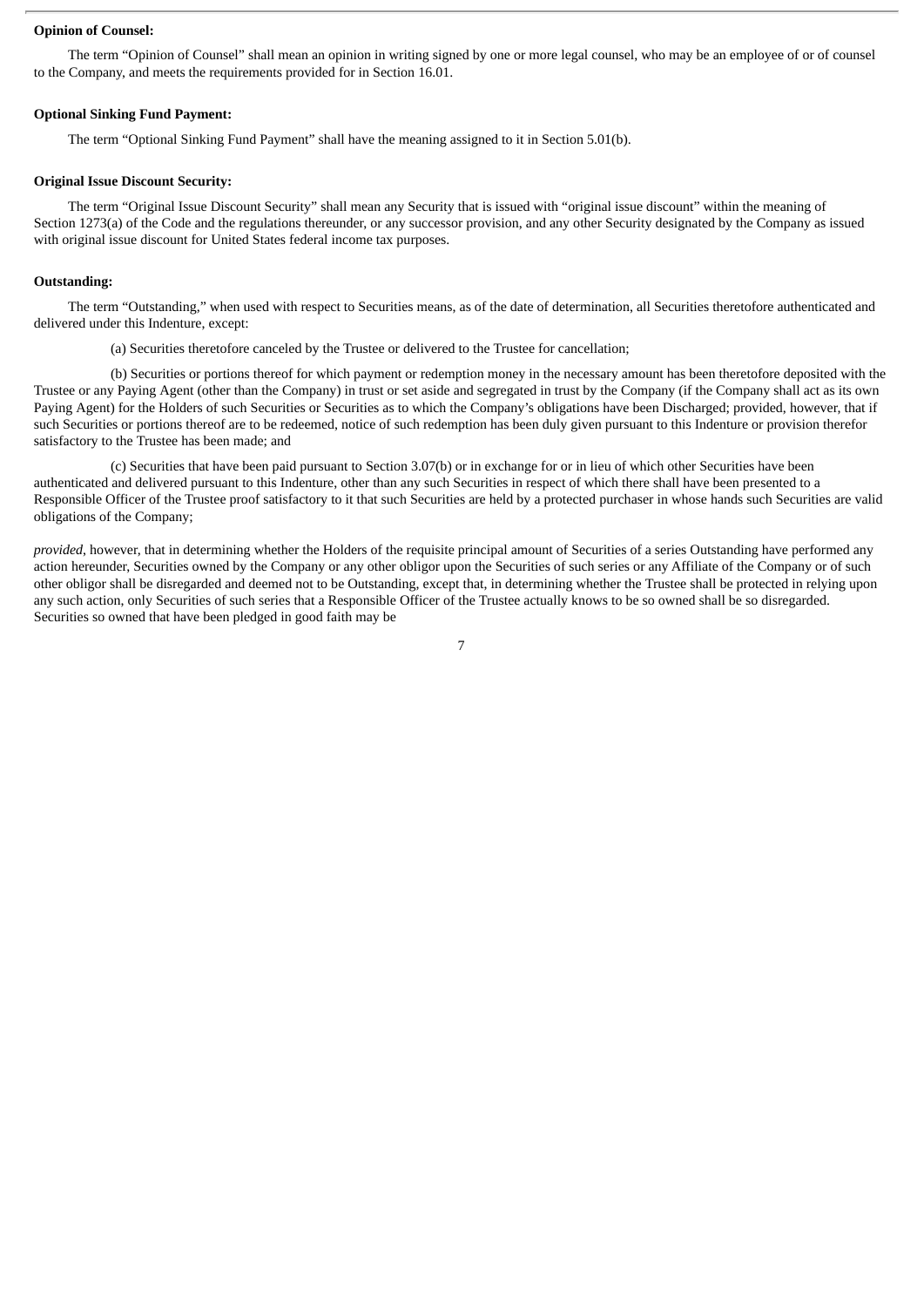regarded as Outstanding if the pledgee establishes to the satisfaction of the Trustee the pledgee's right to act with respect to such Securities and that the pledgee is not the Company or any other obligor upon such Securities or any Affiliate of the Company or of such other obligor. In determining whether the Holders of the requisite principal amount of Outstanding Securities of a series have performed any action hereunder, the principal amount of an Original Issue Discount Security that shall be deemed to be Outstanding for such purpose shall be the amount of the principal thereof that would be due and payable as of the date of such determination upon a declaration of acceleration of the Maturity thereof pursuant to Section 7.02 and the principal amount of a Security denominated in a Foreign Currency that shall be deemed to be Outstanding for such purpose shall be the amount calculated pursuant to Section 3.11(b).

#### **Paying Agent:**

The term "Paying Agent" shall have the meaning assigned to it in Section 6.02(a).

# **Person:**

The term "Person" shall mean any individual, a corporation, a limited liability company, a partnership, an association, a joint stock company, a trust, an unincorporated organization or a government or an agency or political subdivision thereof or other entity.

## **Place of Payment:**

The term "Place of Payment" shall mean, when used with respect to the Securities of any series, the place or places where the principal of and premium, if any, and interest on the Securities of that series are payable as specified pursuant to Section 3.01.

### **Predecessor Security:**

The term "Predecessor Security" shall mean, with respect to any Security, every previous Security evidencing all or a portion of the same Indebtedness as that evidenced by such particular Security, and, for the purposes of this definition, any Security authenticated and delivered under Section 3.07 in lieu of a lost, destroyed or stolen Security shall be deemed to evidence the same Indebtedness as the lost, destroyed or stolen Security.

## **Record Date:**

The term "Record Date" shall mean, with respect to any interest payable on any Security on any Interest Payment Date, any date specified in such Security or pursuant to Section 3.01 with respect to such Security as the record date for the payment of interest .

### **Redemption Date:**

The term "Redemption Date" shall mean, when used with respect to any Security to be redeemed, in whole or in part, the date fixed for such redemption by or pursuant to this Indenture and the terms of such Security, which, in the case of a Floating Rate Security, unless otherwise specified pursuant to Section 3.01, shall be an Interest Payment Date only.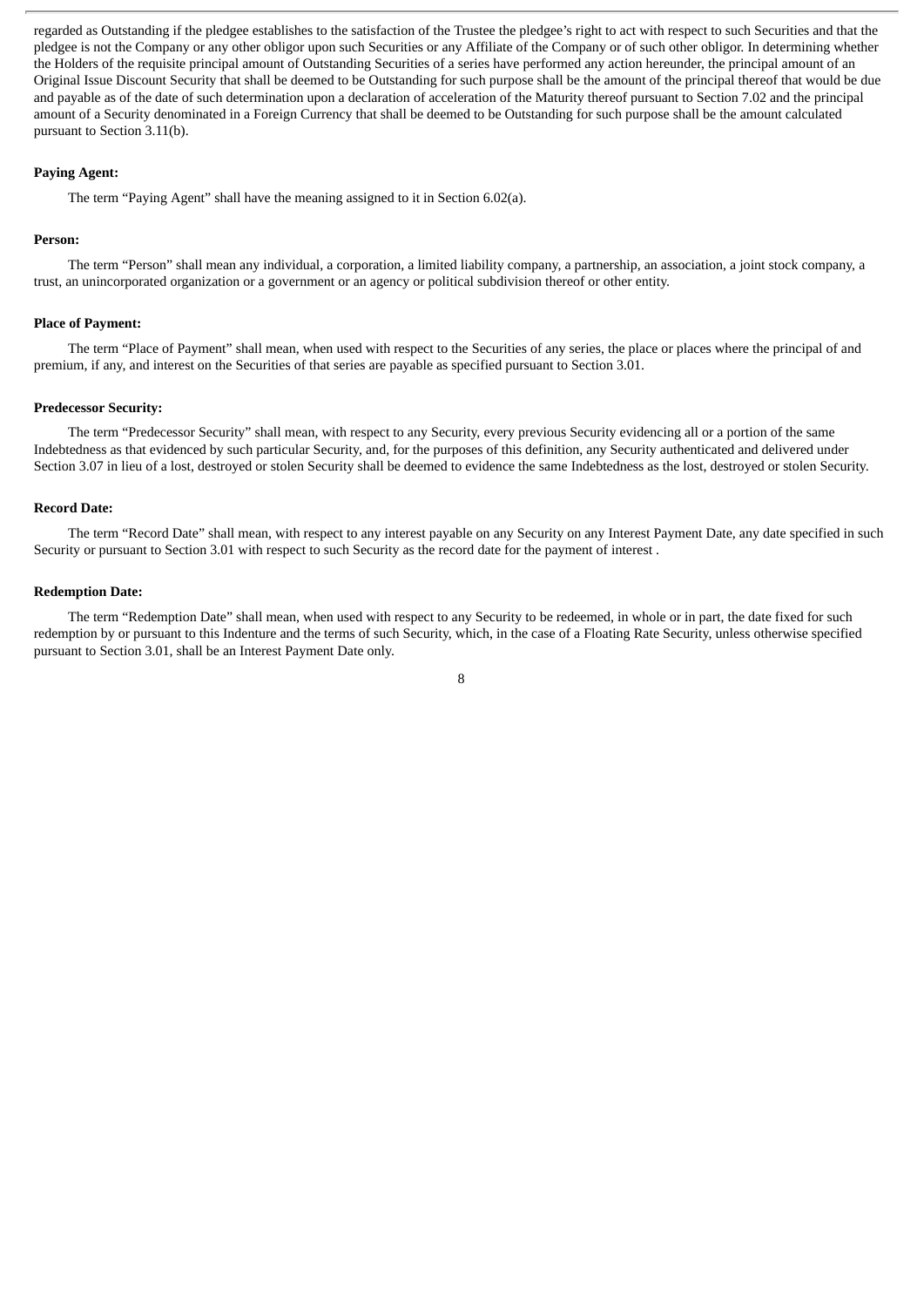## **Redemption Price:**

The term "Redemption Price," when used with respect to any Security to be redeemed, in whole or in part, shall mean the price at which it is to be redeemed pursuant to the terms of the applicable Security and this Indenture.

#### **Register:**

The term "Register" shall have the meaning assigned to it in Section 3.05(a).

#### **Registrar:**

The term "Registrar" shall have the meaning assigned to it in Section 3.05(a).

#### **Responsible Officers:**

The term "Responsible Officers" of the Trustee hereunder shall mean any vice president, any assistant vice president, any trust officer, any assistant trust officer, secretary, associate or any other officer associated with the corporate trust department of the Trustee customarily performing functions similar to those performed by any of the above designated officers, and also means, with respect to a particular corporate trust matter, any other officer of the Trustee to whom such matter is referred because of such person's knowledge of and familiarity with the particular subject and who shall have direct responsibility for the administration of this Indenture.

#### **SEC:**

The term "SEC" shall mean the United States Securities and Exchange Commission, as constituted from time to time.

#### **Security:**

The term "Security" or "Securities" shall have the meaning stated in the recitals and shall more particularly mean one or more of the Securities duly authenticated by the Trustee and delivered pursuant to the provisions of this Indenture.

## **Security Custodian:**

The term "Security Custodian" shall mean the custodian with respect to any Global Security appointed by the Depositary, or any successor Person thereto, and shall initially be the Trustee.

#### **Securityholder; Holder of Securities; Holder:**

The term "Securityholder" or "Holder of Securities" or "Holder," shall mean the Person in whose name Securities shall be registered in the Register kept for that purpose hereunder.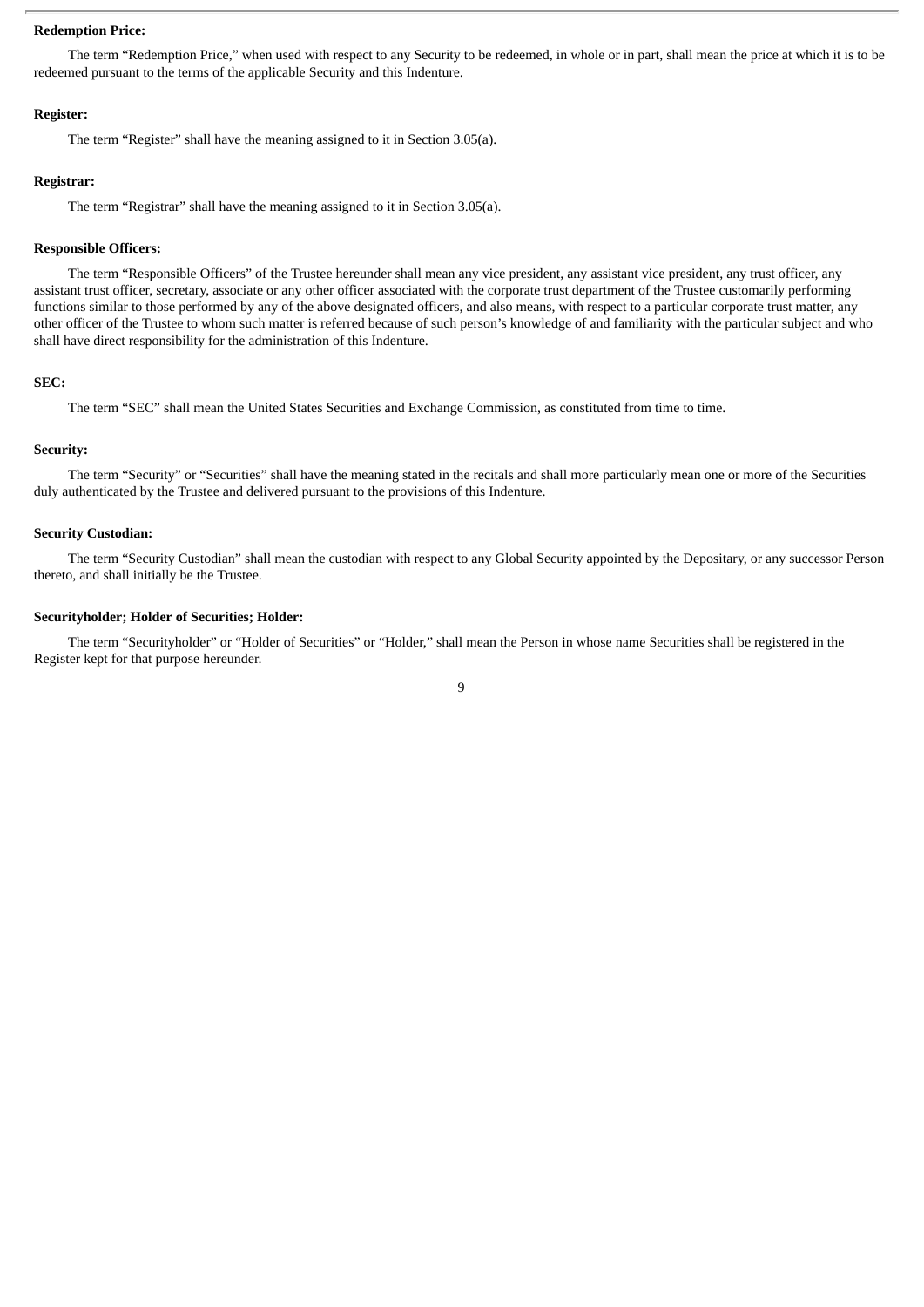#### **Senior Indebtedness:**

The term "Senior Indebtedness" means the principal of (and premium, if any) and unpaid interest on (x) Indebtedness of the Company, whether outstanding on the date hereof or thereafter created, incurred, assumed or guaranteed, for money borrowed other than (a) any Indebtedness of the Company which when incurred, and without respect to any election under Section 1111(b) of the Federal Bankruptcy Code, was without recourse to the Company, (b) any Indebtedness of the Company to any of its Subsidiaries, (c) Indebtedness to any employee of the Company, (d) any liability for taxes, (e) Trade Payables and (f) any Indebtedness of the Company which is expressly subordinate in right of payment to any other Indebtedness of the Company, and (y) renewals, extensions, modifications and refundings of any such Indebtedness. For purposes of the foregoing and the definition of "Senior Indebtedness," the phrase "subordinated in right of payment" means debt subordination only and not lien subordination, and accordingly, (i) unsecured indebtedness shall not be deemed to be subordinated in right of payment to secured indebtedness merely by virtue of the fact that it is unsecured, and (ii) junior liens, second liens and other contractual arrangements that provide for priorities among Holders of the same or different issues of indebtedness with respect to any collateral or the proceeds of collateral shall not constitute subordination in right of payment. This definition may be modified or superseded by a supplemental indenture.

#### **Special Record Date:**

The term "Special Record Date" shall have the meaning assigned to it in Section 3.08(b)(i).

## **Stated Maturity:**

The term "Stated Maturity" when used with respect to any Security or any installment of interest thereon, shall mean the date specified in such Security or pursuant to Section 3.01 with respect to such Security as the fixed date on which the principal (or any portion thereof) of or premium, if any, on such Security or such installment of interest is due and payable.

# **Subsidiary:**

The term "Subsidiary," when used with respect to any Person, shall mean with respect to any Person, a corporation, partnership association, joint venture, trust, limited liability company or other business entity which is required to be consolidated with such Person in accordance with GAAP.

#### **Successor Company:**

The term "Successor Company" shall have the meaning assigned to it in Section 3.06(h).

### **Trade Payables:**

The term "Trade Payables" means accounts payable or any other Indebtedness or monetary obligations to trade creditors created or assumed by the Company or any Subsidiary of the Company in the ordinary course of business (including guarantees thereof or instruments evidencing such liabilities).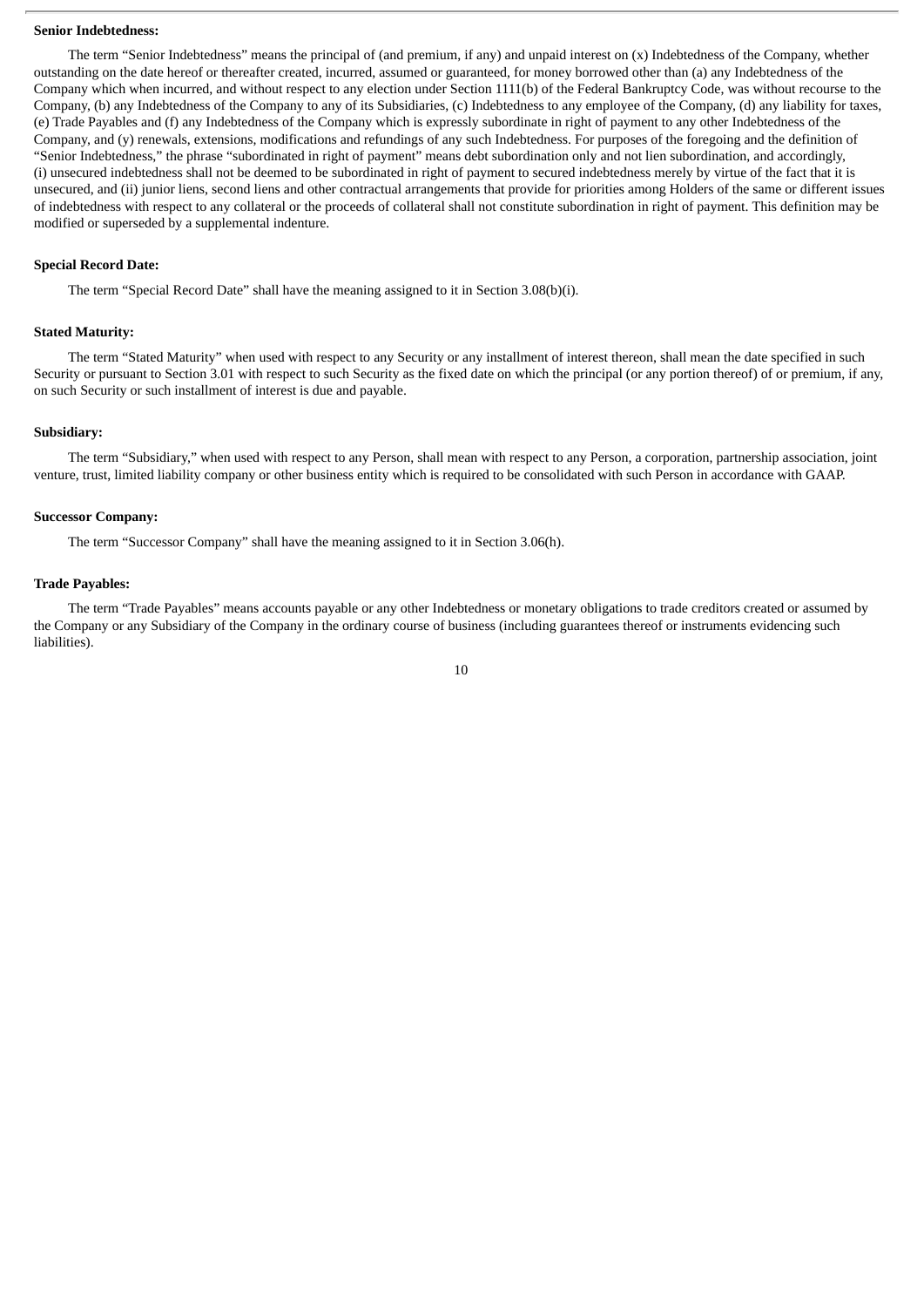# **Trust Indenture Act; TIA:**

The term "Trust Indenture Act" or "TIA" shall mean the Trust Indenture Act of 1939, as amended, and the rules and regulations thereunder as in effect on the date of this Indenture, except as provided in Section 14.06 and except to the extent any amendment to the Trust Indenture Act expressly provides for application of the Trust Indenture Act as in effect on another date.

#### **Trustee:**

The term "Trustee" shall mean the Person named as the "Trustee" in the first paragraph of this Indenture until a successor Trustee shall have become such with respect to one or more series of Securities pursuant to the applicable provisions of this Indenture, and thereafter "Trustee" shall mean or include each Person who is then a Trustee hereunder, and if at any time there is more than one such Person, "Trustee" as used with respect to the Securities of any series shall mean the Trustee with respect to Securities of that series.

## **U.S. Dollars:**

The term "U.S. Dollars" shall mean such currency of the United States as at the time of payment shall be legal tender for the payment of public and private debts.

# **U.S. Government Obligations:**

The term "U.S. Government Obligations" shall have the meaning assigned to it in Section 12.03.

## **United States:**

The term "United States" shall mean the United States of America, its territories and possessions, any State of the United States and the District of Columbia.

#### **ARTICLE II**

## **FORMS OF SECURITIES**

## Section 2.01 Terms of the Securities.

(a) The Securities of each series shall be substantially in the form set forth in a Board Resolution, a Company Order or in one or more indentures supplemental hereto, and shall have such appropriate insertions, omissions, substitutions and other variations as are required or permitted by this Indenture, and may have such letters, numbers or other marks of identification or designation and such legends or endorsements placed thereon as the Company may deem appropriate and as are not inconsistent with the provisions of this Indenture, or as may be required to comply with any law or with any rule or regulation made pursuant thereto or with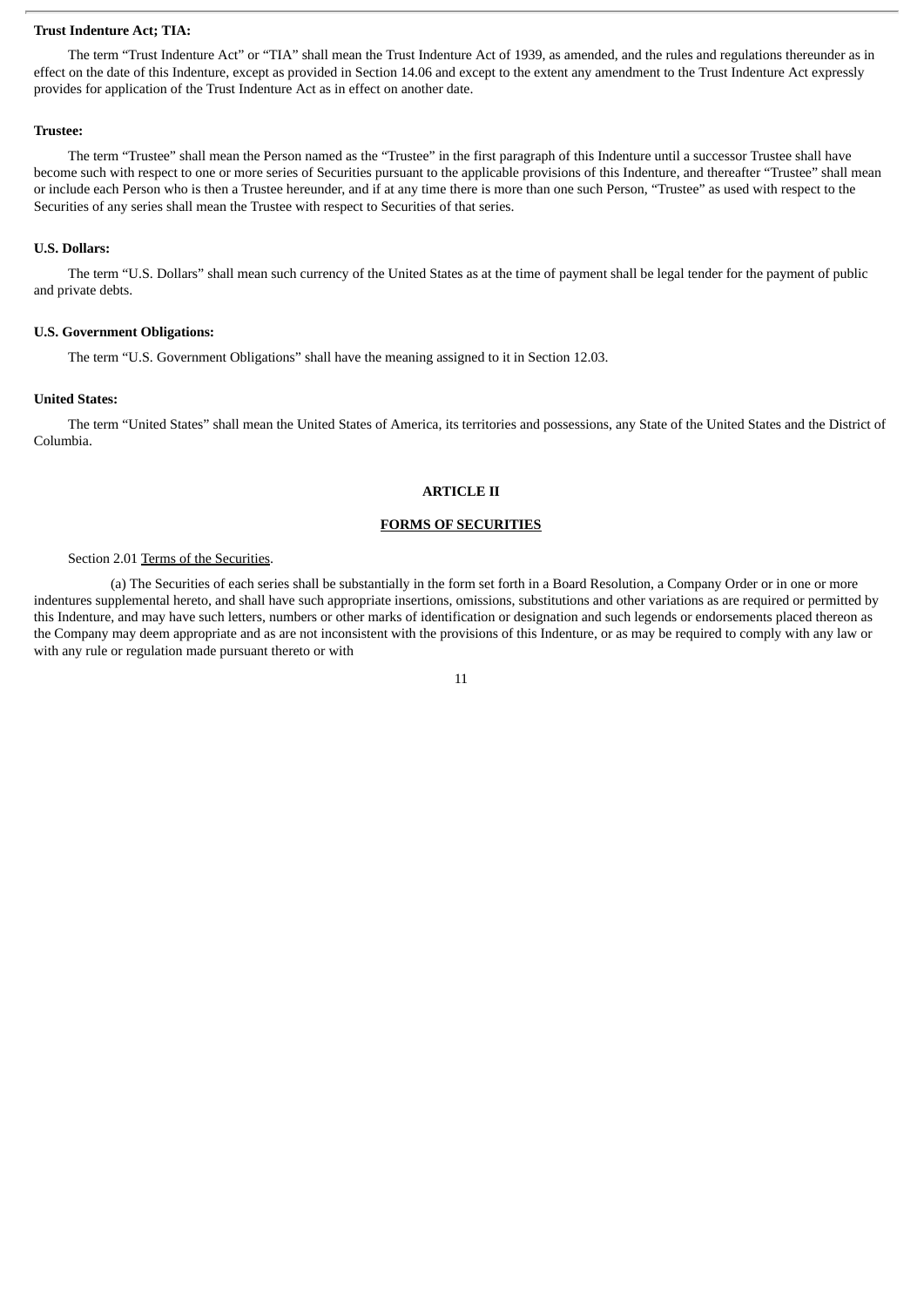any rule or regulation of any securities exchange on which any series of the Securities may be listed or of any automated quotation system on which any such series may be quoted, or to conform to usage, all as determined by any of the officers executing such Securities as conclusively evidenced by their execution of such Securities.

(b) The terms and provisions of the Securities shall constitute, and are hereby expressly made, a part of this Indenture, and, to the extent applicable, the Company and the Trustee, by their execution and delivery of this Indenture expressly agree to such terms and provisions and to be bound thereby.

#### Section 2.02 Form of Trustee's Certificate of Authentication.

(a) Only such of the Securities as shall bear thereon a certificate substantially in the form of the Trustee's certificate of authentication hereinafter recited, executed by the Trustee by manual signature, shall be valid or become obligatory for any purpose or entitle the Holder thereof to any right or benefit under this Indenture.

(b) Each Security shall be dated the date of its authentication.

(c) The form of the Trustee's certificate of authentication to be borne by the Securities shall be substantially as follows:

# TRUSTEE'S CERTIFICATE OF AUTHENTICATION

This is one of the Securities of the series designated therein referred to in the within-mentioned Indenture.

Date of authentication: <br>
Date of authentication: <br>
Wells Fargo Bank, National Association, as Trustee

By:

Authorized Signatory

Section 2.03 Form of Trustee's Certificate of Authentication by an Authenticating Agent. If at any time there shall be an Authenticating Agent appointed with respect to any series of Securities, then the Trustee's Certificate of Authentication by such Authenticating Agent to be borne by Securities of each such series shall be substantially as follows:

# TRUSTEE'S CERTIFICATE OF AUTHENTICATION

This is one of the Securities of the series designated therein referred to in the within-mentioned Indenture.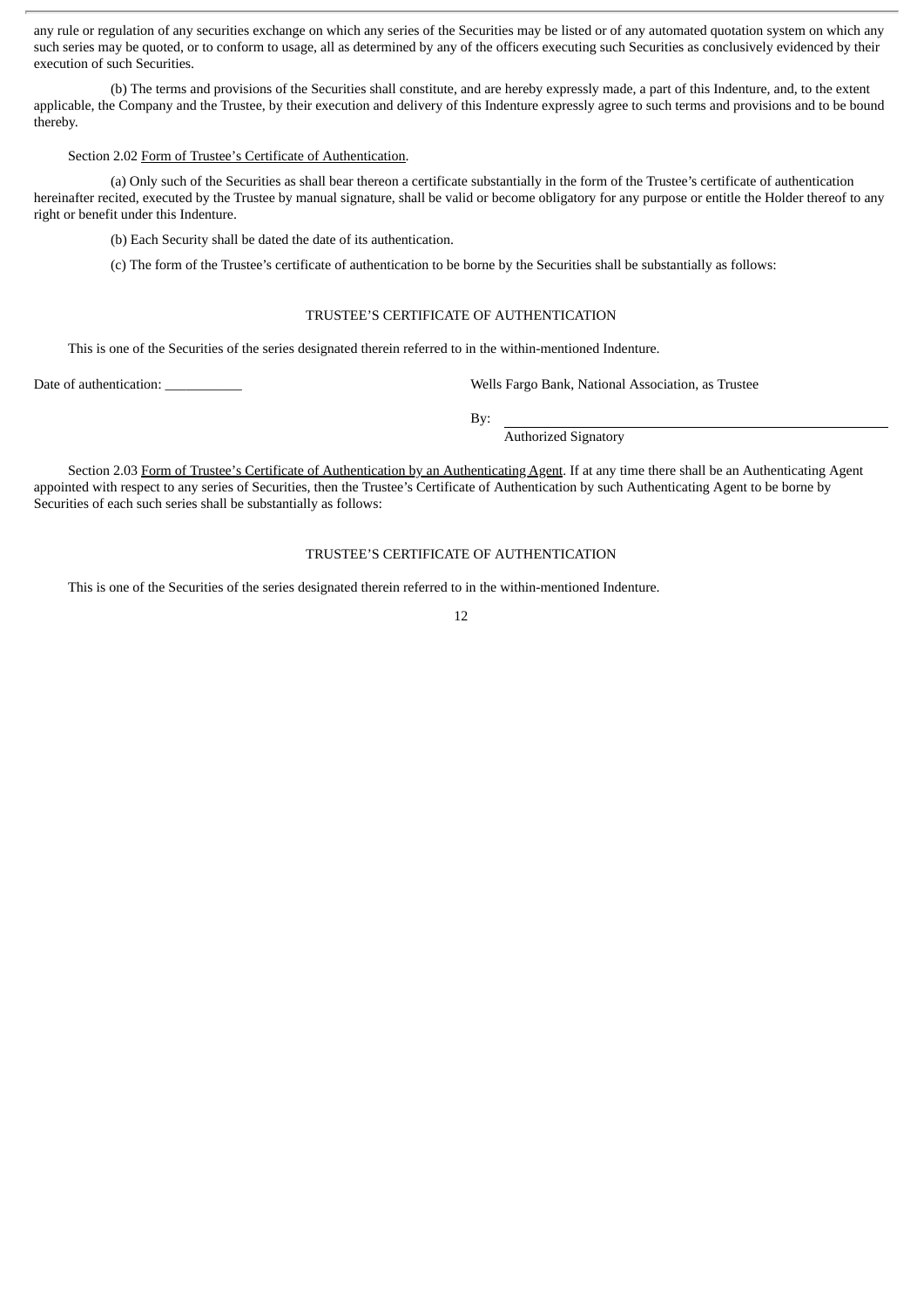Date of authentication: \_\_\_\_\_\_\_\_\_\_\_ Wells Fargo Bank, National Association, as Trustee

By: [NAME OF AUTHENTICATING AGENT] as Authenticating Agent

By:

Authorized Signatory

## **ARTICLE III**

## **THE DEBT SECURITIES**

Section 3.01 Amount Unlimited; Issuable in Series. The aggregate principal amount of Securities that may be authenticated and delivered under this Indenture is unlimited. The Securities may be issued in one or more series. At or prior to the issuance of Securities of any series, the title and terms on each series of Securities shall be as set forth in a Board Resolution, Company Order or in one or more indentures supplemental hereto, including the following:

(a) the title of the Securities of the series (which shall distinguish the Securities of such series from the Securities of all other series, except to the extent that additional Securities of an existing series are being issued);

(b) any limit upon the aggregate principal amount of the Securities of the series that may be authenticated and delivered under this Indenture (except for Securities authenticated and delivered upon transfer of, or in exchange for, or in lieu of, other Securities of such series pursuant to Section 3.04, 3.06, 3.07, 4.06, or 14.05);

(c) the dates on which or periods during which the Securities of the series may be issued, and the dates on, or the range of dates within, which the principal of and premium, if any, on the Securities of such series are or may be payable or the method by which such date or dates shall be determined or extended;

(d) the rate or rates at which the Securities of the series shall bear interest, if any, or the method by which such rate or rates shall be determined, whether such interest shall be payable in cash or additional Securities of the same series or shall accrue and increase the aggregate principal amount outstanding of such series (including if such Securities were originally issued at a discount), the date or dates from which such interest shall accrue, or the method by which such date or dates shall be determined, the Interest Payment Dates on which any such interest shall be payable, and the Record Dates for the determination of Holders to whom interest is payable on such Interest Payment Dates or the method by which such date or dates shall be determined, the right, if any, to extend or defer interest payments and the duration of such extension or deferral;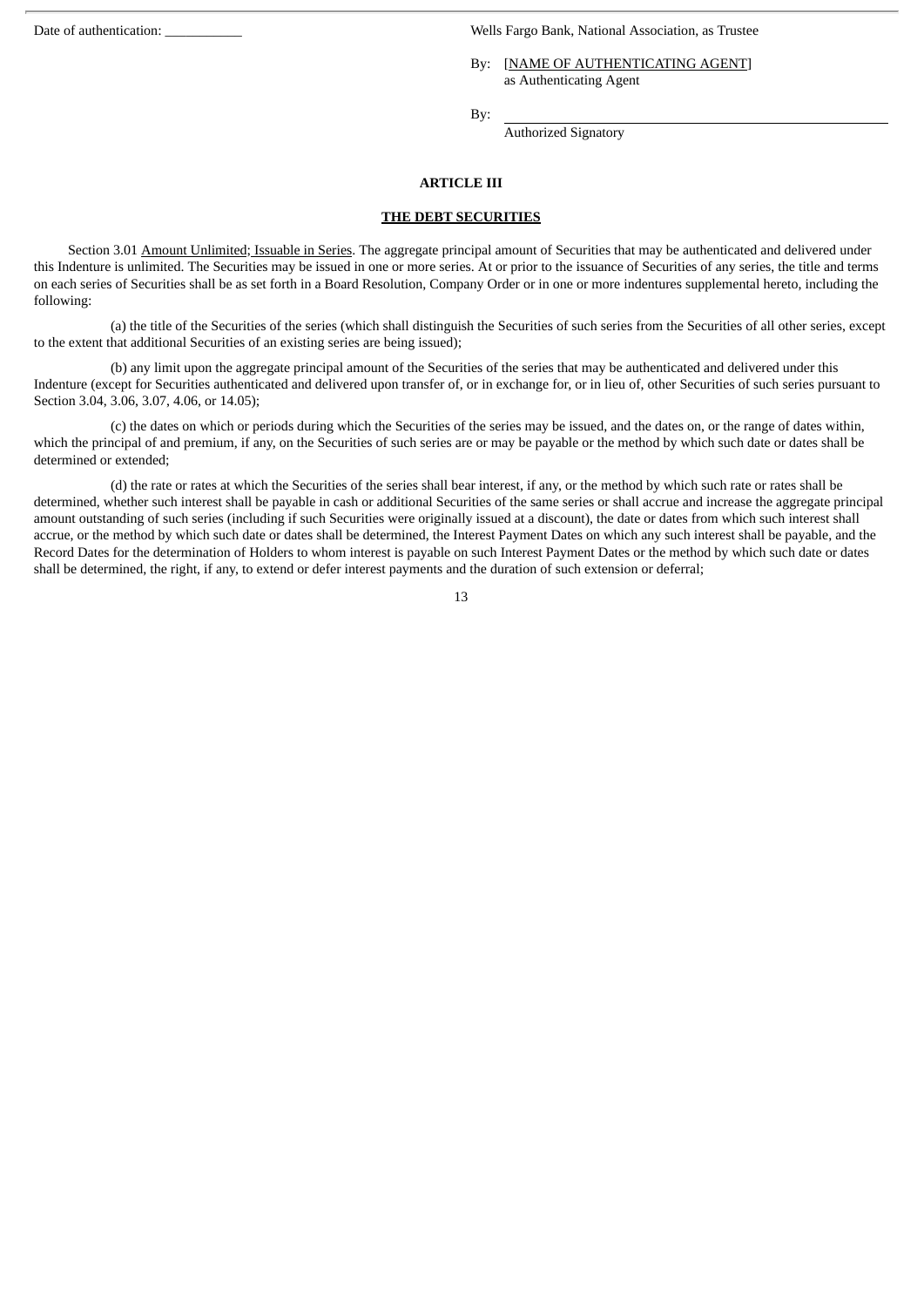(e) if other than U.S. Dollars, the Foreign Currency in which Securities of the series shall be denominated or in which payment of the principal of, premium, if any, or interest on the Securities of the series shall be payable and any other terms concerning such payment;

(f) if the amount of payment of principal of, premium, if any, or interest on the Securities of the series may be determined with reference to an index, formula or other method including, but not limited to, an index based on a Currency or Currencies other than that in which the Securities are stated to be payable, the manner in which such amounts shall be determined;

(g) if the principal of, premium, if any, or interest on Securities of the series are to be payable, at the election of the Company or a Holder thereof, in a Currency other than that in which the Securities are denominated or stated to be payable without such election, the period or periods within which, and the terms and conditions upon which, such election may be made and the time and the manner of determining the exchange rate between the Currency in which the Securities are denominated or payable without such election and the Currency in which the Securities are to be paid if such election is made;

(h) the place or places, if any, in addition to or instead of the Corporate Trust Office of the Trustee where the principal of, premium, if any, and interest on Securities of the series shall be payable, and where Securities of any series may be presented for registration of transfer, exchange or conversion, and the place or places where notices and demands to or upon the Company in respect of the Securities of such series may be made;

(i) the price or prices at which, the period or periods within which or the date or dates on which, and the terms and conditions upon which Securities of the series may be redeemed, in whole or in part, at the option of the Company, if the Company is to have that option;

(j) the obligation or right, if any, of the Company to redeem, purchase or repay Securities of the series pursuant to any sinking fund, amortization or analogous provisions or at the option of a Holder thereof and the price or prices at which, the period or periods within which or the date or dates on which, the Currency or Currencies in which and the terms and conditions upon which Securities of the series shall be redeemed, purchased or repaid, in whole or in part, pursuant to such obligation;

(k) if other than denominations of \$2,000 and any integral multiple of \$1,000 in excess thereof, the denominations in which Securities of the series shall be issuable;

(l) if other than the principal amount thereof, the portion of the principal amount of the Securities of the series which shall be payable upon declaration of acceleration of the Maturity thereof pursuant to Section 7.02;

(m) the guarantors, if any, of the Securities of the series, and the extent of the guarantees (including provisions relating to seniority, subordination, and the release of the guarantors), if any, and any additions or changes to permit or facilitate guarantees of such Securities;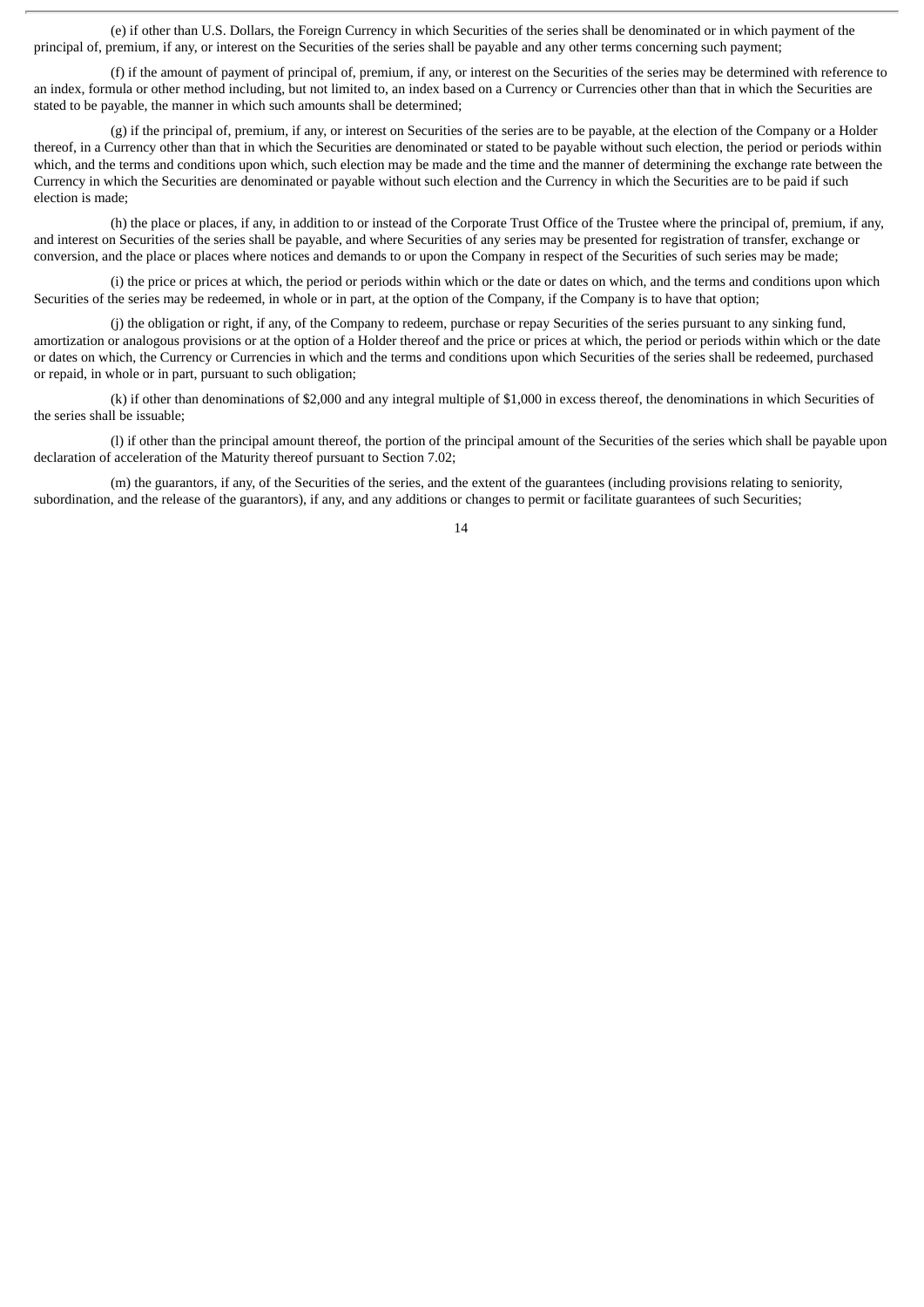(n) whether the Securities of the series are to be issued as Original Issue Discount Securities and the amount of discount with which such Securities may be issued;

(o) if the provisions of Article XII hereof shall not be applicable with respect to the Securities of such series; or any addition to or change in the provisions of Article XII and, if the Securities of any series are payable in a Currency other than U.S. Dollars, the Currency or the nature of the government obligations to be deposited with the Trustee pursuant to Section 12.08;

(p) whether the Securities of the series are to be issued in whole or in part in the form of one or more Global Securities and, in such case, the Depositary for such Global Security or Global Securities, and the terms and conditions, if any, upon which interests in such Global Security or Global Securities may be exchanged in whole or in part for the individual securities represented thereby in definitive form registered in the name or names of Persons other than such Depositary or a nominee or nominees thereof ("Individual Securities");

(q) the date as of which any Global Security of the series shall be dated if other than the original issuance of the first Security of the series to be issued;

(r) the form or forms of the Securities of the series including such legends as may be required by applicable law;

(s) if the Securities of the series are to be convertible into or exchangeable for any securities or property of any Person (including the Company), the terms and conditions upon which such Securities will be so convertible or exchangeable, and any additions or changes, if any, to permit or facilitate such conversion or exchange;

(t) whether the Securities of such series are subject to subordination and the terms of such subordination (for avoidance of doubt, Article XV shall not apply to the Securities of any series unless the terms of such series expressly state it applies);

(u) whether the Securities of such series are to be secured and the terms of such security;

(v) any restriction or condition on the transferability of the Securities of such series;

(w) any addition or change in the provisions related to compensation and reimbursement of the Trustee which applies to Securities of such

series;

(x) any addition or change in the provisions related to supplemental indentures set forth in Sections 14.01, 14.02 and 14.04 which applies to Securities of such series;

(y) provisions, if any, granting special rights to Holders upon the occurrence of specified events;

(z) any addition to or change in the Events of Default which applies to any Securities of the series and any change in the right of the Trustee or the requisite Holders of such Securities to declare the principal amount thereof due and payable pursuant to Section 7.02 and any addition or change in the provisions set forth in Article VII which applies to Securities of the series;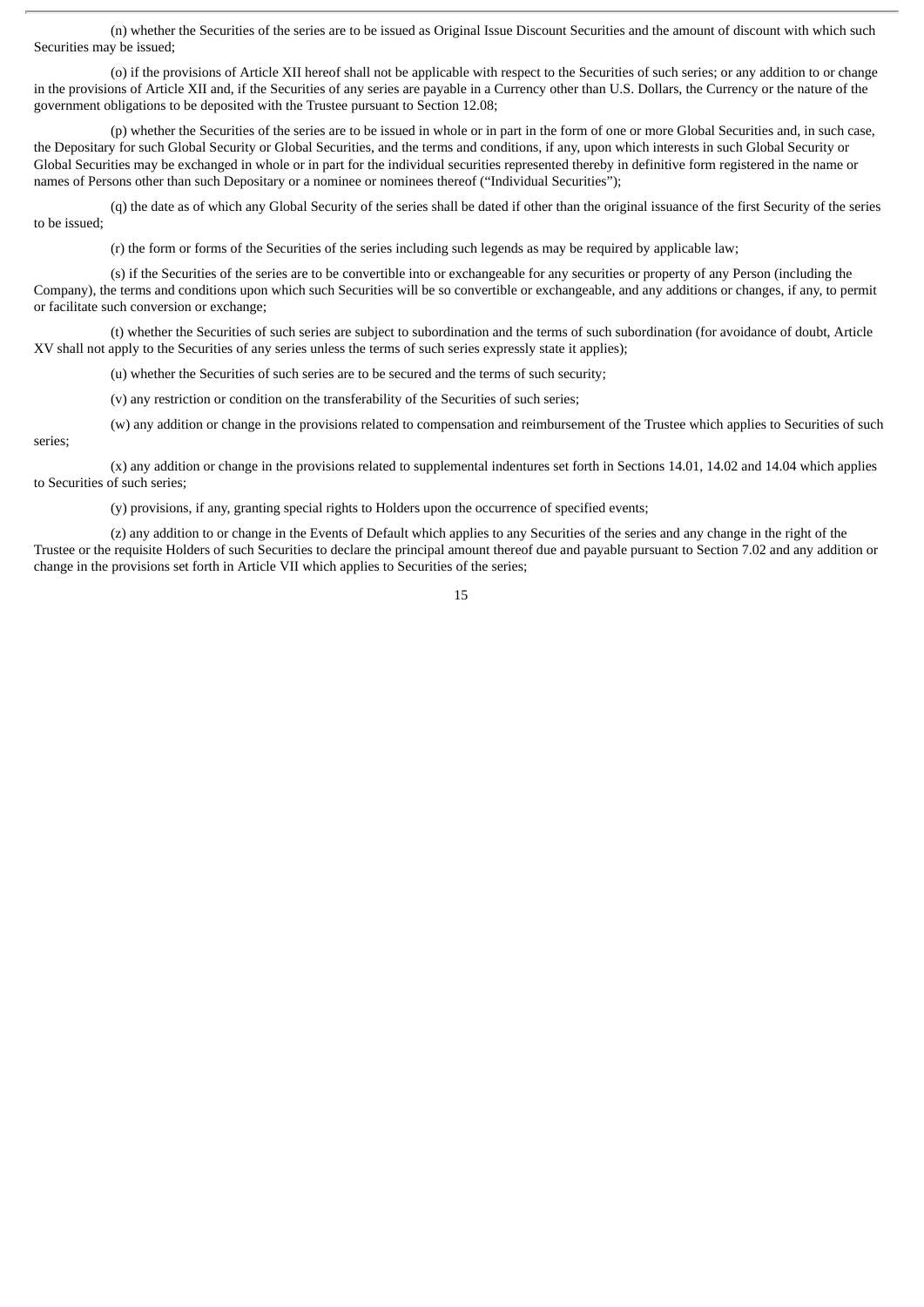(aa) any addition to or change in the covenants set forth in Article VI which applies to Securities of the series;

(bb) any other terms of the Securities of such series (which terms shall not be inconsistent with the provisions of the TIA, but may modify, amend, supplement or delete any of the terms of this Indenture with respect to such series); and

(cc) any limitations on recourse to any subsidiaries of the Company.

All Securities of any one series shall be substantially identical, except as to denomination and except as may otherwise be provided herein or set forth in a Board Resolution, a Company Order or in one or more indentures supplemental hereto.

Unless otherwise specified with respect to the Securities of any series pursuant to this Section 3.01, the Company may, at its option, at any time and from time to time, issue additional Securities of any series of Securities previously issued under this Indenture which together shall constitute a single series of Securities under this Indenture.

Section 3.02 Denominations. In the absence of any specification pursuant to Section 3.01 with respect to Securities of any series, the Securities of such series shall be issuable only as Securities in denominations of \$2,000 and any integral multiple of \$1,000 in excess thereof, and shall be payable only in U.S. Dollars.

Section 3.03 Execution, Authentication, Delivery and Dating.

(a) The Securities shall be executed in the name and on behalf of the Company by the manual or facsimile signature of any Officer. If the Person whose signature is on a Security no longer holds that office at the time the Security is authenticated and delivered, the Security shall nevertheless be valid.

(b) At any time and from time to time after the execution and delivery of this Indenture, the Company may deliver Securities of any series executed by the Company to the Trustee for authentication, together with a Company Order for the authentication and delivery of such Securities and, if required pursuant to Section 3.01, a supplemental indenture or Company Order setting forth the terms of the Securities of a series. The Trustee shall thereupon authenticate and deliver such Securities. The Company Order shall specify the amount of Securities to be authenticated and the date on which the original issue of Securities is to be authenticated.

(c) In authenticating the first Securities of any series and accepting the additional responsibilities under this Indenture in relation to such Securities the Trustee shall receive, and (subject to Section 11.02) shall be fully protected in relying upon an Officer's Certificate and an Opinion of Counsel, each prepared in accordance with Section 16.01 stating that the conditions precedent, if any, provided for in the Indenture have been complied with.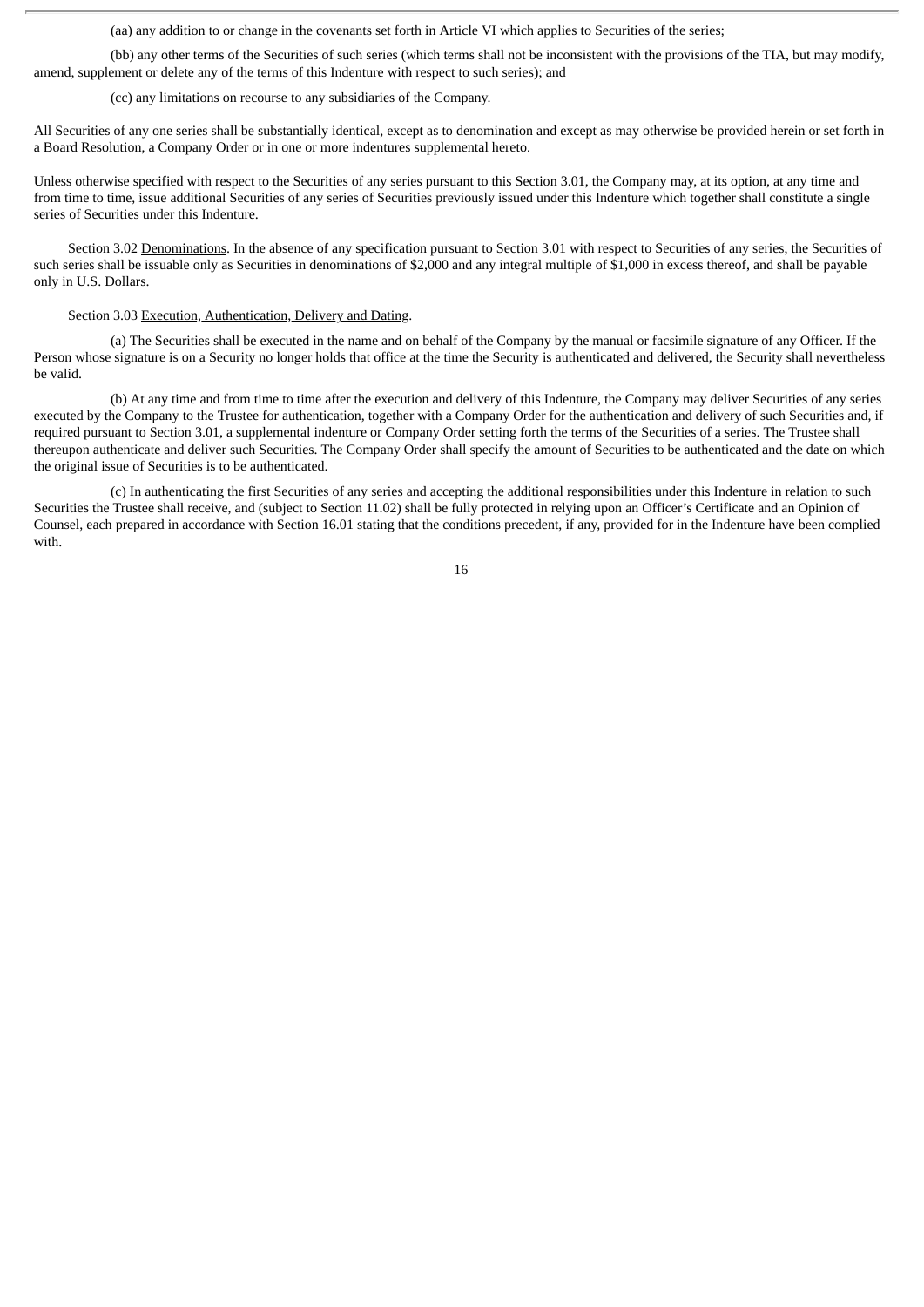(d) The Trustee shall have the right to decline to authenticate and deliver the Securities under this Section 3.03 if the issue of the Securities pursuant to this Indenture will affect the Trustee's own rights, duties or immunities under the Securities and this Indenture or otherwise in a manner which is not reasonably acceptable to the Trustee.

(e) Each Security shall be dated the date of its authentication.

(f) Notwithstanding the provisions of Section 3.01 and of this Section 3.03, if all of the Securities of any series are not to be originally issued at the same time, then the documents required to be delivered pursuant to this Section 3.03 must be delivered only once prior to the authentication and delivery of the first Security of such series.

(g) If the Company shall establish pursuant to Section 3.01 that the Securities of a series are to be issued in whole or in part in the form of one or more Global Securities, then the Company shall execute and the Trustee shall authenticate and deliver one or more Global Securities that (i) shall represent an aggregate amount equal to the aggregate principal amount of the Outstanding Securities of such series to be represented by such Global Securities, (ii) shall be registered, in the name of the Depositary for such Global Security or Global Securities or the nominee of such Depositary, (iii) shall be delivered by the Trustee to such Depositary or pursuant to such Depositary's instruction and (iv) shall bear a legend substantially to the following effect:

"THIS SECURITY IS A GLOBAL SECURITY WITHIN THE MEANING OF THE INDENTURE HEREINAFTER REFERRED TO AND IS REGISTERED IN THE NAME OF THE DEPOSITARY OR A NOMINEE OF THE DEPOSITARY, WHICH SHALL BE TREATED BY THE COMPANY, THE TRUSTEE AND ANY AGENT THEREOF AS OWNER AND HOLDER OF THIS SECURITY FOR ALL PURPOSES.

UNLESS THIS CERTIFICATE IS PRESENTED BY AN AUTHORIZED REPRESENTATIVE OF THE DEPOSITORY TRUST COMPANY INC. TO THE COMPANY OR ITS AGENT FOR REGISTRATION OF TRANSFER, EXCHANGE OR PAYMENT, AND ANY CERTIFICATE ISSUED IS REGISTERED IN THE NAME OF CEDE & CO. OR IN SUCH OTHER NAME AS IS REQUESTED BY AN AUTHORIZED REPRESENTATIVE OF THE DEPOSITORY TRUST COMPANY INC. (AND ANY PAYMENT HEREON IS MADE TO CEDE & CO. OR TO SUCH OTHER ENTITY AS IS REQUESTED BY AN AUTHORIZED REPRESENTATIVE OF THE DEPOSITORY TRUST COMPANY INC.), ANY TRANSFER, PLEDGE OR OTHER USE HEREOF FOR VALUE OR OTHERWISE BY OR TO ANY PERSON IS WRONGFUL SINCE THE REGISTERED OWNER HEREOF, CEDE & CO., HAS AN INTEREST HEREIN.

TRANSFERS OF THIS GLOBAL SECURITY SHALL BE LIMITED TO TRANSFERS IN WHOLE, BUT NOT IN PART, BY THE DEPOSITARY TO A NOMINEE OF THE DEPOSITARY, OR BY A NOMINEE OF THE DEPOSITARY TO THE DEPOSITARY OR ANOTHER NOMINEE OF THE DEPOSITARY, OR BY THE DEPOSITARY OR ANY SUCH NOMINEE TO A SUCCESSOR DEPOSITARY OR A NOMINEE OF SUCH SUCCESSOR DEPOSITARY."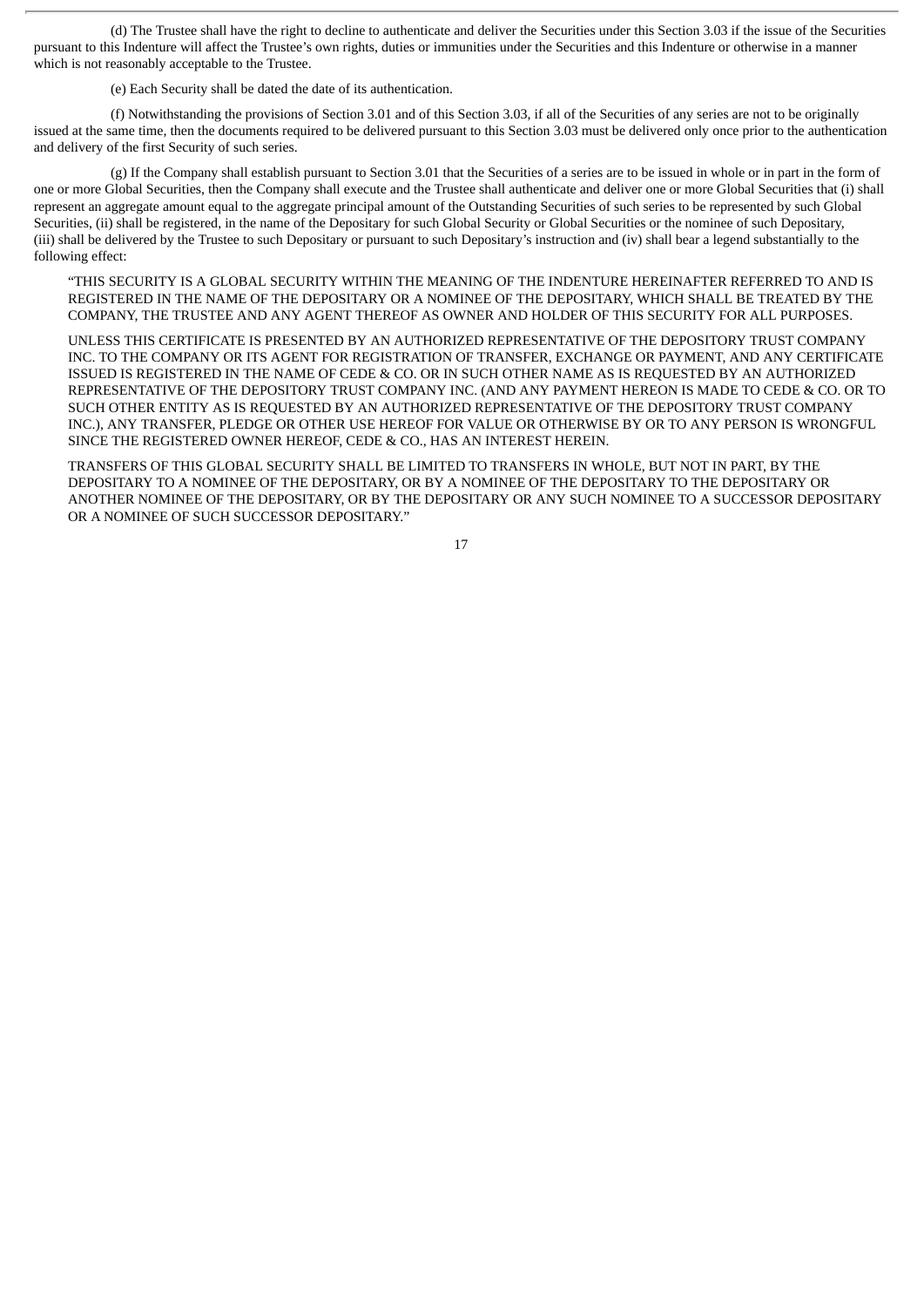The aggregate principal amount of each Global Security may from time to time be increased or decreased by adjustments made on the records of the Security Custodian, as provided in this Indenture.

(h) Each Depositary designated pursuant to Section 3.01 for a Global Security in registered form must, at the time of its designation and at all times while it serves as such Depositary, be a clearing agency registered under the Exchange Act and any other applicable statute or regulation.

(i) Members of, or participants in, the Depositary ("Members") shall have no rights under this Indenture with respect to any Global Security held on their behalf by the Depositary or by the Security Custodian under such Global Security, and the Depositary shall be treated by the Company, the Trustee, the Paying Agent and the Registrar and any of their agents as the absolute owner of such Global Security for all purposes whatsoever. Notwithstanding the foregoing, nothing herein shall prevent the Company, the Trustee, the Paying Agent or the Registrar or any of their agents from giving effect to any written certification, proxy or other authorization furnished by the Depositary or impair, as between the Depositary and its Members, the operation of customary practices of the Depositary governing the exercise of the rights of an owner of a beneficial interest in any Global Security. The Holder of a Global Security may grant proxies and otherwise authorize any Person, including Members and Persons that may hold interests through Members, to take any action that a Holder is entitled to take under this Indenture or the Securities.

(j) No Security shall be entitled to any benefit under this Indenture or be valid or obligatory for any purpose unless there appears on such Security a certificate of authentication substantially in one of the forms provided for herein duly executed by the Trustee or by an Authenticating Agent by manual or facsimile signature of an authorized signatory of the Trustee or Authenticating Agent, and such certificate upon any Security shall be conclusive evidence, and the only evidence, that such Security has been duly authenticated and delivered hereunder and is entitled to the benefits of this Indenture.

#### Section 3.04 Temporary Securities.

(a) Pending the preparation of definitive Securities of any series, the Company may execute, and upon receipt of a Company Order, Officer's Certificate and Opinion of Counsel the Trustee shall authenticate and deliver, temporary Securities that are printed, lithographed, typewritten, mimeographed or otherwise reproduced, in any authorized denominations, substantially of the tenor of the definitive Securities in lieu of which they are issued, in registered form and with such appropriate insertions, omissions, substitutions and other variations as the officers executing such Securities may determine, as conclusively evidenced by their execution of such Securities. Any such temporary Security may be in the form of one or more Global Securities, representing all or a portion of the Outstanding Securities of such series. Every such temporary Security shall be executed by the Company and shall be authenticated and delivered by the Trustee upon the same conditions and in substantially the same manner, and with the same effect, as the definitive Security or Securities in lieu of which it is issued.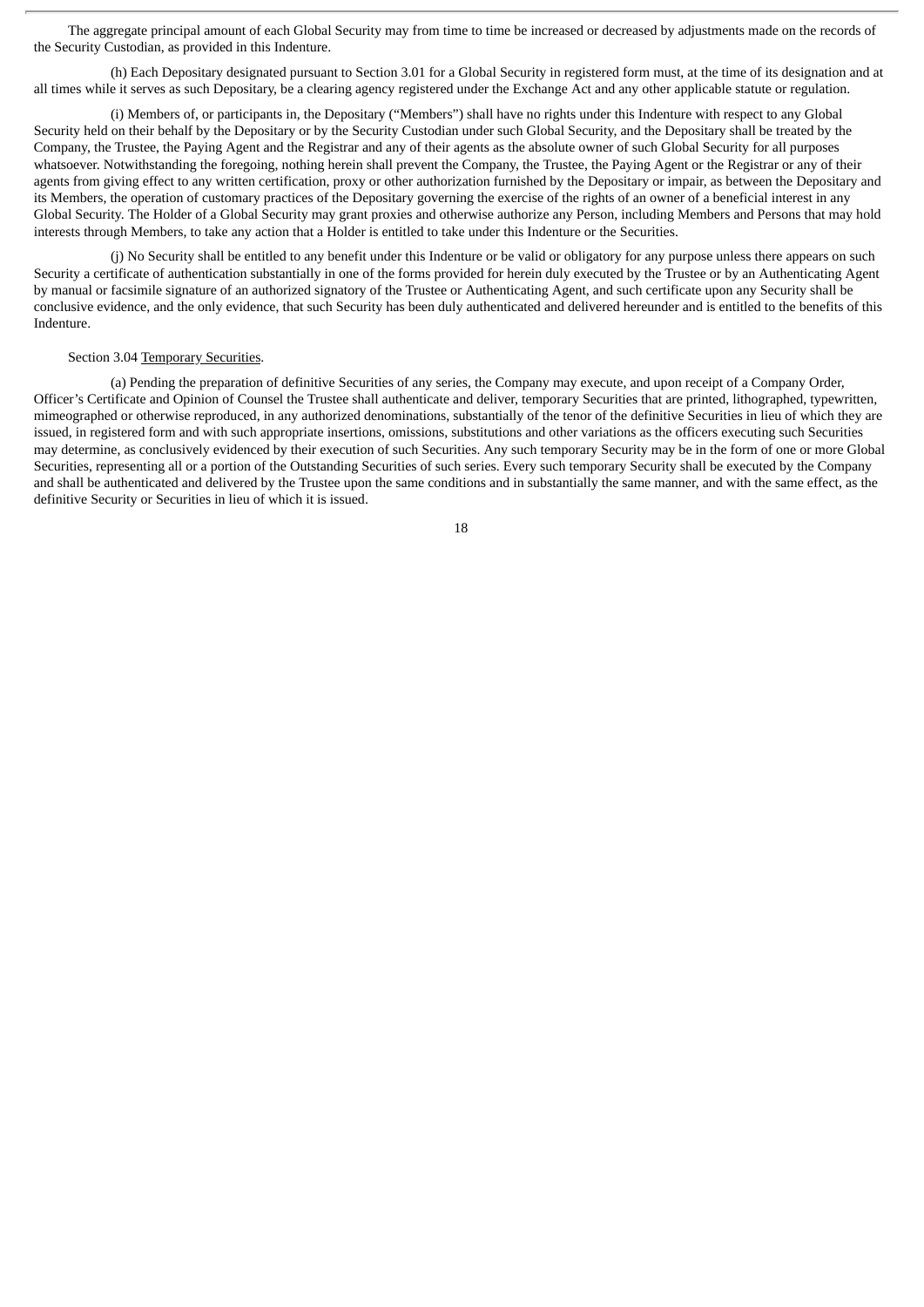(b) If temporary Securities of any series are issued, the Company will cause definitive Securities of such series to be prepared without unreasonable delay. After the preparation of definitive Securities of such series, the temporary Securities of such series shall be exchangeable for definitive Securities of such series upon surrender of such temporary Securities at the office or agency of the Company in a Place of Payment for such series, without charge to the Holder. Upon surrender for cancellation of any one or more temporary Securities of any series, the Company shall execute and the Trustee shall authenticate and deliver in exchange therefor a like principal amount of definitive Securities of the same series of authorized denominations and of like tenor. Until so exchanged, the temporary Securities of any series shall in all respects be entitled to the same benefits under this Indenture as definitive Securities of such series.

(c) Upon any exchange of a portion of a temporary Global Security for a definitive Global Security or for the Individual Securities represented thereby pursuant to this Section 3.04 or Section 3.06, the temporary Global Security shall be endorsed by the Trustee to reflect the reduction of the principal amount evidenced thereby, whereupon the principal amount of such temporary Global Security shall be reduced for all purposes by the amount so exchanged and endorsed.

# Section 3.05 Registrar.

(a) The Company will keep, at an office or agency to be maintained by it in a Place of Payment where Securities may be presented for registration or presented and surrendered for registration of transfer or of exchange, and where Securities of any series that are convertible or exchangeable may be surrendered for conversion or exchange, as applicable (the "Registrar"), a security register for the registration and the registration of transfer or of exchange of the Securities (the registers maintained in such office and in any other office or agency of the Company in a Place of Payment being herein sometimes collectively referred to as the "Register"), as in this Indenture provided, which Register shall at all reasonable times be open for inspection by the Trustee. Such Register shall be in written form or in any other form capable of being converted into written form within a reasonable time. The Company may have one or more co-Registrars; the term "Registrar" includes any co-registrar.

(b) The Company shall enter into an appropriate agency agreement with any Registrar or co-Registrar not a party to this Indenture. The agreement shall implement the provisions of this Indenture that relate to such agent. The Company shall notify the Trustee of the name and address of each such agent. If the Company fails to maintain a Registrar for any series, the Trustee shall act as such and shall be entitled to appropriate compensation therefor pursuant to Section 11.01. The Company or any Affiliate thereof may act as Registrar, co-Registrar or transfer agent.

(c) The Company hereby appoints the Trustee at its Corporate Trust Office as Registrar in connection with the Securities and this Indenture, until such time as another Person is appointed as such.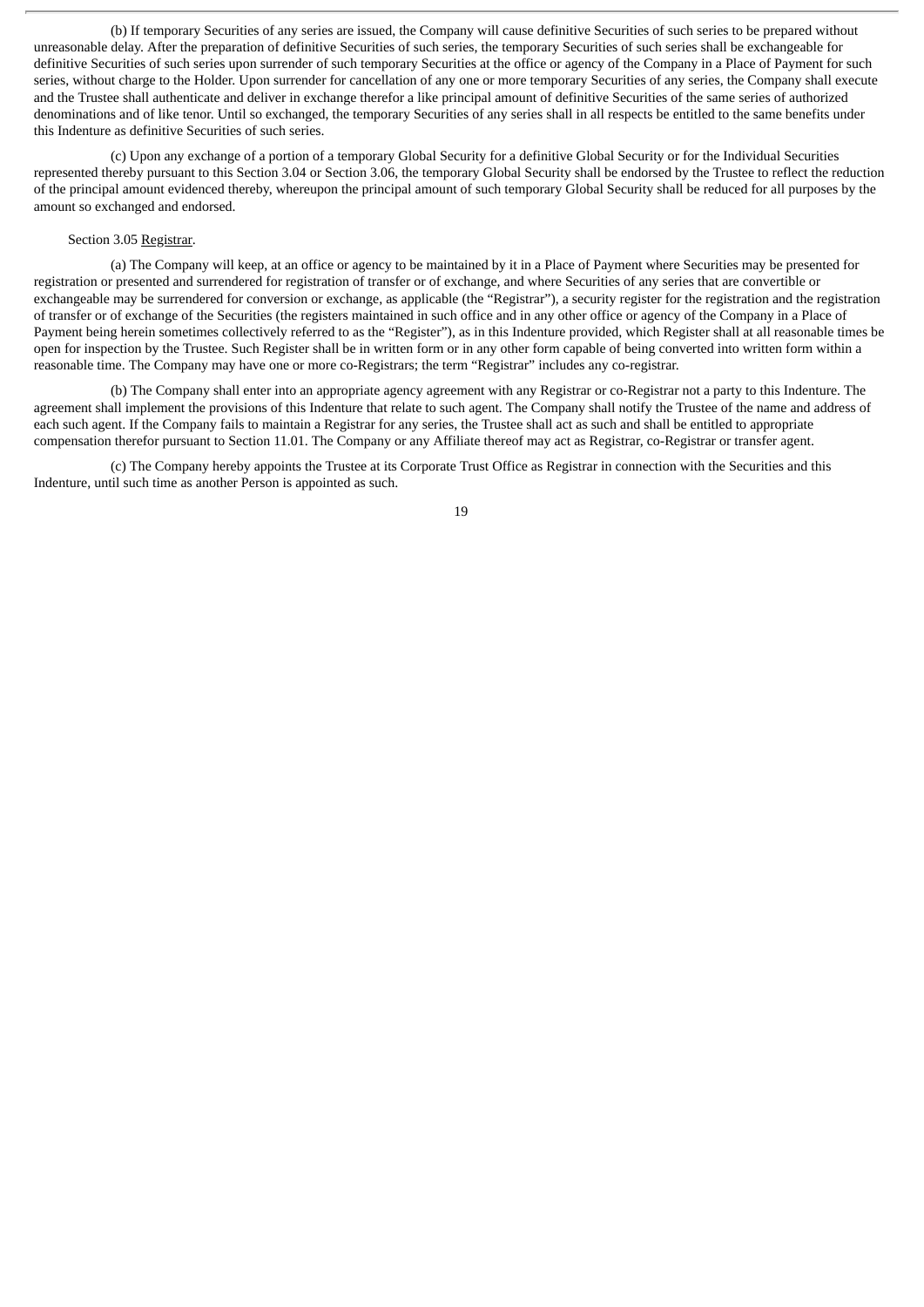## Section 3.06 Transfer and Exchange.

#### (a) Transfer.

(i) Upon surrender for registration of transfer of any Security of any series at the Registrar the Company shall execute, and the Trustee or any Authenticating Agent shall authenticate and deliver, in the name of the designated transferee, one or more new Securities of the same series for like aggregate principal amount of any authorized denomination or denominations. The transfer of any Security shall not be valid as against the Company or the Trustee unless registered at the Registrar at the request of the Holder, or at the request of his, her or its attorney duly authorized in writing.

(ii) Notwithstanding any other provision of this Section, unless and until it is exchanged in whole or in part for the Individual Securities represented thereby, a Global Security representing all or a portion of the Securities of a series may not be transferred except as a whole by the Depositary for such series to a nominee of such Depositary or by a nominee of such Depositary to such Depositary or another nominee of such Depositary or by such Depositary or any such nominee to a successor Depositary for such series or a nominee of such successor Depositary.

### (b) Exchange.

(i) At the option of the Holder, Securities of any series (other than a Global Security, except as set forth below) may be exchanged for other Securities of the same series for like aggregate principal amount of any authorized denomination or denominations, upon surrender of the Securities to be exchanged at the Registrar.

(ii) Whenever any Securities are so surrendered for exchange, the Company shall execute, and the Trustee or Authenticating Agent shall authenticate and deliver, the Securities that the Holder making the exchange is entitled to receive.

(c) Exchange of Global Securities for Individual Securities. Except as provided below, owners of beneficial interests in Global Securities will not be entitled to receive Individual Securities.

(i) Individual Securities shall be issued to all owners of beneficial interests in a Global Security in exchange for such interests if: (A) at any time the Depositary for the Securities of a series notifies the Company that it is unwilling or unable to continue as Depositary for the Securities of such series or if at any time the Depositary for the Securities of such series shall no longer be eligible under Section 3.03(h) and, in each case, a successor Depositary is not appointed by the Company within 90 days of such notice, or (B) the Company executes and delivers to the Trustee and the Registrar a Company Order stating that such Global Security shall be so exchangeable.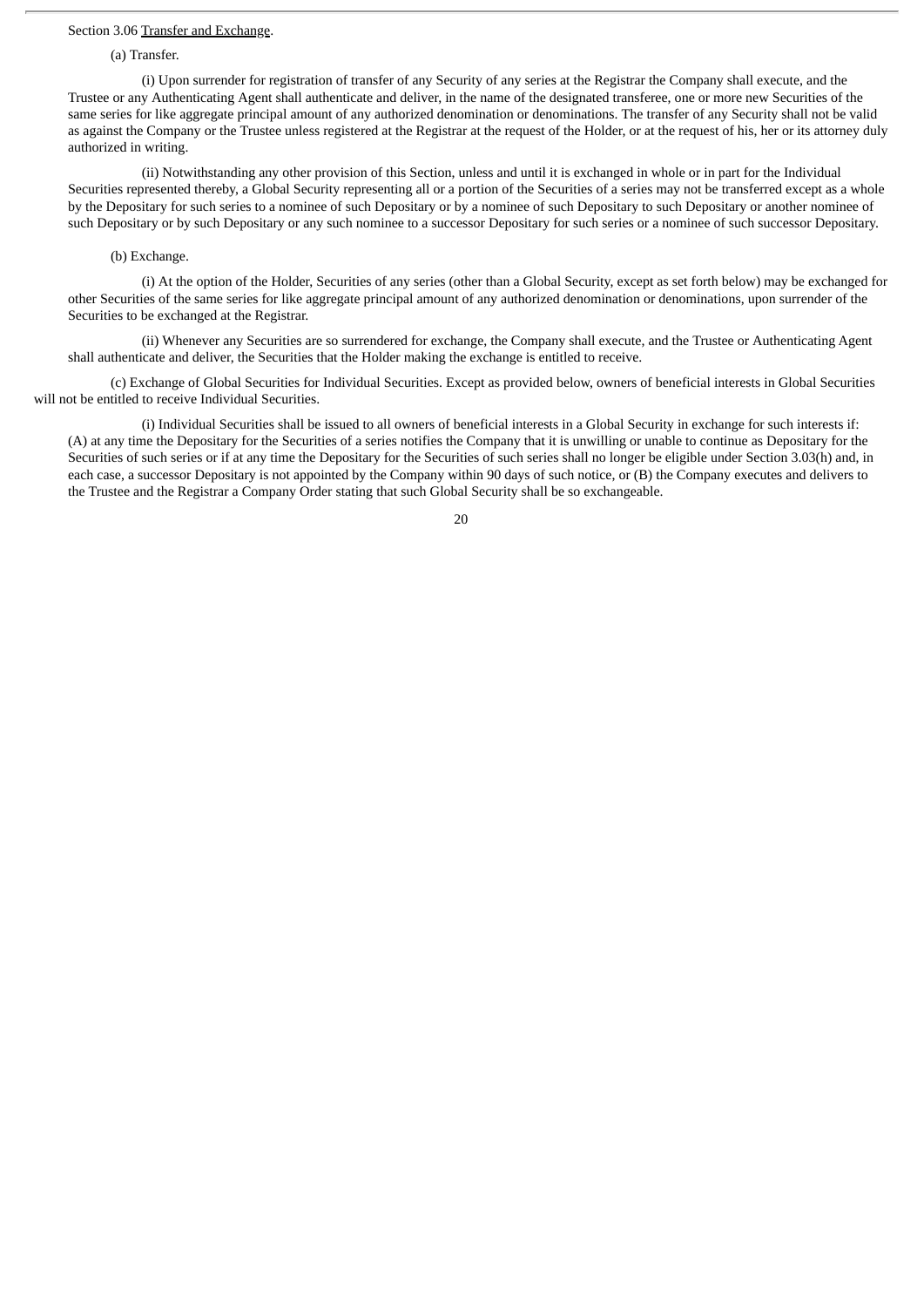In connection with the exchange of an entire Global Security for Individual Securities pursuant to this subsection (c), such Global Security shall be deemed to be surrendered to the Trustee for cancellation, and the Company shall execute, and the Trustee, upon receipt of a Company Order, Officer's Certificate and Opinion of Counsel for the authentication and delivery of Individual Securities of such series, will authenticate and deliver to each beneficial owner identified by the Depositary in exchange for its beneficial interest in such Global Security, an equal aggregate principal amount of Individual Securities of authorized denominations.

(ii) The owner of a beneficial interest in a Global Security will be entitled to receive an Individual Security in exchange for such interest if an Event of Default has occurred and is continuing. Upon receipt by the Security Custodian and Registrar of instructions from the Holder of a Global Security directing the Security Custodian and Registrar to (x) issue one or more Individual Securities in the amounts specified to the owner of a beneficial interest in such Global Security and (y) debit or cause to be debited an equivalent amount of beneficial interest in such Global Security, subject to the rules and regulations of the Depositary:

(A) the Security Custodian and Registrar shall notify the Company and the Trustee of such instructions, identifying the owner and amount of such beneficial interest in such Global Security;

(B) the Company shall promptly execute and the Trustee, upon receipt of a Company Order, Officer's Certificate and Opinion of Counsel for the authentication and delivery of Individual Securities of such series, shall authenticate and deliver to such beneficial owner Individual Securities in an equivalent amount to such beneficial interest in such Global Security; and

(C) the Security Custodian and Registrar shall decrease such Global Security by such amount in accordance with the foregoing. In the event that the Individual Securities are not issued to each such beneficial owner promptly after the Registrar has received a request from the Holder of a Global Security to issue such Individual Securities, the Company expressly acknowledges, with respect to the right of any Holder to pursue a remedy pursuant to Section 7.07 hereof, the right of any beneficial Holder of Securities to pursue such remedy with respect to the portion of the Global Security that represents such beneficial Holder's Securities as if such Individual Securities had been issued.

(iii) If specified by the Company pursuant to Section 3.01 with respect to a series of Securities, the Depositary for such series of Securities may surrender a Global Security for such series of Securities in exchange in whole or in part for Individual Securities of such series on such terms as are acceptable to the Company and such Depositary. Thereupon, the Company shall execute, and the Trustee shall authenticate and deliver, without service charge,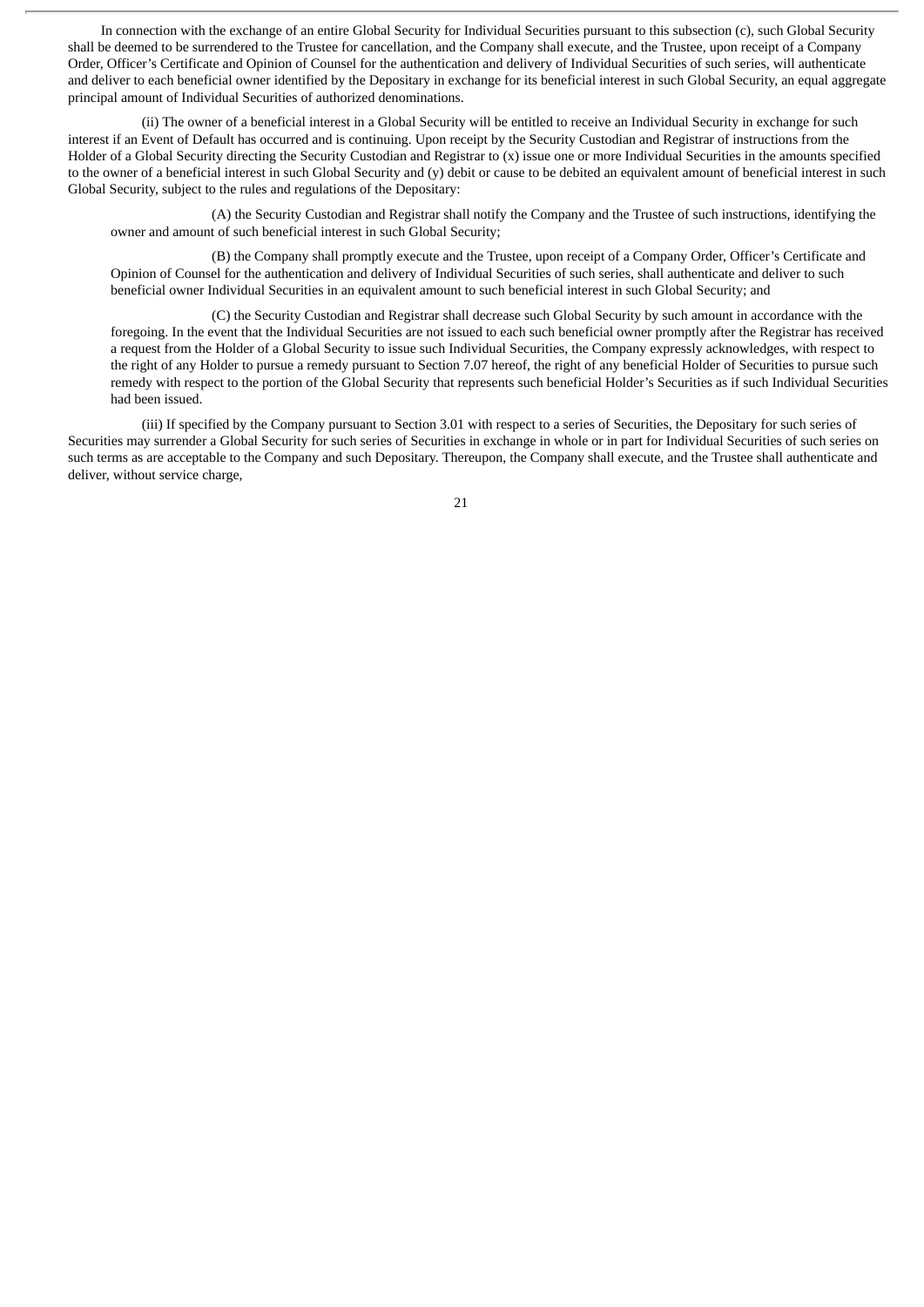(A) to each Person specified by such Depositary a new Individual Security or new Individual Securities of the same series, of any authorized denomination as requested by such Person in aggregate principal amount equal to and in exchange for such Person's beneficial interest in the Global Security; and

(B) to such Depositary a new Global Security in a denomination equal to the difference, if any, between the principal amount of the surrendered Global Security and the aggregate principal amount of Individual Securities delivered to Holders thereof.

(iv) In any exchange provided for in clauses (i) through (iii), the Company will execute and the Trustee will authenticate and deliver Individual Securities in registered form in authorized denominations.

(v) Upon the exchange in full of a Global Security for Individual Securities, such Global Security shall be canceled by the Trustee. Individual Securities issued in exchange for a Global Security pursuant to this Section shall be registered in such names and in such authorized denominations as the Depositary for such Global Security, pursuant to instructions from its direct or indirect participants or otherwise, shall instruct the Trustee. The Trustee shall deliver such Securities to the Persons in whose names such Securities are so registered.

(d) All Securities issued upon any registration of transfer or exchange of Securities shall be valid obligations of the Company evidencing the same debt, and entitled to the same benefits under this Indenture, as the Securities surrendered for such registration of transfer or exchange.

(e) Every Security presented or surrendered for registration of transfer, or for exchange or payment shall (if so required by the Company, the Trustee or the Registrar) be duly endorsed, or be accompanied by a written instrument or instruments of transfer in form satisfactory to the Company, the Trustee and the Registrar, duly executed by the Holder thereof or by his, her or its attorney duly authorized in writing.

(f) No service charge will be made for any registration of transfer or exchange of Securities. The Company or the Trustee may require payment of a sum sufficient to cover any tax, assessment or other governmental charge that may be imposed in connection with any registration of transfer or exchange of Securities, other than those expressly provided in this Indenture to be made at the Company's own expense or without expense or charge to the Holders.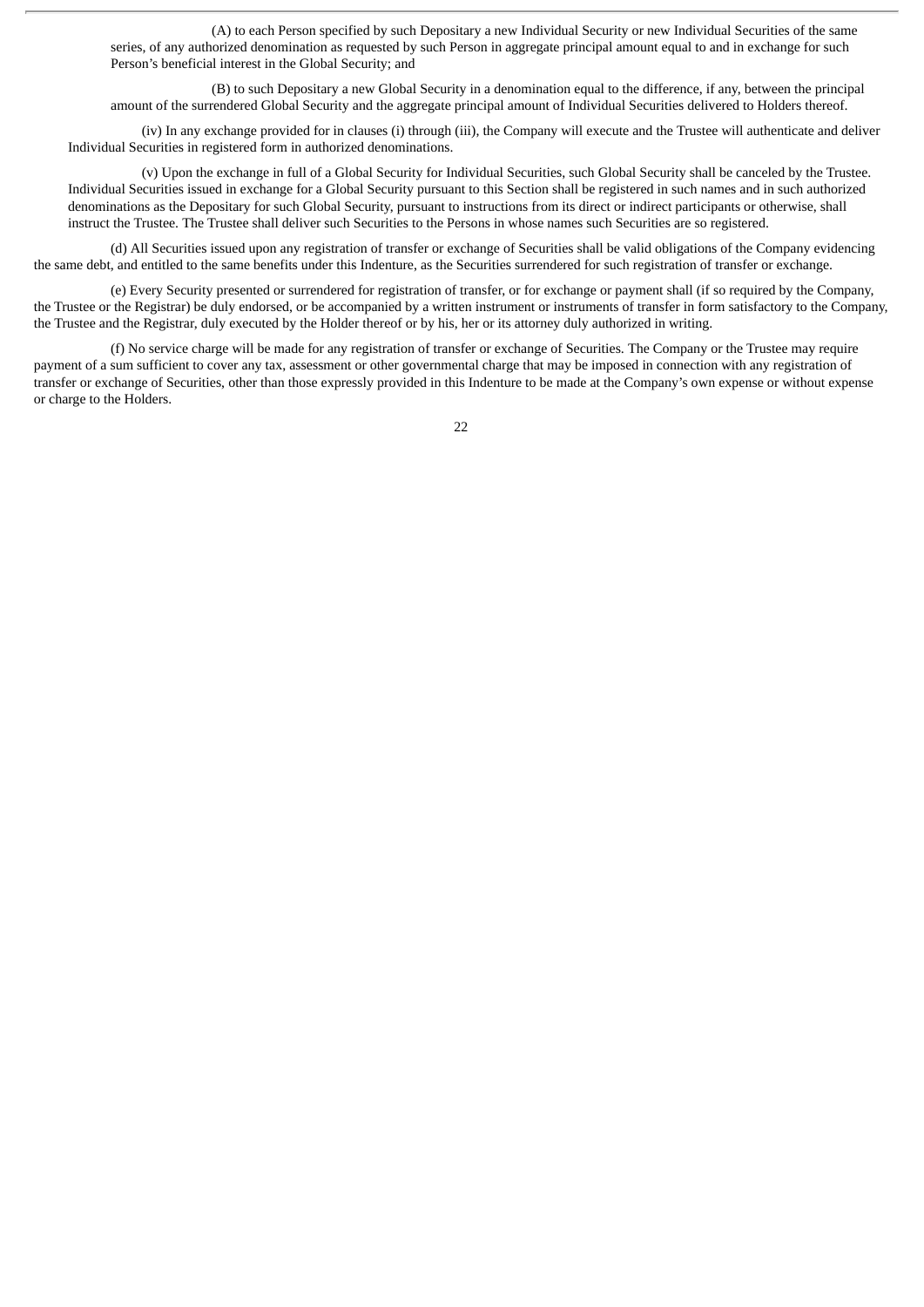(g) The Company shall not be required to (i) register, transfer or exchange Securities of any series during a period beginning at the opening of business 15 days before the day of the transmission of a notice of redemption of Securities of such series selected for redemption under Section 4.02 and ending at the close of business on the day of such transmission, or (ii) register, transfer or exchange any Security so selected for redemption in whole or in part, except the unredeemed portion of any Security being redeemed in part.

(h) In case a successor Company ("Successor Company") has executed an indenture supplemental hereto with the Trustee pursuant to Section 6.04, any of the Securities previously authenticated or delivered may, from time to time, at the request of the Successor Company, be exchanged for other Securities executed in the name of the Successor Company with such changes in phraseology and form as may be appropriate, but otherwise identical to the Securities surrendered for such exchange and of like principal amount; and the Trustee, upon Company Order, Officer's Certificate and Opinion of Counsel of the Successor Company, shall authenticate and deliver Securities as specified in such order for the purpose of such exchange. If Securities shall at any time be authenticated and delivered in any new name of a Successor Company pursuant to this Section 3.06 in exchange or substitution for or upon registration of transfer of any Securities, such Successor Company, at the option of the Holders but without expense to them, shall provide for the exchange of all Securities at the time Outstanding for Securities authenticated and delivered in such new name.

(i) The Trustee shall have no obligation or duty to monitor, determine or inquire as to compliance with any restrictions on transfer imposed under this Indenture or under applicable law with respect to any transfer of any interest in any Security other than to require delivery of such certificates and other documentation or evidence as are expressly required by, and to do so if and when expressly required by the terms of, this Indenture, and to examine the same to determine substantial compliance as to form with the express requirements hereof.

(j) Neither the Trustee nor any agent of the Trustee shall have any responsibility for any actions taken or not taken by the Depositary.

## Section 3.07 Mutilated, Destroyed, Lost and Stolen Securities.

(a) If (i) any mutilated Security is surrendered to the Trustee at its Corporate Trust Office or (ii) the Company and the Trustee receive evidence to their satisfaction of the destruction, loss or theft of any Security, and there is delivered to the Company and the Trustee security or indemnity satisfactory to them to save each of them and any Paying Agent harmless, and neither the Company nor the Trustee receives notice that such Security has been acquired by a protected purchaser, then the Company shall execute and upon Company Order, Officer's Certificate and Opinion of Counsel the Trustee shall authenticate and deliver, in exchange for or in lieu of any such mutilated, destroyed, lost or stolen Security, a new Security of the same series and of like tenor, form, terms and principal amount, bearing a number not contemporaneously outstanding, such that neither gain nor loss in interest shall result from such exchange or substitution.

(b) In case any such mutilated, destroyed, lost or stolen Security has become or is about to become due and payable, the Company in its discretion may, instead of issuing a new Security, pay the amount due on such Security in accordance with its terms.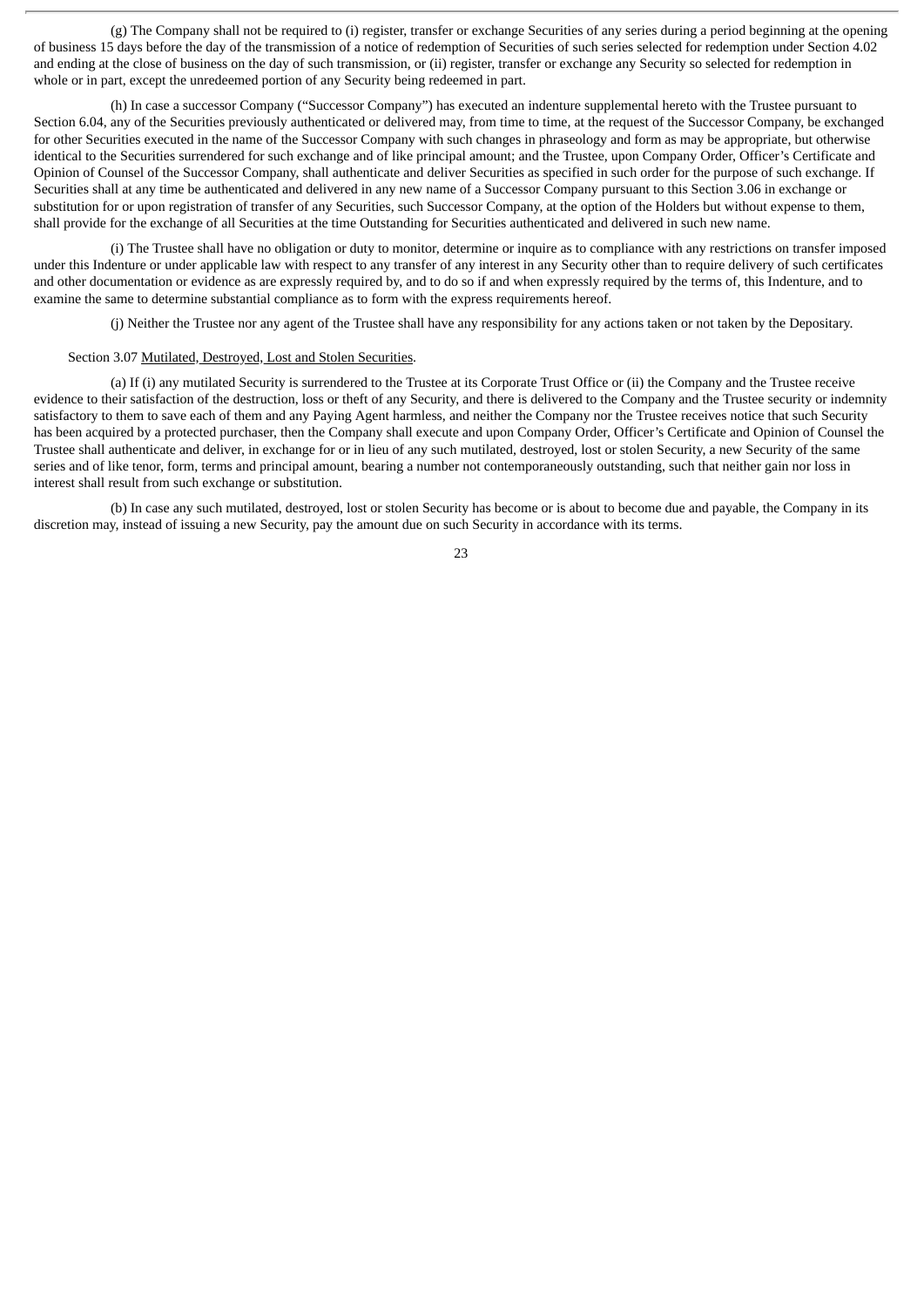(c) Upon the issuance of any new Security under this Section, the Company may require the payment of a sum sufficient to cover any tax or other governmental charge that may be imposed in respect thereto and any other expenses (including the fees and expenses of the Trustee) connected therewith.

(d) Every new Security of any series issued pursuant to this Section shall constitute an original additional contractual obligation of the Company, whether or not the destroyed, lost or stolen Security shall be at any time enforceable by anyone, and shall be entitled to all the benefits of this Indenture equally and proportionately with any and all other Securities of that series duly issued hereunder.

(e) The provisions of this Section are exclusive and shall preclude (to the extent lawful) all other rights and remedies with respect to the replacement or payment of mutilated, destroyed, lost or stolen Securities.

## Section 3.08 Payment of Interest; Interest Rights Preserved.

(a) Interest on any Security that is payable and is punctually paid or duly provided for on any Interest Payment Date shall be paid to the Person in whose name such Security (or one or more Predecessor Securities) is registered at the close of business on the Record Date for such interest notwithstanding the cancellation of such Security upon any transfer or exchange subsequent to the Record Date. Payment of interest on Securities shall be made at the Corporate Trust Office (except as otherwise specified pursuant to Section 3.01) or, at the option of the Company, by check mailed to the address of the Person entitled thereto as such address shall appear in the Register or, in accordance with arrangements satisfactory to the Trustee, by wire transfer to an account designated by the Holder.

(b) Any interest on any Security that is payable but is not punctually paid or duly provided for on any Interest Payment Date (herein called "Defaulted Interest") shall forthwith cease to be payable to the Holder on the relevant Record Date by virtue of his, her or its having been such a Holder, and such Defaulted Interest may be paid by the Company, at its election in each case, as provided in clause (i) or (ii) below:

(i) The Company may elect to make payment of any Defaulted Interest to the Persons in whose names such Securities (or their respective Predecessor Securities) are registered at the close of business on a special record date for the payment of such Defaulted Interest (a "Special Record Date"), which shall be fixed in the following manner. The Company shall notify the Trustee in writing of the amount of Defaulted Interest proposed to be paid on each such Security and the date of the proposed payment, and at the same time the Company shall deposit with the Trustee an amount of money equal to the aggregate amount proposed to be paid in respect of such Defaulted Interest or shall make arrangements satisfactory to the Trustee for such deposit prior to the date of the proposed payment, such money when deposited to be held in trust for the benefit of the Persons entitled to such Defaulted Interest as in this clause provided. Thereupon the Trustee shall fix a Special Record Date for the payment of such Defaulted Interest which shall be not more than 15 calendar days and not less than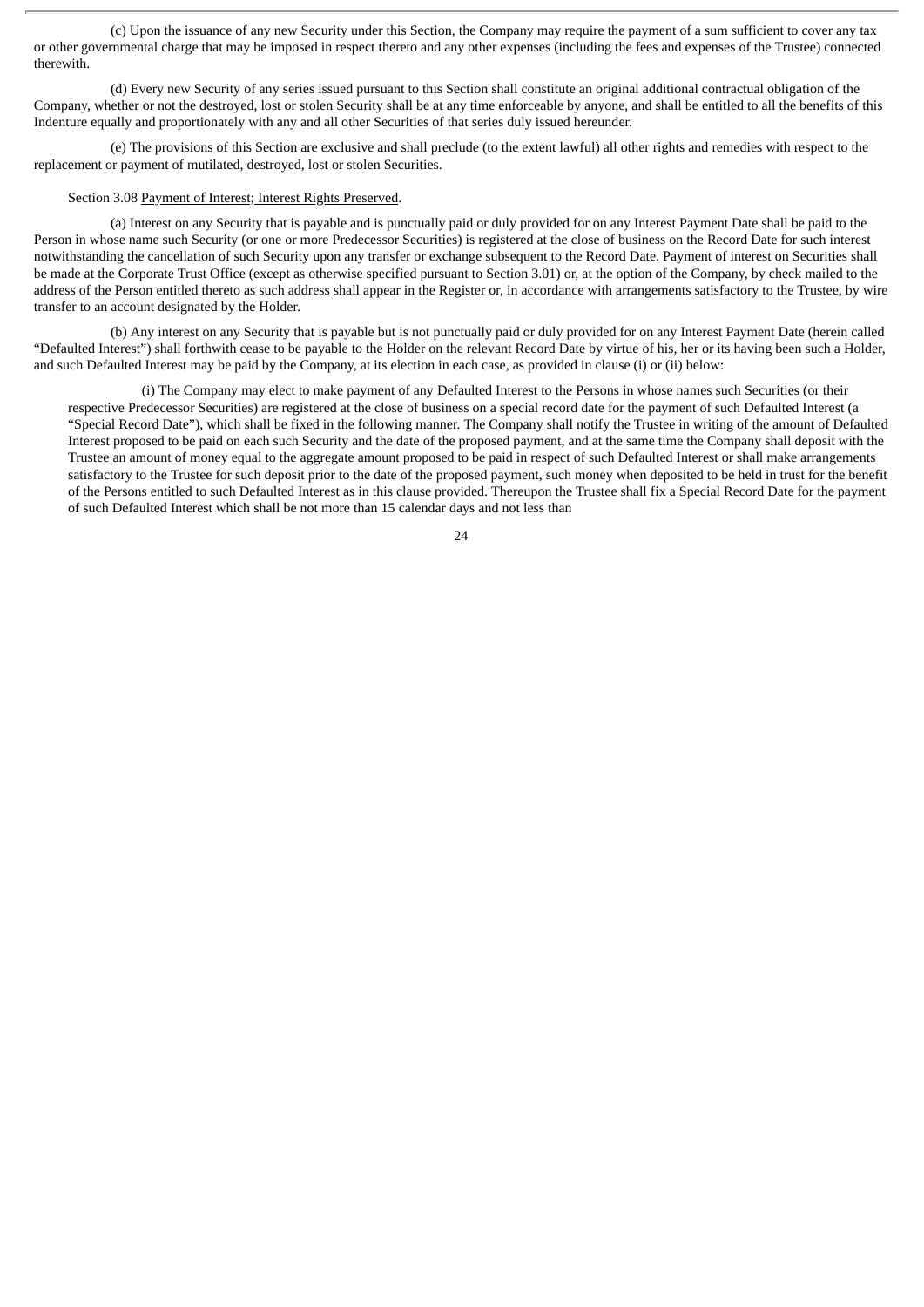10 calendar days prior to the date of the proposed payment and not less than 10 calendar days after the receipt by the Trustee of the notice of the proposed payment. The Trustee shall promptly notify the Company of such Special Record Date and, in the name and at the expense of the Company, shall cause notice of the proposed payment of such Defaulted Interest and the Special Record Date therefor to be mailed, first-class postage prepaid, to the Holders of such Securities at their addresses as they appear in the Register, not less than 10 calendar days prior to such Special Record Date. Notice of the proposed payment of such Defaulted Interest and the Special Record Date therefor having been mailed as aforesaid, such Defaulted Interest shall be paid to the Persons in whose names such Securities (or their respective Predecessor Securities) are registered at the close of business on such Special Record Date and shall no longer be payable pursuant to the following clause (ii).

(ii) The Company may make payment of any Defaulted Interest on Securities in any other lawful manner not inconsistent with the requirements of any securities exchange on which such Securities may be listed, and upon such notice as may be required by such exchange, if, after notice given by the Company to the Trustee of the proposed payment pursuant to this clause, such manner of payment shall be deemed practicable by the Trustee.

(c) Subject to the provisions set forth herein relating to Record Dates, each Security delivered pursuant to any provision of this Indenture in exchange or substitution for, or upon registration of transfer of, any other Security shall carry all the rights to interest accrued and unpaid, and to accrue, which were carried by such other Security.

Section 3.09 Cancellation. Unless otherwise specified pursuant to Section 3.01 for Securities of any series, all Securities surrendered for payment, redemption, registration of transfer or exchange or credit against any sinking fund or otherwise shall, if surrendered to any Person other than the Trustee, be delivered to the Trustee for cancellation and shall be promptly canceled by it and, if surrendered to the Trustee, shall be promptly canceled by it. The Company may at any time deliver to the Trustee for cancellation any Securities previously authenticated and delivered hereunder that the Company may have acquired in any manner whatsoever, and all Securities so delivered shall be promptly canceled by the Trustee. No Securities shall be authenticated in lieu of or in exchange for any Securities canceled as provided in this Section, except as expressly permitted by this Indenture. The Trustee shall dispose of all canceled Securities held by it in accordance with its then customary procedures and deliver a certificate of such disposal to the Company upon its written request therefor. The acquisition of any Securities by the Company shall not operate as a redemption or satisfaction of the Indebtedness represented thereby unless and until such Securities are surrendered to the Trustee for cancellation.

Section 3.10 Computation of Interest. Except as otherwise specified pursuant to Section 3.01 for Securities of any series, interest on the Securities of each series shall be computed on the basis of a 360-day year of twelve 30-day months.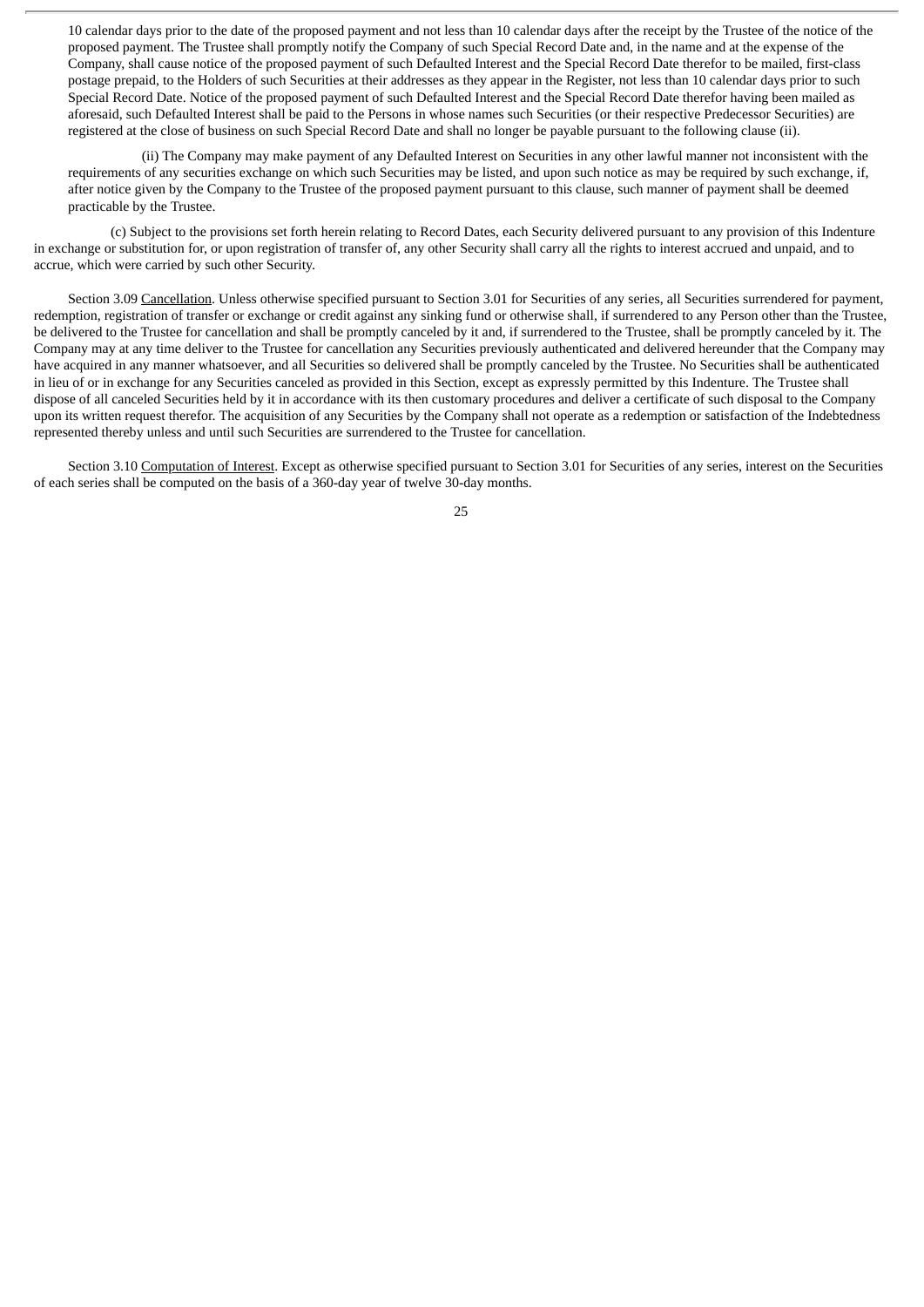## Section 3.11 Currency of Payments in Respect of Securities.

(a) Except as otherwise specified pursuant to Section 3.01 for Securities of any series, payment of the principal of and premium, if any, and interest on Securities of such series will be made in U.S. Dollars.

(b) For purposes of any provision of the Indenture where the Holders of Outstanding Securities may perform an action that requires that a specified percentage of the Outstanding Securities of all series perform such action and for purposes of any decision or determination by the Trustee of amounts due and unpaid for the principal of and premium, if any, and interest on the Securities of all series in respect of which moneys are to be disbursed ratably, the principal of and premium, if any, and interest on the Outstanding Securities denominated in a Foreign Currency will be the amount in U.S. Dollars based upon exchange rates, determined as specified pursuant to Section 3.01 for Securities of such series, as of the date for determining whether the Holders entitled to perform such action have performed it or as of the date of such decision or determination by the Trustee, as the case may be.

(c) Any decision or determination to be made regarding exchange rates shall be made by an agent appointed by the Company; provided, that such agent shall accept such appointment in writing and the terms of such appointment shall, in the opinion of the Company at the time of such appointment, require such agent to make such determination by a method consistent with the method provided pursuant to Section 3.01 for the making of such decision or determination. All decisions and determinations of such agent regarding exchange rates shall, in the absence of manifest error, be conclusive for all purposes and irrevocably binding upon the Company, the Trustee and all Holders of the Securities.

Section 3.12 Judgments. The Company may provide pursuant to Section 3.01 for Securities of any series that (a) the obligation, if any, of the Company to pay the principal of, premium, if any, and interest on the Securities of any series in a Foreign Currency or U.S. Dollars (the "Designated Currency") as may be specified pursuant to Section 3.01 is of the essence and agrees that, to the fullest extent possible under applicable law, judgments in respect of such Securities shall be given in the Designated Currency; (b) the obligation of the Company to make payments in the Designated Currency of the principal of and premium, if any, and interest on such Securities shall, notwithstanding any payment in any other Currency (whether pursuant to a judgment or otherwise), be discharged only to the extent of the amount in the Designated Currency that the Holder receiving such payment may, in accordance with normal banking procedures, purchase with the sum paid in such other Currency (after any premium and cost of exchange) on the business day in the country of issue of the Designated Currency or in the international banking community (in the case of a composite currency) immediately following the day on which such Holder receives such payment; (c) if the amount in the Designated Currency that may be so purchased for any reason falls short of the amount originally due, the Company shall pay such additional amounts as may be necessary to compensate for such shortfall; and (d) any obligation of the Company not discharged by such payment shall be due as a separate and independent obligation and, until discharged as provided herein, shall continue in full force and effect.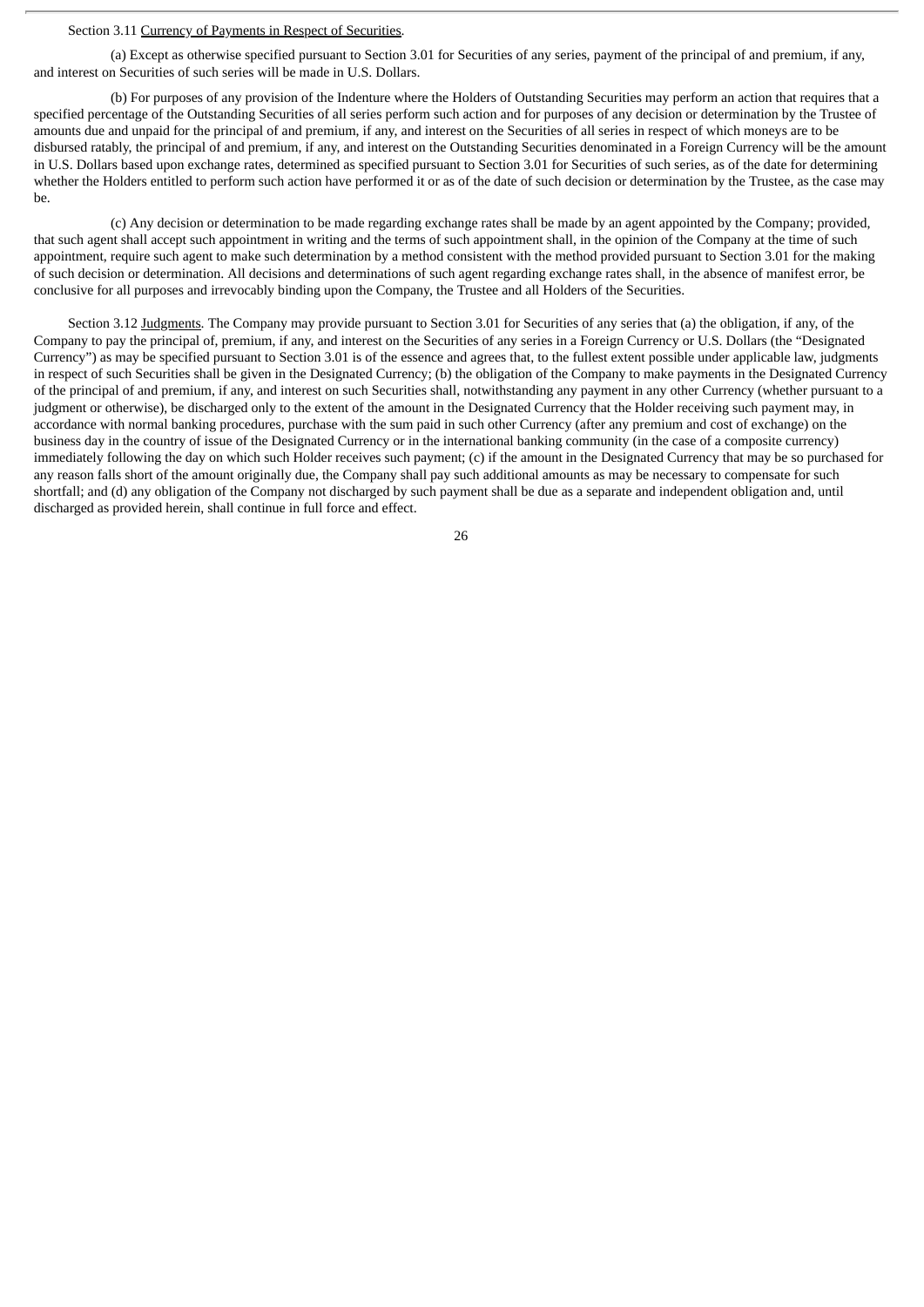Section 3.13 CUSIP Numbers. The Company in issuing any Securities may use CUSIP, ISIN or other similar numbers, if then generally in use, and thereafter with respect to such series, the Trustee may use such numbers in any notice of redemption or exchange with respect to such series provided that any such notice may state that no representation is made as to the correctness of such numbers either as printed on the Securities or as contained in any notice of a redemption and that reliance may be placed only on the other identification numbers printed on the Securities, and any such redemption shall not be affected by any defect in or omission of such numbers. The Company will promptly notify the Trustee in writing of any change in the CUSIP, ISIN or other similar numbers.

#### **ARTICLE IV**

## **REDEMPTION OF SECURITIES**

Section 4.01 Applicability of Right of Redemption. Redemption of Securities (other than pursuant to a sinking fund, amortization or analogous provision) permitted by the terms of any series of Securities shall be made (except as otherwise specified pursuant to Section 3.01 for Securities of any series) in accordance with this Article; provided, however, that if any such terms of a series of Securities shall conflict with any provision of this Article, the terms of such series shall govern.

#### Section 4.02 Selection of Securities to be Redeemed.

(a) If the Company shall at any time elect to redeem all or any portion of the Securities of a series then Outstanding, it shall at least 15 days prior to the Redemption Date fixed by the Company (unless a shorter period shall be satisfactory to the Trustee) notify the Trustee of such Redemption Date and of the principal amount of Securities to be redeemed, and thereupon the Trustee shall select, by lot or in such other manner in accordance with the procedures of the Depositary and which may provide for the selection for redemption of a portion of the principal amount of any Security of such series; provided that the unredeemed portion of the principal amount of any Security shall be in an authorized denomination (which shall not be less than the minimum authorized denomination) for such Security. In any case where more than one Security of such series is registered in the same name, the Trustee may treat the aggregate principal amount so registered as if it were represented by one Security of such series. The Trustee shall, as soon as practicable, notify the Company in writing of the Securities and portions of Securities so selected.

(b) For all purposes of this Indenture, unless the context otherwise requires, all provisions relating to the redemption of Securities shall relate, in the case of any Security redeemed or to be redeemed only in part, to the portion of the principal amount of such Security that has been or is to be redeemed. If the Company shall so direct, Securities registered in the name of the Company, any Affiliate or any Subsidiary thereof shall not be included in the Securities selected for redemption.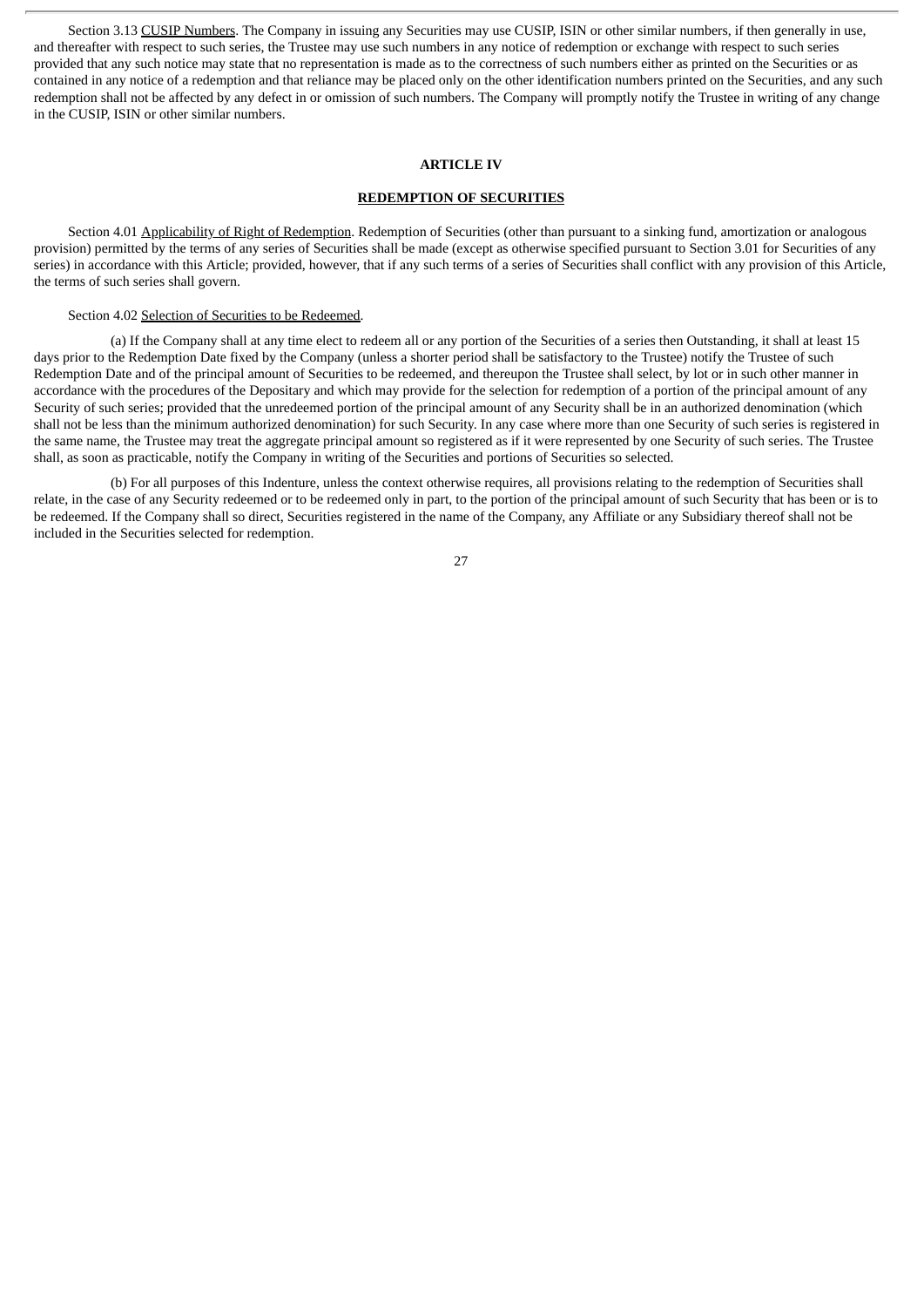## Section 4.03 Notice of Redemption.

(a) Notice of redemption shall be given by the Company or, at the Company's request, by the Trustee in the name and at the expense of the Company, not less than 10 nor more than 60 days prior to the Redemption Date (unless a shorter period shall be satisfactory to the Trustee), to the Holders of Securities of any series to be redeemed in whole or in part pursuant to this Article, in the manner provided in Section 16.04. Any notice so given shall be conclusively presumed to have been duly given, whether or not the Holder receives such notice. Failure to give such notice, or any defect in such notice to the Holder of any Security of a series designated for redemption, in whole or in part, shall not affect the sufficiency of any notice of redemption with respect to the Holder of any other Security of such series.

(b) All notices of redemption shall identify the Securities to be redeemed (including CUSIP, ISIN or other similar numbers, if available along with the statement in Section 3.13) and shall state:

(i) such election by the Company to redeem Securities of such series pursuant to provisions contained in this Indenture or the terms of the Securities of such series or a supplemental indenture establishing such series, if such be the case;

(ii) the Redemption Date;

(iii) the Redemption Price;

(iv) if less than all Outstanding Securities of any series are to be redeemed, the identification (and, in the case of partial redemption, the principal amounts) of the Securities of such series to be redeemed;

(v) that on the Redemption Date the Redemption Price will become due and payable upon each such Security to be redeemed, and that, if applicable, interest thereon shall cease to accrue on and after said date;

(vi) the Place or Places of Payment where such Securities are to be surrendered for payment of the Redemption Price; and

(vii) that the redemption is for a sinking fund, if such is the case;

Section 4.04 Deposit of Redemption Price. On or prior to 11:00 a.m., New York City time, on the Redemption Date for any Securities, the Company shall deposit with the Trustee or with a Paying Agent (or, if the Company is acting as its own Paying Agent, segregate and hold in trust as provided in Section 6.03) an amount of money in the Currency in which such Securities are denominated (except as provided pursuant to Section 3.01) sufficient to pay the Redemption Price of such Securities or any portions thereof that are to be redeemed on that date.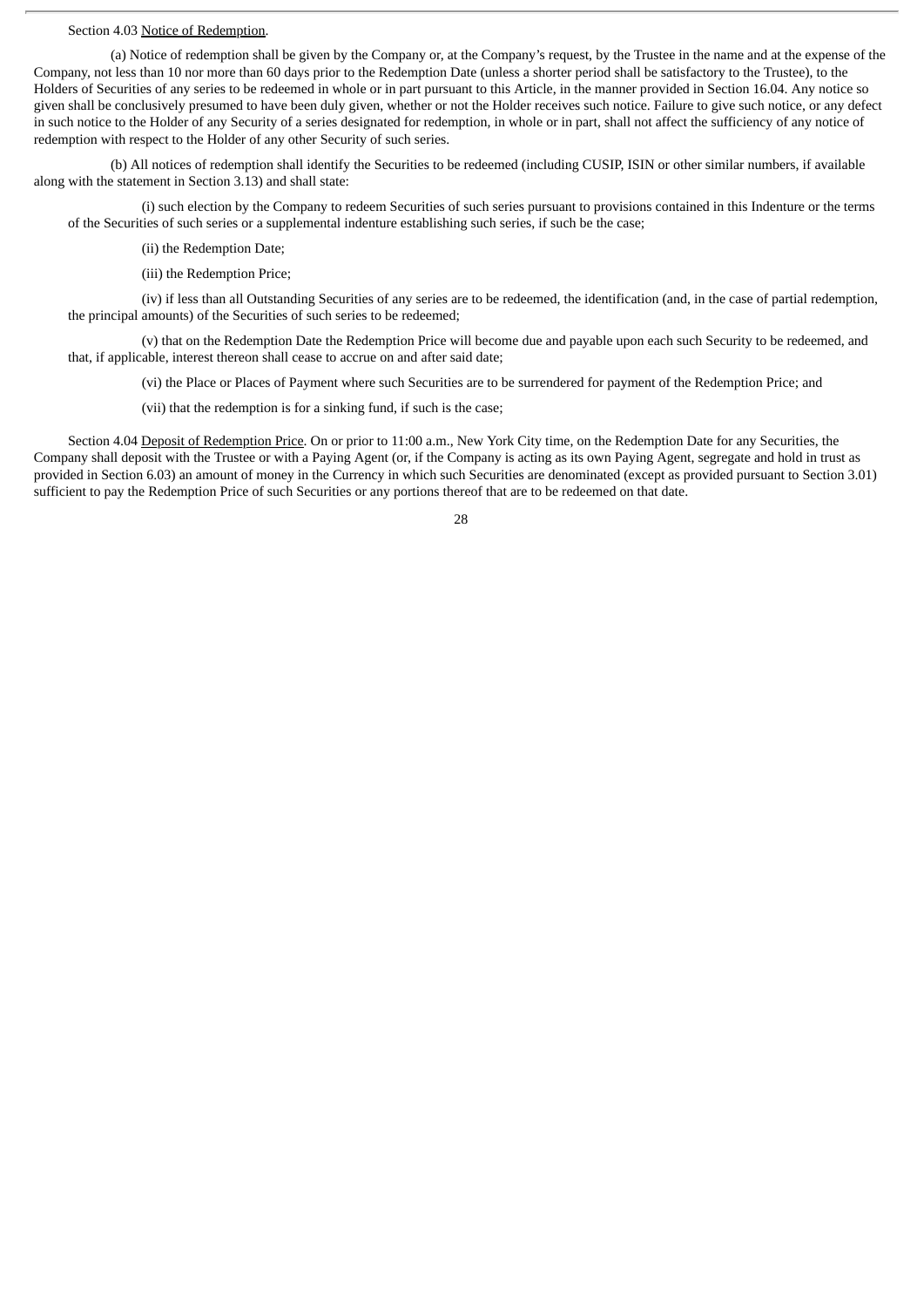Section 4.05 Securities Payable on Redemption Date. Notice of redemption having been given as aforesaid, any Securities so to be redeemed shall, on the Redemption Date, become due and payable at the Redemption Price and from and after such date (unless the Company shall Default in the payment of the Redemption Price) such Securities shall cease to bear interest. Upon surrender of any such Security for redemption in accordance with said notice, such Security shall be paid by the Company at the Redemption Price; provided, however, that (unless otherwise provided pursuant to Section 3.01) installments of interest that have a Stated Maturity on or prior to the Redemption Date for such Securities shall be payable according to the terms of such Securities and the provisions of Section 3.08.

If any Security called for redemption shall not be so paid upon surrender thereof for redemption, the principal thereof and premium, if any, thereon shall, until paid, bear interest from the Redemption Date at the rate borne by or prescribed in such Securities.

Section 4.06 Securities Redeemed in Part. Any Security that is to be redeemed only in part shall be surrendered at the Corporate Trust Office or such other office or agency of the Company as is specified in the notice of redemption with, if the Company, the Registrar or the Trustee so requires, due endorsement by, or a written instrument of transfer in form satisfactory to the Company, the Registrar and the Trustee duly executed by the Holder thereof or his, her or its attorney duly authorized in writing, and the Company shall execute, and the Trustee shall authenticate and deliver to the Holder of such Security without service charge, a new Security or Securities of the same series, of like tenor and form, of any authorized denomination as requested by such Holder in aggregate principal amount equal to and in exchange for the unredeemed portion of the principal of the Security so surrendered; except that if a Global Security is so surrendered, the Company shall execute, and the Trustee shall authenticate and deliver to the Depositary for such Global Security, without service charge, a new Global Security in a denomination equal to and in exchange for the unredeemed portion of the principal of the Global Security so surrendered. In the case of a Security providing appropriate space for such notation, at the option of the Holder thereof, the Trustee, in lieu of delivering a new Security or Securities as aforesaid, may make a notation on such Security of the payment of the redeemed portion thereof.

### **ARTICLE V**

#### **SINKING FUNDS**

#### Section 5.01 Applicability of Sinking Fund.

(a) Redemption of Securities permitted or required pursuant to a sinking fund for the retirement of Securities of a series by the terms of such series of Securities shall be made in accordance with such terms of such series of Securities and this Article, except as otherwise specified pursuant to Article IV for Securities of such series, provided, however, that if any such terms of a series of Securities shall conflict with any provision of this Article, the terms of such series shall govern.

(b) The minimum amount of any sinking fund payment provided for by the terms of Securities of any series is herein referred to as a "Mandatory Sinking Fund Payment," and any payment in excess of such minimum amount provided for by the terms of Securities of any series is herein referred to as an "Optional Sinking Fund Payment." If provided for by the terms of Securities of any series, the cash amount of any Mandatory Sinking Fund Payment may be subject to reduction as provided in Section 5.02.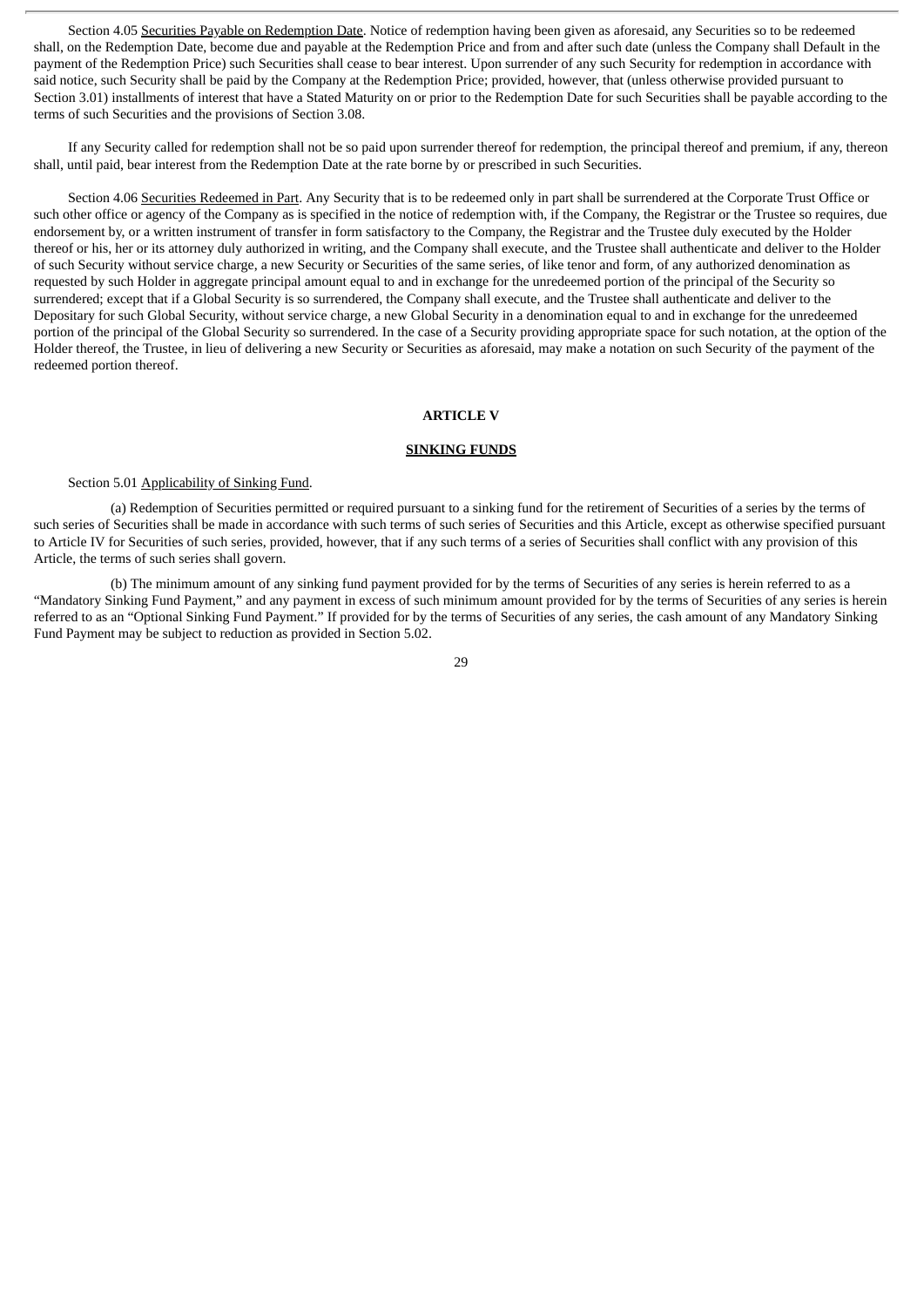Section 5.02 Mandatory Sinking Fund Obligation. The Company may, at its option, satisfy any Mandatory Sinking Fund Payment obligation, in whole or in part, with respect to a particular series of Securities by (a) delivering to the Trustee Securities of such series in transferable form theretofore purchased or otherwise acquired by the Company or redeemed at the election of the Company pursuant to Article IV or (b) receiving credit for Securities of such series (not previously so credited) acquired by the Company and theretofore delivered to the Trustee. The Trustee shall credit such Mandatory Sinking Fund Payment obligation with an amount equal to the Redemption Price specified in such Securities for redemption through operation of the sinking fund and the amount of such Mandatory Sinking Fund Payment shall be reduced accordingly. If the Company shall elect to so satisfy any Mandatory Sinking Fund Payment obligation, it shall deliver to the Trustee not less than 45 days prior to the relevant sinking fund payment date an Officer's Certificate, which shall designate the Securities (and portions thereof, if any) so delivered or credited and which shall be accompanied by such Securities (to the extent not theretofore delivered) in transferable form. In case of the failure of the Company, at or before the time so required, to give such notice and deliver such Securities the Mandatory Sinking Fund Payment obligation shall be paid entirely in moneys.

Section 5.03 Optional Redemption at Sinking Fund Redemption Price. In addition to the sinking fund requirements of Section 5.02, to the extent, if any, provided for by the terms of a particular series of Securities, the Company may, at its option, make an Optional Sinking Fund Payment with respect to such Securities. Unless otherwise provided by such terms, (a) to the extent that the right of the Company to make such Optional Sinking Fund Payment shall not be exercised in any year, it shall not be cumulative or carried forward to any subsequent year, and (b) such optional payment shall operate to reduce the amount of any Mandatory Sinking Fund Payment obligation as to Securities of the same series. If the Company intends to exercise its right to make such optional payment in any year it shall deliver to the Trustee not less than 45 days prior to the relevant sinking fund payment date an Officer's Certificate stating that the Company will exercise such optional right, and specifying the amount which the Company will pay on or before the next succeeding sinking fund payment date. Such Officer's Certificate shall also state that no Event of Default has occurred and is continuing.

#### Section 5.04 Application of Sinking Fund Payment.

(a) If the sinking fund payment or payments made in funds pursuant to either Section 5.02 or 5.03 with respect to a particular series of Securities plus any unused balance of any preceding sinking fund payments made in funds with respect to such series shall exceed \$50,000 (or a lesser sum if the Company shall so request, or such equivalent sum for Securities denominated other than in U.S. Dollars), it shall be applied by the Trustee on the sinking fund payment date next following the date of such payment, unless the date of such payment shall be a sinking fund payment date, in which case such payment shall be applied on such sinking fund payment date, to the redemption of Securities of such series at the redemption price specified pursuant to Section 4.03(b). The Trustee shall select, in the manner provided in Section 4.02, for redemption on such sinking fund payment date, a sufficient principal amount of Securities of such series to absorb said funds, as nearly as may be, and shall, at the expense and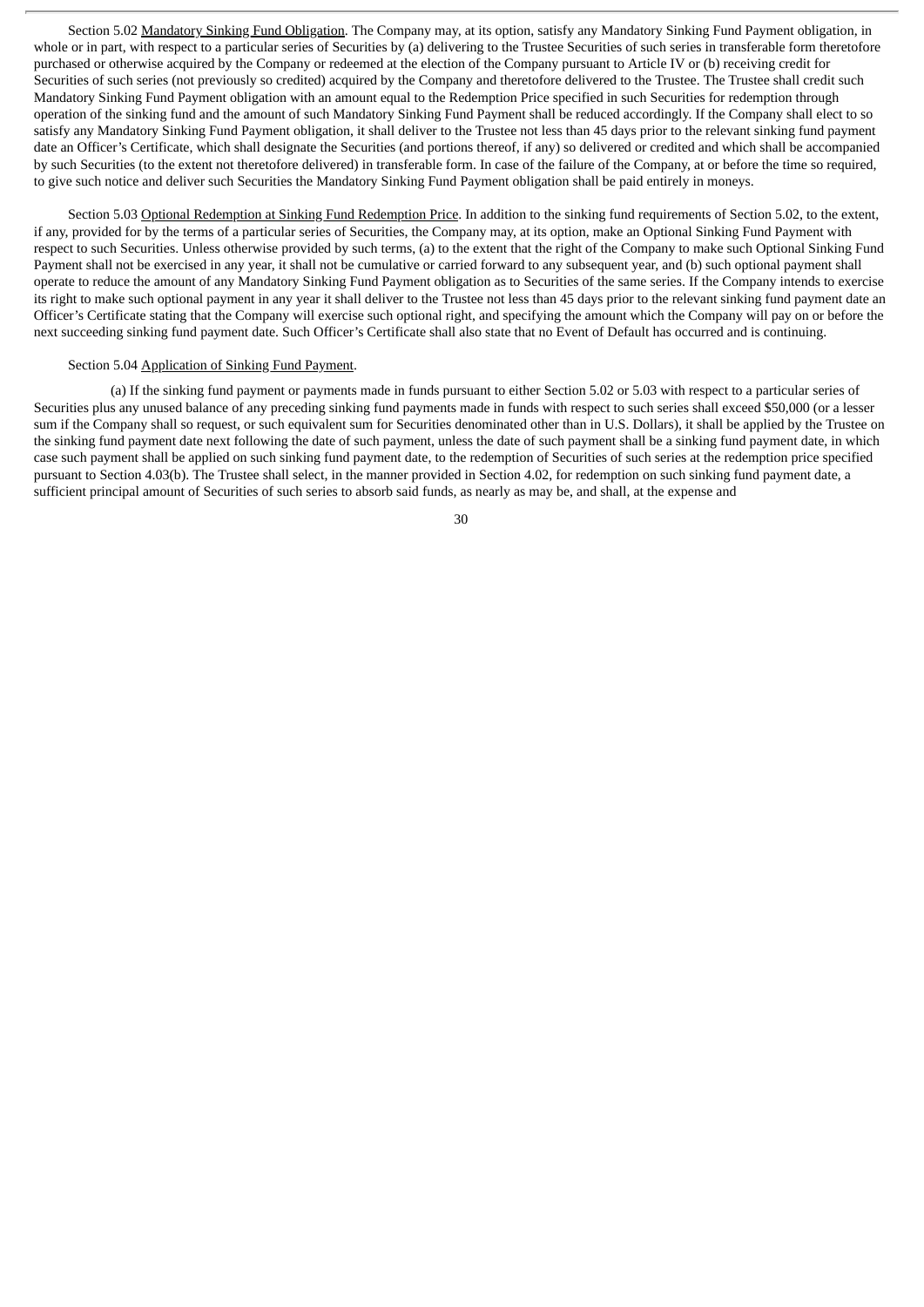in the name of the Company, thereupon cause notice of redemption of the Securities to be given in substantially the manner provided in Section 4.03(a) for the redemption of Securities in part at the option of the Company, except that the notice of redemption shall also state that the Securities are being redeemed for the sinking fund. Any sinking fund moneys not so applied by the Trustee to the redemption of Securities of such series shall be added to the next sinking fund payment received in funds by the Trustee and, together with such payment, shall be applied in accordance with the provisions of this Section 5.04. Any and all sinking fund moneys held by the Trustee on the last sinking fund payment date with respect to Securities of such series, and not held for the payment or redemption of particular Securities of such series, shall be applied by the Trustee to the payment of the principal of the Securities of such series at Maturity.

(b) On or prior to each sinking fund payment date, the Company shall pay to the Trustee a sum equal to all interest accrued to but not including the date fixed for redemption on Securities to be redeemed on such sinking fund payment date pursuant to this Section 5.04.

(c) The Trustee shall not redeem any Securities of a series with sinking fund moneys or mail any notice of redemption of Securities of such series by operation of the sinking fund during the continuance of a Default in payment of interest on any Securities of such series or of any Event of Default (other than an Event of Default occurring as a consequence of this paragraph) of which a Responsible Officer of the Trustee has actual knowledge, except that if the notice of redemption of any Securities of such series shall theretofore have been mailed in accordance with the provisions hereof, the Trustee shall redeem such Securities if funds sufficient for that purpose shall be deposited with the Trustee in accordance with the terms of this Article. Except as aforesaid, any moneys in the sinking fund at the time any such Default or Event of Default shall occur and any moneys thereafter paid into the sinking fund shall, during the continuance of such Default or Event of Default, be held as security for the payment of all the Securities of such series; provided, however, that in case such Default or Event of Default shall have been cured or waived as provided herein, such moneys shall thereafter be applied on the next sinking fund payment date on which such moneys are required to be applied pursuant to the provisions of this Section 5.04.

#### **ARTICLE VI**

## **PARTICULAR COVENANTS OF THE COMPANY**

The Company hereby covenants and agrees as follows:

Section 6.01 Payments of Securities. The Company will duly and punctually pay the principal of and premium, if any, on each series of Securities, and the interest which shall have accrued thereon, at the dates and place and in the manner provided in the Securities and in this Indenture.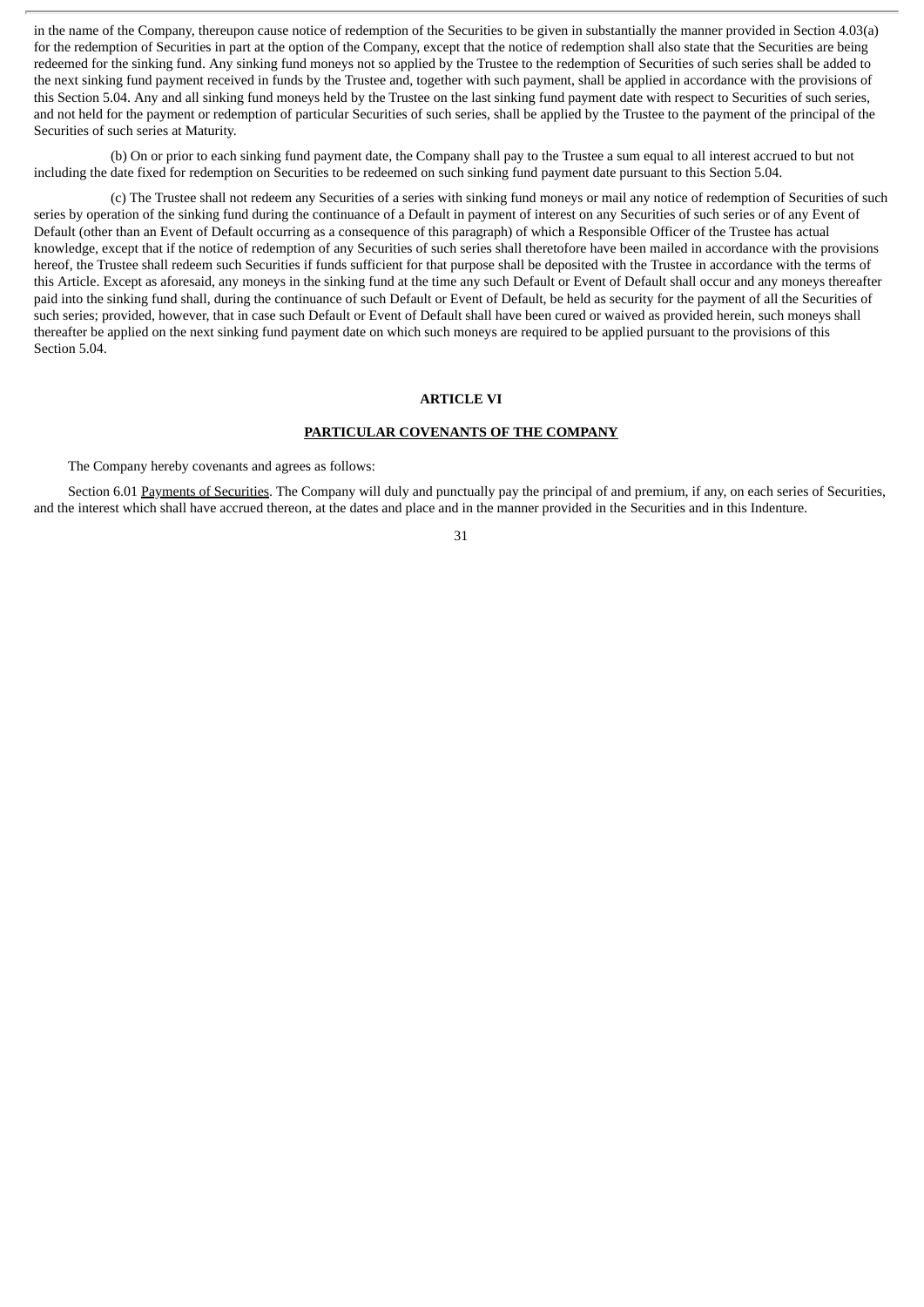#### Section 6.02 Paying Agent.

(a) The Company will maintain in each Place of Payment for any series of Securities an office or agency where Securities may be presented or surrendered for payment, where Securities of such series may be surrendered for registration of transfer or exchange and where notices and demands to or upon the Company in respect of the Securities and this Indenture may be served (the "Paying Agent"). The Company will give prompt written notice to the Trustee of the location, and any change in the location, of such office or agency. If at any time the Company shall fail to maintain any such required office or agency or shall fail to furnish the Trustee with the address thereof, such presentations, surrenders, notices and demands (but not service of process) may be made at the Corporate Trust Office of the Trustee, and the Company hereby appoints the Trustee as Paying Agent to receive all presentations, surrenders, notices and demands.

(b) The Company may also from time to time designate different or additional offices or agencies where the Securities of any series may be presented or surrendered for any or all such purposes (in or outside of such Place of Payment), and may from time to time rescind any such designations; provided, however, that no such designation or rescission shall in any manner relieve the Company of its obligations described in the preceding paragraph. The Company will give prompt written notice to the Trustee of any such additional designation or rescission of designation and of any change in the location of any such different or additional office or agency. The Company shall enter into an appropriate agency agreement with any Paying Agent not a party to this Indenture. The agreement shall implement the provisions of this Indenture that relate to such agent. The Company shall notify the Trustee of the name and address of each such agent. The Company or any Affiliate thereof may act as Paying Agent.

# Section 6.03 To Hold Payment in Trust.

(a) If the Company or an Affiliate thereof shall at any time act as Paying Agent with respect to any series of Securities, then, on or before the date on which the principal of and premium, if any, or interest on any of the Securities of that series by their terms or as a result of the calling thereof for redemption shall become payable, the Company or such Affiliate will segregate and hold in trust for the benefit of the Holders of such Securities or the Trustee a sum sufficient to pay such principal and premium, if any, or interest which shall have so become payable until such sums shall be paid to such Holders or otherwise disposed of as herein provided, and will notify the Trustee of its action or failure to act in that regard. Upon any proceeding under any federal bankruptcy laws with respect to the Company or any Affiliate thereof, if the Company or such Affiliate is then acting as Paying Agent, the Trustee shall replace the Company or such Affiliate as Paying Agent.

(b) If the Company shall appoint, and at the time have, a Paying Agent for the payment of the principal of and premium, if any, or interest on any series of Securities, then prior to 11:00 a.m., New York City time, on the date on which the principal of and premium, if any, or interest on any of the Securities of that series shall become payable as aforesaid, whether by their terms or as a result of the calling thereof for redemption, the Company will deposit with such Paying Agent a sum sufficient to pay such principal and premium, if any, or interest, such sum to be held in trust for the benefit of the Holders of such Securities or the Trustee, and (unless such Paying Agent is the Trustee), the Company or any other obligor of such Securities will promptly notify the Trustee of its payment or failure to make such payment.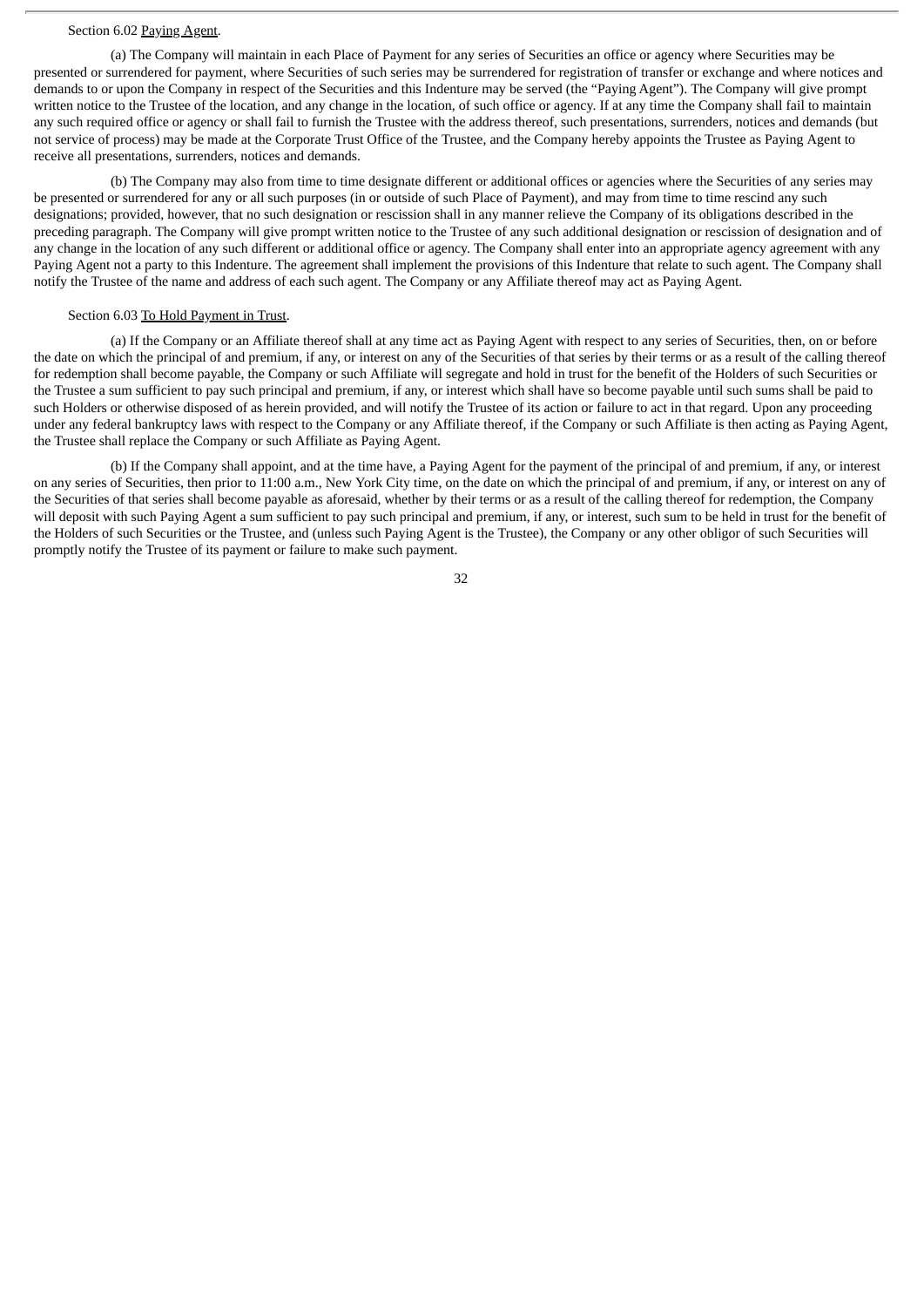(c) If the Paying Agent shall be other than the Trustee, the Company will cause such Paying Agent to execute and deliver to the Trustee an instrument in which such Paying Agent shall agree with the Trustee, subject to the provisions of this Section 6.03, that such Paying Agent shall:

(i) hold all moneys held by it for the payment of the principal of and premium, if any, or interest on the Securities of that series in trust for the benefit of the Holders of such Securities until such sums shall be paid to such Holders or otherwise disposed of as herein provided;

(ii) give to the Trustee notice of any Default by the Company or any other obligor upon the Securities of that series in the making of any payment of the principal of and premium, if any, or interest on the Securities of that series; and

(iii) at any time during the continuance of any such Default, upon the written request of the Trustee, pay to the Trustee all sums so held in trust by such Paying Agent.

(d) Anything in this Section 6.03 to the contrary notwithstanding, the Company may at any time, for the purpose of obtaining a release, satisfaction or discharge of this Indenture or for any other reason, pay or cause to be paid to the Trustee all sums held in trust by the Company or by any Paying Agent other than the Trustee as required by this Section 6.03, such sums to be held by the Trustee upon the same trusts as those upon which such sums were held by the Company or such Paying Agent.

(e) Any money deposited with the Trustee or any Paying Agent, or then held by the Company, in trust for the payment of the principal of and premium, if any, or interest on any Security of any series and remaining unclaimed for two years after such principal and premium, if any, or interest has become due and payable shall be paid to the Company upon Company Order along with any interest that has accumulated thereon as a result of such money being invested at the direction of the Company, or (if then held by the Company) shall be discharged from such trust, and the Holder of such Security shall thereafter, as an unsecured general creditor, look only to the Company for payment of such amounts without interest thereon, and all liability of the Trustee or such Paying Agent with respect to such trust money, and all liability of the Company as trustee thereof, shall thereupon cease.

Section 6.04 Merger, Consolidation and Sale of Assets. Except as otherwise provided as contemplated by Section 3.01 with respect to any series of Securities:

(a) The Company will not consolidate with any other entity or permit a merger of any other entity into the Company or permit the Company to be merged into any other entity, or sell, convey, transfer or lease all or substantially all its assets to another entity, unless (i) either the Company shall be the continuing entity, or the successor, transferee or lessee entity (if other than the Company) shall be organized and existing under the laws of the United States or any State thereof or the District of Columbia and expressly assume, by indenture supplemental hereto, executed and delivered by such entity prior to or simultaneously with such consolidation,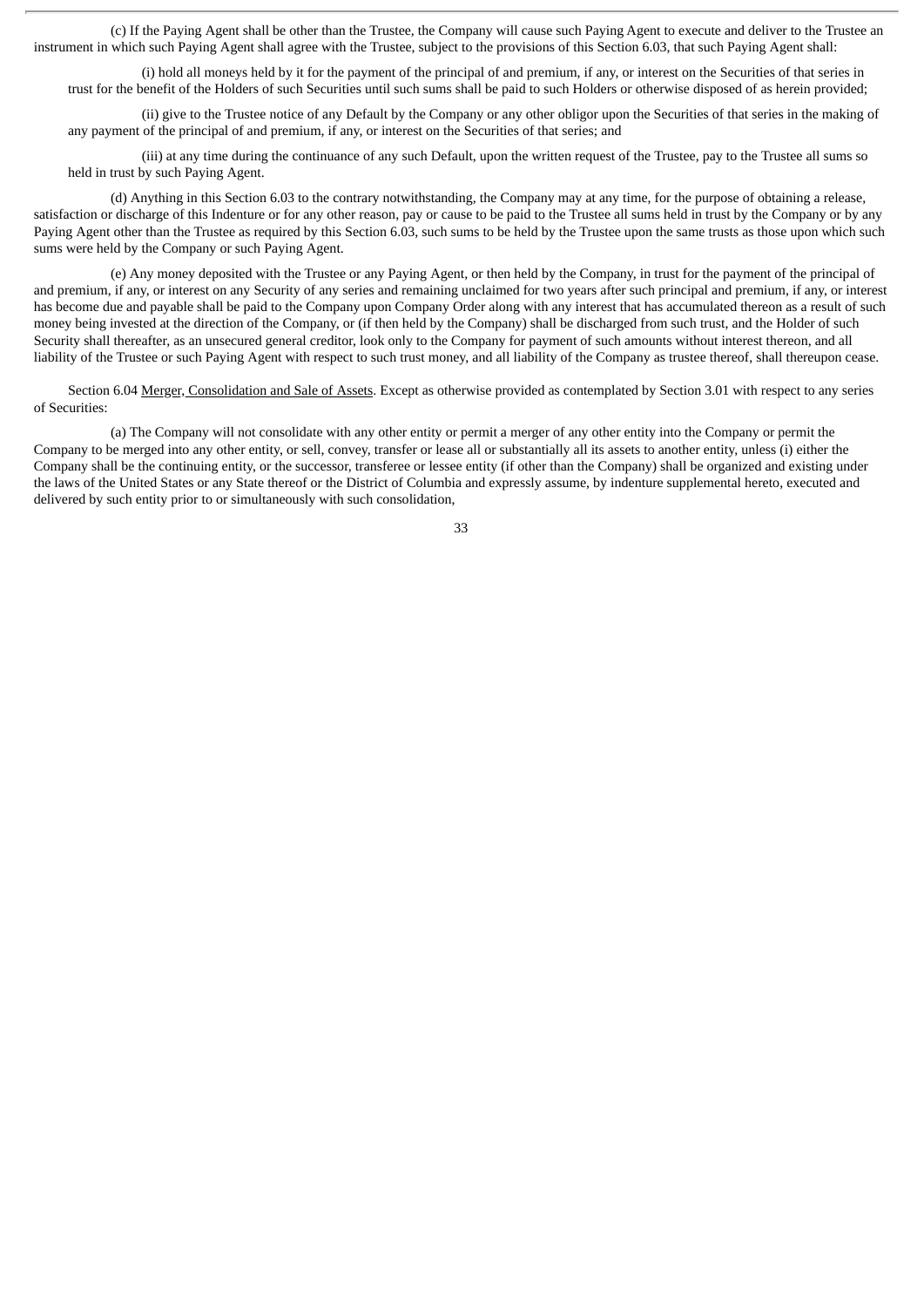merger, sale, conveyance, transfer or lease, the due and punctual payment of the principal of and interest and premium, if any, on all the Securities, according to their tenor, and the due and punctual performance and observance of all other obligations to the Holders and the Trustee under this Indenture or under the Securities to be performed or observed by the Company; and (ii) immediately after such consolidation, merger, sale, conveyance, transfer or lease the Company or the successor, transferee or lessee entity (if other than the Company) would not be in Default in the performance of any covenant or condition of this Indenture.

(b) Upon any consolidation with or merger into any other entity, or any sale, conveyance or transfer lease of all or substantially all of the assets of the Company in accordance with this Section 6.04, the successor entity formed by such consolidation or into or with which the Company is merged or to which the Company is sold or to which such conveyance, transfer or lease is made shall succeed to, and be substituted for, and may exercise every right and power of, the Company under this Indenture with the same effect as if such successor entity had been named as the Company herein, and thereafter, except in the case of a lease, the predecessor Company shall be relieved of all obligations and covenants under this Indenture and the Securities, and from time to time such entity may exercise each and every right and power of the Company under this Indenture, in the name of the Company, or in its own name; and any act or proceeding by any provision of this Indenture required or permitted to be done by the Board of Directors or any officer of the Company may be done with like force and effect by the like board or officer of any entity that shall at the time be the successor of the Company hereunder. In the event of any such sale or conveyance, but not any such lease, the Company (or any successor entity which shall theretofore have become such in the manner described in this Section 6.04) shall be discharged from all obligations and covenants under this Indenture and the Securities and may thereupon be dissolved and liquidated.

Section 6.05 Compliance Certificate. Except as otherwise provided as contemplated by Section 3.01 with respect to any series of Securities, the Company shall furnish to the Trustee annually, within 120 days after the end of each fiscal year, a brief certificate from an Officer as to his or her knowledge of the Company's compliance with all conditions and covenants under this Indenture (which compliance shall be determined without regard to any period of grace or requirement of notice provided under this Indenture) and, in the event of any Default, specifying each such Default and the nature and status thereof of which such person may have knowledge. Such certificates need not comply with Section 16.01 of this Indenture.

Section 6.06 Conditional Waiver by Holders of Securities. Anything in this Indenture to the contrary notwithstanding, the Company may fail or omit in any particular instance to comply with a covenant or condition set forth herein with respect to any series of Securities if the Company shall have obtained and filed with the Trustee, prior to the time of such failure or omission, evidence (as provided in Article VIII) of the consent of the Holders of a majority in aggregate principal amount of the Securities of such series at the time Outstanding (except as to a covenant or condition which under Section 14.02 cannot be modified or amended without the consent of the Holder of each Outstanding Security of such series affected, in which case the consent of the Holder of each Outstanding Security of such series affected shall be required), either waiving such compliance in such instance or generally waiving compliance with such covenant or condition, but no such waiver shall extend to or affect such covenant or condition except to the extent so expressly waived, or impair any right consequent thereon and, until such waiver shall have become effective, the obligations of the Company and the duties of the Trustee in respect of any such covenant or condition shall remain in full force and effect.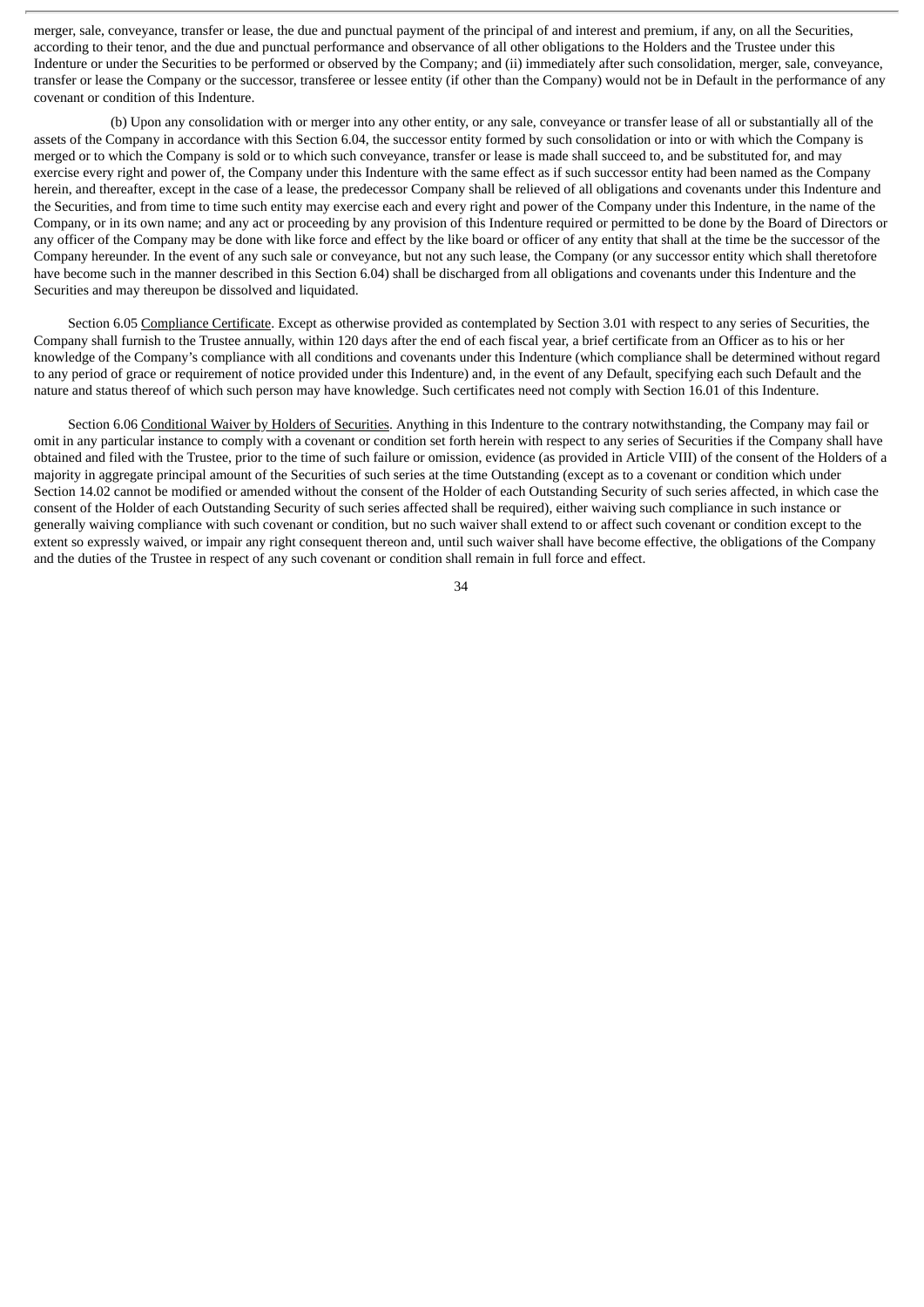Section 6.07 Statement by Officers as to Default. The Company shall deliver to the Trustee as soon as possible and in any event within 30 days after the Company becomes aware of the occurrence of any Event of Default or an event which, with the giving of notice or the lapse of time or both, would constitute an Event of Default, an Officer's Certificate setting forth the details of such Event of Default or Default and the action which the Company proposes to take with respect thereto.

#### **ARTICLE VII**

#### **REMEDIES OF TRUSTEE AND SECURITYHOLDERS**

Section 7.01 Events of Default. Except where otherwise indicated by the context or where the term is otherwise defined for a specific purpose, the term "Event of Default" as used in this Indenture with respect to Securities of any series shall mean any of the following described events unless it is either inapplicable to a particular series or it is specifically deleted or modified in the manner contemplated in Section 3.01:

(a) the failure of the Company to pay any installment of interest on any Security of such series when and as the same shall become payable, which failure shall have continued unremedied for a period of 30 days;

(b) the failure of the Company to pay the principal of (and premium, if any, on) any Security of such series, when and as the same shall become payable, whether at Maturity as therein expressed, by call for redemption (otherwise than pursuant to a sinking fund), upon acceleration under this Indenture or otherwise;

(c) the failure of the Company to pay a sinking fund installment, if any, when and as the same shall become payable by the terms of a Security of such series, which failure shall have continued unremedied for a period of 30 days;

(d) the failure of the Company, subject to the provisions of Section 6.06, to perform any covenants or satisfy any conditions contained in this Indenture (or the terms of the Securities of such series or a supplemental indenture establishing such series) (other than a covenant or condition which has been expressly included in this Indenture solely for the benefit of a series of Securities other than that series and other than a covenant or condition a default in the performance of which is elsewhere in this Section 7.01 specifically addressed), which failure shall not have been remedied, or without provision deemed to be adequate for the remedying thereof having been made, for a period of 90 days after written notice shall have been given to the Company by the Trustee or shall have been given to the Company and the Trustee by Holders of 25% or more in aggregate principal amount of the Securities of such series then Outstanding, specifying such failure, requiring the Company to remedy the same and stating that such notice is a "Notice of Default" hereunder;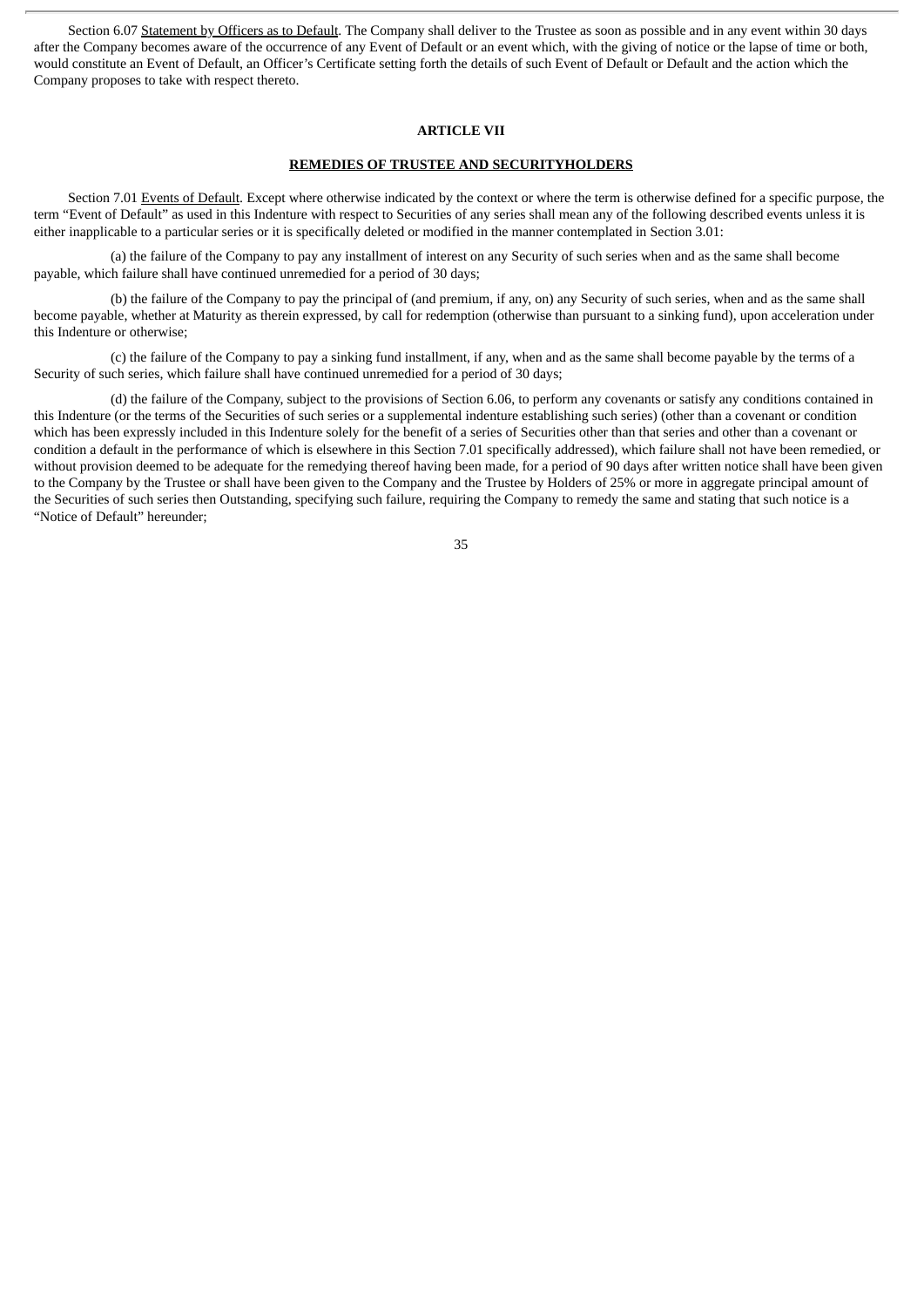(e) the entry by a court having jurisdiction in the premises of a decree or order for relief in respect of the Company in an involuntary case under the federal bankruptcy laws, as now or hereafter constituted, or any other applicable federal or state bankruptcy, insolvency or other similar law now or hereafter in effect, or appointing a receiver, liquidator, assignee, custodian, trustee or sequestrator (or similar official) of the Company or of substantially all the property of the Company or ordering the winding-up or liquidation of its affairs and such decree or order shall remain unstayed and in effect for a period of 90 consecutive days;

(f) the commencement by the Company of a voluntary case under the federal bankruptcy laws, as now or hereafter constituted, or any other applicable federal or state bankruptcy, insolvency or other similar law now or hereafter in effect, or the consent by the Company to the entry of an order for relief in an involuntary case under any such law, or the consent by the Company to the appointment of or taking possession by a receiver, liquidator, assignee, trustee, custodian or sequestrator (or similar official) of the Company or of substantially all the property of the Company or the making by it of an assignment for the benefit of creditors or the admission by it in writing of its inability to pay its debts generally as they become due, or the taking of corporate action by the Company in furtherance of any action; or

(g) the occurrence of any other Event of Default with respect to Securities of such series as provided in Section 3.01;

provided, however, that no event described in clause (d) or (other than with respect to a payment default) (g) above shall constitute an Event of Default hereunder until the Trustee or the Holders of 25% or more in aggregate principal amount of the Securities of such series the Outstanding, notify the Company (and the Trustee in case of notice by the Holders) of the Default, specifying the Default, requiring the Company to remedy the same and stating that such notice is a "Notice of Default" hereunder.

Notwithstanding the foregoing provisions of this Section 7.01, if the principal or any premium or interest on any Security is payable in a Currency other than the Currency of the United States and such Currency is not available to the Company for making payment thereof due to the imposition of exchange controls or other circumstances beyond the control of the Company, the Company will be entitled to satisfy its obligations to Holders of the Securities by making such payment in the Currency of the United States in an amount equal to the Currency of the United States equivalent of the amount payable in such other Currency, as determined by the Company's agent in accordance with Section 3.11(c) hereof by reference to the noon buying rate in The City of New York for cable transfers for such Currency ("Exchange Rate"), as such Exchange Rate is reported or otherwise made available by the Federal Reserve Bank of New York on the date of such payment, or, if such rate is not then available, on the basis of the most recently available Exchange Rate. Notwithstanding the foregoing provisions of this Section 7.01, any payment made under such circumstances in the Currency of the United States where the required payment is in a Currency other than the Currency of the United States will not constitute an Event of Default under this Indenture.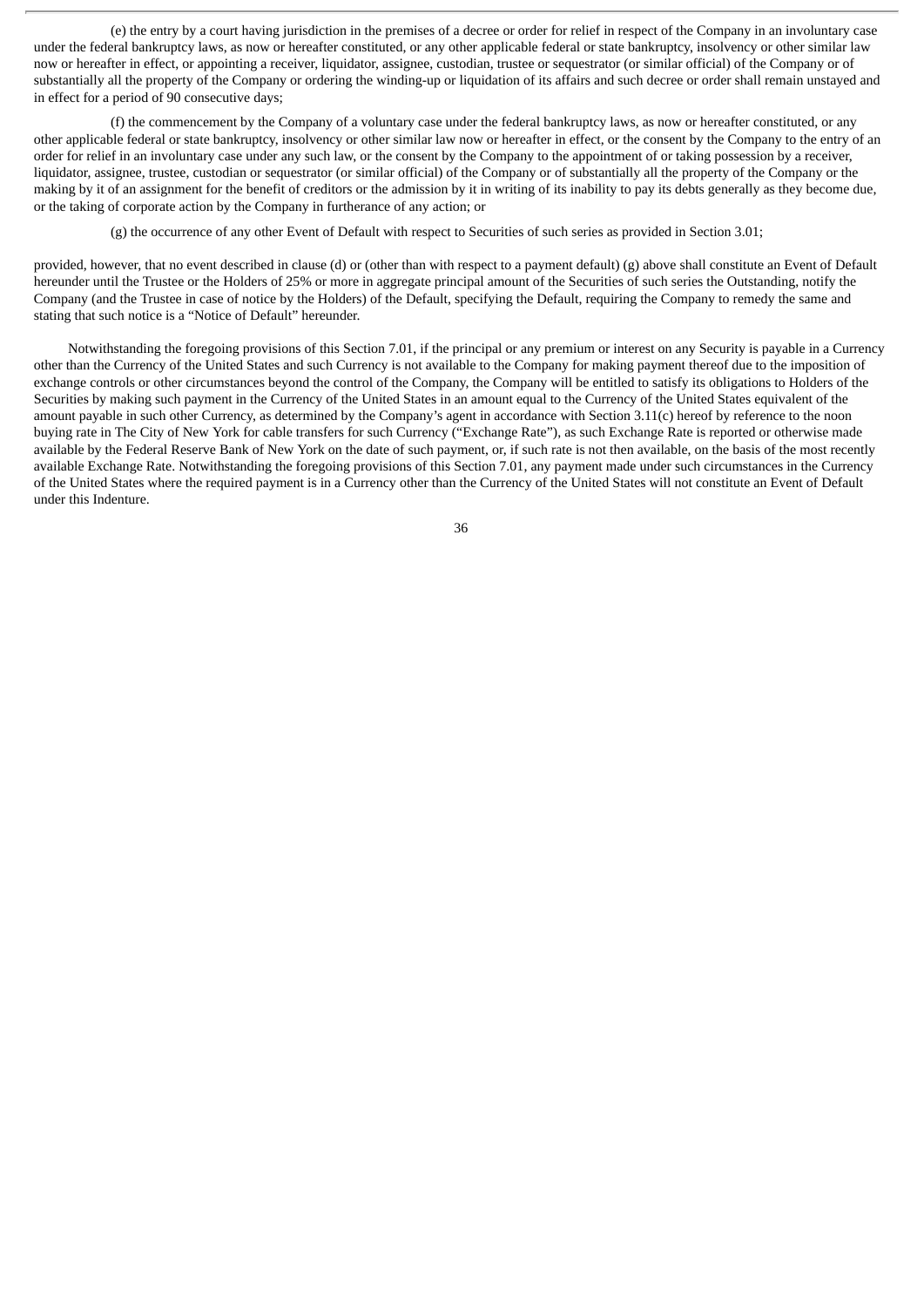#### Section 7.02 Acceleration; Rescission and Annulment.

(a) Except as otherwise provided as contemplated by Section 3.01 with respect to any series of Securities, if any one or more of the abovedescribed Events of Default (other than an Event of Default specified in Section 7.01(e) or 7.01(f)) shall happen with respect to Securities of any series at the time Outstanding, then, and in each and every such case, during the continuance of any such Event of Default, the Trustee or the Holders of 25% or more in principal amount of the Securities of such series then Outstanding may declare the principal (or, if the Securities of that series are Original Issue Discount Securities, such portion of the principal amount as may be specified in the terms of that series) of and all accrued and unpaid interest on all the Securities of such series then Outstanding to be due and payable immediately by a notice in writing to the Company (and to the Trustee if given by Holders), and upon any such acceleration such principal amount (or specified amount) and accrued and unpaid interest thereon shall become immediately due and payable. If an Event of Default specified in Section 7.01(e) or 7.01(f) occurs and is continuing, then in every such case, the principal amount (or, if the Securities of that series are Original Issue Discount Securities, such portion of the principal amount as may be specified by the terms of that series) of and accrued and unpaid interest on all of the Securities of that series then Outstanding shall automatically, and without any acceleration or any other action on the part of the Trustee or any Holder, become due and payable immediately. Upon payment of such amounts in the Currency in which such Securities are denominated (subject to the last paragraph of Section 7.01 and except as otherwise provided pursuant to Section 3.01), all obligations of the Company in respect of the payment of principal of and interest on the Securities of such series shall terminate.

(b) The provisions of Section 7.02(a), however, are subject to the condition that, at any time after the principal and accrued and unpaid interest on all the Securities of such series, to which any one or more of the above-described Events of Default is applicable, shall have been so declared to be or shall have automatically become due and payable, and before a judgment or decree for payment of the money due has been obtained by the Trustee as hereinafter provided in this Article, Holders of a majority in principal amount of the Securities of that Series then Outstanding, by written notice to the Company and the Trustee, may rescind and annual such acceleration if:

(i) the Company has paid or deposited with the Trustee or Paying Agent a sum in the Currency in which such Securities are denominated (subject to the last paragraph of Section 7.01 and except as otherwise provided pursuant to Section 3.01) sufficient to pay:

(A) all amounts owing the Trustee and any predecessor trustee hereunder under Section 11.01(a) (provided, however, that all sums payable under this clause (A) shall be paid in U.S. Dollars);

(B) all accrued and unpaid interest, if any, upon all the Securities of such series with interest thereon to the extent that interest thereon shall be legally enforceable, on any overdue installment of interest at the rate borne by or prescribed in such Securities; and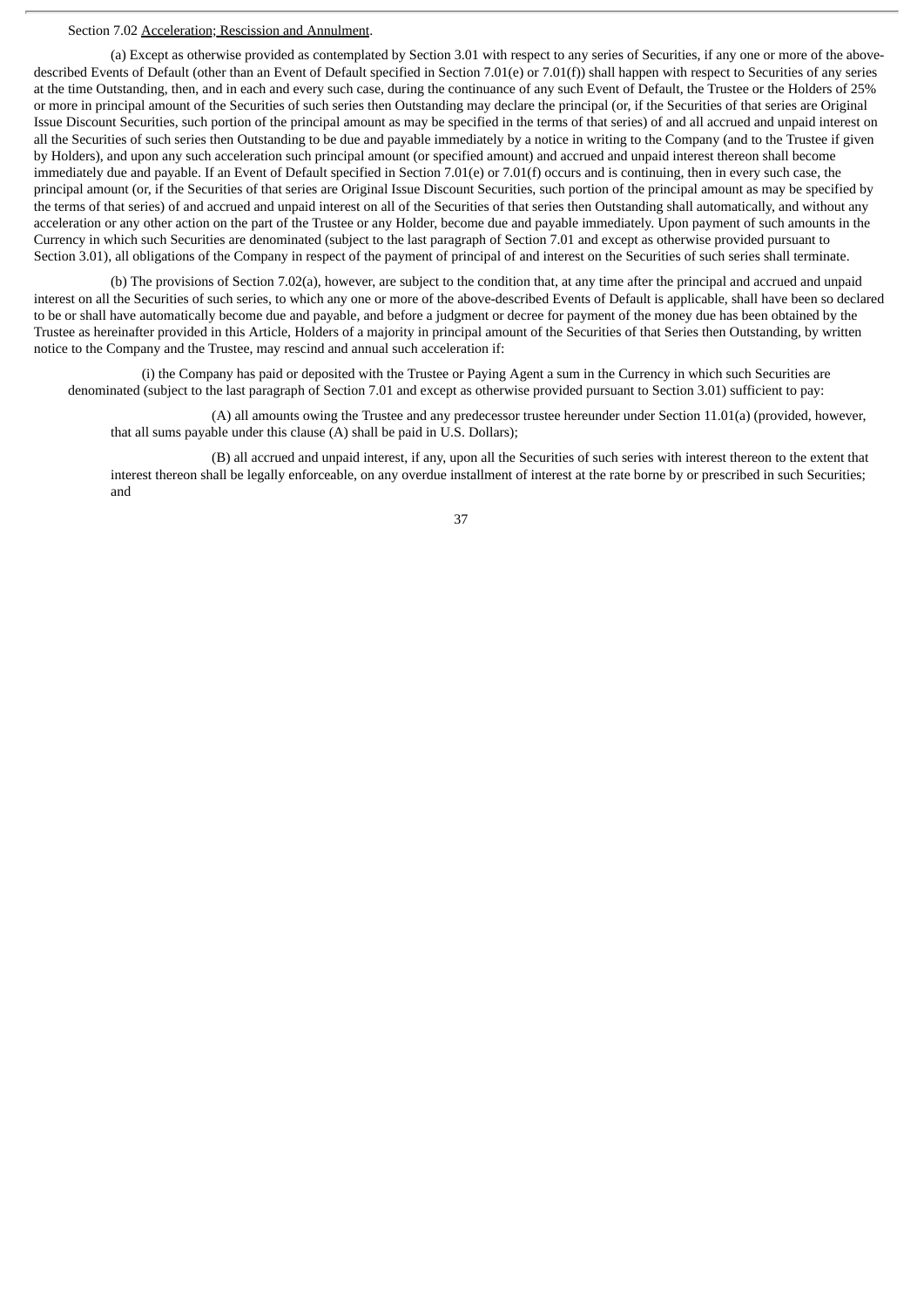(C) the principal of and accrued and unpaid premium, if any, on any Securities of such series that have become due otherwise than by such acceleration with interest thereon to the extent that interest thereon shall be legally enforceable, on any overdue installment of interest at the rate borne by or prescribed in such Securities; and

(ii) every other Default and Event of Default with respect to Securities of that series, other than the non-payment of the principal of Securities of that series which have become due solely by such acceleration, have been cured or waived as provided in Section 7.06.

(c) No such rescission shall affect any subsequent default or impair any right consequent thereon.

(d) For all purposes under this Indenture, if a portion of the principal of any Original Issue Discount Securities shall have been accelerated and declared due and payable pursuant to the provisions hereof, then, from and after such acceleration, unless such acceleration has been rescinded and annulled, the principal amount of such Original Issue Discount Securities shall be deemed, for all purposes hereunder, to be such portion of the principal thereof as shall be due and payable as a result of such acceleration, and payment of such portion of the principal thereof as shall be due and payable as a result of such acceleration, together with interest, if any, thereon and all other amounts owing thereunder, shall constitute payment in full of such Original Issue Discount Securities.

Section 7.03 Other Remedies. If the Company shall fail for a period of 30 days to pay any installment of interest on the Securities of any series or shall fail to pay any principal of and premium, if any, on any of the Securities of such series when and as the same shall become due and payable, whether at Maturity, or by call for redemption (other than pursuant to the sinking fund), by acceleration as authorized by this Indenture, or otherwise, or shall fail for a period of 30 days to make any required sinking fund payment as to a series of Securities, then, upon demand of the Trustee, the Company will pay to the Paying Agent for the benefit of the Holders of Securities of such series then Outstanding the whole amount which then shall have become due and payable on all the Securities of such series for principal, premium, if any, and accrued and unpaid interest, with interest (so far as the same may be legally enforceable) on the overdue principal and on the overdue premium, if any, and accrued and unpaid interest at the rate borne by or prescribed in such Securities, and all amounts owing the Trustee and any predecessor trustee hereunder under Section 11.01(a).

In case the Company shall fail forthwith to pay such amounts upon such demand, the Trustee, in its own name and as trustee of an express trust, shall be entitled and empowered to institute any action or proceeding at law or in equity for the collection of the sums so due and unpaid, and may prosecute any such action or proceeding to judgment or final decree, and may enforce any such judgment or final decree against the Company or any other obligor upon the Securities of such series, and collect the moneys adjudged or decreed to be payable out of the property of the Company or any other obligor upon the Securities of such series, wherever situated, in the manner provided by law. Every recovery of judgment in any such action or other proceeding, subject to the payment to the Trustee of all amounts owing the Trustee and any predecessor trustee hereunder under Section 11.01(a), shall be for the ratable benefit of the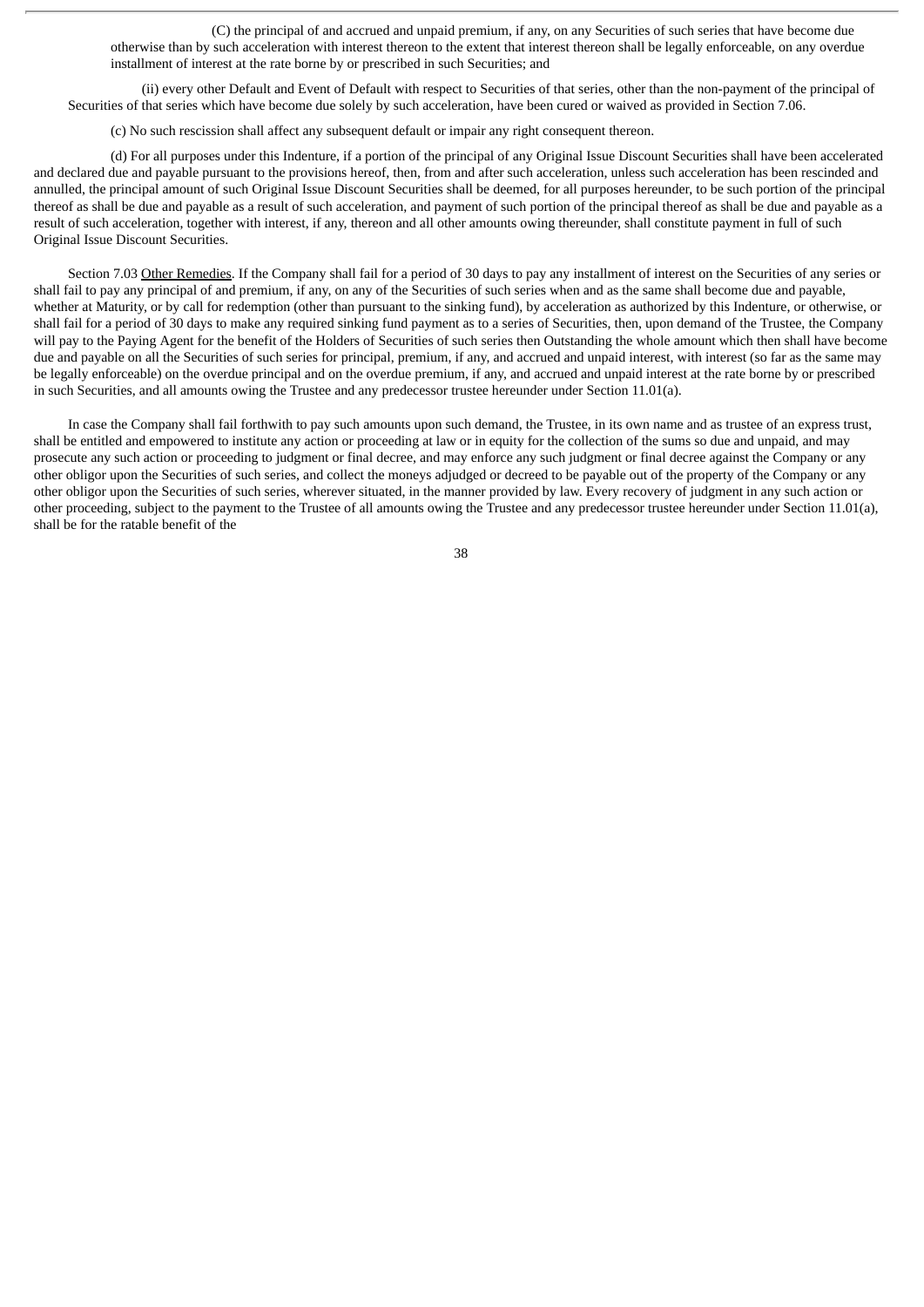Holders of such series of Securities which shall be the subject of such action or proceeding. All rights of action upon or under any of the Securities or this Indenture may be enforced by the Trustee without the possession of any of the Securities and without the production of any thereof at any trial or any proceeding relative thereto.

Section 7.04 Trustee as Attorney-in-Fact. The Trustee is hereby appointed, and each and every Holder of the Securities, by receiving and holding the same, shall be conclusively deemed to have appointed the Trustee, the true and lawful attorney-in-fact of such Holder, with authority to make or file (whether or not the Company shall be in Default in respect of the payment of the principal of, premium, if any, or interest on, any of the Securities), in its own name and as trustee of an express trust or otherwise as it shall deem advisable, in any receivership, insolvency, liquidation, bankruptcy, reorganization or other judicial proceeding relative to the Company or any other obligor upon the Securities or to their respective creditors or property, any and all claims, proofs of claim, proofs of debt, petitions, consents, other papers and documents and amendments of any thereof, as may be necessary or advisable in order to have the claims of the Trustee and any predecessor trustee hereunder and of the Holders of the Securities allowed in any such proceeding and to collect and receive any moneys or other property payable or deliverable on any such claim, and to execute and deliver any and all other papers and documents and to do and perform any and all other acts and things, as it may deem necessary or advisable in order to enforce in any such proceeding any of the claims of the Trustee and any predecessor trustee hereunder and of any of such Holders in respect of any of the Securities; and any receiver, assignee, trustee, custodian or debtor in any such proceeding is hereby authorized, and each and every taker or Holder of the Securities, by receiving and holding the same, shall be conclusively deemed to have authorized any such receiver, assignee, trustee, custodian or debtor, to make any such payment or delivery only to or on the order of the Trustee, and to pay to the Trustee any amount due it and any predecessor trustee hereunder under Section 11.01(a); provided, however, that nothing herein contained shall be deemed to authorize or empower the Trustee to consent to or accept or adopt, on behalf of any Holder of Securities, any plan of reorganization or readjustment affecting the Securities or the rights of any Holder thereof, or to authorize or empower the Trustee to vote in respect of the claim of any Holder of any Securities in any such proceeding.

Section 7.05 Priorities. Any moneys or properties collected by the Trustee with respect to a series of Securities under this Article VII shall be applied in the order following, at the date or dates fixed by the Trustee for the distribution of such moneys or properties and, in the case of the distribution of such moneys or properties on account of the Securities of any series, upon presentation of the Securities of such series, and stamping thereon the payment, if only partially paid, and upon surrender thereof, if fully paid:

First: To the payment of all amounts due to the Trustee and any predecessor trustee hereunder under Section 11.01(a).

Second: Subject to Article XV (to the extent applicable to any series of Securities then outstanding), to the payment of the amounts then due and unpaid for principal of and any premium and interest on the Outstanding Securities of such series in respect of which or for the benefit of which such money has been collected, ratably, without preference or priority of any kind, according to the amounts due and payable on such Outstanding Securities for principal and any premium and interest, respectively.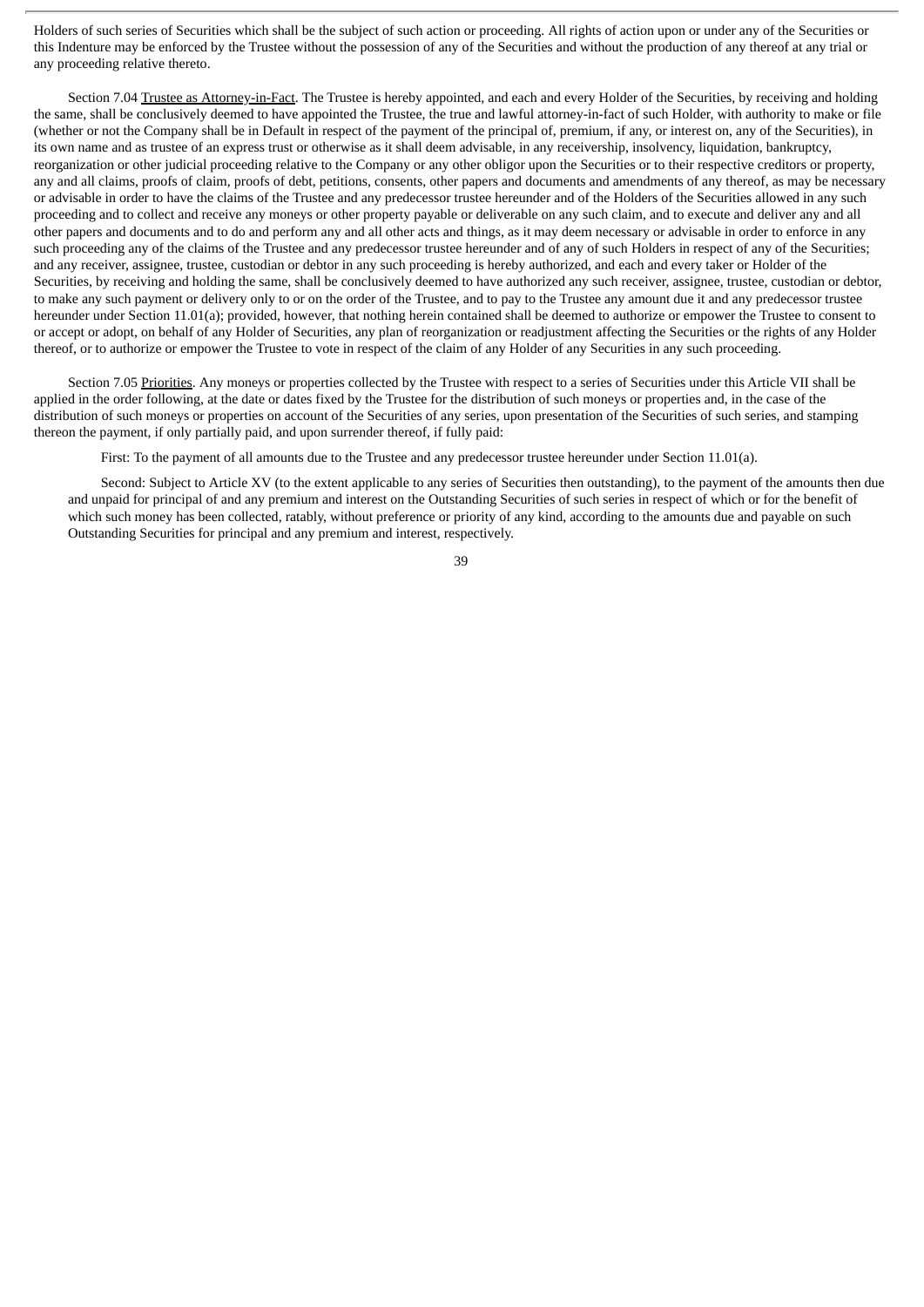Any surplus then remaining shall be paid to the Company or as directed by a court of competent jurisdiction.

Section 7.06 Control by Securityholders; Waiver of Past Defaults. The Holders of a majority in principal amount of the Securities of any series at the time Outstanding may direct the time, method and place of conducting any proceeding for any remedy available to the Trustee hereunder, or of exercising any trust or power hereby conferred upon the Trustee with respect to the Securities of such series, provided, however, that, subject to the provisions of Sections 11.01 and 11.02, the Trustee shall have the right to decline to follow any such direction if the Trustee being advised by counsel determines that the action so directed may not lawfully be taken or would be unduly prejudicial to Holders not joining in such direction or would involve the Trustee in personal liability. Prior to any acceleration of the Maturity of the Securities of any series, the Holders of a majority in aggregate principal amount of such series of Securities at the time Outstanding may on behalf of the Holders of all of the Securities of such series waive any past Default or Event of Default hereunder and its consequences except a Default in the payment of interest or any premium on or the principal of the Securities of such series and except as to a covenant or condition which under Section 14.02 cannot be modified or amended without the consent of the Holder of each Outstanding Security of such series affected, in which case the consent of the Holder of each Outstanding Security of such series affected shall be required for such waiver. Upon any such waiver the Company, the Trustee and the Holders of the Securities of such series shall be restored to their former positions and rights hereunder, respectively; but no such waiver shall extend to any subsequent or other Default or Event of Default or impair any right consequent thereon. Whenever any Default or Event of Default hereunder shall have been waived as permitted by this Section 7.06, said Default or Event of Default shall for all purposes of the Securities of such series and this Indenture be deemed to have been cured and to be not continuing.

Section 7.07 Limitation on Suits. No Holder of any Security of any series shall have any right to institute any action, suit or proceeding at law or in equity for the execution of any trust hereunder or for the appointment of a receiver or for any other remedy hereunder, in each case with respect to an Event of Default with respect to such series of Securities, unless such Holder previously shall have given to the Trustee written notice of one or more of the Events of Default herein specified with respect to such series of Securities, and unless also the Holders of 25% or more in principal amount of the Securities of such series then Outstanding shall have requested the Trustee in writing to take action in respect of the matter complained of, and unless also there shall have been offered to the Trustee security and indemnity reasonably satisfactory to it against the costs, expenses and liabilities to be incurred therein or thereby, and the Trustee, for 60 days after receipt of such notification, request and offer of indemnity, shall have neglected or refused to institute any such action, suit or proceeding; and such notification, request and offer of indemnity are hereby declared in every such case to be conditions precedent to any such action, suit or proceeding by any Holder of any Security of such series; it being understood and intended that no one or more of the Holders of Securities of such series shall have any right in any manner whatsoever by his, her, its or their action to enforce any right hereunder, except in the manner herein provided, and that every action, suit or proceeding at law or in equity shall be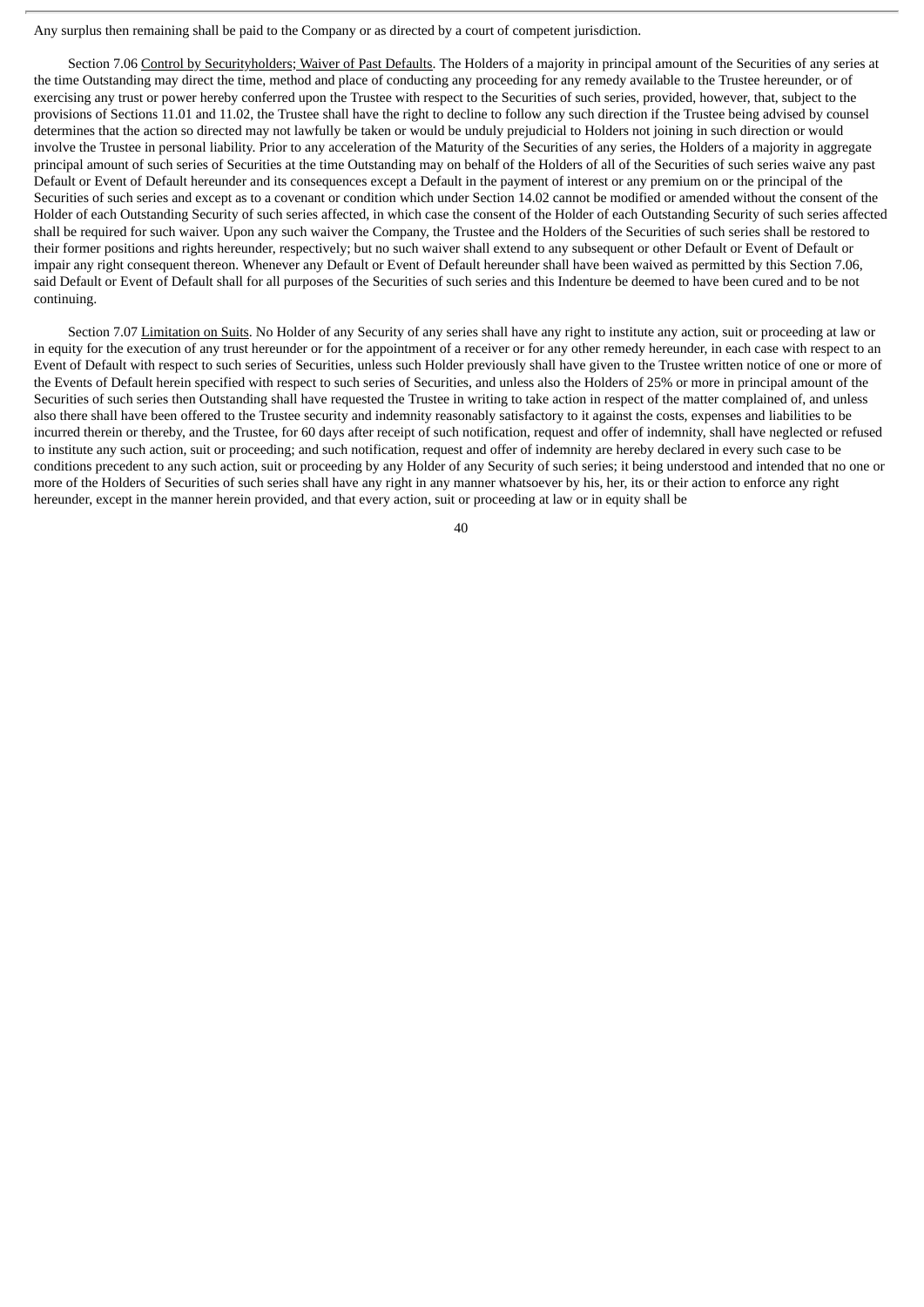instituted, had and maintained in the manner herein provided and for the equal benefit of all Holders of the Outstanding Securities of such series; provided, however, that nothing in this Indenture or in the Securities of such series shall affect or impair the obligation of the Company, which is absolute and unconditional, to pay the principal of, premium, if any, and interest on the Securities of such series to the respective Holders of such Securities at the respective due dates in such Securities stated, or affect or impair the right, which is also absolute and unconditional, of such Holders to institute suit to enforce the payment thereof.

Section 7.08 Undertaking for Costs. All parties to this Indenture and each Holder of any Security, by such Holder's acceptance thereof, shall be deemed to have agreed that any court may in its discretion require, in any action, suit or proceeding for the enforcement of any right or remedy under this Indenture, or in any action, suit or proceeding against the Trustee for any action taken or omitted by it as Trustee, the filing by any party litigant in such action, suit or proceeding of an undertaking to pay the costs of such action, suit or proceeding, and that such court may in its discretion assess reasonable costs, including reasonable attorneys' fees and expenses, against any party litigant in such action, suit or proceeding, having due regard to the merits and good faith of the claims or defenses made by such party litigant; provided, however, that the provisions of this Section 7.08 shall not apply to any action, suit or proceeding instituted by the Trustee, to any action, suit or proceeding instituted by any one or more Holders of Securities holding in the aggregate more than 10% in principal amount of the Securities of any series Outstanding, or to any action, suit or proceeding instituted by any Holder of Securities of any series for the enforcement of the payment of the principal of or premium, if any, or the interest on, any of the Securities of such series, on or after the respective due dates expressed in such Securities.

Section 7.09 Remedies Cumulative. No remedy herein conferred upon or reserved to the Trustee or to the Holders of Securities of any series is intended to be exclusive of any other remedy or remedies, and each and every remedy shall be cumulative and shall be in addition to every other remedy given hereunder or now or hereafter existing at law or in equity or by statute. No delay or omission of the Trustee or of any Holder of the Securities of any series to exercise any right or power accruing upon any Default or Event of Default shall impair any such right or power or shall be construed to be a waiver of any such Default or Event of Default or an acquiescence therein; and every power and remedy given by this Article VII to the Trustee and to the Holders of Securities of any series, respectively, may be exercised from time to time and as often as may be deemed expedient by the Trustee or by the Holders of Securities of such series, as the case may be. In case the Trustee or any Holder of Securities of any series shall have proceeded to enforce any right under this Indenture and the proceedings for the enforcement thereof shall have been discontinued or abandoned because of waiver or for any other reason or shall have been adjudicated adversely to the Trustee or to such Holder of Securities, then and in every such case the Company, the Trustee and the Holders of the Securities of such series shall severally and respectively be restored to their former positions and rights hereunder, and thereafter all rights, remedies and powers of the Trustee and the Holders of the Securities of such series shall continue as though no such proceedings had been taken, except as to any matters so waived or adjudicated.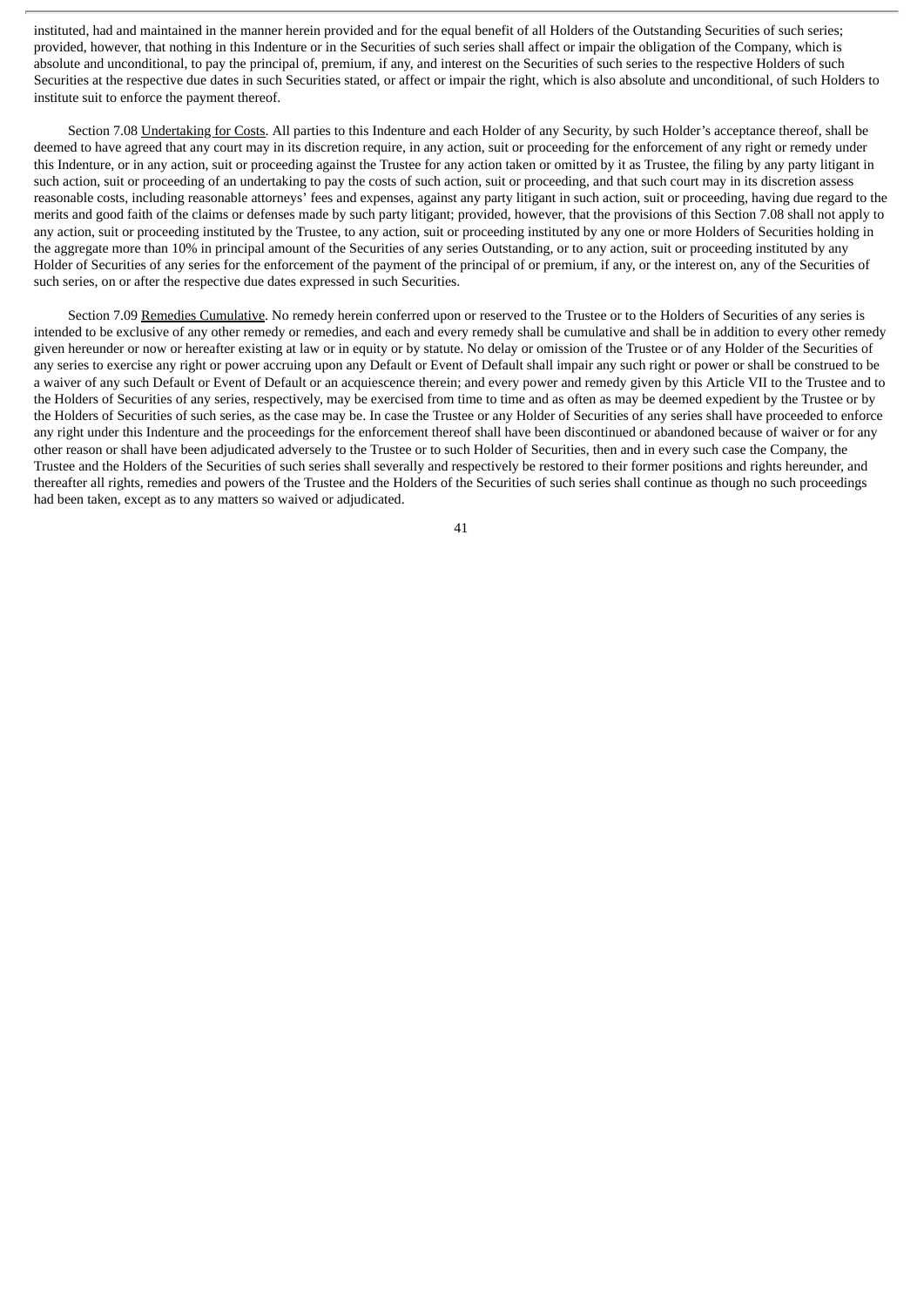#### **ARTICLE VIII**

# **CONCERNING THE SECURITYHOLDERS**

Section 8.01 Evidence of Action of Securityholders. Whenever in this Indenture it is provided that the Holders of a specified percentage or a majority in aggregate principal amount of the Securities or of any series of Securities may take any action (including the making of any demand or request, the giving of any notice, consent or waiver or the taking of any other action), the fact that at the time of taking any such action the Holders of such specified percentage or majority have joined therein may be evidenced by (a) any instrument or any number of instruments of similar tenor executed by Securityholders in person, by an agent or by a proxy appointed in writing, including through an electronic system for tabulating consents operated by the Depositary for such series or otherwise (such action becoming effective, except as herein otherwise expressly provided, when such instruments or evidence of electronic consents are delivered to the Trustee and, where it is hereby expressly required, to the Company), or (b) by the record of the Holders of Securities voting in favor thereof at any meeting of Securityholders duly called and held in accordance with the provisions of Article IX, or (c) by a combination of such instrument or instruments and any such record of such a meeting of Securityholders.

Section 8.02 Proof of Execution or Holding of Securities. Proof of the execution of any instrument by a Securityholder or his, her or its agent or proxy and proof of the holding by any Person of any of the Securities shall be sufficient if made in the following manner:

(a) The fact and date of the execution by any Person of any such instrument may be proved (i) by the certificate of any notary public or other officer in any jurisdiction who, by the laws thereof, has power to take acknowledgments or proof of deeds to be recorded within such jurisdiction, that the Person who signed such instrument did acknowledge before such notary public or other officer the execution thereof, or (ii) by the affidavit of a witness of such execution sworn to before any such notary or other officer. Where such execution is by a Person acting in other than his or her individual capacity, such certificate or affidavit shall also constitute sufficient proof of his or her authority.

(b) The ownership of Securities of any series shall be proved by the Register of such Securities or by a certificate of the Registrar for such series.

(c) The record of any Holders' meeting shall be proved in the manner provided in Section 9.06.

(d) The Trustee may require such additional proof of any matter referred to in this Section 8.02 as it shall deem appropriate or necessary, so long as the request is a reasonable one.

(e) If the Company shall solicit from the Holders of Securities of any series any action, the Company may, at its option fix in advance a record date for the determination of Holders of Securities entitled to take such action, but the Company shall have no obligation to do so. Any such record date shall be fixed at the Company's discretion. If such a record date is fixed, such action may be sought or given before or after the record date, but only the Holders of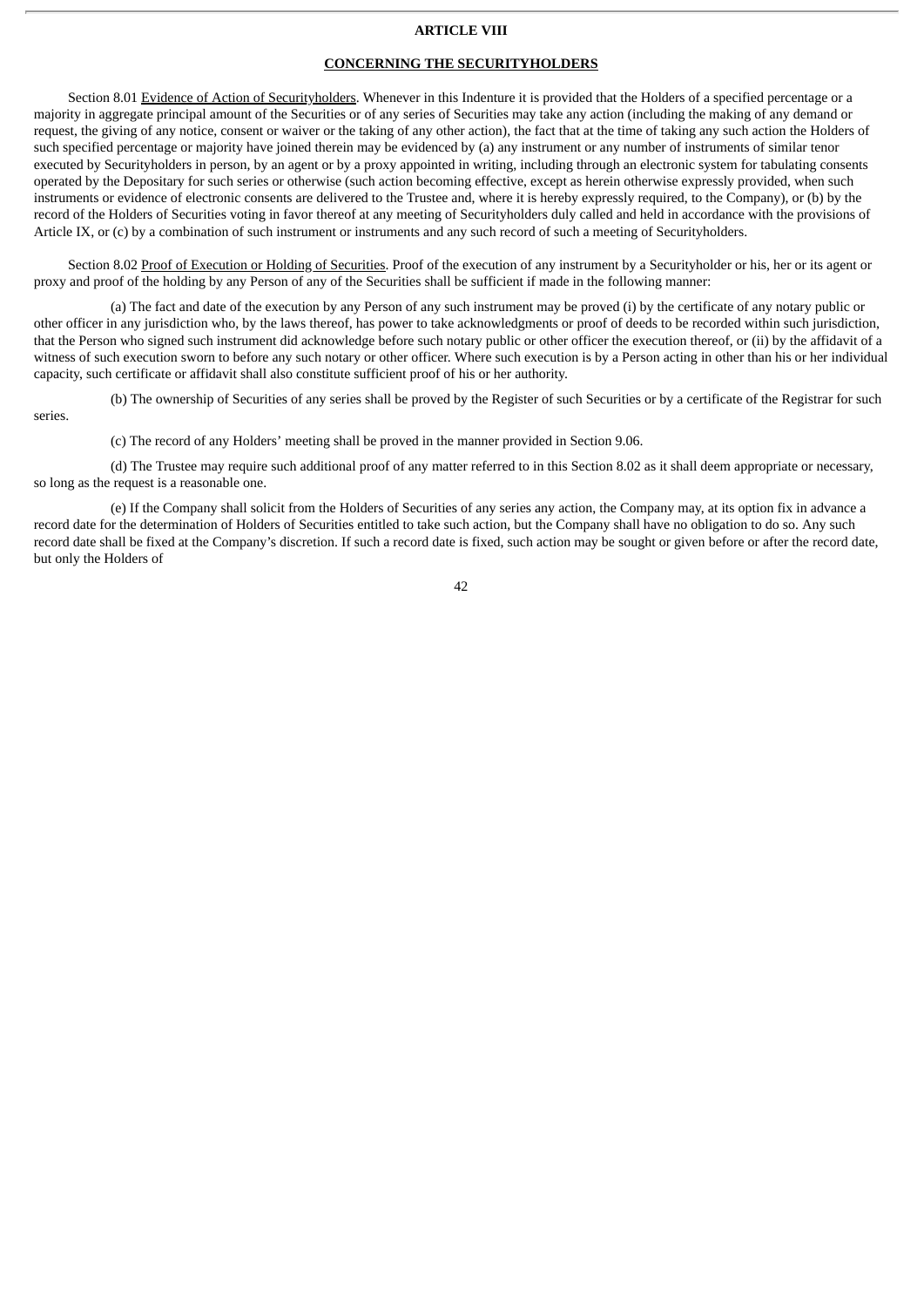Securities of record at the close of business on such record date shall be deemed to be Holders of Securities for the purpose of determining whether Holders of the requisite proportion of Outstanding Securities of such series have authorized or agreed or consented to such action, and for that purpose the Outstanding Securities of such series shall be computed as of such record date.

#### Section 8.03 Persons Deemed Owners.

(a) The Company, the Trustee or any of their agents shall treat the Person in whose name any Security is registered as the owner of such Security for the purpose of receiving payment of principal of and premium, if any, and (subject to Section 3.08) interest, if any, on, such Security and for all other purposes whatsoever, whether or not such Security be overdue, and neither the Company, the Trustee nor any of their agents shall be affected by notice to the contrary. All payments made to any Holder, or upon his, her or its order, shall be valid, and, to the extent of the sum or sums paid, effectual to satisfy and discharge the liability for moneys payable upon such Security.

(b) None of the Company, the Trustee, or any of their agents will have any responsibility or liability for any aspect of the records relating to or payments made on account of beneficial ownership interests in a Global Security or for maintaining, supervising or reviewing any records relating to such beneficial ownership interests.

Section 8.04 Effect of Consents. After an amendment, supplement, waiver or other action becomes effective as to any series of Securities, a consent to it by a Holder of such series of Securities is a continuing consent conclusive and binding upon such Holder and every subsequent Holder of the same Securities or portion thereof, and of any Security issued upon the transfer thereof or in exchange therefor or in place thereof, even if notation of the consent is not made on any such Security.

## **ARTICLE IX**

## **SECURITYHOLDERS' MEETINGS**

Section 9.01 Purposes of Meetings. A meeting of Securityholders of any or all series may be called at any time and from time to time pursuant to the provisions of this Article IX for any of the following purposes:

(a) to give any notice to the Company or to the Trustee, or to give any directions to the Trustee, or to consent to the waiving of any Default or Event of Default hereunder and its consequences, or to take any other action authorized to be taken by Securityholders pursuant to any of the provisions of Article VIII;

(b) to remove the Trustee and nominate a successor trustee pursuant to the provisions of Article XI;

(c) to consent to the execution of an Indenture or of indentures supplemental hereto pursuant to the provisions of Section 14.02; or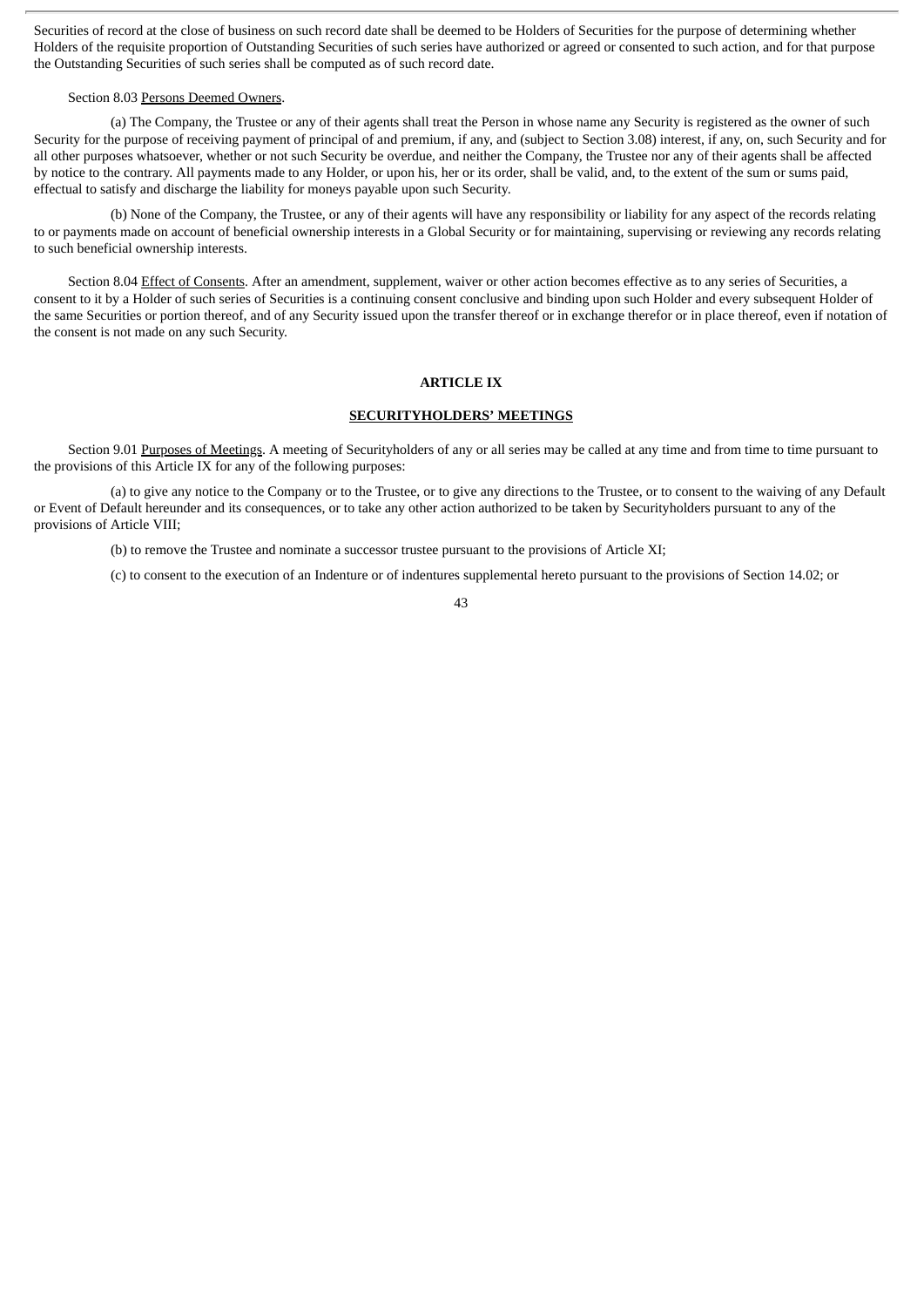(d) to take any other action authorized to be taken by or on behalf of the Holders of any specified aggregate principal amount of the Securities of any one or more or all series, as the case may be, under any other provision of this Indenture or under applicable law.

Section 9.02 Call of Meetings by Trustee. The Trustee may at any time call a meeting of all Securityholders of any or all series that may be affected by the action proposed to be taken, to take any action specified in Section 9.01, to be held at such time and at such place as the Trustee shall determine. Notice of every meeting of the Securityholders of a series, setting forth the time and the place of such meeting and in general terms the action proposed to be taken at such meeting, shall be mailed at the expense of the Company to Holders of Securities of such series at their addresses as they shall appear on the Register of the Company. Such notice shall be mailed not less than 20 nor more than 90 days prior to the date fixed for the meeting.

Section 9.03 Call of Meetings by Company or Securityholders. In case at any time the Company or the Holders of at least 10% in aggregate principal amount of the Securities of any or all series then Outstanding that may be affected by the action proposed to be taken, shall have requested the Trustee to call a meeting of Securityholders of such series, by written request setting forth in reasonable detail the action proposed to be taken at the meeting, and the Trustee shall not have mailed the notice of such meeting within 20 days after receipt of such request, then the Company or such Securityholders may determine the time and the place for such meeting and may call such meeting to take any action authorized in Section 9.01, by mailing notice thereof as provided in Section 9.02.

Section 9.04 Qualifications for Voting. To be entitled to vote at any meeting of Securityholders, a Person shall (a) be a Holder of one or more Securities affected by the action proposed to be taken at the meeting or (b) be a Person appointed by an instrument in writing as proxy by a Holder of one or more such Securities. The only Persons who shall be entitled to be present or to speak at any meeting of Securityholders shall be the Persons entitled to vote at such meeting and their counsel and any representatives of the Trustee and its counsel and any representatives of the Company and its counsel. Unless otherwise expressly provided pursuant to Section 3.01 with respect to the Securities of any series, any vote, consent, waiver or other action given or taken by the Holders of any series of Securities at a meeting shall be given or taken, as the case may be, by the Holders of such series of Securities as a separate class.

# Section 9.05 Regulation of Meetings.

(a) Notwithstanding any other provisions of this Indenture, the Trustee may make such reasonable regulations as it may deem advisable for any meeting of Securityholders, in regard to proof of the holding of Securities and of the appointment of proxies, and in regard to the appointment and duties of inspectors of votes, the submission and examination of proxies, certificates and other evidence of the right to vote, and such other matters concerning the conduct of the meeting as it shall deem fit.

(b) The Trustee shall, by an instrument in writing, appoint a temporary chairman of the meeting, unless the meeting shall have been called by the Company or by Securityholders as provided in Section 9.03, in which case the Company or the Securityholders calling the meeting, as the case may be, shall in like manner appoint a temporary chair. A permanent chairman and a permanent secretary of the meeting shall be elected by majority vote of the meeting.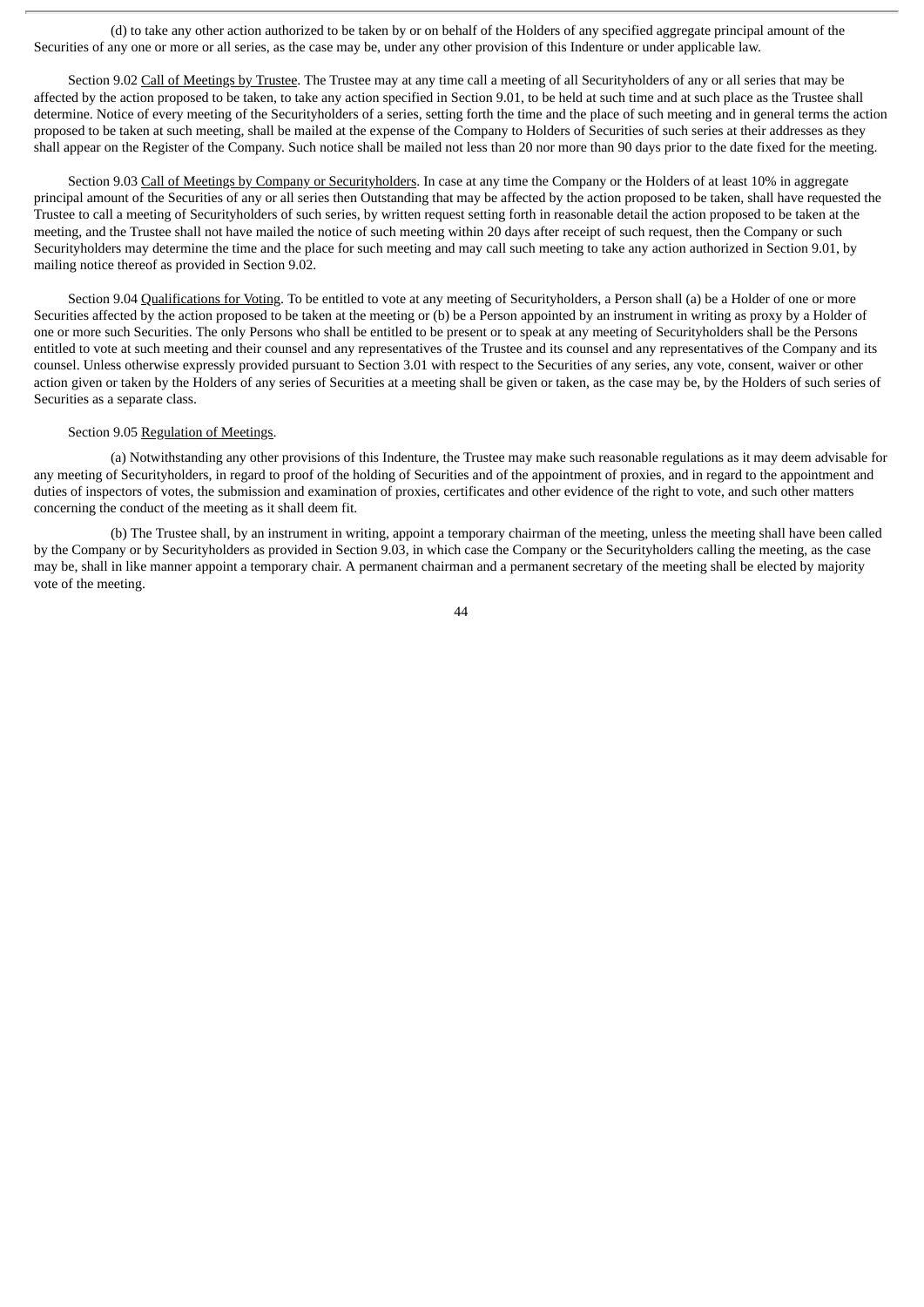(c) At any meeting of Securityholders of a series, each Securityholder of such series of such Securityholder's proxy shall be entitled to one vote for each \$1,000 principal amount of Securities of such series Outstanding held or represented by him; provided, however, that no vote shall be cast or counted at any meeting in respect of any Security challenged as not Outstanding and ruled by the chairman of the meeting to be not Outstanding. If the Securities of any series are issuable in minimum denominations of less than \$1,000, then a Holder of such a Security in a principal amount of less than \$1,000 shall be entitled to a fraction of one vote which is equal to the fraction that the principal amount of such Security bears to \$1,000. The chairman of the meeting shall have no right to vote other than by virtue of Securities of such series held by him or her or instruments in writing as aforesaid duly designating him or her as the Person to vote on behalf of other Securityholders. At any meeting of the Securityholders of any series duly called pursuant to the provisions of Section 9.02 or 9.03, the presence of Persons holding or representing Securities of such series in an aggregate principal amount sufficient to take action as it concerns the Securities of such series upon the business for the transaction of which such meeting was called shall be necessary to constitute a quorum, and any such meeting may be adjourned from time to time by a majority of those present, whether or not constituting a quorum, and the meeting may be held as so adjourned without further notice.

Section 9.06 Voting. The vote upon any resolution submitted to any meeting of Securityholders of a series shall be by written ballots on which shall be subscribed the signatures of the Holders of Securities of such series or of their representatives by proxy and the principal amounts of the Securities of such series held or represented by them. The permanent chairman of the meeting shall appoint two inspectors of votes who shall count all votes cast at the meeting for or against any resolution and who shall make and file with the secretary of the meeting their verified written reports in duplicate of all votes cast at the meeting. A record in duplicate of the proceedings of each meeting of Securityholders shall be prepared by the secretary of the meeting and there shall be attached to said record the original reports of the inspectors of votes on any vote by ballot taken thereat and affidavits by one or more Persons having knowledge of the facts setting forth a copy of the notice of the meeting and showing that said notice was mailed as provided in Section 9.02. The record shall show the principal amounts of the Securities voting in favor of or against any resolution. The record shall be signed and verified by the affidavits of the permanent chairman and secretary of the meeting and one of the duplicates shall be delivered to the Company and the other to the Trustee to be preserved by the Trustee.

Any record so signed and verified shall be conclusive evidence of the matters therein stated.

Section 9.07 No Delay of Rights by Meeting. Nothing contained in this Article IX shall be deemed or construed to authorize or permit, by reason of any call of a meeting of Securityholders of any series or any rights expressly or impliedly conferred hereunder to make such call, any hindrance or delay in the exercise of any right or rights conferred upon or reserved to the Trustee or to the Securityholders of such series under any of the provisions of this Indenture or of the Securities of such series.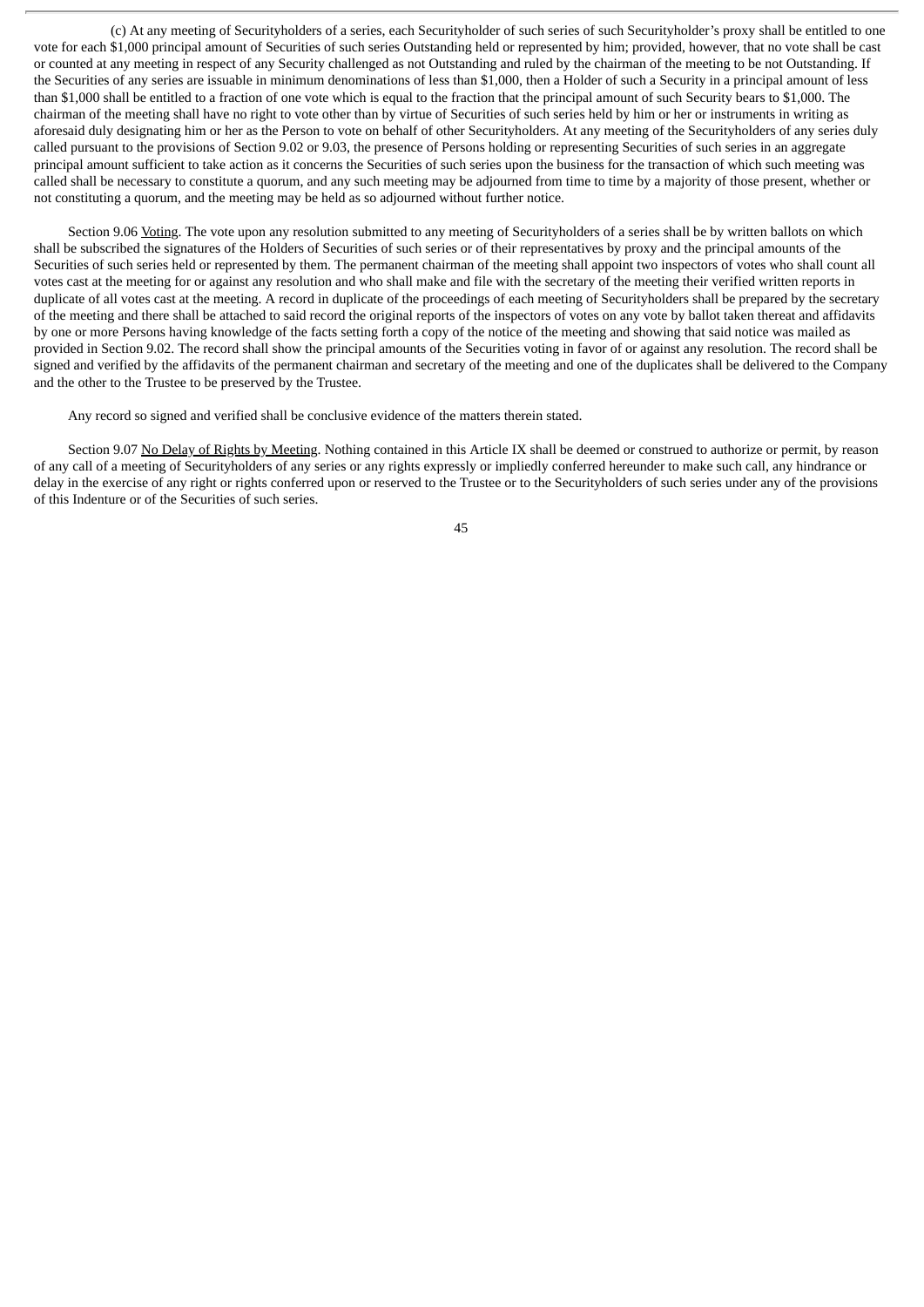# **ARTICLE X**

# **REPORTS BY THE COMPANY AND THE TRUSTEE AND SECURITYHOLDERS' LISTS**

# Section 10.01 Reports by Trustee.

(a) So long as any Securities are outstanding, the Trustee shall transmit to Holders such reports concerning the Trustee and its actions under this Indenture as may be required pursuant to the Trust Indenture Act at the times and in the manner provided therein. If required by Section 313(a) of the Trust Indenture Act, the Trustee shall, within 60 days after each May 15, beginning with the May 15 following the date of this Indenture deliver to Holders a brief report which complies with the provisions of such Section 313(a).

(b) The Trustee shall, at the time of the transmission to the Holders of Securities of any report pursuant to the provisions of this Section 10.01, file a copy of such report with each stock exchange upon which the Securities are listed, if any, and also with the SEC in respect of a Security listed and registered on a national securities exchange, if any. The Company agrees to notify the Trustee when, as and if the Securities become listed on any stock exchange or any delisting thereof.

(c) The Company will reimburse the Trustee for all expenses incurred in the preparation and transmission of any report pursuant to the provisions of this Section 10.01 and of Section 10.02.

Section 10.02 Reports by the Company. The Company shall file with the Trustee and the SEC, and transmit to Holders, such information, documents and other reports, and such summaries thereof, as may be required pursuant to the Trust Indenture Act at the times and in the manner provided in the Trust Indenture Act; provided that, unless available on EDGAR, any such information, documents or reports required to be filed with the SEC pursuant to Section 13 or 15(d) of the Exchange Act shall be filed with the Trustee within 30 days after the same is filed with the SEC.

Delivery of such reports, information and documents to the Trustee is for informational purposes only and the Trustee's receipt of such shall not constitute actual or constructive notice of any information contained therein or determinable from information contained therein, including the Company's compliance with any of its covenants hereunder (as to which the Trustee is entitled to rely exclusively on Officer's Certificates).

Section 10.03 Securityholders' Lists. The Company covenants and agrees that it will furnish or cause to be furnished to the Trustee:

(a) semi-annually, within 15 days after each Record Date, but in any event not less frequently than semi-annually, a list in such form as the Trustee may reasonably require of the names and addresses of the Holders of Securities to which such Record Date applies, as of such Record Date, and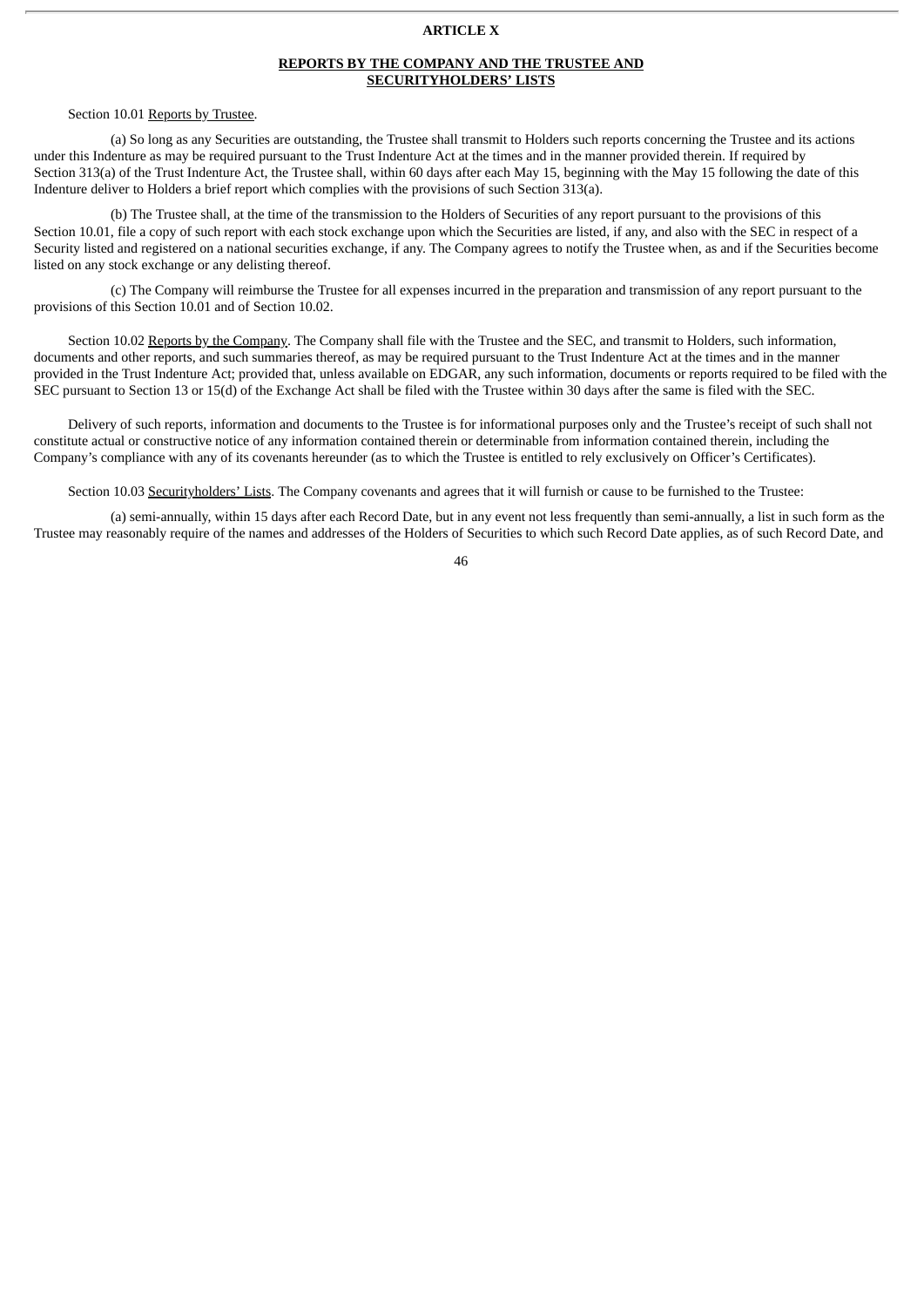(b) at such other times as the Trustee may request in writing, within 30 days after receipt by the Company of any such request, a list of similar form and content as of a date not more than 15 days prior to the time such list is furnished;

provided, however, that so long as the Trustee shall be the Registrar, such lists shall not be required to be furnished.

# **ARTICLE XI**

#### **CONCERNING THE TRUSTEE**

Section 11.01 Rights of Trustees; Compensation and Indemnity. The Trustee accepts the trusts created by this Indenture upon the terms and conditions hereof, including the following, to all of which the parties hereto and the Holders from time to time of the Securities agree:

(a) The Trustee shall be entitled to such compensation as the Company and the Trustee shall from time to time agree in writing for all services rendered by it hereunder (including in any agent capacity in which it acts). The compensation of the Trustee shall not be limited by any provision of law in regard to the compensation of a trustee of an express trust. The Company shall reimburse the Trustee promptly upon its request for all reasonable out-of-pocket expenses, disbursements and advances incurred or made by the Trustee (including the reasonable expenses and disbursements of its agents and counsel), except any such expense, disbursement or advance as may be attributable to its own negligence or willful misconduct as finally adjudicated by a court of competent jurisdiction.

The Company also agrees to indemnify each of the Trustee and any predecessor Trustee hereunder for, and to hold it harmless against, any and all loss, liability, damage, claim, or expense incurred without its own negligence or willful misconduct as finally adjudicated by a court of competent jurisdiction, arising out of or in connection with the acceptance or administration of the trust or trusts hereunder and the performance of its duties (including in any agent capacity in which it acts), as well as the costs and expenses of defending itself against any claim or liability in connection with the exercise or performance of any of its powers or duties, including enforcement of this Section 11.01, hereunder, except those attributable to its negligence or willful misconduct as finally adjudicated by a court of competent jurisdiction. The Trustee shall notify the Company promptly of any claim for which it may seek indemnity. The Company shall defend the claim and the Trustee shall cooperate in the defense. The Trustee may have separate counsel of its selection and the Company shall pay the reasonable fees and expenses of such counsel. The Company need not pay for any settlement made without its consent, which consent shall not be unreasonably withheld.

As security for the performance of the obligations of the Company under this Section 11.01(a), the Trustee shall have a lien upon all property and funds held or collected by the Trustee as such, except funds held in trust by the Trustee to pay principal of, premium and interest on any Securities. Notwithstanding any provisions of this Indenture to the contrary, the obligations of the Company to compensate and indemnify the Trustee under this Section 11.01(a) shall survive the resignation or removal of the Trustee, the termination of this Indenture and any satisfaction and discharge under Article XII. When the Trustee incurs expenses or renders services after an Event of Default specified in clause (e) or (f) of Section 7.01 occurs, the expenses and compensation for the services are intended to constitute expenses of administration under any applicable federal or state bankruptcy, insolvency or similar laws.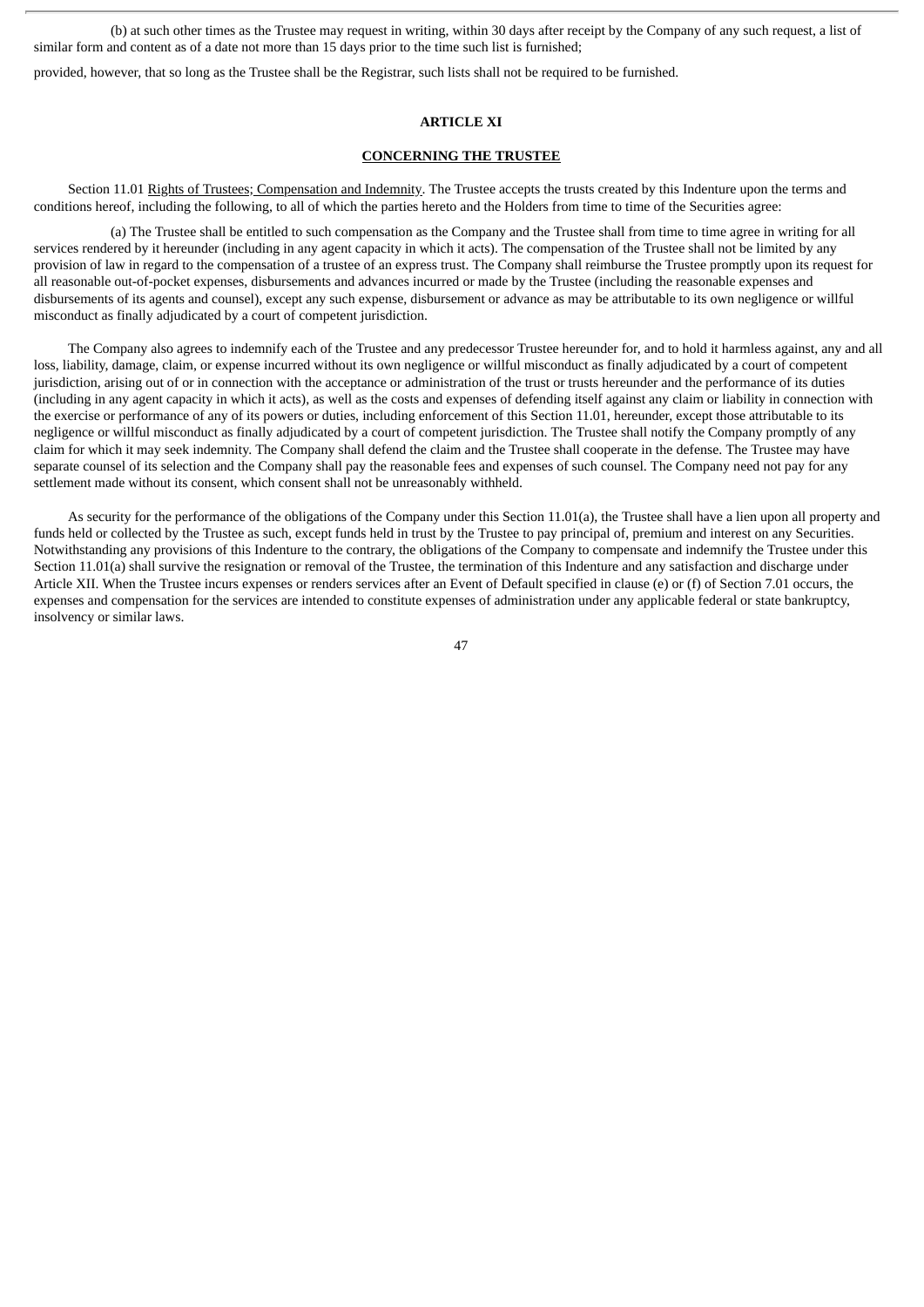(b) The Trustee may execute any of the trusts or powers hereof and perform any duty hereunder either directly or by its agents and attorneys and shall not be responsible for any misconduct or negligence on the part of any agent or attorney appointed with due care by it hereunder.

(c) The Trustee shall not be responsible in any manner whatsoever for the correctness of the recitals herein or in the Securities (except its certificates of authentication thereon) contained, all of which are made solely by the Company; and the Trustee shall not be responsible or accountable in any manner whatsoever for or with respect to the validity or execution or sufficiency of this Indenture or of the Securities (except its certificates of authentication thereon), and the Trustee makes no representation with respect thereto, except that the Trustee represents that it is duly authorized to execute and deliver this Indenture, authenticate the Securities and perform its obligations hereunder and that the statements made by it in a Statement of Eligibility on Form T-1 supplied to the Company are true and accurate, subject to the qualifications set forth therein. The Trustee shall not be accountable for the use or application by the Company of any Securities, or the proceeds of any Securities, authenticated and delivered by the Trustee in conformity with the provisions of this Indenture.

(d) The Trustee may consult with counsel of its selection, and advice of counsel shall be full and complete authorization and protection in respect of any action taken or suffered by the Trustee hereunder in good faith and in accordance with such advice of counsel.

(e) The Trustee may rely upon the certificate of the Secretary or one of the Assistant Secretaries of the Company as to the adoption of any Board Resolution or resolution of the stockholders of the Company, and any request, direction, order or demand of the Company mentioned herein shall be sufficiently evidenced by, and whenever in the administration of this Indenture the Trustee shall deem it desirable that a matter be proved or established prior to taking, suffering or omitting any action hereunder, the Trustee may rely upon, an Officer's Certificate of the Company (unless other evidence in respect thereof be herein specifically prescribed).

(f) The Trustee or any agent of the Trustee, in its individual or any other capacity, may become the owner or pledgee of Securities and, subject to Sections 310(b) and 311 of the Trust Indenture Act, may otherwise deal with the Company with the same rights it would have had if it were not the Trustee or such agent.

(g) Money held by the Trustee in trust hereunder need not be segregated from other funds except to the extent required by law. The Trustee shall be under no liability for interest on any money received by it hereunder except as otherwise agreed in writing with the Company.

(h) Any action taken by the Trustee pursuant to any provision hereof at the request or with the consent of any Person who at the time is the Holder of any Security shall be conclusive and binding in respect of such Security upon all future Holders thereof or of any Security or Securities which may be issued for or in lieu thereof in whole or in part, whether or not such Security shall have noted thereon the fact that such request or consent had been made or given.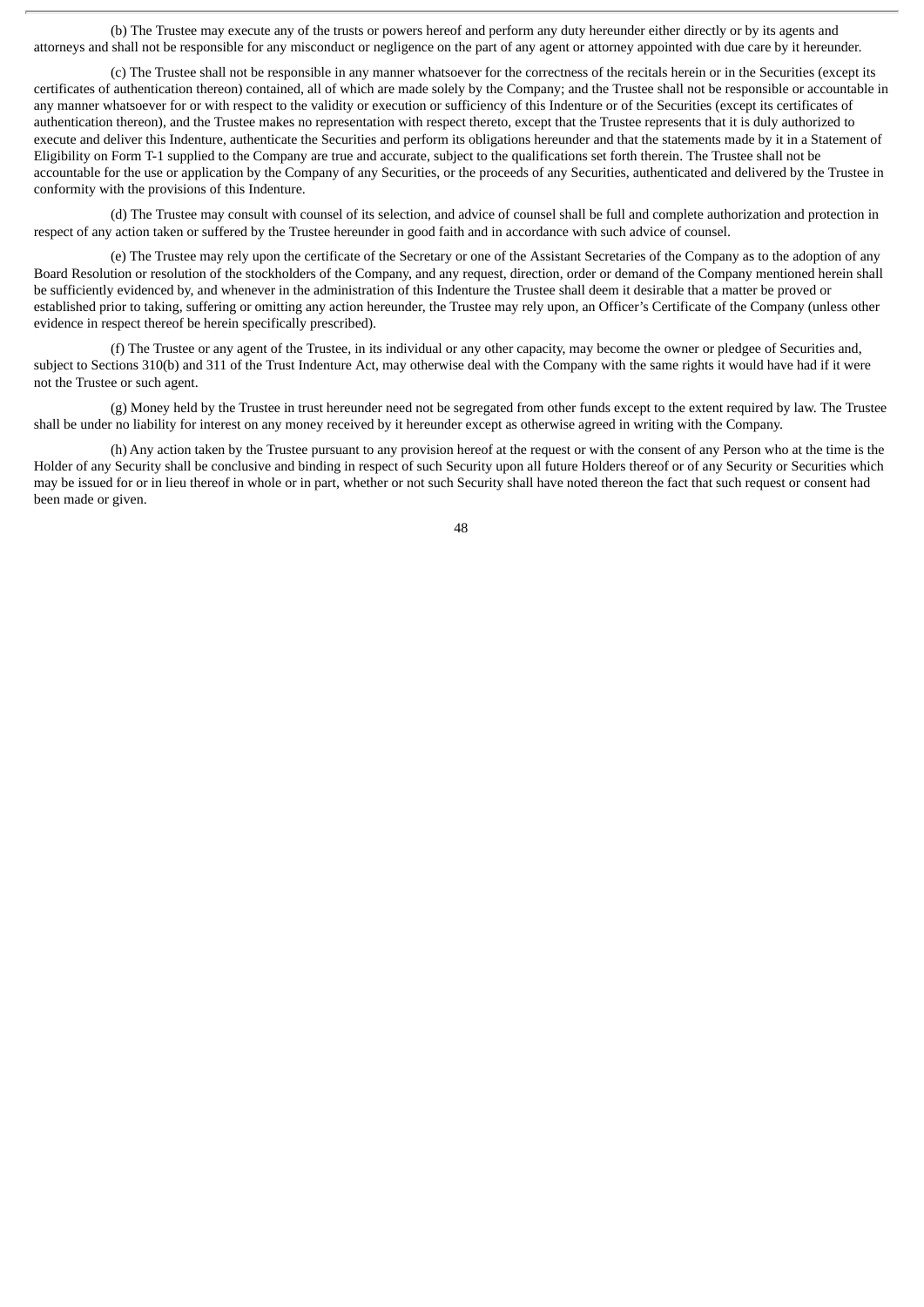(i) The Trustee may conclusively rely and shall be protected in acting or refraining from acting upon any resolution, certificate, statement, instrument, opinion, report, notice, request, consent, order, approval, bond, debenture or other paper or document reasonably believed by it to be genuine and to have been signed or presented by the proper party or parties.

(j) The Trustee shall not be under any obligation to exercise any of the rights or powers vested in it by this Indenture at the request, order or direction of any of the Holders of the Securities, pursuant to any provision of this Indenture, unless one or more of the Holders of the Securities shall have offered to the Trustee security or indemnity reasonably satisfactory to it against the costs, expenses and liabilities which may be incurred by it therein or thereby.

(k) The Trustee shall not be liable for any action taken or omitted by it in good faith and believed by it to be authorized or within its discretion or within the rights or powers conferred upon it by this Indenture.

(l) The Trustee shall not be deemed to have knowledge or notice of any Default or Event of Default unless a Responsible Officer of the Trustee has actual knowledge thereof or unless the Company or Holders of not less than 25% of the Outstanding Securities notify the Trustee thereof.

(m) The Trustee shall not be bound to make any investigation into the facts or matters stated in any resolution, certificate, statement, instrument, opinion, report, notice, request, direction, consent, order, bond, debenture, note, other evidence of Indebtedness or other paper or document, but the Trustee, may, but shall not be required to, make further inquiry or investigation into such facts or matters as it may see fit.

(n) The rights, privileges, protections, immunities and benefits given to the Trustee, including, without limitation, its right to be indemnified, are extended to, and shall be enforceable by, the Trustee in each of its capacities hereunder.

## Section 11.02 Duties of Trustee.

(a) If one or more of the Events of Default specified in Section 7.01 with respect to the Securities of any series shall have happened, then, during the continuance thereof, the Trustee shall, with respect to such Securities, exercise such of the rights and powers vested in it by this Indenture, and shall use the same degree of care and skill in their exercise, as a prudent person would exercise or use under the circumstances in the conduct of such person's own affairs.

(b) None of the provisions of this Indenture shall be construed as relieving the Trustee from liability for its own negligent action, negligent failure to act or its own willful misconduct in acting or failing to act, except that, anything in this Indenture contained to the contrary notwithstanding,

 $\overline{A}Q$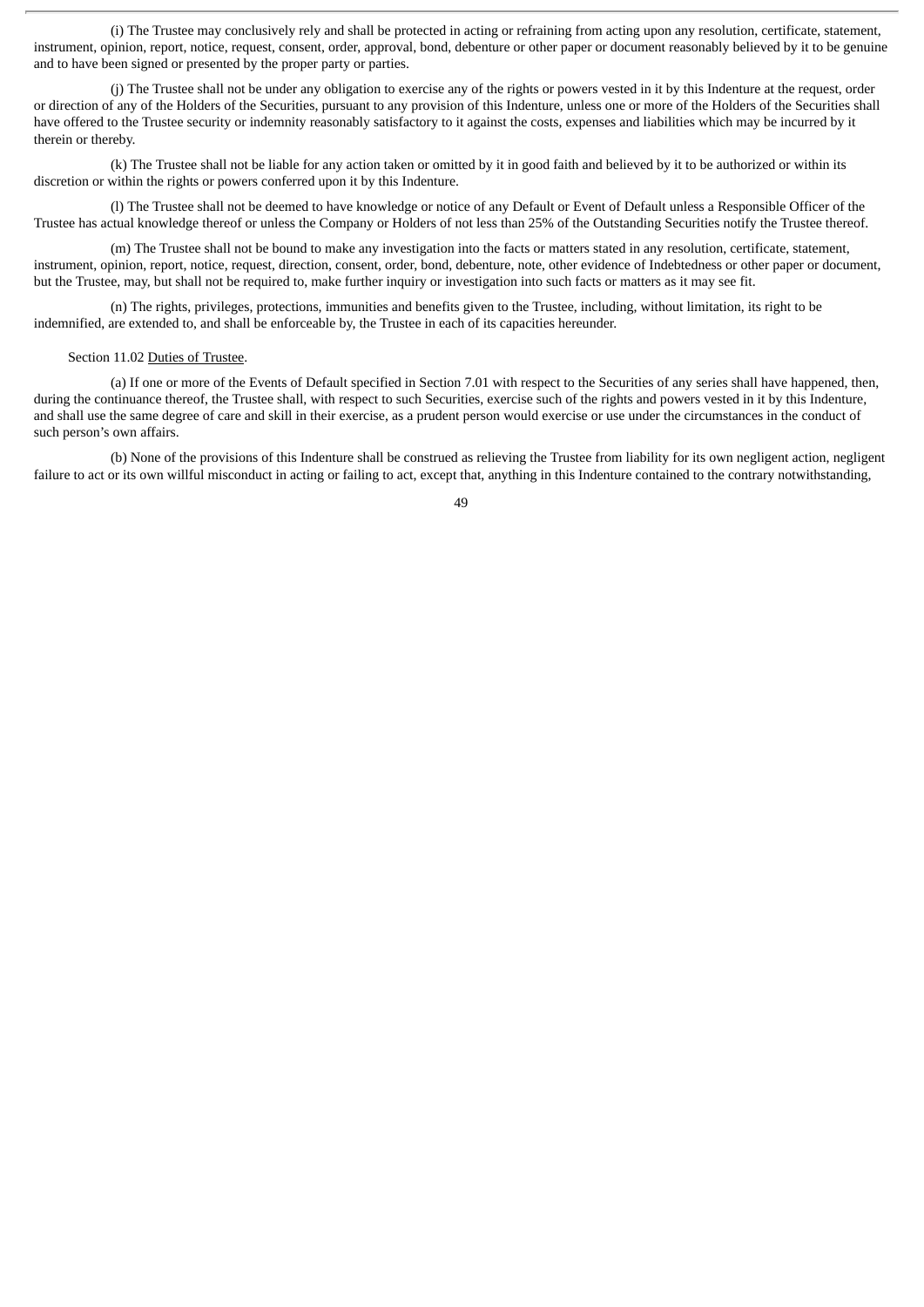(i) unless and until an Event of Default specified in Section 7.01 with respect to the Securities of any series shall have happened which at the time is continuing.

(A) the Trustee undertakes to perform such duties and only such duties with respect to the Securities of that series as are specifically set out in this Indenture, and no implied covenants or obligations shall be read into this Indenture against the Trustee, whose duties and obligations shall be determined solely by the express provisions of this Indenture; and

(B) the Trustee may conclusively rely, as to the truth of the statements and the correctness of the opinions expressed therein, in the absence of bad faith on the part of the Trustee, upon certificates and opinions furnished to it pursuant to the express provisions of this Indenture; but in the case of any such certificates or opinions which, by the provisions of this Indenture, are specifically required to be furnished to the Trustee, the Trustee shall be under a duty to examine the same to determine whether or not they conform to the requirements of this Indenture (but need not confirm or investigate the accuracy of mathematical calculations or other facts, statements, opinions or conclusions stated therein);

(ii) the Trustee shall not be liable to any Holder of Securities or to any other Person for any error of judgment made in good faith by a Responsible Officer or Officers of the Trustee, unless it shall be proved that the Trustee was negligent in ascertaining the pertinent facts; and

(iii) the Trustee shall not be liable to any Holder of Securities or to any other Person with respect to any action taken or omitted to be taken by it in good faith, in accordance with the direction of Securityholders given as provided in Section 7.06, relating to the time, method and place of conducting any proceeding for any remedy available to it or exercising any trust or power conferred upon it by this Indenture.

(c) None of the provisions of this Indenture shall require the Trustee to expend or risk its own funds or otherwise to incur any financial liability in the performance of any of its duties hereunder, or in the exercise of any of its rights or powers, if it shall have reasonable grounds for believing that repayment of such funds or adequate indemnity against such risk or liability is not reasonably assured to it.

(d) Whether or not therein expressly so provided, every provision of this Indenture relating to the conduct or affecting the liability of or affording protection to the Trustee shall be subject to the provisions of this Section 11.02.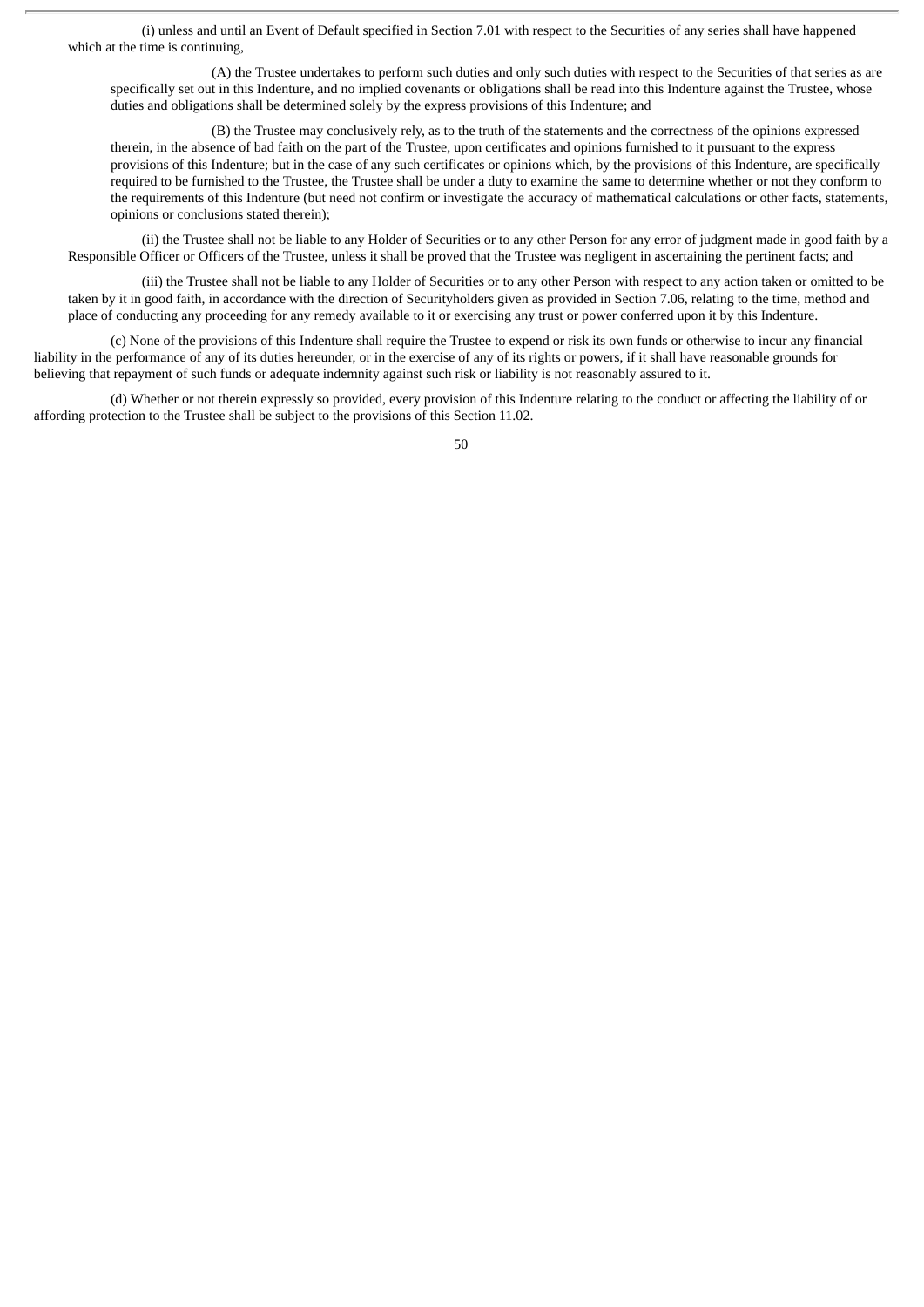Section 11.03 Notice of Defaults. Within 90 days after the occurrence thereof, and if known to the Trustee, the Trustee shall give to the Holders of the Securities of a series notice of each Default or Event of Default with respect to the Securities of such series known to the Trustee, by transmitting such notice to Holders at their addresses as the same shall then appear on the Register of the Company, unless such Default shall have been cured or waived before the giving of such notice (the term "Default" being hereby defined to be the events specified in Section 7.01, which are, or after notice or lapse of time or both would become, Events of Default as defined in said Section). Except in the case of a Default or Event of Default in payment of the principal of, premium, if any, or interest on any of the Securities of such series when and as the same shall become payable, or to make any sinking fund payment as to Securities of the same series, the Trustee shall be protected in withholding such notice, if and so long as a Responsible Officer or Responsible Officers of the Trustee in good faith determines that the withholding of such notice is in the interests of the Holders of the Securities of such series.

# Section 11.04 Eligibility; Disqualification.

(a) The Trustee shall at all times satisfy the requirements of TIA Section 310(a). The Trustee shall have a combined capital and surplus of at least \$50 million as set forth in its most recent published annual report of condition, and shall have a Corporate Trust Office. If at any time the Trustee shall cease to be eligible in accordance with the provisions of this Section 11.04, it shall resign immediately in the manner and with the effect hereinafter specified in this Article.

(b) The Trustee shall comply with TIA Section 310(b); provided, however, that there shall be excluded from the operation of TIA Section 310(b)(i) any indenture or indentures under which other securities or certificates of interest or participation in other securities of the Company are outstanding if the requirements for such exclusion set forth in TIA Section 310(b)(i) are met. If the Trustee has or shall acquire a conflicting interest within the meaning of Section 310(b) of the Trust Indenture Act, the Trustee shall either eliminate such interest or resign, to the extent and in the manner provided by, and subject to the provisions of, the Trust Indenture Act and this Indenture. If Section 310(b) of the Trust Indenture Act is amended any time after the date of this Indenture to change the circumstances under which a Trustee shall be deemed to have a conflicting interest with respect to the Securities of any series or to change any of the definitions in connection therewith, this Section 11.04 shall be automatically amended to incorporate such changes.

Section 11.05 Resignation and Notice; Removal. The Trustee, or any successor to it hereafter appointed, may at any time resign and be discharged of the trusts hereby created with respect to any one or more or all series of Securities by giving to the Company 30 days' notice in writing. Such resignation shall take effect upon the appointment of a successor Trustee and the acceptance of such appointment by such successor Trustee. Any Trustee hereunder may be removed with respect to any series of Securities at any time by the filing with such Trustee and the delivery to the Company of an instrument or instruments in writing signed by the Holders of a majority in principal amount of the Securities of such series then Outstanding, specifying such removal and the date when it shall become effective.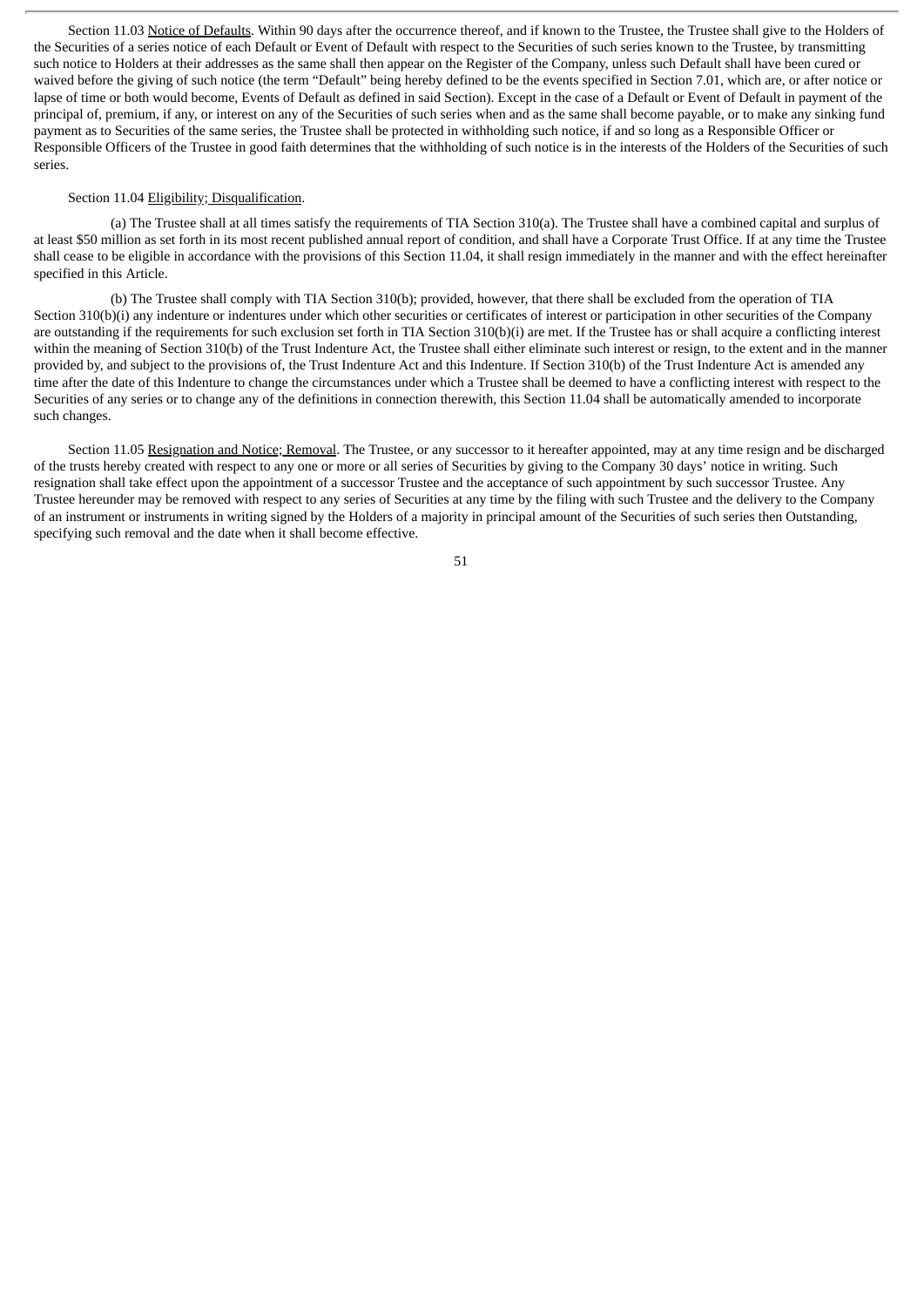# If at any time:

(1) the Trustee shall fail to comply with the provisions of TIA Section 310(b) after written request therefor by the Company or by any Holder who has been a bona fide Holder of a Security for at least six months (or, if it is a shorter period, the period since the initial issuance of the Securities of such series), or

(2) the Trustee shall cease to be eligible under Section 11.04 and shall fail to resign after written request therefor by the Company or by any Holder who has been a bona fide Holder of a Security for at least six months (or, if it is a shorter period, the period since the initial issuance of the Securities of such series), or

(3) the Trustee shall become incapable of acting or shall be adjudged a bankrupt or insolvent or a receiver of the Trustee or of its property shall be appointed or any public officer shall take charge or control of the Trustee or of its property or affairs for the purpose of rehabilitation, conservation or liquidation.

then, in any such case, (i) the Company by written notice to the Trustee may remove the Trustee and appoint a successor Trustee with respect to all Securities, or (ii) subject to TIA Section 315(e), any Securityholder who has been a bona fide Holder of a Security for at least six months (or, if it is a shorter period, the period since the initial issuance of the Securities of such series) may, on behalf of himself and all others similarly situated, petition any court of competent jurisdiction for the removal of the Trustee with respect to all Securities and the appointment of a successor Trustee or Trustees.

In addition, the Company may remove the Trustee with respect to Securities of any series without cause if the Company gives written notice to the Trustee of such proposed removal at least three months in advance of the proposed effective date of such removal.

Upon its resignation or removal, any Trustee shall be entitled to the payment of reasonable compensation for the services rendered hereunder by such Trustee and to the payment of all reasonable expenses incurred hereunder and all moneys then due to it hereunder. The Trustee's rights to indemnification provided in Section 11.01(a) shall survive its resignation or removal.

# Section 11.06 Successor Trustee by Appointment.

(a) In case at any time the Trustee shall resign, or shall be removed or if a vacancy exists in the office of the Trustee for any reason, with respect to Securities of any or all series, the Company shall promptly appoint a successor Trustee. However, if all or substantially all the assets of the Company shall be in the possession of one or more custodians or receivers lawfully appointed, or of trustees in bankruptcy or reorganization proceedings (including a trustee or trustees appointed under the provisions of the federal bankruptcy laws, as now or hereafter constituted), or of assignees for the benefit of creditors, such receivers, custodians, trustees or assignees, as the case may be, shall promptly appoint a successor Trustee with respect to the Securities of any or all series. Subject to the provisions of Sections 11.04 and 11.05, upon the appointment as aforesaid of a successor Trustee with respect to the Securities of any series, the Trustee with respect to the Securities of such series shall cease to be Trustee hereunder. After any such appointment other than by the Holders of Securities of any such series, the Person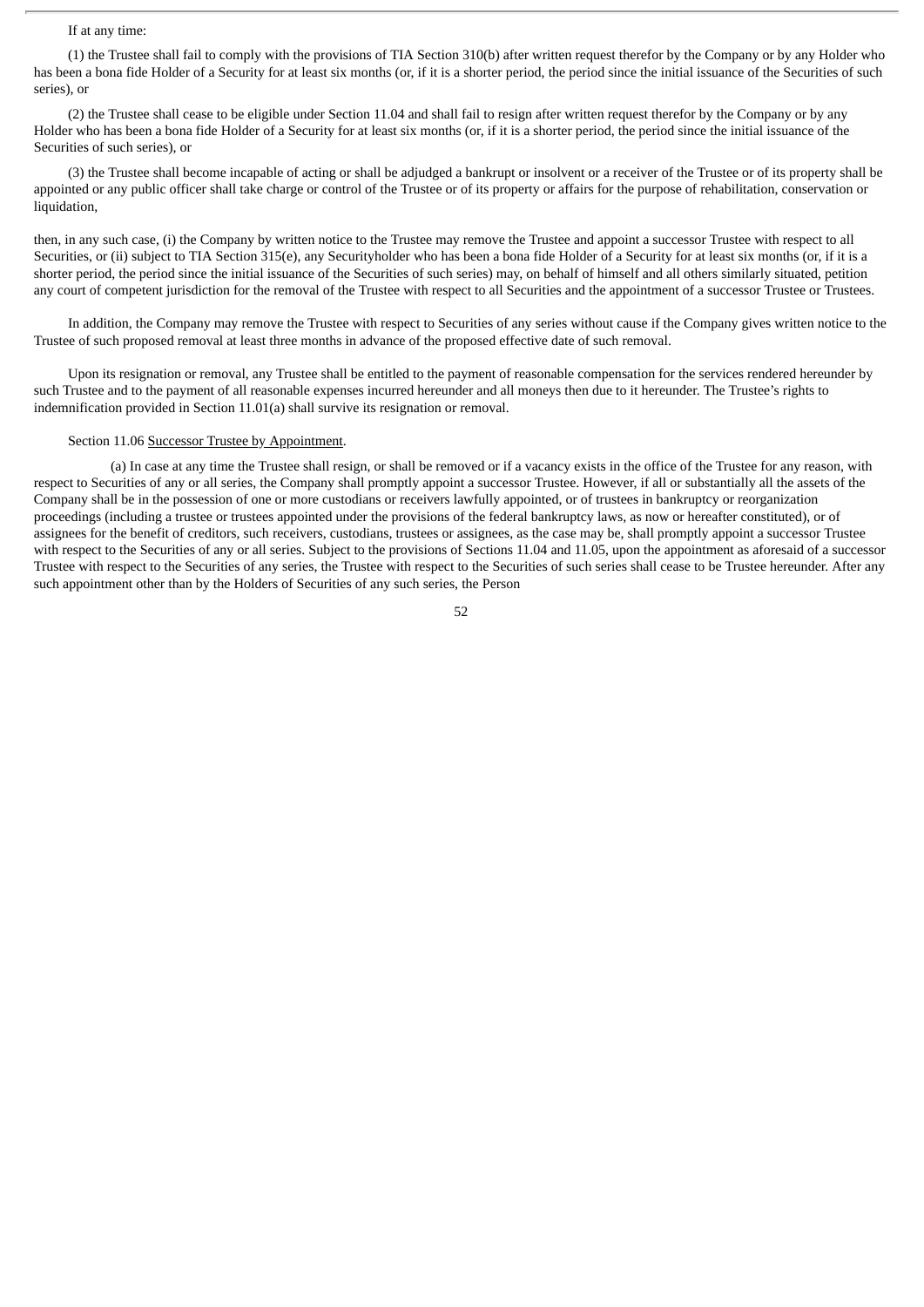making such appointment shall forthwith cause notice thereof to be mailed to the Holders of Securities of such series at their addresses as the same shall then appear on the Register of the Company. Any failure of the Company to mail such notice, or any defect therein, shall not, however, in any way impair or affect the validity of such appointment.

(b) If any Trustee with respect to the Securities of any series shall resign or be removed and a successor Trustee shall not have been appointed by the Company or, if any successor Trustee so appointed shall not have accepted its appointment within 30 days after such appointment shall have been made, the resigning Trustee at the expense of the Company may apply to any court of competent jurisdiction for the appointment of a successor Trustee. If in any other case a successor Trustee shall not be appointed pursuant to the foregoing provisions of this Section 11.06 within three months after such appointment might have been made hereunder, the Holder of any Security of the applicable series or any retiring Trustee at the expense of the Company may apply to any court of competent jurisdiction to appoint a successor Trustee. Such court may thereupon, in any such case, after such notice, if any, as such court may deem proper and prescribe, appoint a successor Trustee.

(c) Any successor Trustee appointed hereunder with respect to the Securities of one or more series shall execute, acknowledge and deliver to its predecessor Trustee and to the Company, or to the receivers, trustees, assignees or court appointing it, as the case may be, an instrument accepting such appointment hereunder, and thereupon such successor Trustee, without any further act, deed or conveyance, shall become vested with all the authority, rights, powers, trusts, immunities, duties and obligations with respect to such series of such predecessor Trustee with like effect as if originally named as Trustee hereunder, and such predecessor Trustee, upon payment of its charges and disbursements then unpaid, shall thereupon become obligated to pay over, and such successor Trustee shall be entitled to receive, all moneys and properties held by such predecessor Trustee as Trustee hereunder with respect to the Securities of such series, subject nevertheless to its lien provided for in Section 11.01(a). Nevertheless, on the written request of the Company or of the successor Trustee or of the Holders of at least 10% in principal amount of the Securities of any such series then Outstanding, such predecessor Trustee, upon payment of its said charges and disbursements, shall execute and deliver an instrument transferring to such successor Trustee upon the trusts herein expressed all the rights, powers and trusts of such predecessor Trustee with respect to the Securities of such series and shall assign, transfer and deliver to the successor Trustee all moneys and properties held by such predecessor Trustee with respect to the Securities of such series, subject nevertheless to its lien provided for in Section 11.01(a); and, upon request of any such successor Trustee or the Company shall make, execute, acknowledge and deliver any and all instruments in writing for more fully and effectually vesting in and confirming to such successor Trustee all such authority, rights, powers, trusts, immunities, duties and obligations.

Section 11.07 Successor Trustee by Merger. Any Person into which the Trustee or any successor to it in the trusts created by this Indenture shall be merged or converted, or any Person with which it or any successor to it shall be consolidated, or any Person resulting from any merger, conversion or consolidation to which the Trustee or any such successor to it shall be a party, or any Person to which the Trustee or any successor to it shall sell or otherwise transfer all or substantially all of the corporate trust business of the Trustee, shall be the successor Trustee under this Indenture without the execution or filing of any paper or any further act on the part of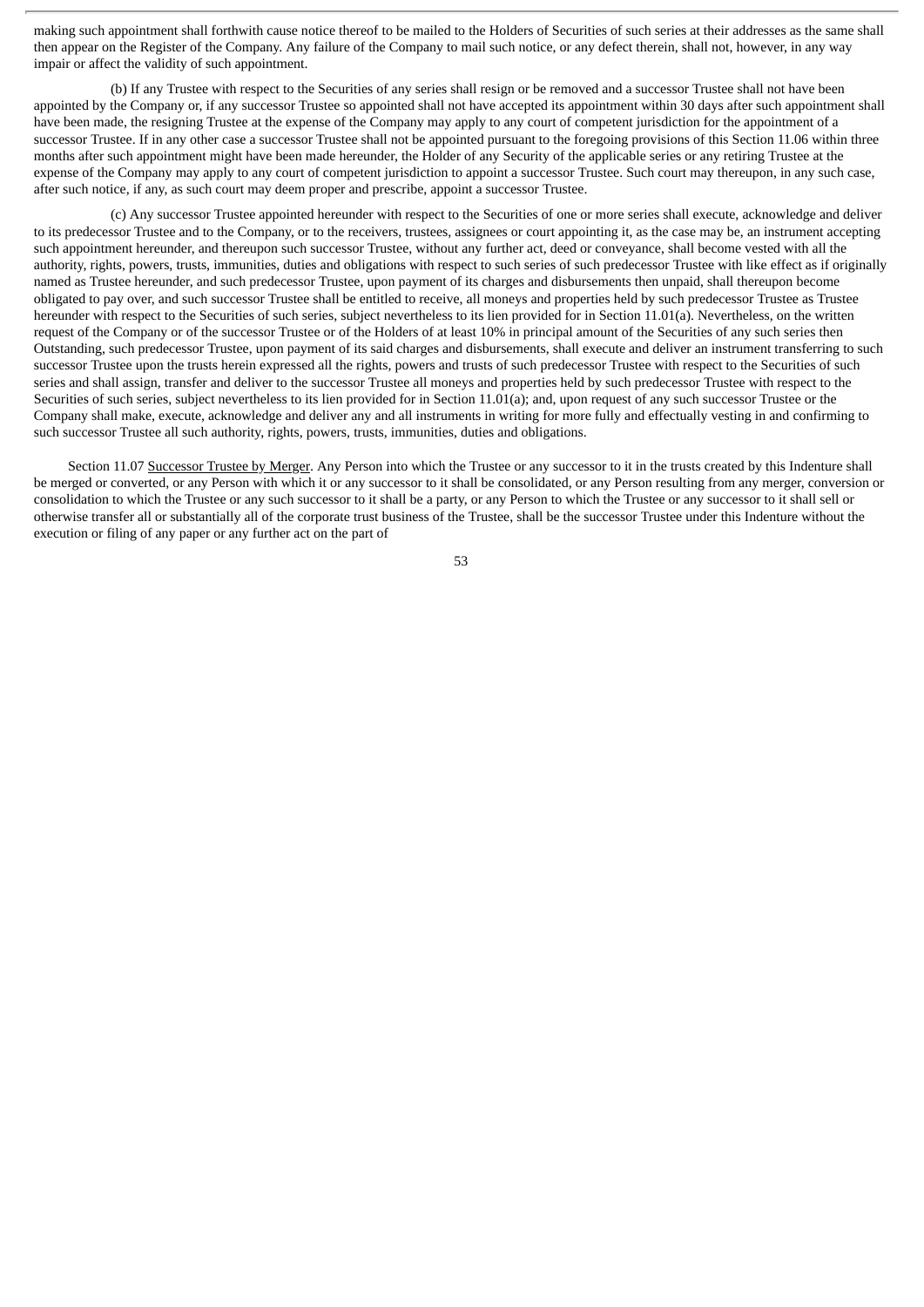any of the parties hereto; provided that such Person shall be otherwise qualified and eligible under this Article. In case at the time such successor to the Trustee shall succeed to the trusts created by this Indenture with respect to one or more series of Securities, any of such Securities shall have been authenticated but not delivered by the Trustee then in office, any successor to such Trustee may adopt the certificate of authentication of any predecessor Trustee, and deliver such Securities so authenticated; and in case at that time any of the Securities shall not have been authenticated, any successor to the Trustee may authenticate such Securities either in the name of any predecessor hereunder or in the name of the successor Trustee; and in all such cases such certificates shall have the full force which it is anywhere in the Securities or in this Indenture provided that the certificate of the Trustee shall have; provided, however, that the right to adopt the certificate of authentication of any predecessor Trustee or authenticate Securities in the name of any predecessor Trustee shall apply only to its successor or successors by merger, conversion or consolidation.

Section 11.08 Right to Rely on Officer's Certificate. Whenever in the administration of the provisions of this Indenture the Trustee shall deem it necessary or desirable that a matter be proved or established prior to taking or suffering any action hereunder, such matter (unless other evidence in respect thereof be herein specifically prescribed) may, in the absence of negligence, bad faith or willful misconduct on the part of the Trustee, be deemed to be conclusively proved and established by an Officer's Certificate with respect thereto delivered to the Trustee, and such Officer's Certificate, in the absence of negligence or willful misconduct on the part of the Trustee, shall be full warrant to the Trustee for any action taken, suffered or omitted by it under the provisions of this Indenture upon the faith thereof.

Section 11.09 Appointment of Authenticating Agent. The Trustee may appoint an agent (the "Authenticating Agent") acceptable to the Company to authenticate the Securities, and the Trustee shall give written notice of such appointment to all Holders of Securities of the series with respect to which such Authenticating Agent will serve. Unless limited by the terms of such appointment, any such Authenticating Agent may authenticate Securities whenever the Trustee may do so. Each reference in this Indenture to authentication by the Trustee includes authentication by the Authenticating Agent. Securities so authenticated shall be entitled to the benefits of this Indenture and shall be valid and obligatory for all purposes as if authenticated by the Trustee hereunder.

Each Authenticating Agent shall at all times be a corporation organized and doing business and in good standing under the laws of the United States, any State thereof or the District of Columbia, authorized under such laws to act as Authenticating Agent, having a combined capital and surplus of not less than \$50,000,000 and subject to supervision or examination by Federal or State authority. If such corporation publishes reports of condition at least annually, pursuant to law or to the requirements of said supervising or examining authority, then for the purposes of this Article XI, the combined capital and surplus of such corporation shall be deemed to be its combined capital and surplus as set forth in its most recent report of condition so published. If at any time an Authenticating Agent shall cease to be eligible in accordance with the provisions of this Article XI, it shall resign immediately in the manner and with the effect specified in this Article XI.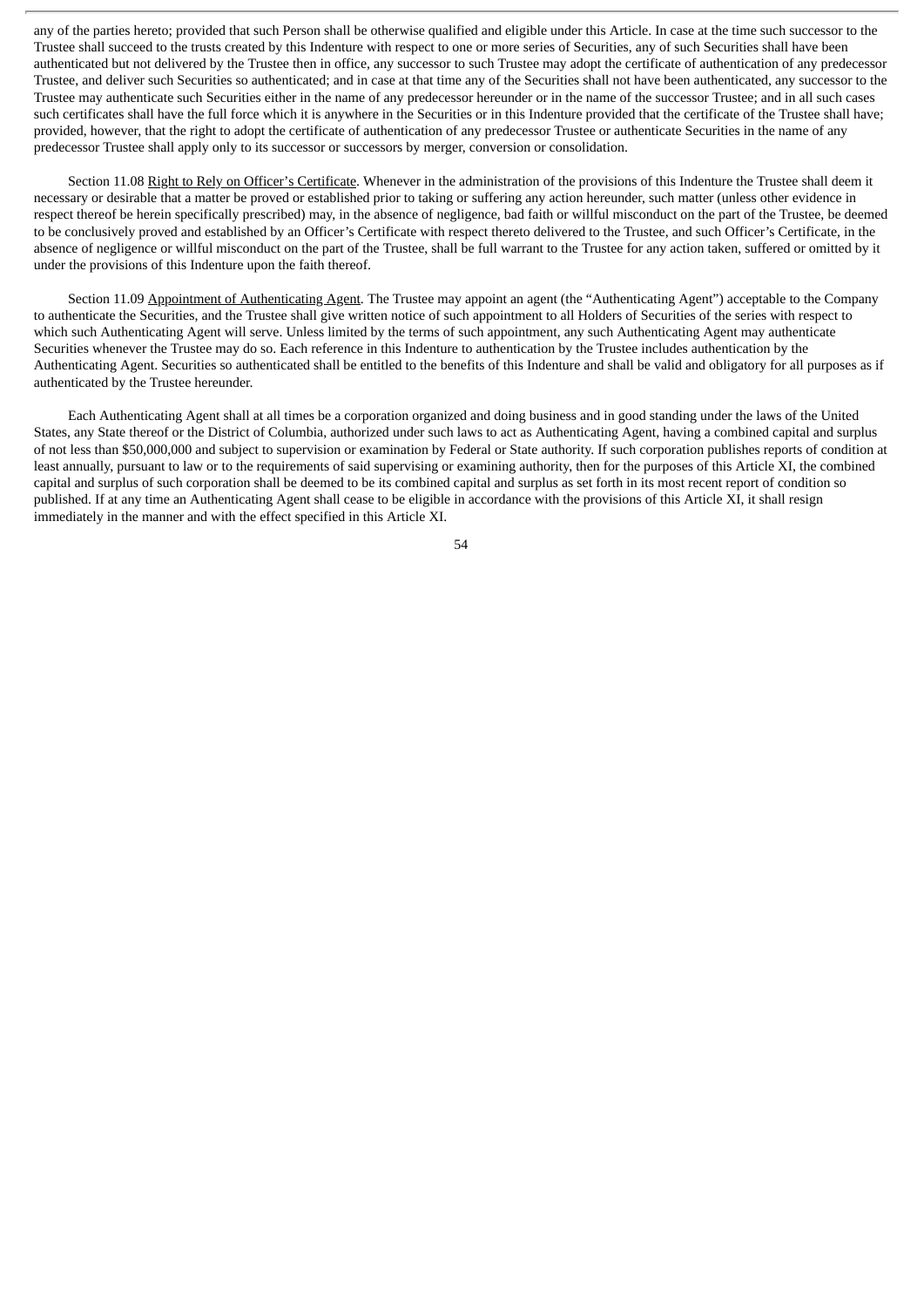Any corporation into which an Authenticating Agent may be merged or converted or with which it may be consolidated, or any corporation resulting from any merger, conversion or consolidation to which such Authenticating Agent shall be a party, or any corporation succeeding to the corporate agency or corporate trust business of an Authenticating Agent, shall continue to be an Authenticating Agent, provided such corporation shall be otherwise eligible under this Article XI, without the execution or filing of any paper or any further act on the part of the Trustee or the Authenticating Agent.

An Authenticating Agent may resign at any time by giving written notice thereof to the Trustee and to the Company. The Trustee may at any time terminate the agency of an Authenticating Agent by giving written notice thereof to such Authenticating Agent and to the Company. Upon receiving such a notice of resignation or upon such a termination, or in case at any time such Authenticating Agent shall cease to be eligible in accordance with the provisions of this Section 11.09, the Trustee may appoint a successor Authenticating Agent which shall be acceptable to the Company and shall give written notice of such appointment to all Holders of Securities of the series with respect to which such Authenticating Agent will serve. Any successor Authenticating Agent upon acceptance of its appointment hereunder shall become vested with all the rights, powers and duties of its predecessor hereunder, with like effect as if originally named as an Authenticating Agent. No successor Authenticating Agent shall be appointed unless eligible under the provisions of this Section 11.09.

The Company agrees to pay to each Authenticating Agent from time to time reasonable compensation for its services under this Section 11.09.

Section 11.10 Communications by Securityholders with Other Securityholders. Holders of Securities may communicate pursuant to Section 312(b) of the Trust Indenture Act with other Holders with respect to their rights under this Indenture or the Securities. The Company, the Trustee, the Registrar and anyone else shall have the protection of Section 312(c) of the Trust Indenture Act with respect to such communications.

#### **ARTICLE XII**

# **SATISFACTION AND DISCHARGE; DEFEASANCE**

Section 12.01 Applicability of Article. The provisions of this Article shall be applicable to the Securities of all series issued pursuant to this Indenture, except as otherwise specified pursuant to Section 3.01.

Section 12.02 Satisfaction and Discharge of Indenture. This Indenture, with respect to the Securities of any series (if all series issued under this Indenture are not to be affected), shall, upon Company Order, cease to be of further effect (except as to any surviving rights of registration of transfer or exchange of such Securities herein expressly provided for and the rights of the Holders of the Securities of such series to receive, the principal of and premium, if any, and interest on such Securities as and when the same shall become due and payable and except as otherwise provided in the last paragraph of this Section 12.02), and the Trustee, at the expense of the Company, shall execute proper instruments acknowledging satisfaction and discharge of this Indenture with respect to the Securities of such series, when,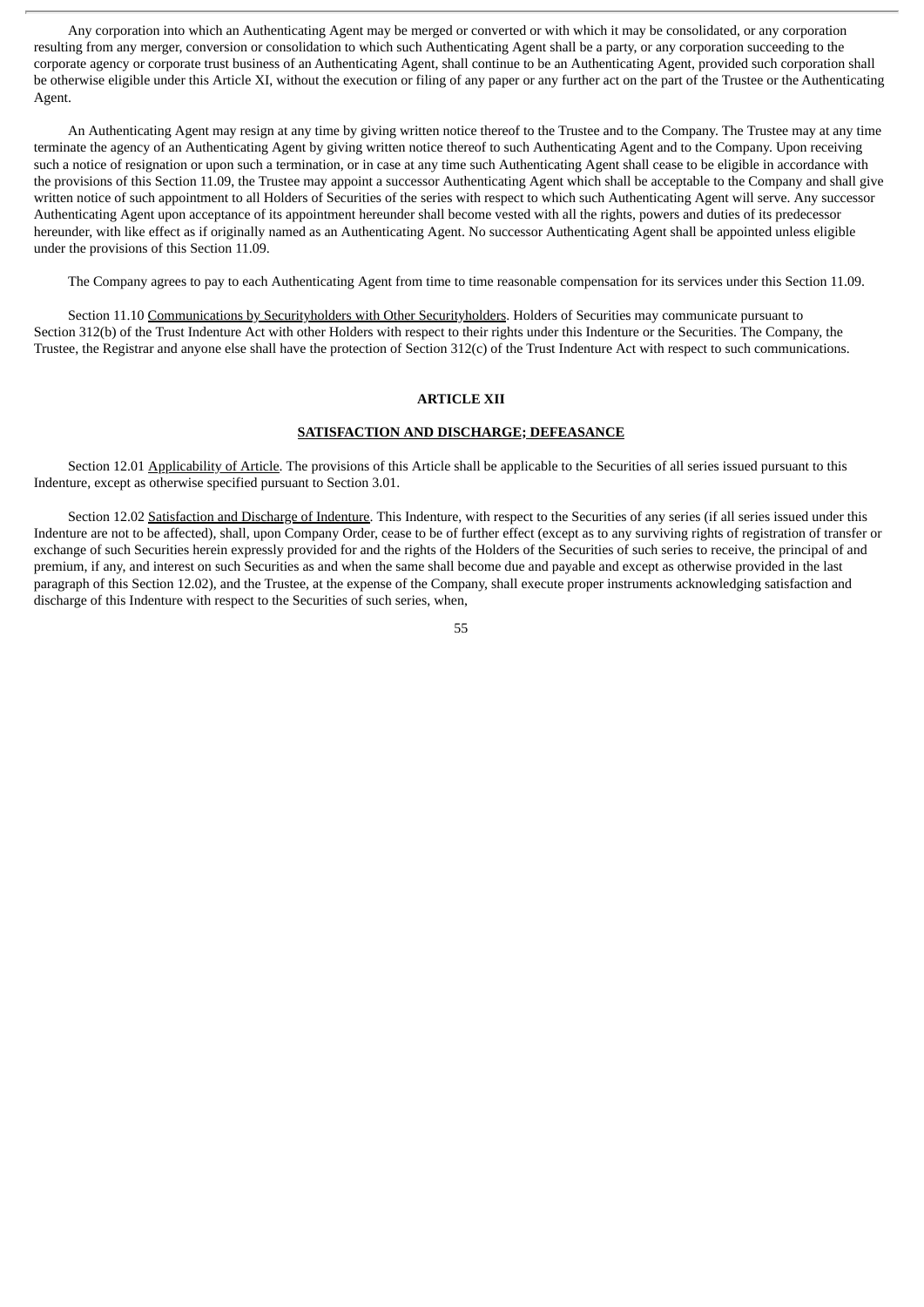#### (a) either:

(i) all Securities of such series theretofore authenticated and delivered (other than (A) Securities that have been destroyed, lost or stolen and that have been replaced or paid as provided in Section 3.07 and (B) Securities for whose payment money has theretofore been deposited in trust or segregated and held in trust by the Company and thereafter repaid to the Company or discharged from such trust, as provided in Section 6.03(e)) have been delivered to the Trustee for cancellation; or

(ii) all Securities of such series not theretofore delivered to the Trustee for cancellation,

- (A) have become due and payable, or
- (B) will become due and payable at their Stated Maturity within one year, or

(C) if redeemable at the option of the Company (including, without limitation, by operation of any mandatory sinking fund), are to be called for redemption within one year under arrangements satisfactory to the Trustee for the giving of notice of redemption by the Trustee in the name, and at the expense, of the Company,

and the Company, in the case of  $(A)$ ,  $(B)$  or  $(C)$  above, has irrevocably deposited or caused to be deposited with the Trustee funds in trust for the purpose an amount in cash in the Currency in which such Securities are payable (subject to Section 12.08) sufficient to pay and discharge the entire indebtedness on such Securities for principal and premium, if any, and interest to the date of such deposit (in the case of Securities that have become due and payable) or to the Stated Maturity thereof or, in the case of Securities of such series which are to be called for redemption as contemplated by  $(C)$  above, the applicable Redemption Date, as the case may be, and including any mandatory sinking fund payments as and when the same shall become due and payable; provided, however, that, if a Default of the nature described in clauses (e) or (f) of Section 7.01 shall have occurred at any time during the period ending on and including the 91st day after the date of such deposit or if the Trustee or any Paying Agent is required to return the monies then on deposit with or held by the Trustee or such Paying Agent to the Company or to a trustee in bankruptcy, receiver, conservator or other similar Person, or the Trustee or any Paying Agent is not permitted to apply any such funds to pay the principal of and premium, if any, and interest on the Securities of such series (including to make sinking fund payments) as and when the same shall become due and payable, the obligations of the Company under this Indenture with respect to such Securities shall not be deemed terminated or discharged;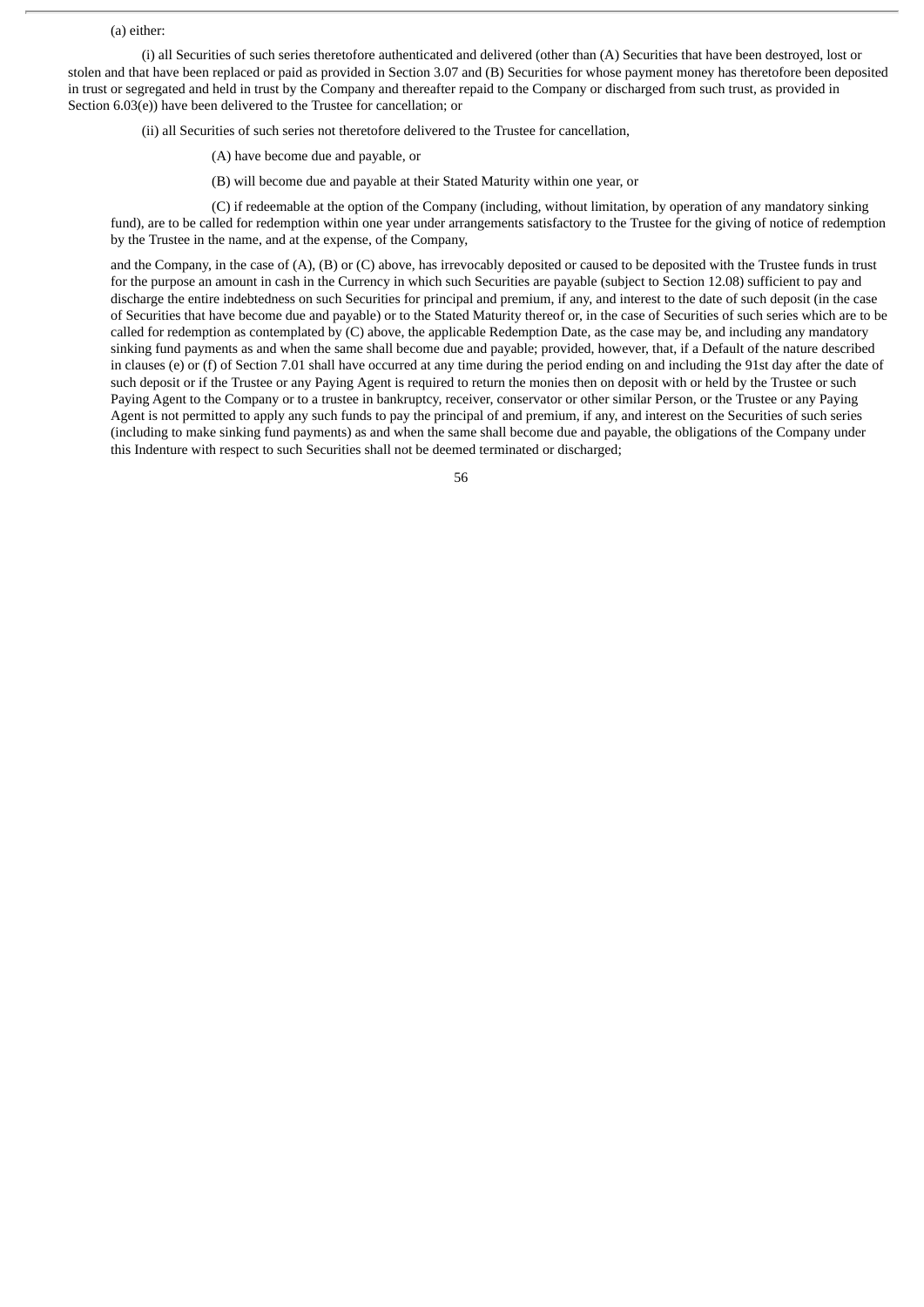(b) the Company has paid or caused to be paid all other sums payable hereunder by the Company with respect to the Securities of such series; and

(c) the Company has delivered to the Trustee an Officer's Certificate and an Opinion of Counsel each stating that all conditions precedent herein provided for relating to the satisfaction and discharge of this Indenture with respect to such series have been complied with.

Notwithstanding the satisfaction and discharge of this Indenture with respect to the Securities of any series, the obligations of the Company to the Trustee under Section 11.01, the provisions of Sections 3.04, 3.05, 3.06, 3.07, 3.10, 6.02 and 6.03 and this Article XII, and, if the Securities of such series are to be redeemed prior to their Stated Maturity (including, without limitation, pursuant to a mandatory sinking fund), the provisions of Article IV hereof, and, if the Securities of such series are convertible into or exchangeable for other securities or property, the rights of the Holders of such Securities to convert or exchange, and the obligations of the Company to convert or exchange, such Securities into other securities or property, and, if money shall have been deposited with the Trustee pursuant to clause (a) of this Section, the obligations of the Trustee under Section 12.07 and Section 6.03(e) shall survive such satisfaction and discharge.

Section 12.03 Defeasance and Covenant Defeasance upon Deposit of Moneys or U.S. Government Obligations. At the Company's option, either (x) the Company shall be deemed to have been Discharged (as defined below) from its obligations with respect to Securities of any series on the first day after the applicable conditions set forth below have been satisfied or (y) the Company shall cease to be under any obligation to comply with any term, provision or condition set forth in Section 6.04 and Section 10.02 with respect to Securities of any series (and, if so specified pursuant to Section 3.01, any other restrictive covenant added for the benefit of such series pursuant to Section 3.01) ("covenant defeasance") upon the satisfaction of the applicable conditions set forth below:

(a) the Company shall have deposited or caused to be deposited irrevocably with the Trustee as trust funds in trust, specifically pledged as security for, and dedicated solely to, the benefit of the Holders of the Securities of such series (i) money in the Currency in which such Securities are payable in an amount, or (ii) U.S. Government Obligations (as defined below) that, through the payment of interest and principal in respect thereof in accordance with their terms, will provide, not later than one day before the due date of any payment, money in the Currency in which such Securities are payable in an amount, or (iii) a combination of (i) and (ii), sufficient (without consideration of any reinvestment of such principal and interest) to pay and discharge each installment of principal (including any mandatory sinking fund payments) of and premium, if any, and interest on, the Outstanding Securities of such series on the dates such installments of interest or principal and premium are due and, if the Securities of such series are to be called for redemption as described in clause (d) below, to pay and discharge the Redemption Price on the Securities called for redemption on the applicable Redemption Date;

(b) no Default with respect to the Securities of such series shall have occurred and be continuing on the date of such deposit (other than a Default resulting from the borrowing of funds and the grant of any related liens to be applied to such deposit) and, solely in the case of Discharge pursuant to clause (x) of the first paragraph of this Section 12.03, no Default with respect to the Securities of such series under either clause (e) or (f) of Section 7.01 shall have occurred at any time during the period ending on and including the 91st day after the date of such deposit;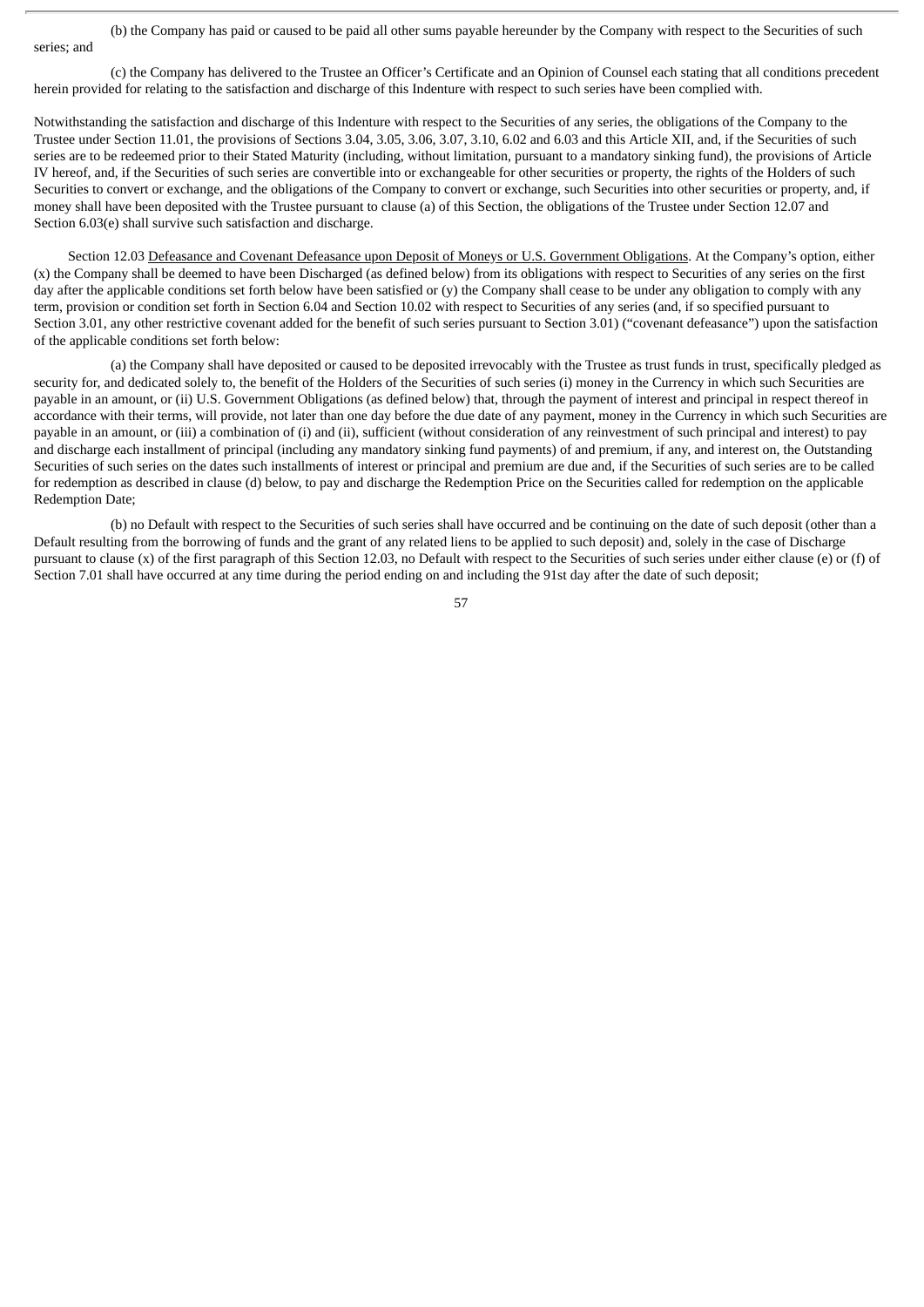(c) the Company shall have delivered to the Trustee an Opinion of Counsel to the effect that Holders of the Securities of such series will not recognize income, gain or loss for U.S. federal income tax purposes as a result of the Company's exercise of its option under this Section and will be subject to federal income tax on the same amounts and in the same manner and at the same times as would have been the case if such option had not been exercised and, in the case of the Securities of such series being Discharged pursuant to clause (x) of the first paragraph of this Section 12.03, such Opinion of Counsel shall be based upon and accompanied by a ruling to that effect received by the Company from or published by the Internal Revenue Service;

(d) if the monies or U.S. Government Obligations or combination thereof, as the case may be, deposited under clause (a) above are sufficient to pay the principal of and premium, if any, and interest on the Securities of such series (including, without limitation, any mandatory sinking fund payment) or any portion thereof to be redeemed on a particular Redemption Date (including, without limitation, pursuant to a mandatory sinking fund), the Company shall have given to the Trustee irrevocable instructions to redeem such Securities on such date and shall have made arrangements satisfactory to the Trustee for the giving of notice of such redemption by the Trustee in the name, and at the expense, of the Company; and

(e) the Company shall have delivered to the Trustee an Officers Certificate and an Opinion of Counsel, each stating that all conditions precedent to such action under this Indenture have been complied with.

"Discharged" means, with respect to the Securities of any series, that the Company shall be deemed to have paid and discharged the entire indebtedness represented by, and obligations under, the Securities of such series and to have satisfied all the obligations under this Indenture relating to the Securities of such series (and the Trustee, at the expense of the Company, shall execute proper instruments acknowledging the same), except for the following, all of which shall survive such Discharge and remain in full force and effect with respect to the Securities of such series: (A) the rights of Holders of Securities of such series to receive, from the trust fund described in clause (a) above, payment of the principal of and premium, if any, and interest on such Securities when such payments are due, (B) Sections 3.04, 3.05, 3.06, 3.07, 3.10, 6.02 and 6.03, (C) if the Securities of such series are to be redeemed prior to their Stated Maturity, the provisions of Article IV hereof, (D) if the Securities of such series are convertible into or exchangeable for other securities or property, the rights of the Holders of such Securities to convert or exchange, and the obligations of the Company to convert or exchange, such Securities into such other securities or property, (E) the provisions of this Article XII and (F) the rights, powers, trusts, duties and immunities of the Trustee hereunder.

"U.S. Government Obligations" means securities that are (i) direct obligations of the United States for the payment of which its full faith and credit is pledged or (ii) obligations of a Person controlled or supervised by and acting as an agency or instrumentality of the United States the timely of payment of which is unconditionally guaranteed as a full faith and credit obligation by the United States, that, in either case under clauses (i) or (ii) are not callable or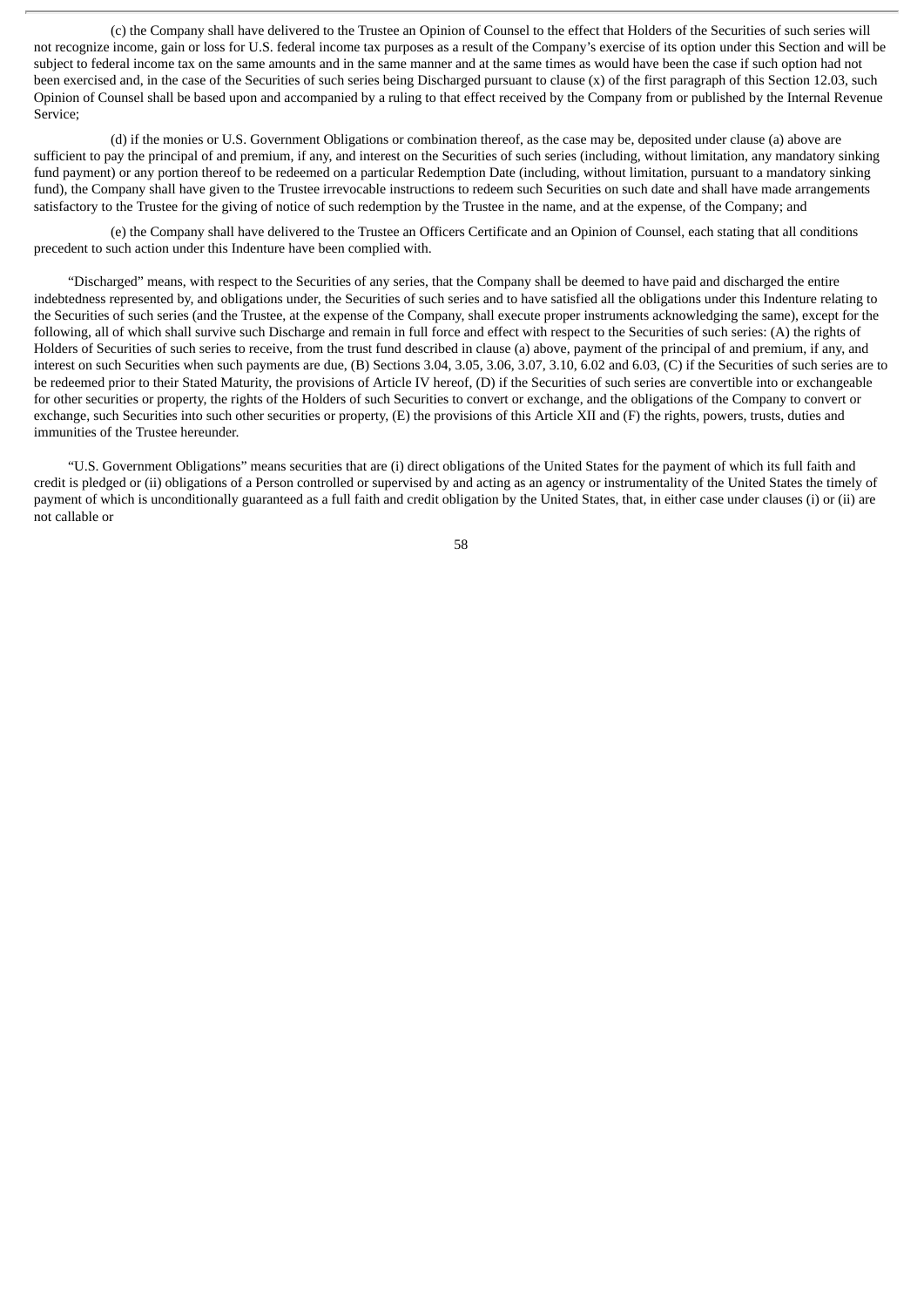redeemable at the option of the issuer thereof, and shall also include a depositary receipt issued by a bank or trust company as custodian with respect to any such U.S. Government Obligation or a specific payment of interest on or principal of any such U.S. Government Obligation held by such custodian for the account of the holder of a depositary receipt; provided that (except as required by law) such custodian is not authorized to make any deduction from the amount payable to the holder of such depositary receipt from any amount received by the custodian in respect of the U.S. Government Obligation or the specific payment of interest on or principal of the U.S. Government Obligation evidenced by such depositary receipt.

Section 12.04 Repayment to Company. The Trustee and any Paying Agent shall promptly pay to the Company (or to its designee) upon delivery of a Company Order any moneys or U.S. Government Obligations deposited pursuant to Sections 12.02 and 12.03 with respect to the Securities of any series and held by them that are in excess of the monies and/or U.S. Government Obligations that were required to effect the satisfaction and discharge, covenant defeasance or Discharge, as applicable, with respect to the Securities of such series, including any such moneys or obligations held by the Trustee under any escrow trust agreement entered into pursuant to Section 12.06. The provisions of Section 6.03(e) shall apply to any money held by the Trustee or any Paying Agent under this Article.

Section 12.05 Indemnity for U.S. Government Obligations. The Company shall pay and shall indemnify the Trustee against any tax, fee or other charge imposed on or assessed against the deposited U.S. Government Obligations or the principal or interest received on such U.S. Government Obligations.

Section 12.06 Deposits to Be Held in Escrow. Any deposits with the Trustee referred to in Section 12.03 above shall be irrevocable (except to the extent provided in Sections 12.04 and 6.03(e)) and shall be made under the terms of an escrow trust agreement. If any Outstanding Securities of a series are to be redeemed prior to their Stated Maturity, whether pursuant to any optional redemption provisions or in accordance with any mandatory or optional sinking fund requirement, the applicable escrow trust agreement shall provide therefor and the Company shall make such arrangements as are satisfactory to the Trustee for the giving of notice of redemption by the Trustee in the name, and at the expense, of the Company.

# Section 12.07 Application of Trust Money.

(a) Neither the Trustee nor any other Paying Agent shall be required to pay interest on any moneys deposited pursuant to the provisions of this Indenture, except such as it shall agree with the Company in writing to pay thereon.

(b) Subject to Section 6.03(e), any monies and U.S. Government Obligations which at any time shall be deposited by the Company or on its behalf with the Trustee or any other Paying Agent for the purpose of paying the principal of, premium, if any, and interest on any of the Securities shall be and are hereby assigned, transferred and set over to the Trustee or such other Paying Agent in trust for the respective Holders of the Securities for the purpose for which such moneys shall have been deposited, and such funds shall be applied by the Trustee or Paying Agent in accordance with the provisions of such Securities and this Indenture to the payment of all sums due and to become due on such Securities in respect of principal and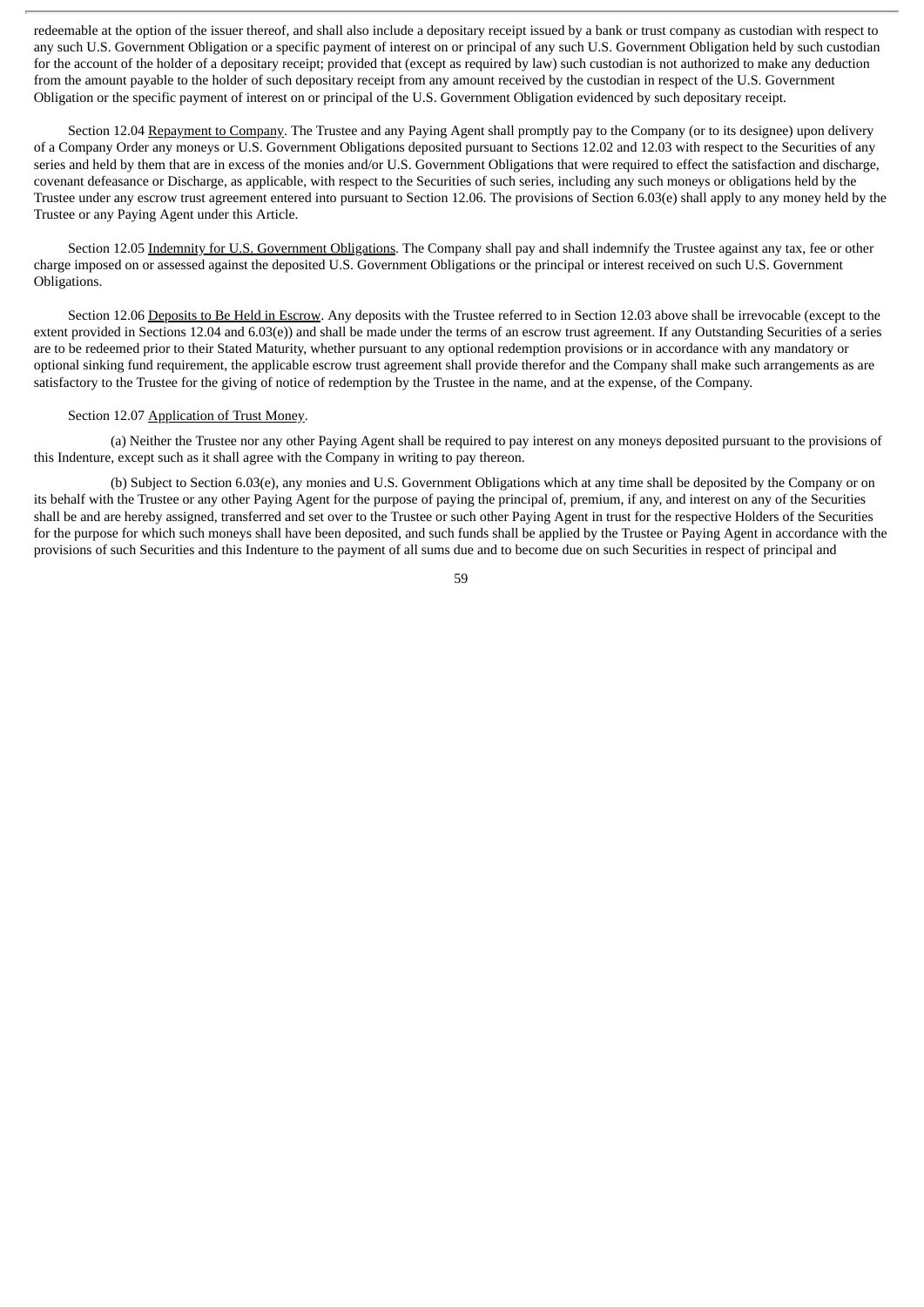premium, if any, and interest; but such moneys need not be segregated from other funds except to the extent required by law. Anything in this Indenture to the contrary notwithstanding, neither the Company nor any of its Subsidiaries nor any of their respective Affiliates may act as Paying Agent for any Securities in respect of which money or U.S. Government Obligations have been deposited pursuant to this Article XII.

Section 12.08 Deposits of Non-U.S. Currencies. Notwithstanding the foregoing provisions of this Article, if the Securities of any series are payable in a Currency other than U.S. Dollars, the Currency or the nature of the government obligations to be deposited with the Trustee under the foregoing provisions of this Article shall be as set forth in a Board Resolution, a Company Order or in one or more supplemental indentures hereto.

# **ARTICLE XIII**

#### **IMMUNITY OF CERTAIN PERSONS**

Section 13.01 No Personal Liability. No recourse shall be had for the payment of the principal of, or the premium, if any, or interest on, any Security or for any claim based thereon or otherwise in respect thereof or of the Indebtedness represented thereby, or upon any obligation, covenant or agreement of this Indenture, against any incorporator, stockholder, officer or director, as such, past, present or future, of the Company or of any successor corporation, either directly or through the Company or any successor corporation, whether by virtue of any constitutional provision, statute or rule of law, or by the enforcement of any assessment or penalty or otherwise; it being expressly agreed and understood that this Indenture and the Securities are solely corporate obligations, and that no personal liability whatsoever shall attach to, or be incurred by, any incorporator, stockholder, officer or director, as such, past, present or future, of the Company or of any successor corporation, either directly or through the Company or any successor corporation, because of the incurring of the Indebtedness hereby authorized or under or by reason of any of the obligations, covenants, promises or agreements contained in this Indenture or in any of the Securities, or to be implied herefrom or therefrom, and that all liability, if any, of that character against every such incorporator, stockholder, officer and director is, by the acceptance of the Securities and as a condition of, and as part of the consideration for, the execution of this Indenture and the issue of the Securities expressly waived and released.

#### **ARTICLE XIV**

#### **SUPPLEMENTAL INDENTURES**

Section 14.01 Without Consent of Securityholders. Except as otherwise provided as contemplated by Section 3.01 with respect to any series of Securities, the Company and the Trustee, at any time and from time to time, may enter into one or more indentures supplemental hereto, in form satisfactory to the Trustee, for any one or more of or all the following purposes:

(a) to add to the covenants and agreements of the Company, to be observed thereafter and during the period, if any, in such supplemental indenture or indentures expressed, and to add Events of Default, in each case for the protection or benefit of the Holders of all or any series of the Securities (and if such covenants, agreements and Events of Default are to be for the benefit of fewer than all series of Securities, stating that such covenants, agreements and Events of Default are expressly being included for the benefit of such series as shall be identified therein), or to surrender any right or power herein conferred upon the Company;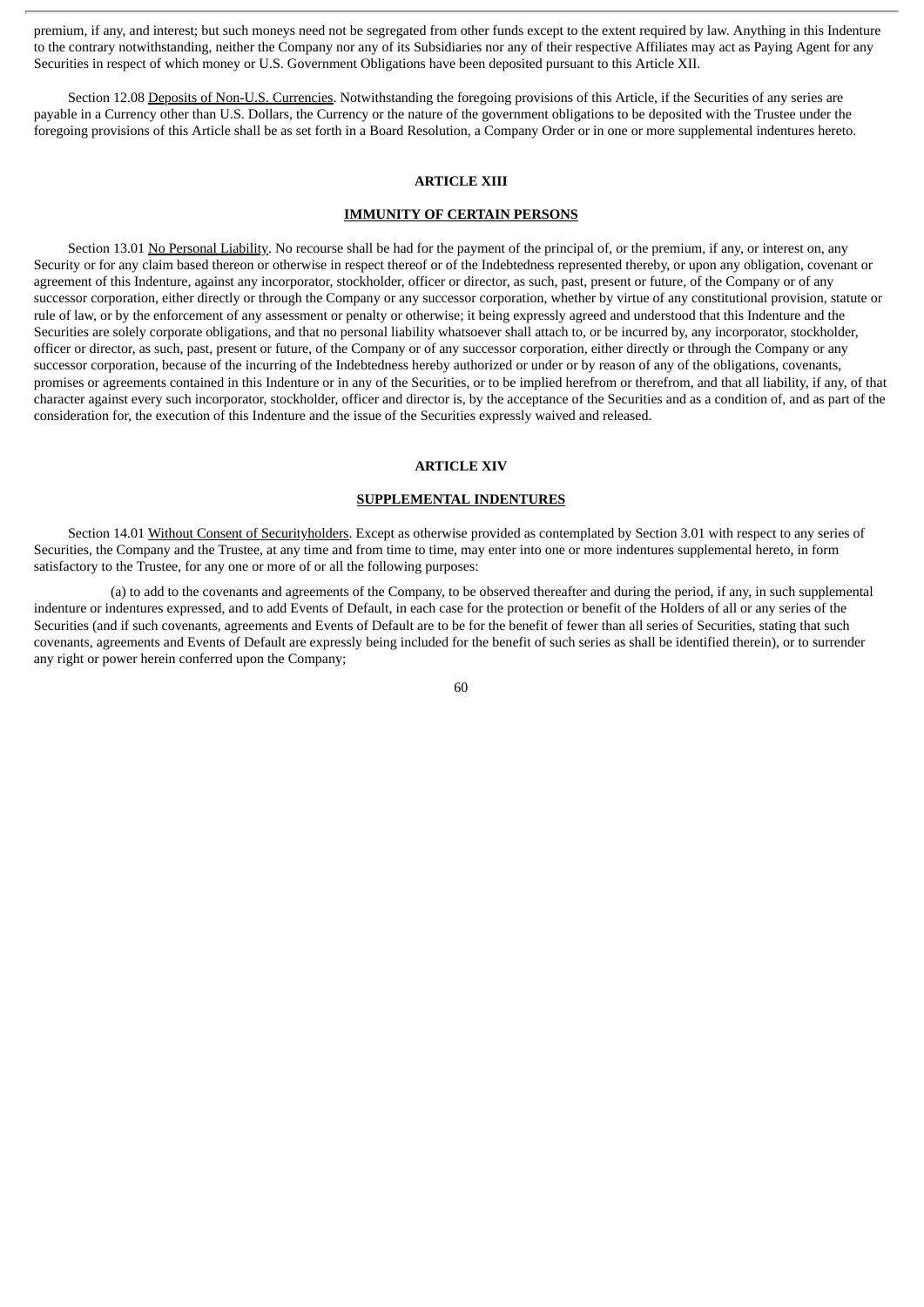(b) to delete or modify any Events of Default with respect to any series of the Securities, the form and terms of which are being first established pursuant to such supplemental indenture as permitted in Section 3.01 (and, if any such Event of Default is applicable to fewer than all such series of the Securities, specifying the series to which such Event of Default is applicable), and to specify the rights and remedies of the Trustee and the Holders of such Securities in connection therewith;

(c) to add to or change any of the provisions of this Indenture to provide, change or eliminate any restrictions on the payment of principal of or premium, if any, on Securities; provided that any such action shall not adversely affect the interests of the Holders of Securities of any series in any material respect;

(d) to change or eliminate any of the provisions of this Indenture; provided that any such change or elimination shall become effective only when there is no Outstanding Security of any series created prior to the execution of such supplemental indenture that is entitled to the benefit of such provision and as to which such supplemental indenture would apply;

(e) to evidence the succession of another entity to the Company, or successive successions, and the assumption by such successor of the covenants and obligations of the Company contained in the Securities of one or more series and in this Indenture or any supplemental indenture;

(f) to evidence and provide for the acceptance of appointment hereunder by a successor Trustee with respect to one or more series of Securities and to add to or change any of the provisions of this Indenture as shall be necessary for or facilitate the administration of the trusts hereunder by more than one Trustee, pursuant to the requirements of Section 11.06(c);

(g) to secure any series of Securities;

(h) to evidence any changes to this Indenture pursuant to Sections 11.05, 11.06 or 11.07 hereof as permitted by the terms thereof;

(i) to cure any ambiguity or inconsistency or to correct or supplement any provision contained herein or in any indenture supplemental hereto which may be defective or inconsistent with any other provision contained herein or in any supplemental indenture or to conform the terms hereof, as amended and supplemented, that are applicable to the Securities of any series to the description of the terms of such Securities in the offering memorandum, prospectus supplement or other offering document applicable to such Securities at the time of initial sale thereof;

(j) to add to or change or eliminate any provision of this Indenture as shall be necessary or desirable in accordance with any amendments to the Trust Indenture Act;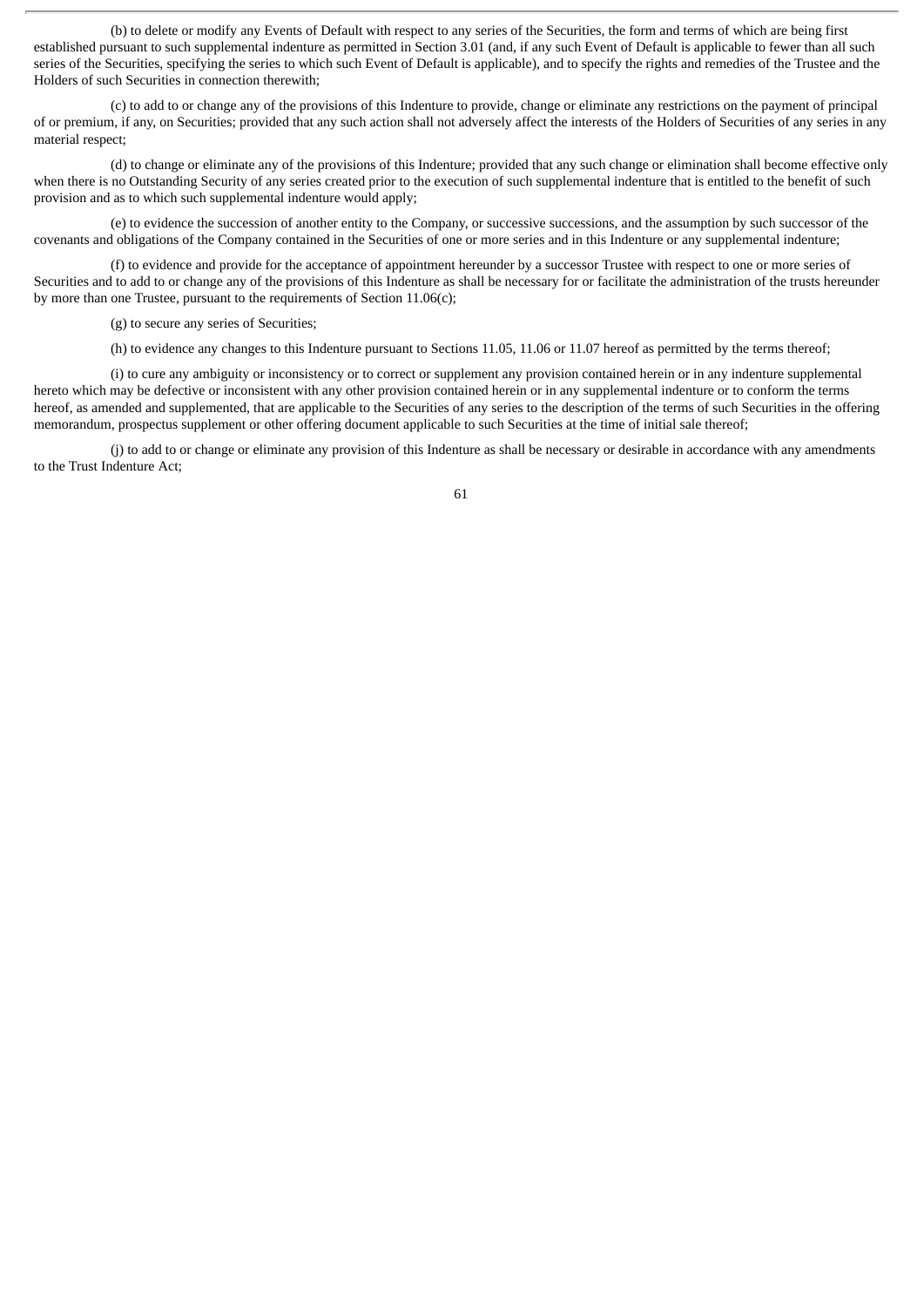(k) to add guarantors or co-obligors with respect to any series of Securities or to release guarantors from their guarantees of Securities in accordance with the terms of the applicable series of Securities;

(l) to make any change in any series of Securities that does not adversely affect in any material respect the rights of the Holders of such Securities;

(m) to provide for uncertificated securities in addition to certificated securities;

(n) to supplement any of the provisions of this Indenture to such extent as shall be necessary to permit or facilitate the defeasance and discharge of any series of Securities; provided that any such action shall not adversely affect the interests of the Holders of Securities of such series or any other series of Securities in any material respect;

(o) to prohibit the authentication and delivery of additional series of Securities; or

(p) to establish the form and terms of Securities of any series as permitted in Section 3.01, or to authorize the issuance of additional Securities of a series previously authorized or to add to the conditions, limitations or restrictions on the authorized amount, terms or purposes of issue, authentication or delivery of the Securities of any series, as herein set forth, or other conditions, limitations or restrictions thereafter to be observed.

Subject to the provisions of Section 14.03, the Trustee is authorized to join with the Company in the execution of any such supplemental indenture, to make the further agreements and stipulations which may be therein contained and to accept the conveyance, transfer, assignment, mortgage or pledge of any property or assets thereunder.

Any supplemental indenture authorized by the provisions of this Section 14.01 may be executed by the Company and the Trustee without the consent of the Holders of any of the Securities at the time Outstanding.

#### Section 14.02 With Consent of Securityholders; Limitations.

(a) With the consent of the Holders (evidenced as provided in Article VIII) of a majority in aggregate principal amount of the Outstanding Securities of each series affected by such supplemental indenture voting separately, the Company and the Trustee may, from time to time and at any time, enter into an indenture or indentures supplemental hereto for the purpose of adding any provisions to or changing in any manner or eliminating any provisions of this Indenture or of modifying in any manner the rights of the Holders of the Securities of such series to be affected; provided, however, that no such supplemental indenture shall, without the consent of the Holder of each Outstanding Security of each such series affected thereby,

(i) extend the Stated Maturity of the principal of, or any installment of interest on, any Security, or reduce the principal amount thereof or the interest thereon or any premium payable thereon, or extend the Stated Maturity of, or change the place of payment where, or the Currency in which the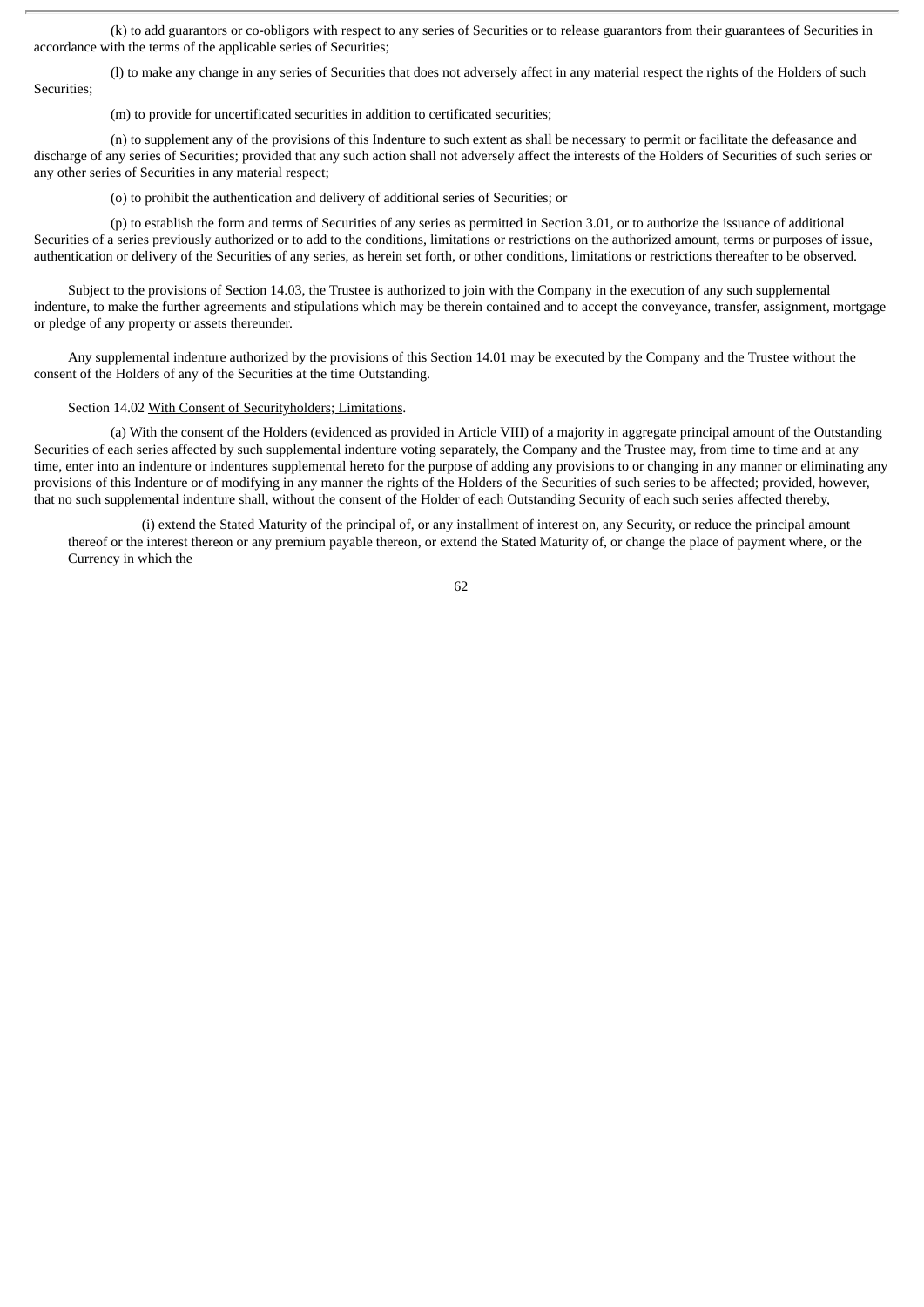principal of and premium, if any, or interest on such Security is denominated or payable, or reduce the amount of the principal of an Original Issue Discount Security that would be due and payable upon acceleration of the Maturity thereof pursuant to Section 7.02, change the ranking of any Security or, in the case of any subordinated Security, the definition of Senior Indebtedness applicable thereto, or impair the right to institute suit for the enforcement of any payment on or after the Stated Maturity thereof (or, in the case of redemption, on or after the Redemption Date), or materially adversely affect the economic terms of any right to convert or exchange any Security as may be provided pursuant to Section 3.01; or

(ii) reduce the percentage in principal amount of the Outstanding Securities of any series, the consent of whose Holders is required for any supplemental indenture, or the consent of whose Holders is required for any waiver of compliance with certain provisions of this Indenture or certain Defaults hereunder and their consequences provided for in this Indenture; or

(iii) modify any of the provisions of this Section, Section 7.06 or Section 6.06, except to increase any such percentage or to provide that certain other provisions of this Indenture cannot be modified or waived without the consent of the Holder of each Outstanding Security affected thereby; provided, however, that this clause shall not be deemed to require the consent of any Holder with respect to changes in the references to "the Trustee" and concomitant changes in this Section and Section 6.06, or the deletion of this proviso, in accordance with the requirements of Sections 11.06 and 14.01(d); or

(iv) modify, without the written consent of the Trustee, the rights, duties or immunities of the Trustee.

(b) A supplemental indenture that changes or eliminates any provision of this Indenture which has expressly been included solely for the benefit of one or more particular series of Securities or which modifies the rights of the Holders of Securities of such series with respect to such covenant or other provision, shall be deemed not to affect the rights under this Indenture of the Holders of Securities of any other series.

(c) It shall not be necessary for the consent of the Securityholders under this Section 14.02 to approve the particular form of any proposed supplemental indenture, but it shall be sufficient if such consent shall approve the substance thereof.

(d) The Company may set a record date for purposes of determining the identity of the Holders of each series of Securities entitled to give a written consent or waive compliance by the Company as authorized or permitted by this Section. Such record date shall not be more than 30 days prior to the first solicitation of such consent or waiver or the date of the most recent list of Holders furnished to the Trustee prior to such solicitation pursuant to Section 312 of the Trust Indenture Act.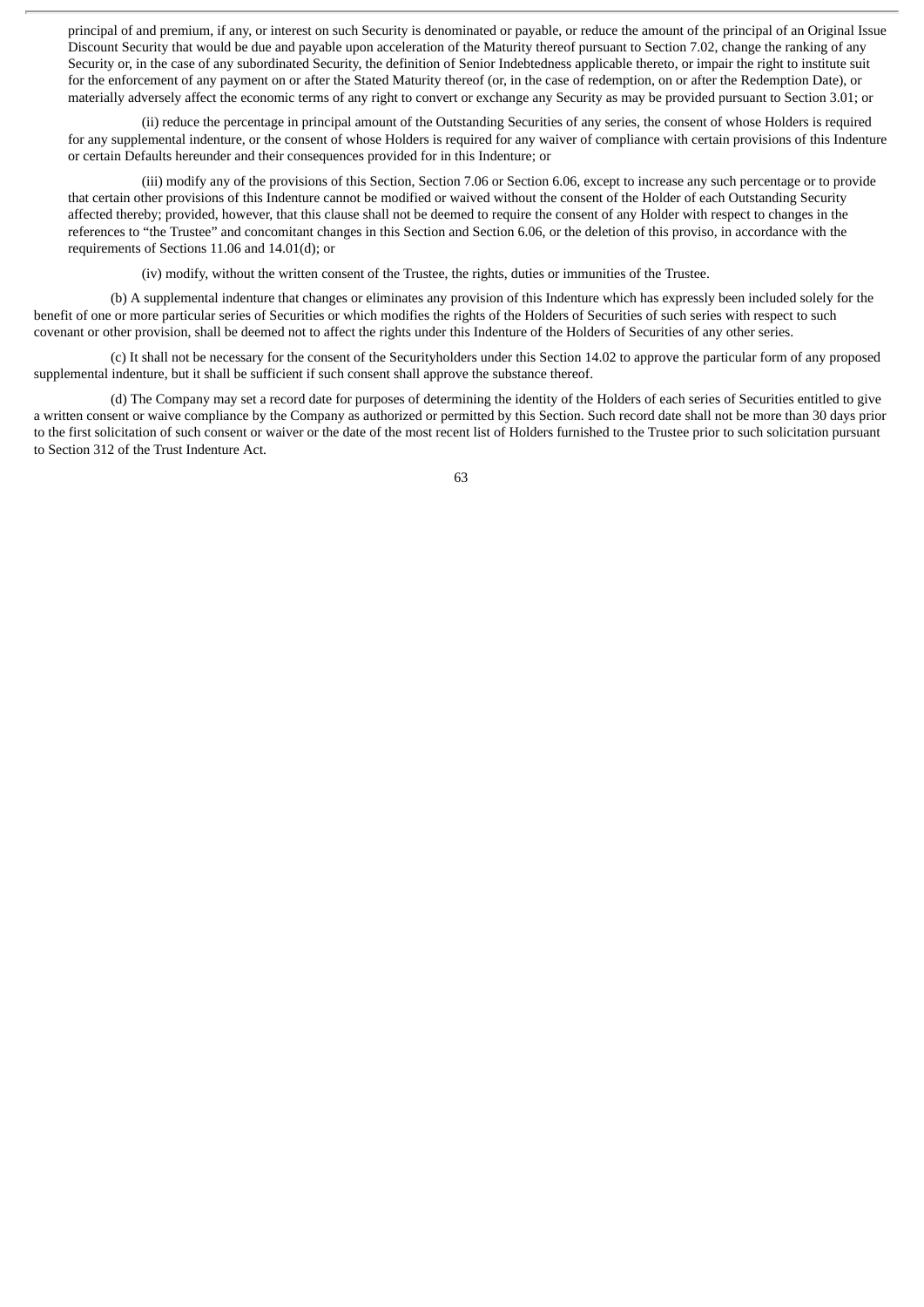(e) Promptly after the execution by the Company and the Trustee of any supplemental indenture pursuant to the provisions of this Section 14.02, the Company shall mail a notice, setting forth in general terms the substance of such supplemental indenture, to the Holders of Securities at their addresses as the same shall then appear in the Register of the Company. Any failure of the Company to mail such notice, or any defect therein, shall not, however, in any way impair or affect the validity of any such supplemental indenture.

Section 14.03 Trustee Protected. Upon the request of the Company, accompanied by the Officer's Certificate and Opinion of Counsel required by Section 16.01 and evidence reasonably satisfactory to the Trustee of consent of the Holders if the supplemental indenture is to be executed pursuant to Section 14.02, the Trustee shall join with the Company in the execution of said supplemental indenture unless said supplemental indenture affects the Trustee's own rights, duties or immunities under this Indenture or otherwise, in which case the Trustee may in its discretion, but shall not be obligated to, enter into said supplemental indenture. The Trustee shall be fully protected in relying upon such Officer's Certificate and an Opinion of Counsel.

Section 14.04 Effect of Execution of Supplemental Indenture. Upon the execution of any supplemental indenture pursuant to the provisions of this Article XIV, this Indenture shall be deemed to be modified and amended in accordance therewith and, except as herein otherwise expressly provided, the respective rights, limitations of rights, obligations, duties and immunities under this Indenture of the Trustee, the Company and the Holders of all of the Securities or of the Securities of any series affected, as the case may be, shall thereafter be determined, exercised and enforced hereunder subject in all respects to such modifications and amendments, and all the terms and conditions of any such supplemental indenture shall be and be deemed to be part of the terms and conditions of this Indenture for any and all purposes.

Section 14.05 Notation on or Exchange of Securities. Securities of any series authenticated and delivered after the execution of any supplemental indenture pursuant to the provisions of this Article may bear a notation in the form approved by the Trustee as to any matter provided for in such supplemental indenture. If the Company or the Trustee shall so determine, new Securities so modified as to conform, in the opinion of the Trustee and the Board of Directors of the Company, to any modification of this Indenture contained in any such supplemental indenture may be prepared and executed by the Company and authenticated and delivered by the Trustee in exchange for the Securities then Outstanding in equal aggregate principal amounts, and such exchange shall be made without cost to the Holders of the Securities.

Section 14.06 Conformity with TIA. Every supplemental indenture executed pursuant to the provisions of this Article shall conform to the requirements of the Trust Indenture Act as then in effect.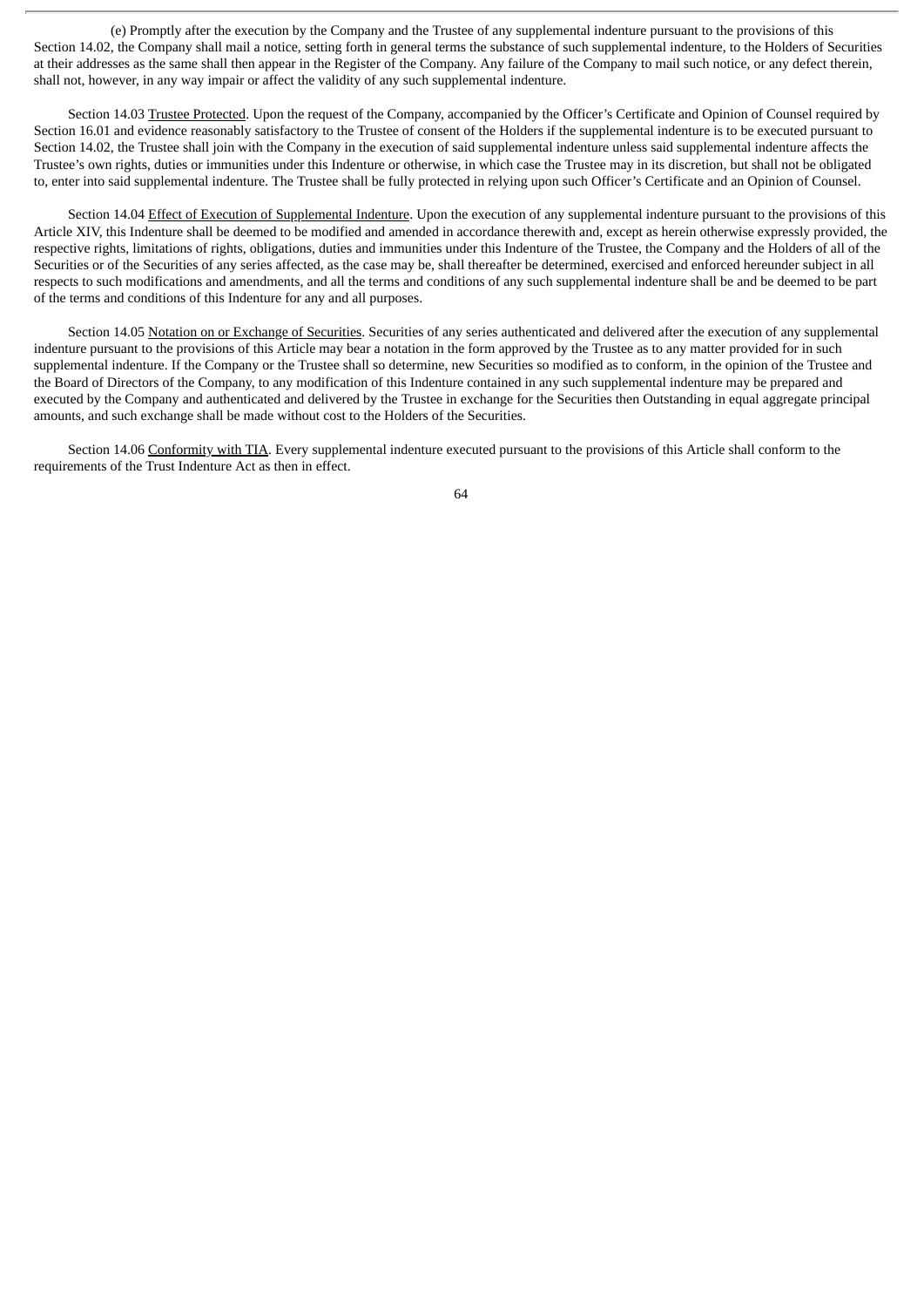#### **ARTICLE XV**

### **SUBORDINATION OF SECURITIES**

Section 15.01 Agreement to Subordinate. In the event a series of Securities is designated as subordinated pursuant to Section 3.01, and except as otherwise provided in a Company Order or in one or more indentures supplemental hereto, the Company, for itself, its successors and assigns, covenants and agrees, and each Holder of Securities of such series by his, her or its acceptance thereof, likewise covenants and agrees, that the payment of the principal of (and premium, if any) and interest, if any, on each and all of the Securities of such series is hereby expressly subordinated, to the extent and in the manner hereinafter set forth, in right of payment to the prior payment in full of all Senior Indebtedness. In the event a series of Securities is not designated as subordinated pursuant to Section 3.01(s), this Article XV shall have no effect upon the Securities.

Section 15.02 Distribution on Dissolution, Liquidation and Reorganization; Subrogation of Securities. Subject to Section 15.01, upon any distribution of assets of the Company upon any dissolution, winding up, liquidation or reorganization of the Company, whether in bankruptcy, insolvency, reorganization or receivership proceedings or upon an assignment for the benefit of creditors or any other marshalling of the assets and liabilities of the Company or otherwise (subject to the power of a court of competent jurisdiction to make other equitable provision reflecting the rights conferred in this Indenture upon the Senior Indebtedness and the holders thereof with respect to the Securities and the holders thereof by a lawful plan of reorganization under applicable bankruptcy law):

(a) the holders of all Senior Indebtedness shall be entitled to receive payment in full of the principal thereof (and premium, if any) and interest due thereon before the Holders of the Securities are entitled to receive any payment upon the principal (or premium, if any) or interest, if any, on Indebtedness evidenced by the Securities; and

(b) any payment or distribution of assets of the Company of any kind or character, whether in cash, property or securities, to which the Holders of the Securities or the Trustee would be entitled except for the provisions of this Article XV shall be paid by the liquidation trustee or agent or other Person making such payment or distribution, whether a trustee in bankruptcy, a receiver or liquidating trustee or otherwise, directly to the holders of Senior Indebtedness or their representative or representatives or to the trustee or trustees under any indenture under which any instruments evidencing any of such Senior Indebtedness may have been issued, ratably according to the aggregate amounts remaining unpaid on account of the principal of (and premium, if any) and interest on the Senior Indebtedness held or represented by each, to the extent necessary to make payment in full of all Senior Indebtedness remaining unpaid, after giving effect to any concurrent payment or distribution to the holders of such Senior Indebtedness; and

(c) in the event that, notwithstanding the foregoing, any payment or distribution of assets of the Company of any kind or character, whether in cash, property or securities prohibited by the foregoing, shall be received by the Trustee or the Holders of the Securities before all Senior Indebtedness is paid in full, such payment or distribution shall be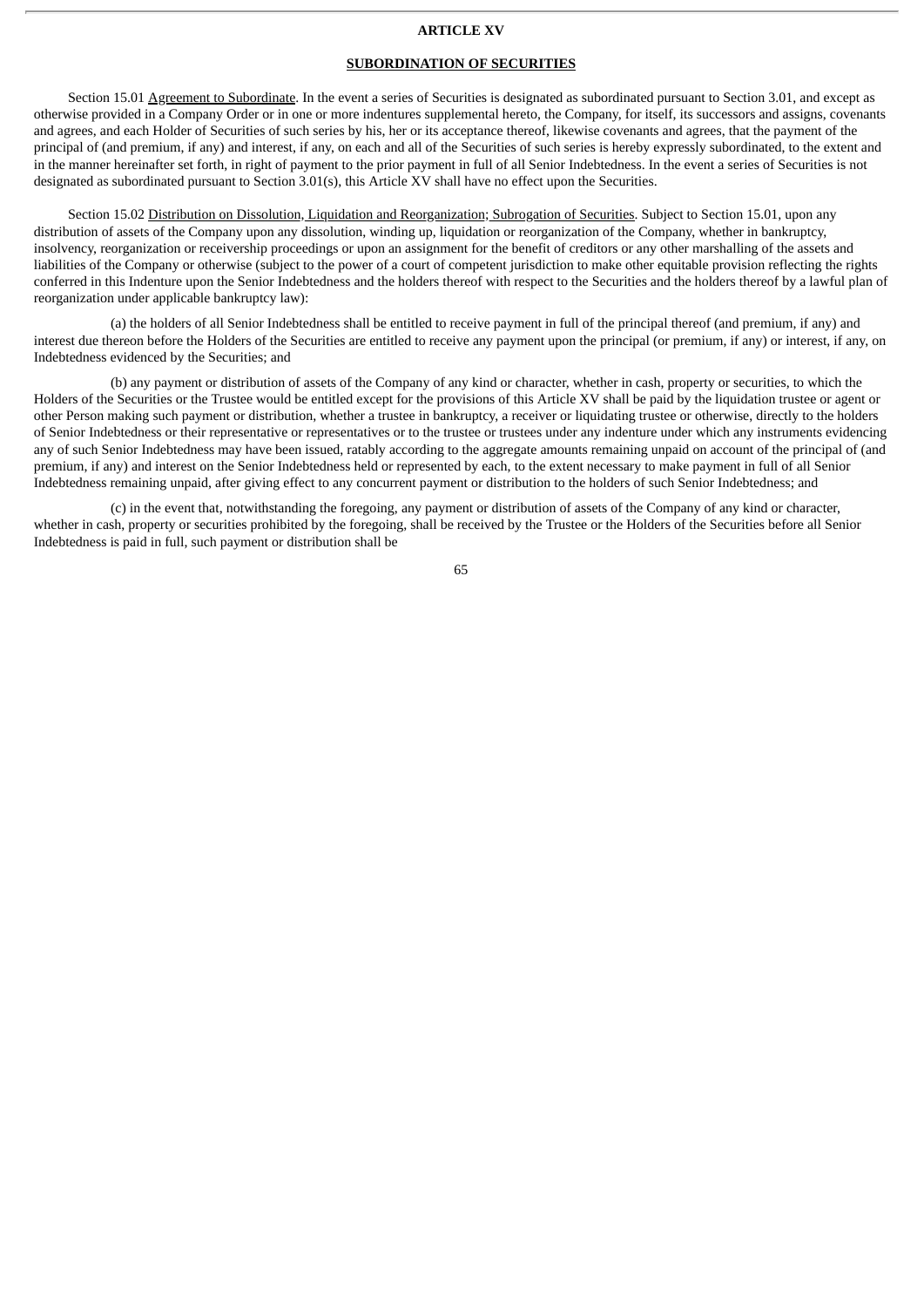paid over, upon written notice to a Responsible Officer of the Trustee, to the holder of such Senior Indebtedness or his, her or its representative or representatives or to the trustee or trustees under any indenture under which any instrument evidencing any of such Senior Indebtedness may have been issued, ratably as aforesaid, as calculated by the Company, for application to payment of all Senior Indebtedness remaining unpaid until all such Senior Indebtedness shall have been paid in full, after giving effect to any concurrent payment or distribution to the holders of such Senior Indebtedness.

(d) Subject to the payment in full of all Senior Indebtedness, the Holders of the Securities shall be subrogated to the rights of the holders of Senior Indebtedness (to the extent that distributions otherwise payable to such holder have been applied to the payment of Senior Indebtedness) to receive payments or distributions of cash, property or securities of the Company applicable to Senior Indebtedness until the principal of (and premium, if any) and interest, if any, on the Securities shall be paid in full and no such payments or distributions to the Holders of the Securities of cash, property or securities otherwise distributable to the holders of Senior Indebtedness shall, as between the Company, its creditors other than the holders of Senior Indebtedness, and the Holders of the Securities be deemed to be a payment by the Company to or on account of the Securities. It is understood that the provisions of this Article XV are and are intended solely for the purpose of defining the relative rights of the Holders of the Securities, on the one hand, and the holders of the Senior Indebtedness, on the other hand. Nothing contained in this Article XV or elsewhere in this Indenture or in the Securities is intended to or shall impair, as between the Company, its creditors other than the holders of Senior Indebtedness, and the Holders of the Securities, the obligation of the Company, which is unconditional and absolute, to pay to the Holders of the Securities the principal of (and premium, if any) and interest, if any, on the Securities as and when the same shall become due and payable in accordance with their terms, or to affect the relative rights of the Holders of the Securities and creditors of the Company other than the holders of Senior Indebtedness, nor shall anything herein or in the Securities prevent the Trustee or the Holder of any Security from exercising all remedies otherwise permitted by applicable law upon default under this Indenture, subject to the rights, if any, under this Article XV of the holders of Senior Indebtedness in respect of cash, property or securities of the Company received upon the exercise of any such remedy. Upon any payment or distribution of assets of the Company referred to in this Article XV, the Trustee, subject to the provisions of Section 15.06, shall be entitled to conclusively rely upon a certificate of the liquidating trustee or agent or other person making any distribution to the Trustee for the purpose of ascertaining the Persons entitled to participate in such distribution, the holders of Senior Indebtedness and other indebtedness of the Company, the amount thereof or payable thereon, the amount or amounts paid or distributed thereof and all other facts pertinent thereto or to this Article XV.

Section 15.03 No Payment on Securities in Event of Default on Senior Indebtedness. Subject to Section 15.01, no payment by the Company on account of principal (or premium, if any), sinking funds or interest, if any, on the Securities shall be made at any time if: (i) a default on Senior Indebtedness exists that permits the holders of such Senior Indebtedness to accelerate its maturity and (ii) the default is the subject of judicial proceedings or the Company has received notice of such default. The Company may resume payments on the Securities when full payment of amounts then due for principal (premium, if any), sinking funds and interest on Senior Indebtedness has been made or duly provided for in money or money's worth.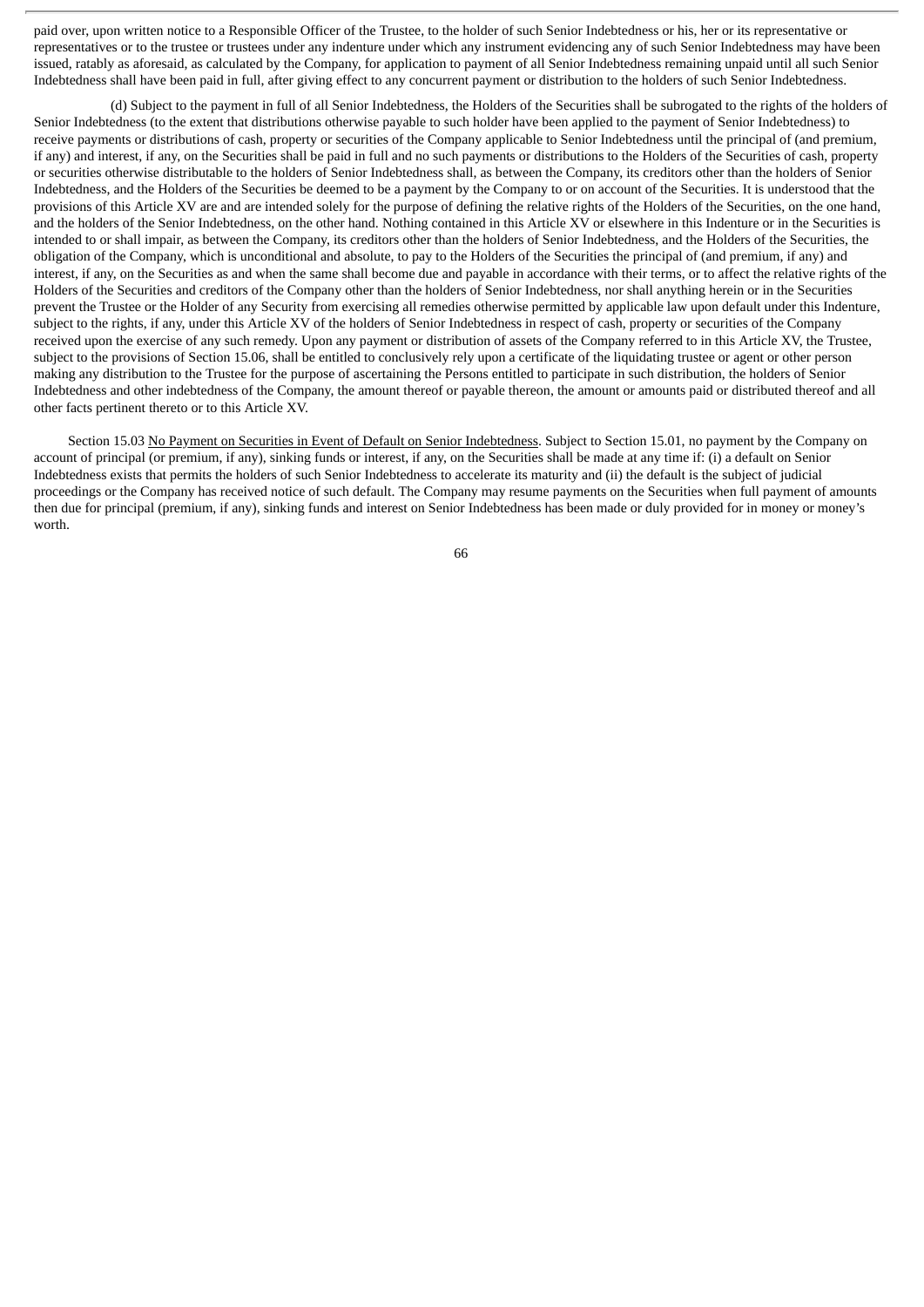In the event that, notwithstanding the foregoing, any payment shall be received by the Trustee when such payment is prohibited by the preceding paragraph of this Section 15.03, such payment shall be held in trust for the benefit of, and shall be paid over or delivered to, the holders of such Senior Indebtedness or their respective representatives, or to the trustee or trustees under any indenture pursuant to which any of such Senior Indebtedness may have been issued, as their respective interests may appear, as calculated by the Company, but only to the extent that the holders of such Senior Indebtedness (or their representative or representatives or a trustee) notify the Trustee in writing within 90 days of such payment of the amounts then due and owing on such Senior Indebtedness and only the amounts specified in such notice to the Trustee shall be paid to the holders of such Senior Indebtedness.

Section 15.04 Payments on Securities Permitted. Subject to Section 15.01, nothing contained in this Indenture or in any of the Securities shall (a) affect the obligation of the Company to make, or prevent the Company from making, at any time except as provided in Sections 15.02 and 15.03, payments of principal of (or premium, if any) or interest, if any, on the Securities or (b) prevent the application by the Trustee of any moneys or assets deposited with it hereunder to the payment of or on account of the principal of (or premium, if any) or interest, if any, on the Securities, unless a Responsible Officer of the Trustee shall have received at its Corporate Trust Office written notice of any fact prohibiting the making of such payment from the Company or from the holder of any Senior Indebtedness or from the trustee for any such holder, together with proof satisfactory to the Trustee of such holding of Senior Indebtedness or of the authority of such trustee more than two Business Days prior to the date fixed for such payment.

Section 15.05 Authorization of Securityholders to Trustee to Effect Subordination. Subject to Section 15.01, each Holder of Securities by his acceptance thereof authorizes and directs the Trustee on his, her or its behalf to take such action as may be necessary or appropriate to effectuate the subordination as provided in this Article XV and appoints the Trustee his attorney-in-fact for any and all such purposes.

Section 15.06 Notices to Trustee. The Company shall give prompt written notice to a Responsible Officer of the Trustee of any fact known to the Company that would prohibit the making of any payment of monies or assets to or by the Trustee in respect of the Securities of any series pursuant to the provisions of this Article XV. Subject to Section 15.01, notwithstanding the provisions of this Article XV or any other provisions of this Indenture, neither the Trustee nor any Paying Agent (other than the Company) shall be charged with knowledge of the existence of any Senior Indebtedness or of any fact which would prohibit the making of any payment of moneys or assets to or by the Trustee or such Paying Agent, unless and until a Responsible Officer of the Trustee or such Paying Agent shall have received (in the case of a Responsible Officer of the Trustee, at the Corporate Trust Office of the Trustee) written notice thereof from the Company or from the holder of any Senior Indebtedness or from the trustee for any such holder, together with proof satisfactory to the Trustee of such holding of Senior Indebtedness or of the authority of such trustee and, prior to the receipt of any such written notice, the Trustee shall be entitled in all respects conclusively to presume that no such facts exist; provided, however, that if at least two Business Days prior to the date upon which by the terms hereof any such moneys or assets may become payable for any purpose (including, without limitation, the payment of either the principal (or premium, if any) or interest, if any, on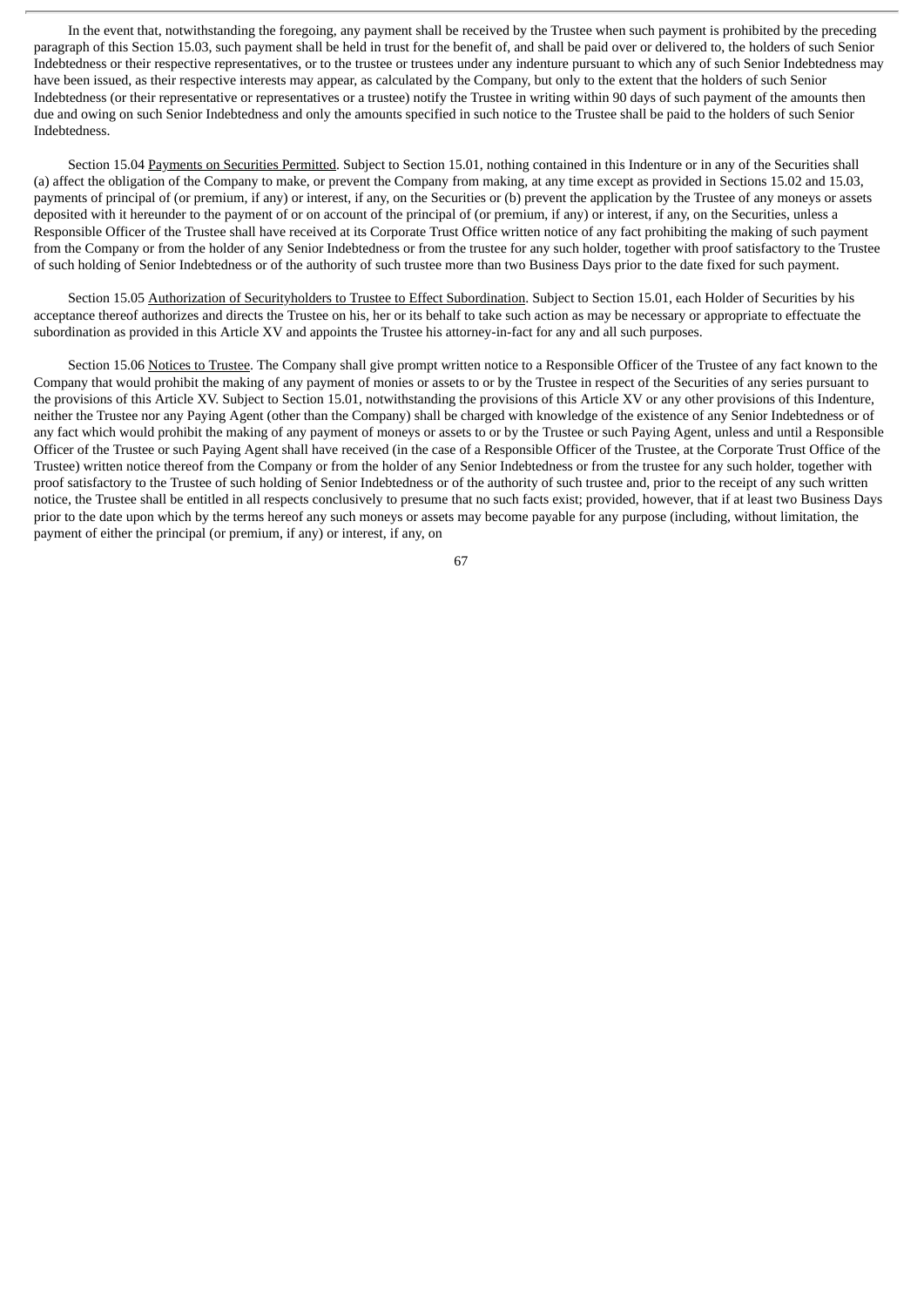any Security) a Responsible Officer of the Trustee shall not have received with respect to such moneys or assets the notice provided for in this Section 15.06, then, anything herein contained to the contrary notwithstanding, the Trustee shall have full power and authority to receive such moneys or assets and to apply the same to the purpose for which they were received, and shall not be affected by any notice to the contrary which may be received by it within two Business Days prior to such date. The Trustee shall be entitled to rely on the delivery to it of a written notice by a Person representing himself to be a holder of Senior Indebtedness (or a trustee on behalf of such holder) to establish that such a notice has been given by a holder of Senior Indebtedness or a trustee on behalf of any such holder. In the event that the Trustee determines in good faith that further evidence is required with respect to the right of any Person as a holder of Senior Indebtedness to participate in any payment or distribution pursuant to this Article XV, the Trustee may request such Person to furnish evidence to the reasonable satisfaction of the Trustee as to the amount of Senior Indebtedness held by such Person, the extent to which such Person is entitled to participate in such payment or distribution and any other facts pertinent to the rights of such Person under this Article XV and, if such evidence is not furnished, the Trustee may defer any payment to such Person pending judicial determination as to the right of such Person to receive such payment.

Section 15.07 Trustee as Holder of Senior Indebtedness. Subject to Section 15.01, the Trustee in its individual capacity shall be entitled to all the rights set forth in this Article XV in respect of any Senior Indebtedness at any time held by it to the same extent as any other holder of Senior Indebtedness and nothing in this Indenture shall be construed to deprive the Trustee of any of its rights as such holder. Nothing in this Article XV shall apply to claims of, or payments to, the Trustee under or pursuant to Sections 7.05 or 11.01.

Section 15.08 Modifications of Terms of Senior Indebtedness. Subject to Section 15.01, any renewal or extension of the time of payment of any Senior Indebtedness or the exercise by the holders of Senior Indebtedness of any of their rights under any instrument creating or evidencing Senior Indebtedness, including, without limitation, the waiver of default thereunder, may be made or done all without notice to or assent from the Holders of the Securities or the Trustee. To the extent permitted by applicable law, no compromise, alteration, amendment, modification, extension, renewal or other change of, or waiver, consent or other action in respect of, any liability or obligation under or in respect of, or of any of the terms, covenants or conditions of any indenture or other instrument under which any Senior Indebtedness is outstanding or of such Senior Indebtedness, whether or not such release is in accordance with the provisions of any applicable document, shall in any way alter or affect any of the provisions of this Article XV or of the Securities relating to the subordination thereof.

Section 15.09 Reliance on Judicial Order or Certificate of Liquidating Agent. Subject to Section 15.01, upon any payment or distribution of assets of the Company referred to in this Article XV, the Trustee and the Holders of the Securities shall be entitled to conclusively rely upon any order or decree entered by any court of competent jurisdiction in which such insolvency, bankruptcy, receivership, liquidation, reorganization, dissolution, winding up or similar case or proceeding is pending, or a certificate of the trustee in bankruptcy, liquidating trustee, custodian, receiver, assignee for the benefit of creditors, agent or other person making such payment or distribution, delivered to the Trustee or to the Holders of Securities, for the purpose of ascertaining the Persons entitled to participate in such payment or distribution, the holders of Senior Indebtedness and other indebtedness of the Company, the amount thereof or payable thereon, the amount or amounts paid or distributed thereon and all other facts pertinent thereto or to this Article XV.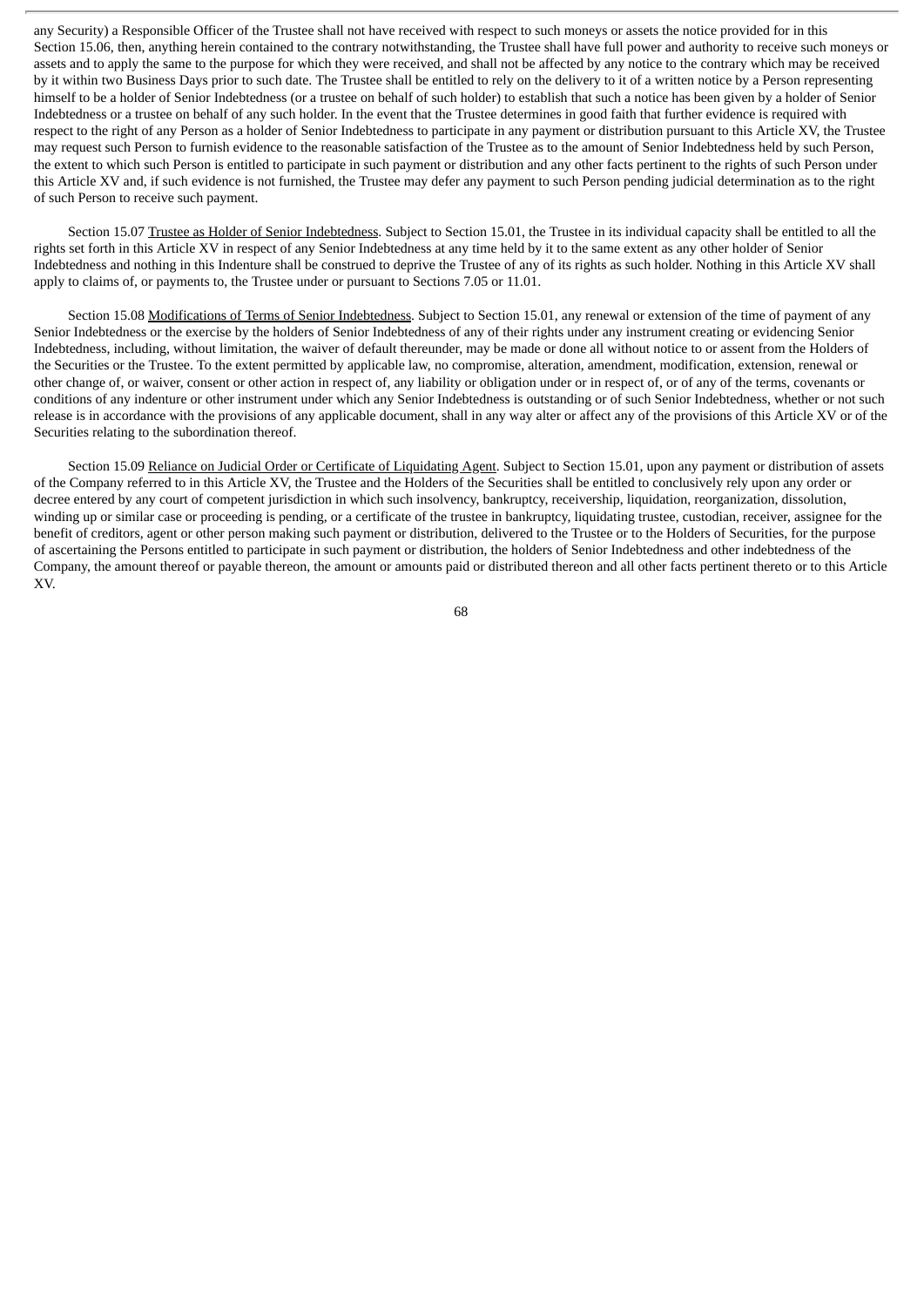Section 15.10 Satisfaction and Discharge; Defeasance and Covenant Defeasance. Subject to Section 15.01, amounts and U.S. Government Obligations deposited in trust with the Trustee pursuant to and in accordance with Article XII and not, at the time of such deposit, prohibited to be deposited under Sections 15.02 or 15.03 shall not be subject to this Article XV.

Section 15.11 Trustee Not Fiduciary for Holders of Senior Indebtedness. With respect to the holders of Senior Indebtedness, the Trustee undertakes to perform or observe only such of its covenants and obligations as are specifically set forth in this Article XV, and no implied covenants or obligations with respect to the holders of Senior Indebtedness shall be read into this Indenture against the Trustee. The Trustee shall not be deemed to owe any fiduciary duty to the holders of Senior Indebtedness. The Trustee shall not be liable to any such holder if it shall pay over or distribute to or on behalf of Holders of Securities or the Company, or any other Person, moneys or assets to which any holder of Senior Indebtedness shall be entitled by virtue of this Article XV or otherwise.

# **ARTICLE XVI**

#### **MISCELLANEOUS PROVISIONS**

Section 16.01 Certificates and Opinions as to Conditions Precedent.

(a) Upon any request or application by the Company to the Trustee to take any action under any of the provisions of this Indenture, the Company shall furnish to the Trustee an Officer's Certificate stating that all conditions precedent, if any, provided for in this Indenture relating to the proposed action have been complied with and an Opinion of Counsel stating that in the opinion of such counsel all such conditions precedent have been complied with, except that in the case of any such application or demand as to which the furnishing of such document is specifically required by any provision of this Indenture relating to such particular application or demand, no additional certificate or opinion need be furnished.

(b) Each certificate or opinion provided for in this Indenture and delivered to the Trustee with respect to compliance with a condition or covenant provided for in this Indenture (other than the certificates provided pursuant to Section 6.05 of this Indenture) shall include (i) a statement that the Person giving such certificate or opinion has read such covenant or condition; (ii) a brief statement as to the nature and scope of the examination or investigation upon which the statements or opinions contained in such certificate or opinion are based; (iii) a statement that, in the view or opinion of such Person, he or she has made such examination or investigation as is necessary to enable such Person to express an informed view or opinion as to whether or not such covenant or condition has been complied with; and (iv) a statement as to whether or not, in the view or opinion of such Person, such condition or covenant has been complied with.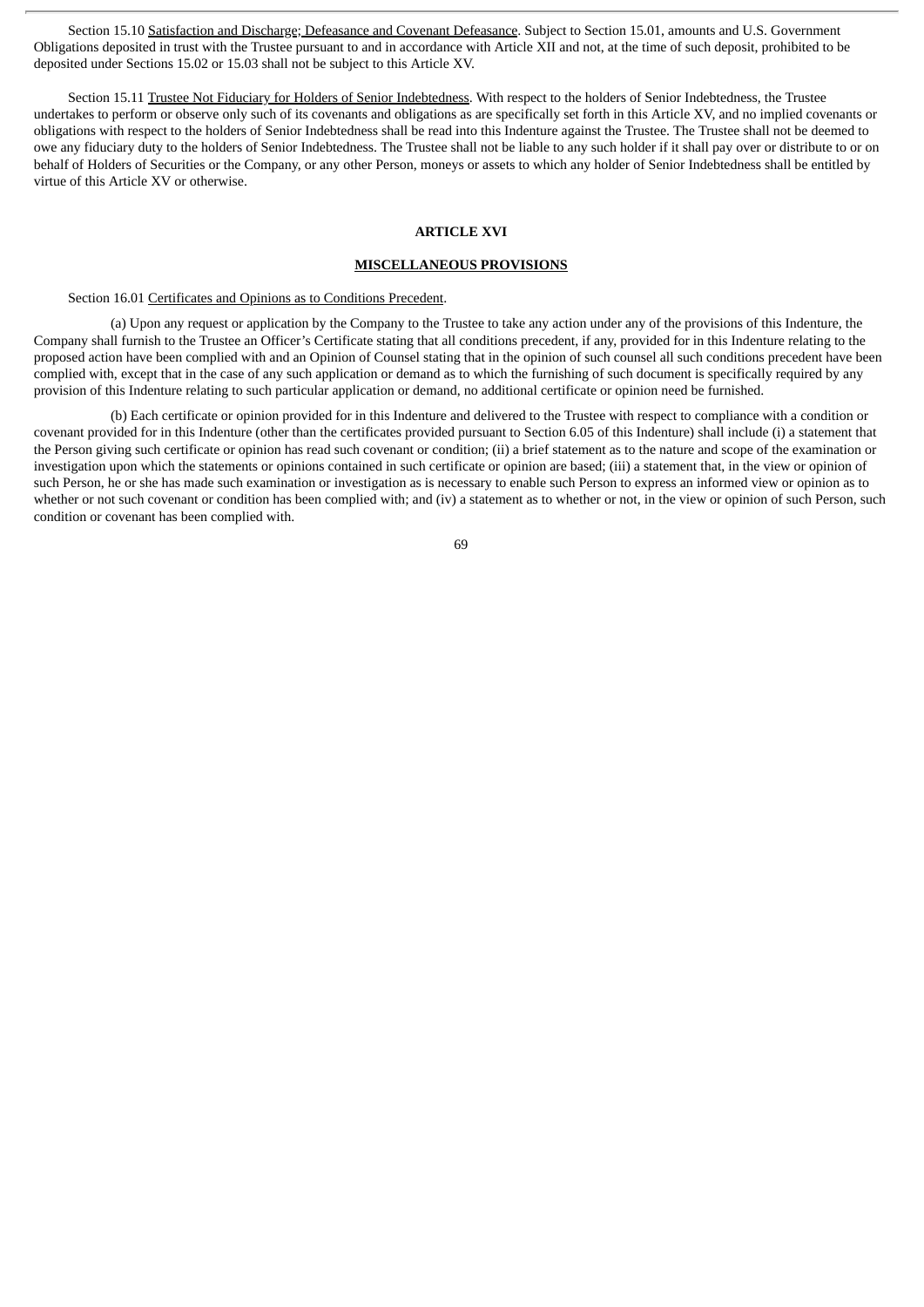(c) Any certificate, statement or opinion of an officer of the Company may be based, insofar as it relates to legal matters, upon a certificate or opinion of, or representations by, counsel, unless such officer knows, or in the exercise of reasonable care should know, that the certificate or opinion or representations with respect to the matters upon which his or her certificate, statement or opinion is based are erroneous. Any certificate, statement or opinion of counsel may be based, insofar as it relates to factual matters, upon a certificate, statement or opinion of, or representations by, an officer or officers of the Company stating that the information with respect to such factual matters is in the possession of the Company, unless such counsel knows, or in the exercise of reasonable care should know, that the certificate, statement or opinion or representations with respect to such matters are erroneous.

(d) Any certificate, statement or opinion of an officer of the Company or of counsel to the Company may be based, insofar as it relates to accounting matters, upon a certificate or opinion of, or representations by, an accountant or firm of accountants, unless such officer or counsel, as the case may be, knows, or in the exercise of reasonable care should know, that the certificate or opinion or representations with respect to the accounting matters upon which his or her certificate, statement or opinion may be based are erroneous. Any certificate or opinion of any firm of independent registered public accountants filed with the Trustee shall contain a statement that such firm is independent.

(e) In any case where several matters are required to be certified by, or covered by an opinion of, any specified Person, it is not necessary that all such matters be certified by, or covered by the opinion of, only one such Person, or that they be so certified or covered by only one document, but one such Person may certify or give an opinion with respect to some matters and one or more other such Persons as to other matters, and any such Person may certify or give an opinion as to such matters in one or several documents.

(f) Where any Person is required to make, give or execute two or more applications, requests, consents, certificates, statements, opinions or other instruments under this Indenture, they may, but need not, be consolidated and form one instrument.

Section 16.02 Trust Indenture Act Controls. If and to the extent that any provision of this Indenture limits, qualifies or conflicts with the duties imposed by, or another provision included in this Indenture which is required to be included in this Indenture by any of the provisions of Sections 310 to 318, inclusive, of the Trust Indenture Act, such imposed duties or incorporated provision shall control.

Section 16.03 Notices to the Company and Trustee. Any notice or demand authorized by this Indenture to be made upon, given or furnished to, or filed with, the Company or the Trustee shall be sufficiently made, given, furnished or filed for all purposes if it shall be mailed, delivered or telefaxed to:

(a) the Company, at 13320 Ballantyne Corporate Place, Charlotte, North Carolina 28277-3607, Attention: General Counsel, Facsimile No.: (717) 849-4753 or at such other address or email or facsimile number as may have been furnished in writing to the Trustee by the Company.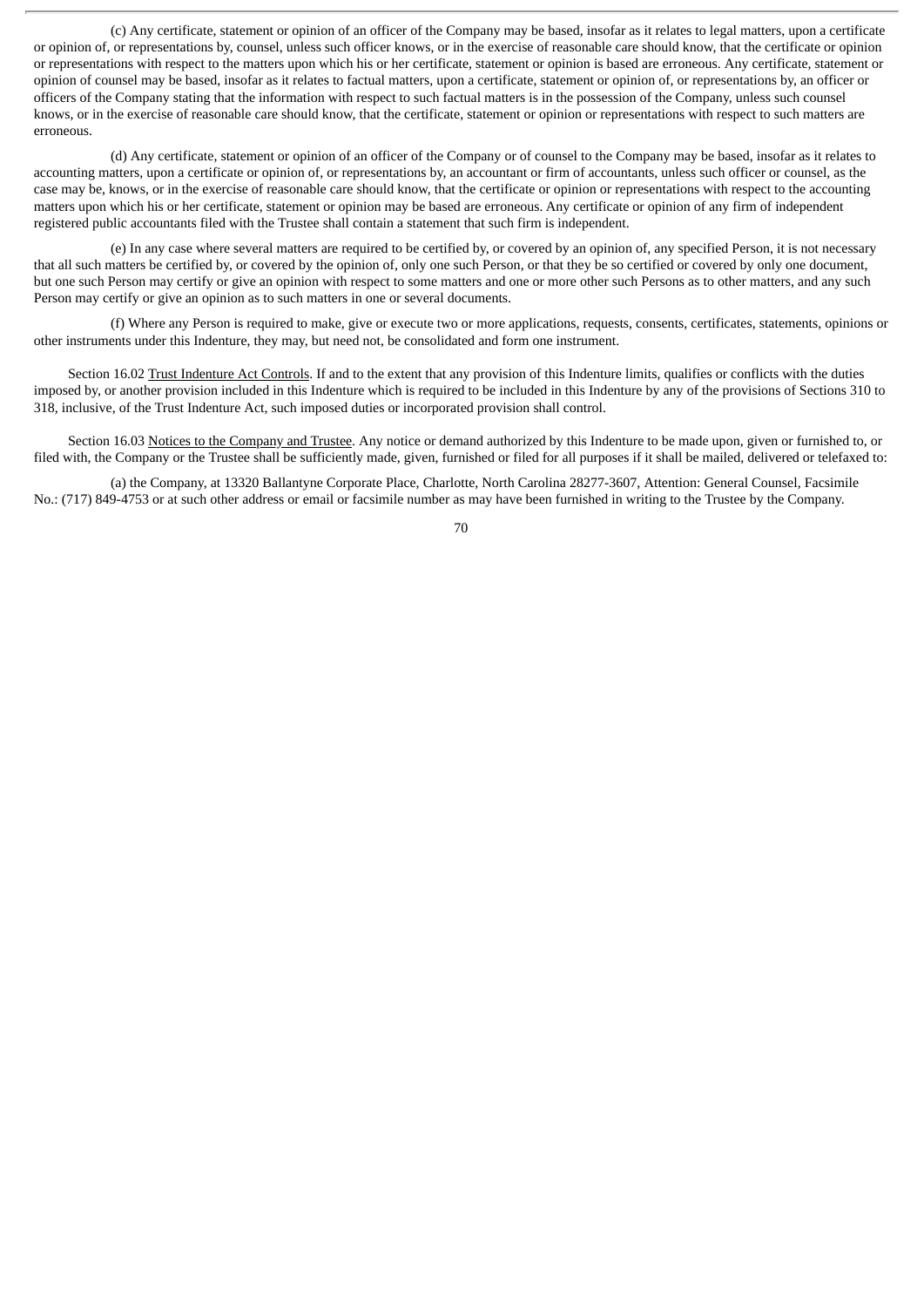(b) the Trustee, at the Corporate Trust Office of the Trustee, Attention: Corporate Trust Services — Dentsply Administrator, email: raymond.dellicolli@wellsfargo.com.

Any such notice, demand or other document shall be in the English language.

Section 16.04 Notices to Securityholders; Waiver. Any notice required or permitted to be given to Securityholders shall be sufficiently given (unless otherwise herein expressly provided),

(a) if to Holders, if given in writing by first class mail, postage prepaid, to such Holders at their addresses as the same shall appear on the Register of the Company; *provided*, that in the event of suspension of regular mail service or by reason of any other cause it shall be impracticable to give notice by mail, then such notification as shall be given with the approval of the Trustee shall constitute sufficient notice for every purpose hereunder; or

(b) If a series of Securities has been issued in the form of one or more Global Securities through DTC as Depositary, notice may be provided with respect to such series of Securities by delivery of such notice to DTC for posting through its "Legal Notice Service" (LENS) or a successor system thereof.

Where this Indenture provides for notice in any manner, such notice may be waived in writing by the Person entitled to receive such notice, either before or after the event, and such waiver shall be the equivalent of such notice. Waivers of notice by Holders shall be filed with the Trustee, but such filing shall not be a condition precedent to the validity of any action taken in reliance on such waiver. In any case where notice to Holders is given by mail; neither the failure to mail such notice nor any defect in any notice so mailed to any particular Holder shall affect the sufficiency of such notice with respect to other Holders, and any notice that is mailed in the manner herein provided shall be conclusively presumed to have been duly given. In any case where notice to Holders is given by publication, any defect in any notice so published as to any particular Holder shall not affect the sufficiency of such notice with respect to other Holders, and any notice that is published in the manner herein provided shall be conclusively presumed to have been duly given.

Section 16.05 Legal Holiday. Unless otherwise specified pursuant to Section 3.01, in any case where any Interest Payment Date, Redemption Date or Maturity of any Security of any series shall not be a Business Day at any Place of Payment for the Securities of that series, then payment of principal and premium, if any, or interest need not be made at such Place of Payment on such date, but may be made on the next succeeding Business Day at such Place of Payment with the same force and effect as if made on such Interest Payment Date, Redemption Date or Maturity and no interest shall accrue on such payment for the period from and after such Interest Payment Date, Redemption Date or Maturity, as the case may be, to such Business Day if such payment is made or duly provided for on such Business Day.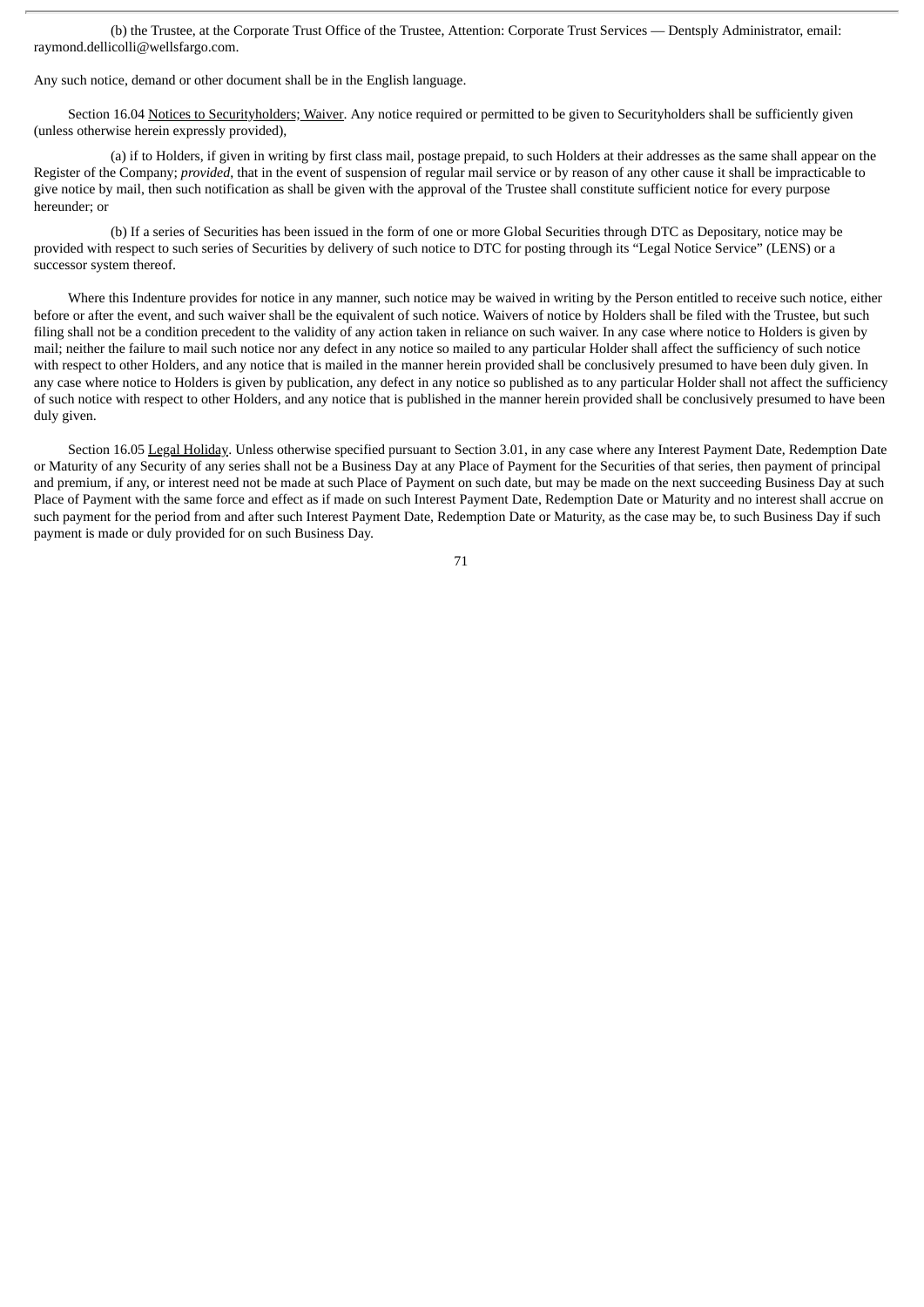Section 16.06 Effects of Headings and Table of Contents. The Article and Section headings herein and the Table of Contents are for convenience only and shall not affect the construction hereof.

Section 16.07 Successors and Assigns. All covenants and agreements in this Indenture by the parties hereto shall bind their respective successors and assigns and inure to the benefit of their permitted successors and assigns, whether so expressed or not.

Section 16.08 Separability Clause. In case any provision in this Indenture or in the Securities shall be invalid, illegal or unenforceable, the validity, legality and enforceability of the remaining provisions shall not in any way be affected or impaired thereby.

Section 16.09 Benefits of Indenture. Nothing in this Indenture expressed and nothing that may be implied from any of the provisions hereof is intended, or shall be construed, to confer upon, or to give to, any Person or corporation other than the parties hereto and their successors and the Holders of the Securities any benefit or any right, remedy or claim under or by reason of this Indenture or any covenant, condition, stipulation, promise or agreement hereof, and all covenants, conditions, stipulations, promises and agreements in this Indenture contained shall be for the sole and exclusive benefit of the parties hereto and their successors and of the Holders of the Securities.

Section 16.10 Counterparts Originals. This Indenture may be executed in any number of counterparts, each of which so executed shall be deemed to be an original, but all such counterparts shall together constitute but one and the same instrument.

Section 16.11 Governing Law; Waiver of Trial by Jury. This Indenture and the Securities shall be deemed to be contracts made under the law of the State of New York, and for all purposes shall be governed by and construed in accordance with the law of said State.

Section 16.12 Force Majeure. The Trustee will not incur any liability for not performing any act or any duty, obligation or responsibility hereunder by reason of forces beyond its control (including any act or provision of any present or future law or regulation or governmental authority, acts of God, war, civil unrest, local or national disturbance or disaster, public health emergencies, acts of terrorism or unavailability of the Federal Reserve Bank wire or facsimile or other wire or communication facility); it being understood that the Trustee shall use reasonable efforts which are consistent with accepted practices in the banking industry to resume performance as soon as practicable under the circumstances.

Section 16.13 U.S.A. PATRIOT Act. The parties hereto acknowledge that, in accordance with Section 326 of the U.S.A. PATRIOT Act, the Trustee, like all financial institutions, in order to help fight the funding of terrorism and money laundering, is required to obtain, verify and record information that identifies each person or legal entity that establishes a relationship or opens an account with the Trustee. The parties to this Indenture agree to provide the Trustee with such information as it may request to enable the Trustee to comply with the U.S.A. PATRIOT Act.

EACH PARTY HERETO, AND EACH HOLDER OF A SECURITY BY ACCEPTANCE THEREOF, HEREBY WAIVES, TO THE FULLEST EXTENT PERMITTED BY APPLICABLE LAW, ANY RIGHT IT MAY HAVE TO A TRIAL BY JURY IN RESPECT OF ANY LITIGATION DIRECTLY OR INDIRECTLY ARISING OUT OF, UNDER OR IN CONNECTION WITH THIS INDENTURE.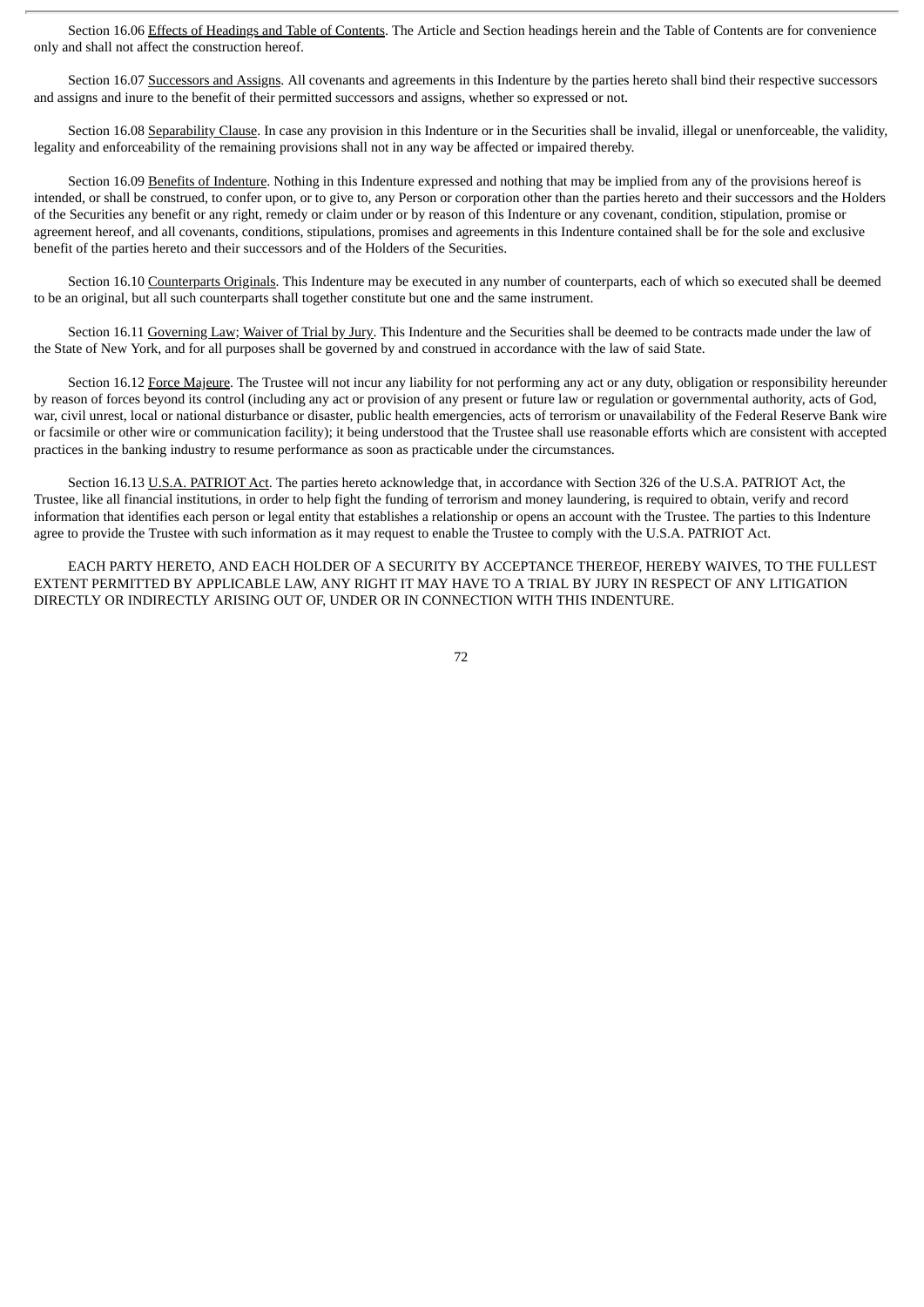IN WITNESS WHEREOF, the parties have caused this Indenture to be duly executed as of the date first written above.

DENTSPLY SIRONA Inc., as Issuer

By: /s/ Jorge M. Gomez

Name: Jorge M. Gomez Title: Executive Vice President and Chief Financial **Officer** 

Wells Fargo Bank, National Association, as Trustee

By: /s/ Stefan Victory Name: Stefan Victory

Title: Vice President

[*Signature Page to Base Indenture*]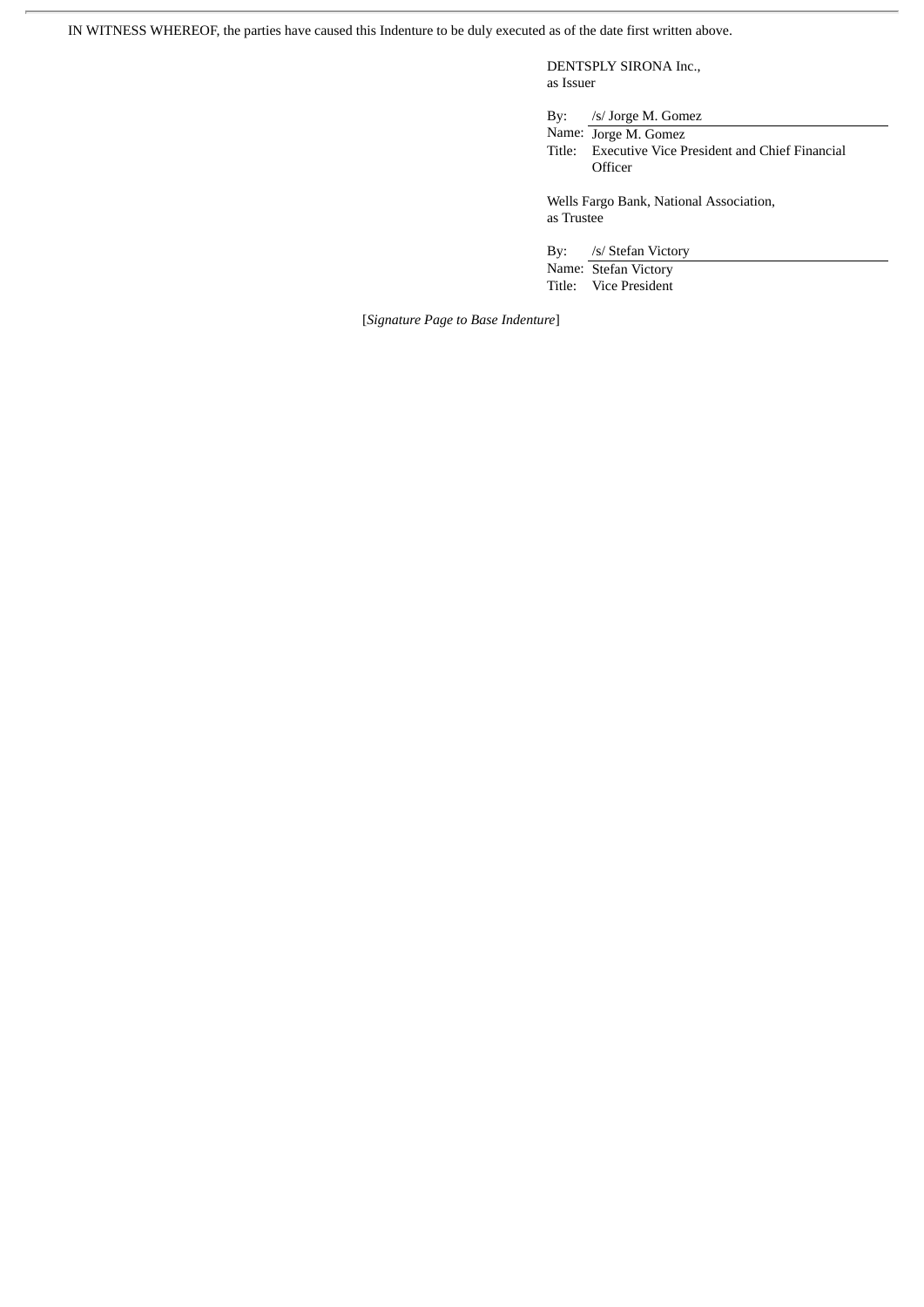# [FORM OF FACE OF SECURITY]

THIS SECURITY IS A GLOBAL SECURITY WITHIN THE MEANING OF THE INDENTURE HEREINAFTER REFERRED TO AND IS REGISTERED IN THE NAME OF THE DEPOSITARY OR A NOMINEE OF THE DEPOSITARY, WHICH MAY BE TREATED BY THE COMPANY, THE TRUSTEE AND ANY AGENT THEREOF AS OWNER AND HOLDER OF THIS SECURITY FOR ALL PURPOSES.

UNLESS THIS CERTIFICATE IS PRESENTED BY AN AUTHORIZED REPRESENTATIVE OF THE DEPOSITORY TRUST COMPANY TO THE COMPANY OR ITS AGENT FOR REGISTRATION OF TRANSFER, EXCHANGE OR PAYMENT, AND ANY CERTIFICATE ISSUED IS REGISTERED IN THE NAME OF CEDE & CO. OR IN SUCH OTHER NAME AS IS REQUESTED BY AN AUTHORIZED REPRESENTATIVE OF DTC (AND ANY PAYMENT HEREON IS MADE TO CEDE & CO. OR TO SUCH OTHER ENTITY AS IS REQUESTED BY AN AUTHORIZED REPRESENTATIVE OF THE DEPOSITORY TRUST COMPANY), ANY TRANSFER, PLEDGE OR OTHER USE HEREOF FOR VALUE OR OTHERWISE BY OR TO ANY PERSON IS WRONGFUL SINCE THE REGISTERED OWNER HEREOF, CEDE & CO., HAS AN INTEREST HEREIN.

TRANSFERS OF THIS GLOBAL SECURITY SHALL BE LIMITED TO TRANSFERS IN WHOLE, BUT NOT IN PART, BY THE DEPOSITARY TO A NOMINEE OF THE DEPOSITARY, OR BY A NOMINEE OF THE DEPOSITARY TO THE DEPOSITARY OR ANOTHER NOMINEE OF THE DEPOSITARY, OR BY THE DEPOSITARY OR ANY SUCH NOMINEE TO A SUCCESSOR DEPOSITARY OR A NOMINEE OF SUCH SUCCESSOR DEPOSITARY.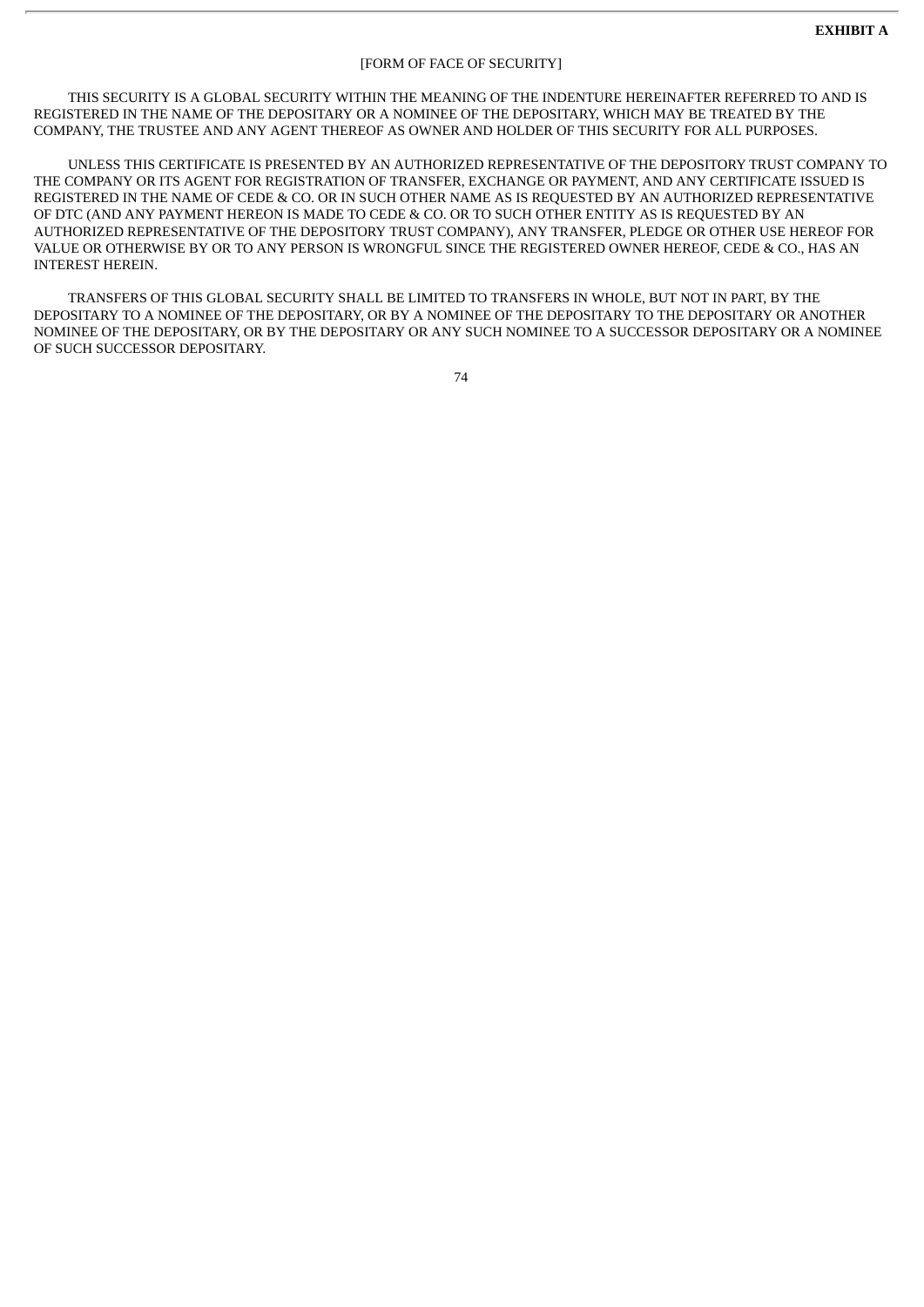# **DENTSPLY SIRONA Inc. NOTES DUE 20**

No.  $\sim$ 

As revised by the Schedule of Increases or Decreases in Global Security attached hereto

*Interest*. DENTSPLY SIRONA Inc., a Delaware corporation (herein called the "Company", which term includes any successor Person under the Indenture hereinafter referred to), for value received, hereby promises to pay to or registered assigns, the principal sum of million dollars (\$ ), as revised by the Schedule of Increases or Decreases in Global Security attached hereto, on , 20 and to pay interest thereon from , 20 or from the most recent Interest Payment Date to which interest has been paid or duly provided for, semi-<br>annually in arrears on and in each year, commencing , 20 at the rate of % per annum, unti annually in arrears on and in each year, commencing and  $\frac{1}{20}$  at the rate of % per annum, until the principal hereof is paid or made available for payment.

*Method of Payment*. The interest so payable, and punctually paid or duly provided for, on any Interest Payment Date will, as provided in such Indenture, be paid to the Person in whose name this Security (or one or more Predecessor Securities) is registered at the close of business on the Record Date for such interest, which shall be or or , as the case may be, next preceding such Interest Payment Date. Any such interest not so punctually paid or duly provided for will forthwith cease to be payable to the Holder on such Regular Record Date and may either be paid to the Person in whose name this Security (or one or more Predecessor Securities) is registered at the close of business on a Special Record Date for the payment of such Defaulted Interest to be fixed by the Trustee, notice thereof having been given to Holders of Securities of this series not less than 10 days prior to such Special Record Date, all as more fully provided in said Indenture. Payment of the principal of (and premium, if any) and any such interest on this Security will be made at the Corporate Trust Office in U.S. Dollars.

Reference is hereby made to the further provisions of this Security set forth on the reverse hereof, which further provisions shall for all purposes have the same effect as if set forth at this place.

*Authentication*. Unless the certificate of authentication hereon has been executed by the Trustee referred to on the reverse hereof by manual signature, this Security shall not be entitled to any benefit under the Indenture or be valid or obligatory for any purpose.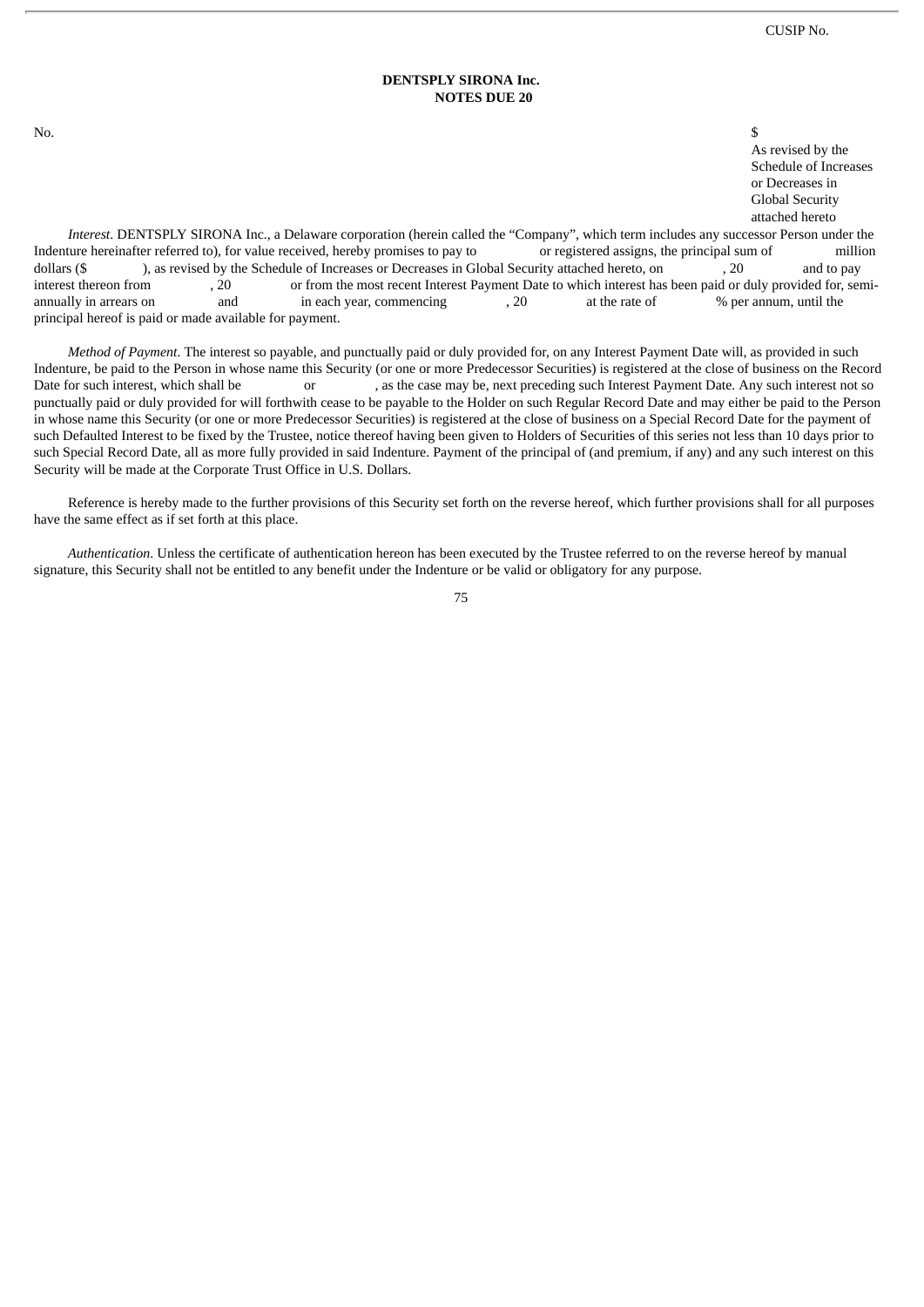IN WITNESS WHEREOF, the Company has caused this instrument to be duly executed under its corporate seal.

Dated: \_\_\_\_\_\_\_, 20\_\_

ł.

# DENTSPLY SIRONA INC.

By:

Name:

Title:

# TRUSTEE'S CERTIFICATE OF AUTHENTICATION

This is one of the Securities of the series designated therein referred to in the within-mentioned Indenture.

Date of authentication: \_\_\_\_\_\_\_\_\_\_\_ WELLS FARGO BANK, NATIONAL ASSOCIATION, as Trustee

 $\overline{\phantom{0}}$ 

By:

Authorized Signatory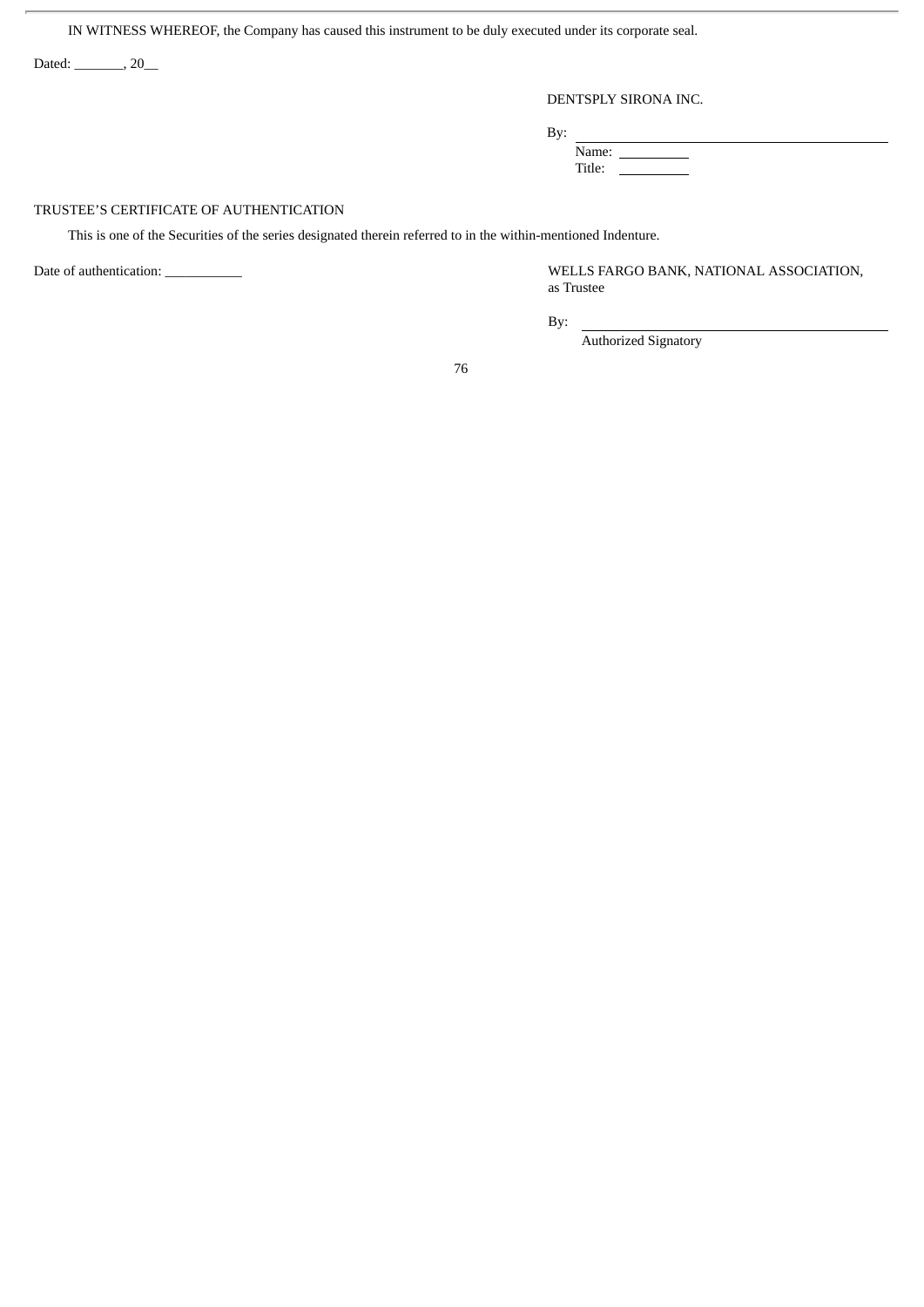# [FORM OF REVERSE OF SECURITY]

*Indenture*. This Security is one of a duly authorized issue of securities of the Company (herein called the "Securities"), issued and to be issued in one or more series under an Indenture, dated as of  $\qquad \qquad , 20$ , as supplemented by a Supplemental Indenture dated 20 (as so supplemented, herein called the "Indenture"), between the Company and Wells Fargo Bank, National Association, as Trustee (herein called the "Trustee", which term includes any successor trustee under the Indenture), to which Indenture and all indentures supplemental thereto reference is hereby made for a statement of the respective rights, limitations of rights, duties and immunities thereunder of the Company, the Trustee and the Holders of the Securities and of the terms upon which the Securities are, and are to be, authenticated and delivered. This Security is one of the series designated on the face hereof, initially limited in aggregate principal amount to \$

*Optional Redemption*. The Securities of this series are subject to redemption at the Company's option, at any time and from time to time, in whole or in part, at a Redemption Price equal to .

For purposes of determining the optional redemption price, the following definitions are applicable:

Notice of any redemption will be mailed at least 10 days but not more than 60 days before the Redemption Date (unless a shorter period shall be satisfactory to the Trustee) to each registered Holder of the Securities to be redeemed. Unless the Company defaults in payment of the redemption price, on and after the Redemption Date, interest will cease to accrue on the Securities or portions of the Securities called for redemption. If fewer than all of the Securities are to be redeemed, the Trustee will select, not more than days prior to the Redemption Date, the particular Securities or portions thereof for redemption from the outstanding Securities not previously called by such method as the Trustee deems fair and appropriate.

Except as set forth above, the Securities will not be redeemable by the Company prior to maturity [and will not be entitled to the benefit of any sinking fund].

*Defaults and Remedies*. If an Event of Default with respect to Securities of this series shall occur and be continuing, the principal of the Securities of this series may be declared due and payable in the manner and with the effect provided in the Indenture.

*Amendment, Modification and Waiver*. The Indenture permits, with certain exceptions as therein provided, the amendment thereof and the modification of the rights and obligations of the Company and the rights of the Holders of the Securities of each series to be affected under the Indenture at any time by the Company and the Trustee with the consent of the Holders of a majority in aggregate principal amount of the Securities at the time Outstanding of each series to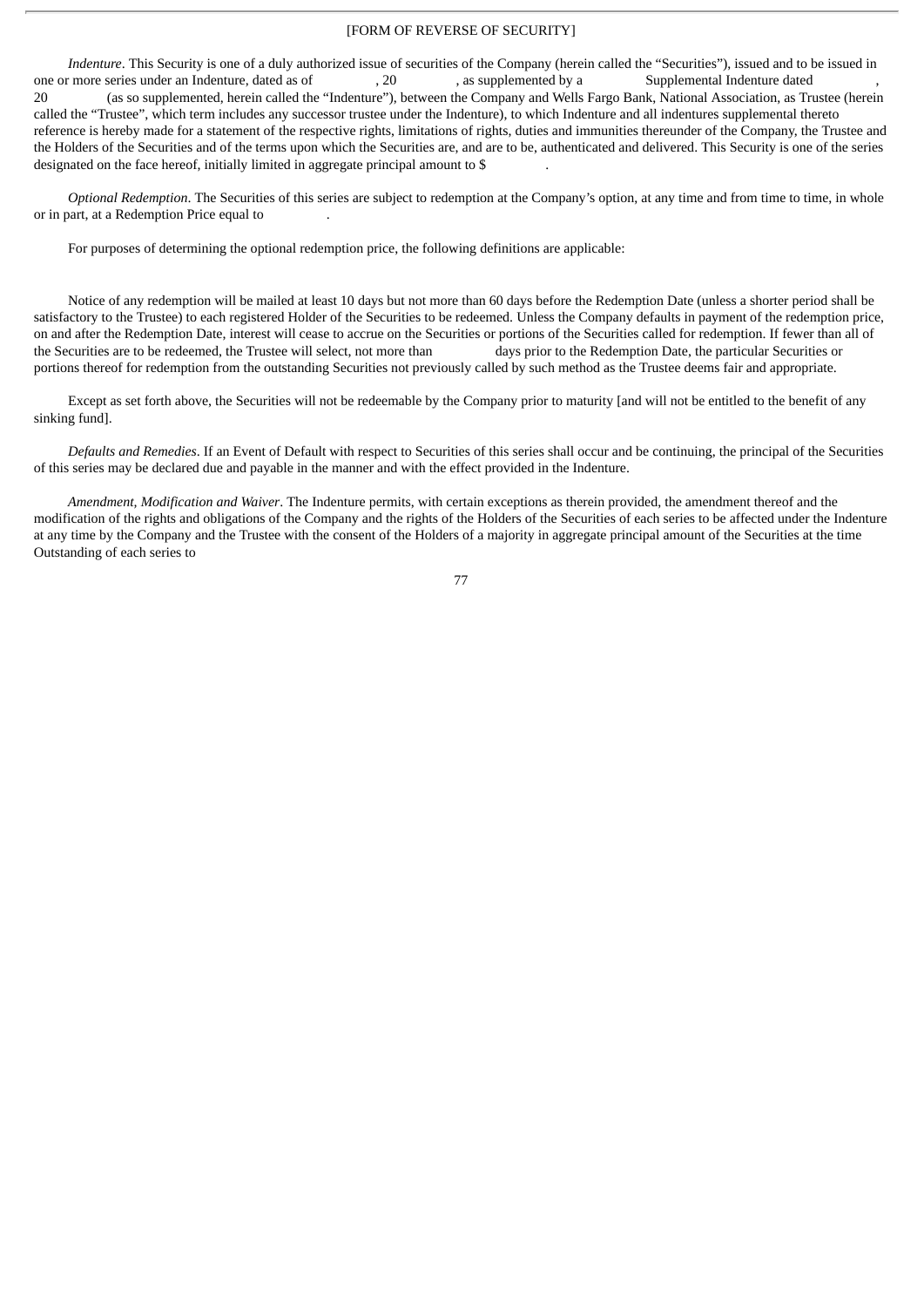be affected. The Indenture also contains provisions permitting the Holders of a majority in aggregate principal amount of the Securities of each series at the time Outstanding, on behalf of the Holders of all Securities of such series, to waive compliance by the Company with certain provisions of the Indenture and certain past defaults under the Indenture and their consequences. Any such consent or waiver by the Holder of this Security shall be conclusive and binding upon such Holder and upon all future Holders of this Security and of any Security issued upon the registration of transfer hereof or in exchange herefor or in lieu hereof, whether or not notation of such consent or waiver is made upon this Security.

*Restrictive Covenants*. The Indenture does not limit unsecured debt of the Company or any of its Subsidiaries.

*Denominations, Transfer and Exchange*. The Securities of this series are issuable only in registered form without coupons in denominations of \$2,000 and in integral multiples of \$1,000 in excess thereof. As provided in the Indenture and subject to certain limitations therein set forth, Securities of this series are exchangeable for a like aggregate principal amount of Securities of like tenor of a different authorized denomination, as requested by the Holder surrendering the same.

As provided in the Indenture and subject to certain limitations therein set forth, the transfer of this Security is registrable in the Security Register, upon surrender of this Security for registration of transfer at the Registrar accompanied by a written request for transfer in form satisfactory to the Company and the Registrar duly executed by, the Holder hereof or his attorney duly authorized in writing, and thereupon one or more new Securities of this series and of like tenor, of authorized denominations and for the same aggregate principal amount, will be issued to the designated transferee or transferees.

No service charge shall be made for any such registration of transfer or exchange, but the Company may require payment of a sum sufficient to cover any tax or other governmental charge payable in connection therewith.

*Persons Deemed Owners*. Prior to due presentment of this Security for registration of transfer, the Company, the Trustee and any agent of the Company or the Trustee may treat the Person in whose name this Security is registered as the owner hereof for all purposes, whether or not this Security be overdue, and neither the Company, the Trustee nor any such agent shall be affected by notice to the contrary.

*Miscellaneous*. The Indenture and this Security shall be governed by and construed in accordance with the laws of the State of New York, without regard to the conflicts of law rules of said State.

All terms used in this Security and not defined herein shall have the meanings assigned to them in the Indenture.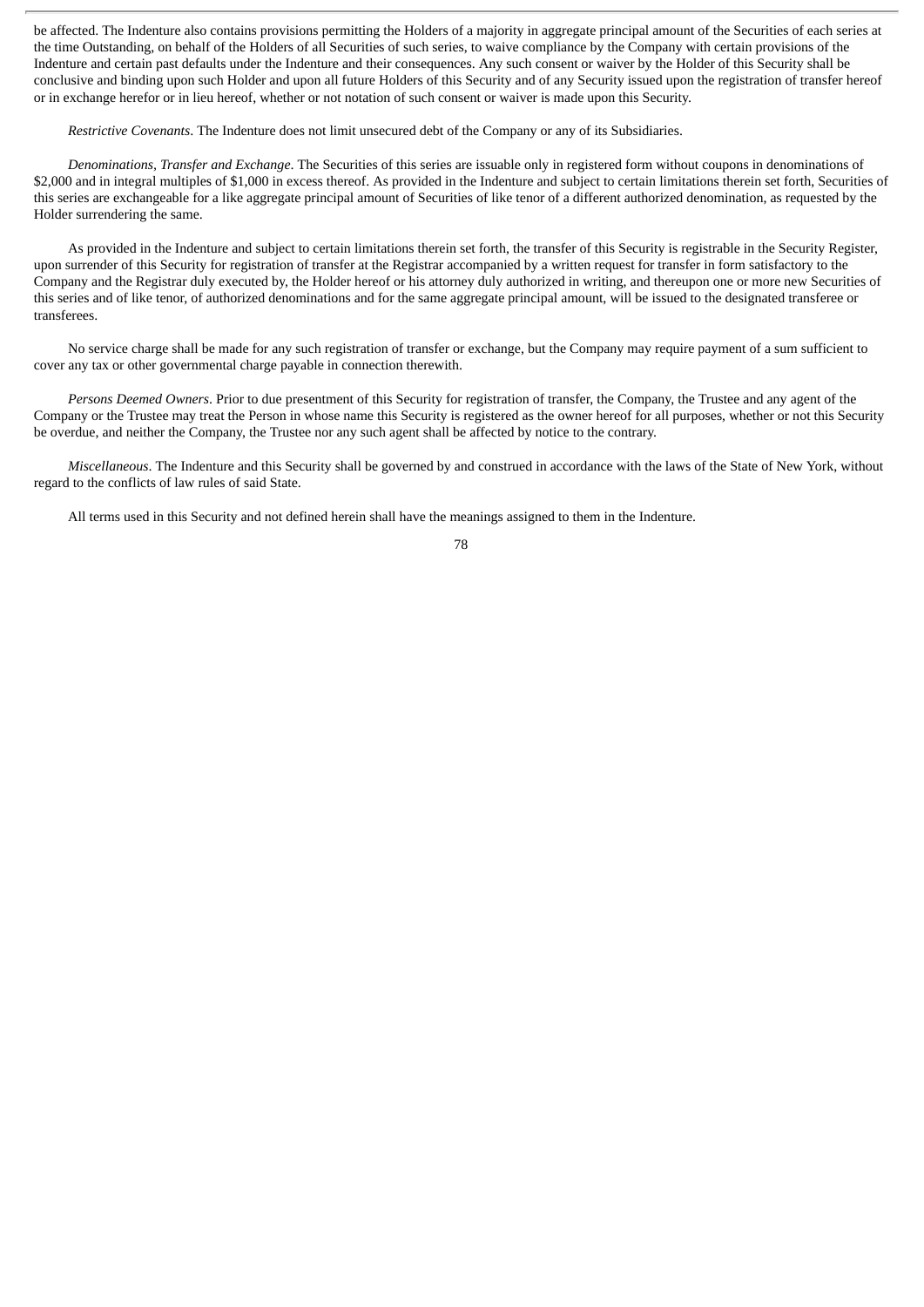# SCHEDULE OF INCREASES OR DECREASES IN GLOBAL SECURITY

The following increases or decreases in this Global Security have been made:

| Principal Amount of<br>Amount of decrease<br>this Global Security<br>in Principal Amount<br>Signature of<br>Amount of increase in<br>Date of<br>following each<br>of this Global<br>Principal Amount of<br>authorized signatory<br>Exchange<br>of Trustee<br>this Global Security<br>Security<br>decrease or increase |
|-----------------------------------------------------------------------------------------------------------------------------------------------------------------------------------------------------------------------------------------------------------------------------------------------------------------------|
|-----------------------------------------------------------------------------------------------------------------------------------------------------------------------------------------------------------------------------------------------------------------------------------------------------------------------|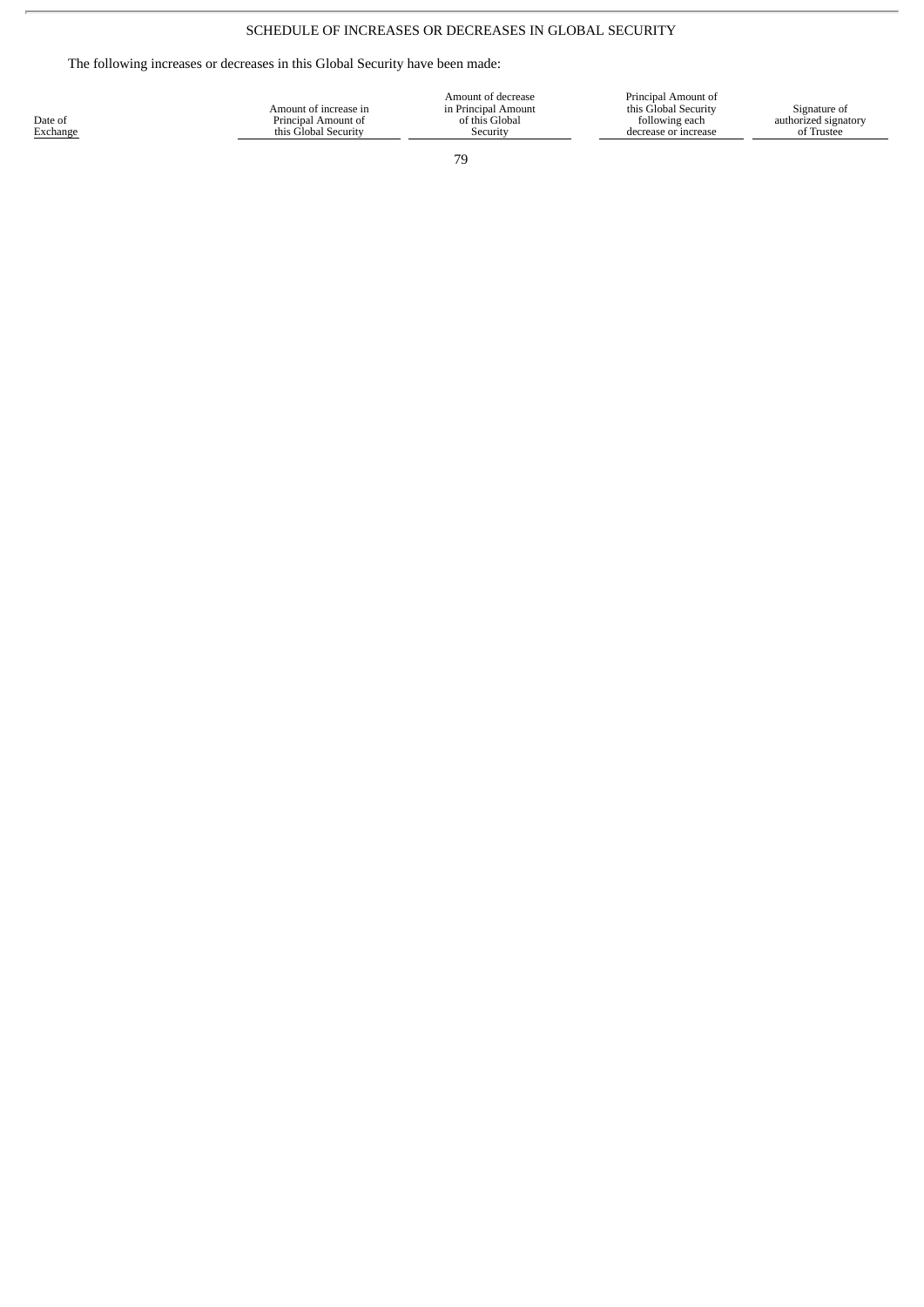## DENTSPLY SIRONA INC.

and

## WELLS FARGO BANK, NATIONAL ASSOCIATION, as Trustee

## FIRST SUPPLEMENTAL INDENTURE

Dated as of May 26, 2020

to

## INDENTURE

Dated as of May 26, 2020

3.250% Notes due 2030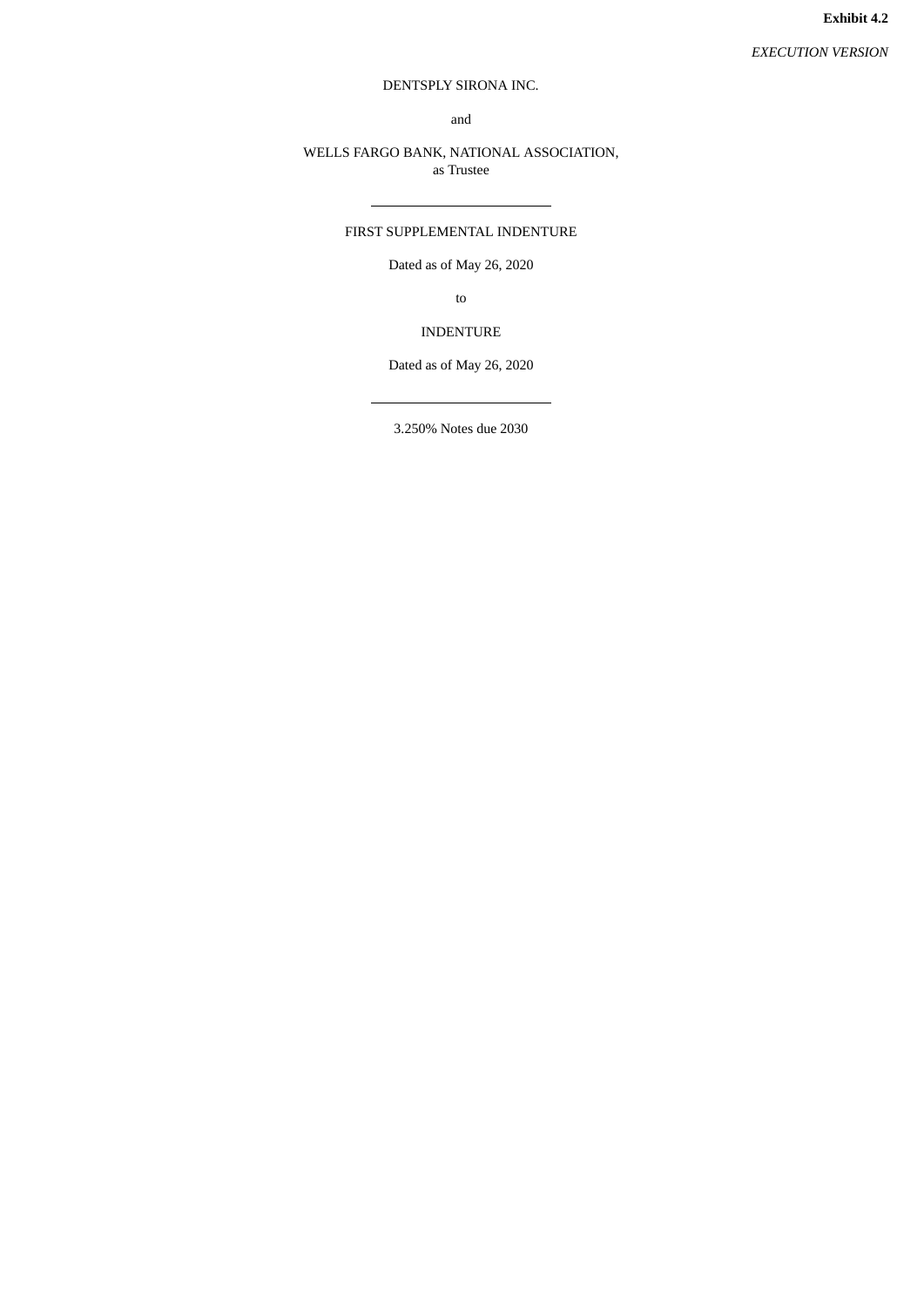|                                                                                                                     |                                                                                                                                                            | Page                                                             |
|---------------------------------------------------------------------------------------------------------------------|------------------------------------------------------------------------------------------------------------------------------------------------------------|------------------------------------------------------------------|
|                                                                                                                     | <b>ARTICLE I</b>                                                                                                                                           |                                                                  |
|                                                                                                                     | Definitions                                                                                                                                                |                                                                  |
| <b>SECTION 1.01.</b>                                                                                                | <b>Definition of Terms</b>                                                                                                                                 | $\overline{2}$                                                   |
|                                                                                                                     | <b>ARTICLE II</b>                                                                                                                                          |                                                                  |
|                                                                                                                     | General Terms of the Notes                                                                                                                                 |                                                                  |
| SECTION 2.01.<br>SECTION 2.02.<br>SECTION 2.03.<br>SECTION 2.04.<br>SECTION 2.05.<br>SECTION 2.06.<br>SECTION 2.07. | Designation and Principal Amount<br><b>Further Issues</b><br>Maturity<br>Interest<br><b>Global Securities</b><br>Form of Notes; Denomination<br>Depositary | 7<br>$\overline{7}$<br>$\, 8$<br>$\, 8$<br>$\, 8$<br>$\, 8$<br>8 |
|                                                                                                                     | <b>ARTICLE III</b>                                                                                                                                         |                                                                  |
|                                                                                                                     | <b>Optional Redemption</b>                                                                                                                                 |                                                                  |
| <b>SECTION 3.01.</b><br><b>SECTION 3.02.</b>                                                                        | <b>Optional Redemption</b><br>Applicability of Certain Redemption Provisions in Indenture<br><b>ARTICLE IV</b>                                             | 8<br>8                                                           |
|                                                                                                                     | <b>Change of Control</b>                                                                                                                                   |                                                                  |
| SECTION 4.01.                                                                                                       | Change of Control                                                                                                                                          | 9                                                                |
|                                                                                                                     | <b>ARTICLE V</b>                                                                                                                                           |                                                                  |
|                                                                                                                     | Covenants                                                                                                                                                  |                                                                  |
| SECTION 5.01.<br><b>SECTION 5.02.</b><br><b>SECTION 5.03.</b>                                                       | <b>Limitation on Liens</b><br>Sale and Leaseback Transactions<br>Merger, Consolidation or Sale of Assets                                                   | 10<br>11<br>12                                                   |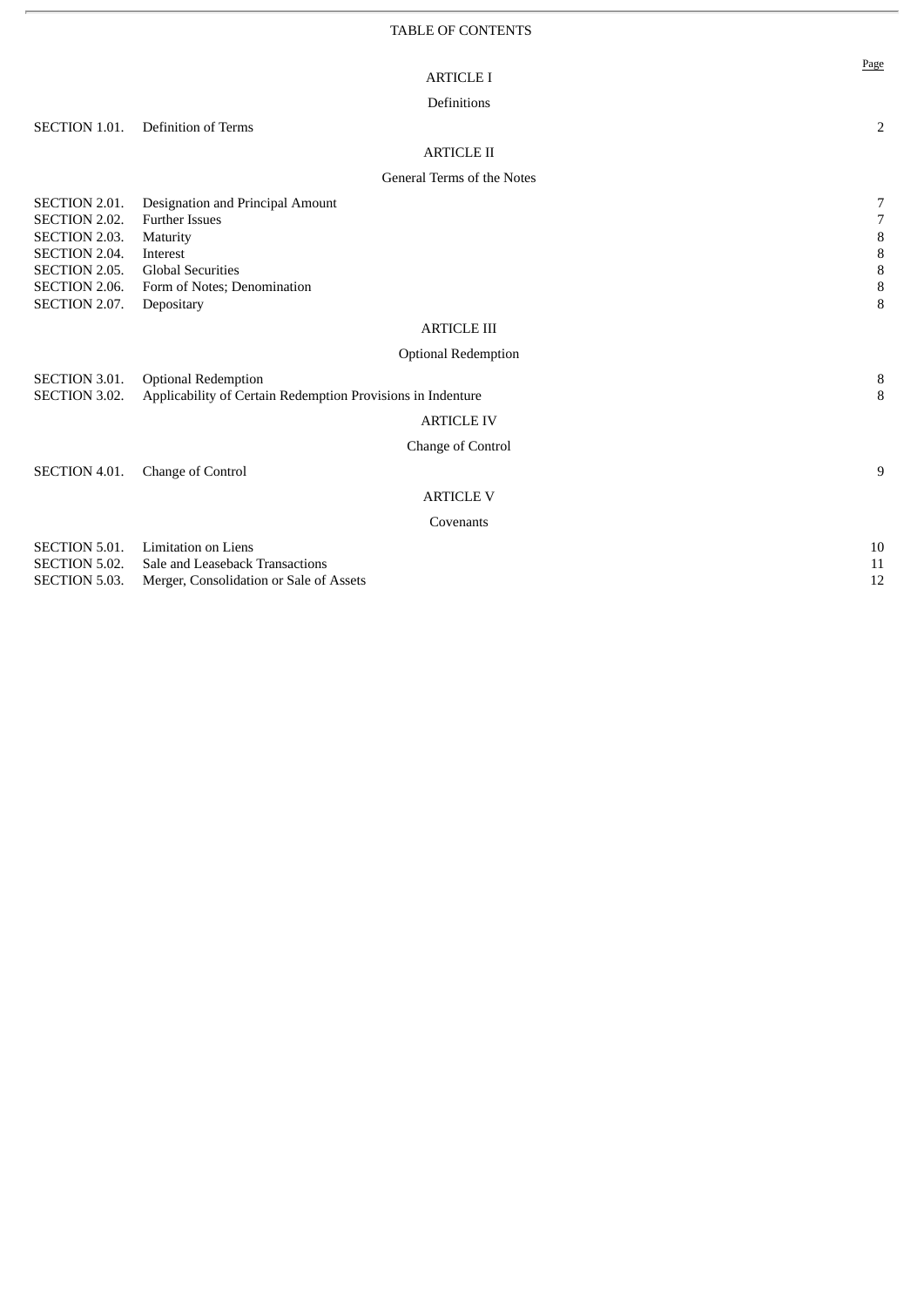# ARTICLE VI

## Events of Default

| <b>SECTION 6.01.</b>                                                                                                                                                                                                                                             | <b>Events of Default</b>                                                                                                                                                                                                                                                                                                                                                    | 12                                                                   |  |  |  |  |
|------------------------------------------------------------------------------------------------------------------------------------------------------------------------------------------------------------------------------------------------------------------|-----------------------------------------------------------------------------------------------------------------------------------------------------------------------------------------------------------------------------------------------------------------------------------------------------------------------------------------------------------------------------|----------------------------------------------------------------------|--|--|--|--|
| <b>ARTICLE VII</b>                                                                                                                                                                                                                                               |                                                                                                                                                                                                                                                                                                                                                                             |                                                                      |  |  |  |  |
| Amendment, Supplement and Waiver                                                                                                                                                                                                                                 |                                                                                                                                                                                                                                                                                                                                                                             |                                                                      |  |  |  |  |
| <b>SECTION 7.01.</b><br>SECTION 7.02.                                                                                                                                                                                                                            | Without the Consent of Holders<br>With the Consent of Holders                                                                                                                                                                                                                                                                                                               | 12<br>13                                                             |  |  |  |  |
|                                                                                                                                                                                                                                                                  | <b>ARTICLE VIII</b>                                                                                                                                                                                                                                                                                                                                                         |                                                                      |  |  |  |  |
|                                                                                                                                                                                                                                                                  | Satisfaction and Discharge; Defeasance                                                                                                                                                                                                                                                                                                                                      |                                                                      |  |  |  |  |
| <b>SECTION 8.01.</b><br>SECTION 8.02.                                                                                                                                                                                                                            | Satisfaction and Discharge of Indenture<br>Defeasance and Covenant Defeasance upon Deposit of Moneys or U.S. Government Obligations                                                                                                                                                                                                                                         | 15<br>15                                                             |  |  |  |  |
|                                                                                                                                                                                                                                                                  | <b>ARTICLE IX</b>                                                                                                                                                                                                                                                                                                                                                           |                                                                      |  |  |  |  |
|                                                                                                                                                                                                                                                                  | Miscellaneous                                                                                                                                                                                                                                                                                                                                                               |                                                                      |  |  |  |  |
| SECTION 9.01.<br><b>SECTION 9.02.</b><br><b>SECTION 9.03.</b><br><b>SECTION 9.04.</b><br><b>SECTION 9.05.</b><br>SECTION 9.06.<br>SECTION 9.07.<br><b>SECTION 9.08.</b><br><b>SECTION 9.09.</b><br><b>SECTION 9.10.</b><br><b>SECTION 9.11.</b><br>SECTION 9.12. | <b>Ratification of Base Indenture</b><br><b>Trust Indenture Act Controls</b><br>Effects of Headings and Table of Contents<br>Successors and Assigns<br>Separability Clause<br>Benefits of the First Supplemental Indenture<br><b>Counterpart Originals</b><br>Governing Law; Waiver of Jury Trial<br>Force Majeure<br>U.S.A. Patriot Act<br>Trustee<br>Electronic Signature | 16<br>16<br>16<br>16<br>16<br>16<br>17<br>17<br>17<br>17<br>17<br>17 |  |  |  |  |
| <b>EXHIBIT A</b>                                                                                                                                                                                                                                                 | Form of 2030 Notes                                                                                                                                                                                                                                                                                                                                                          |                                                                      |  |  |  |  |

ii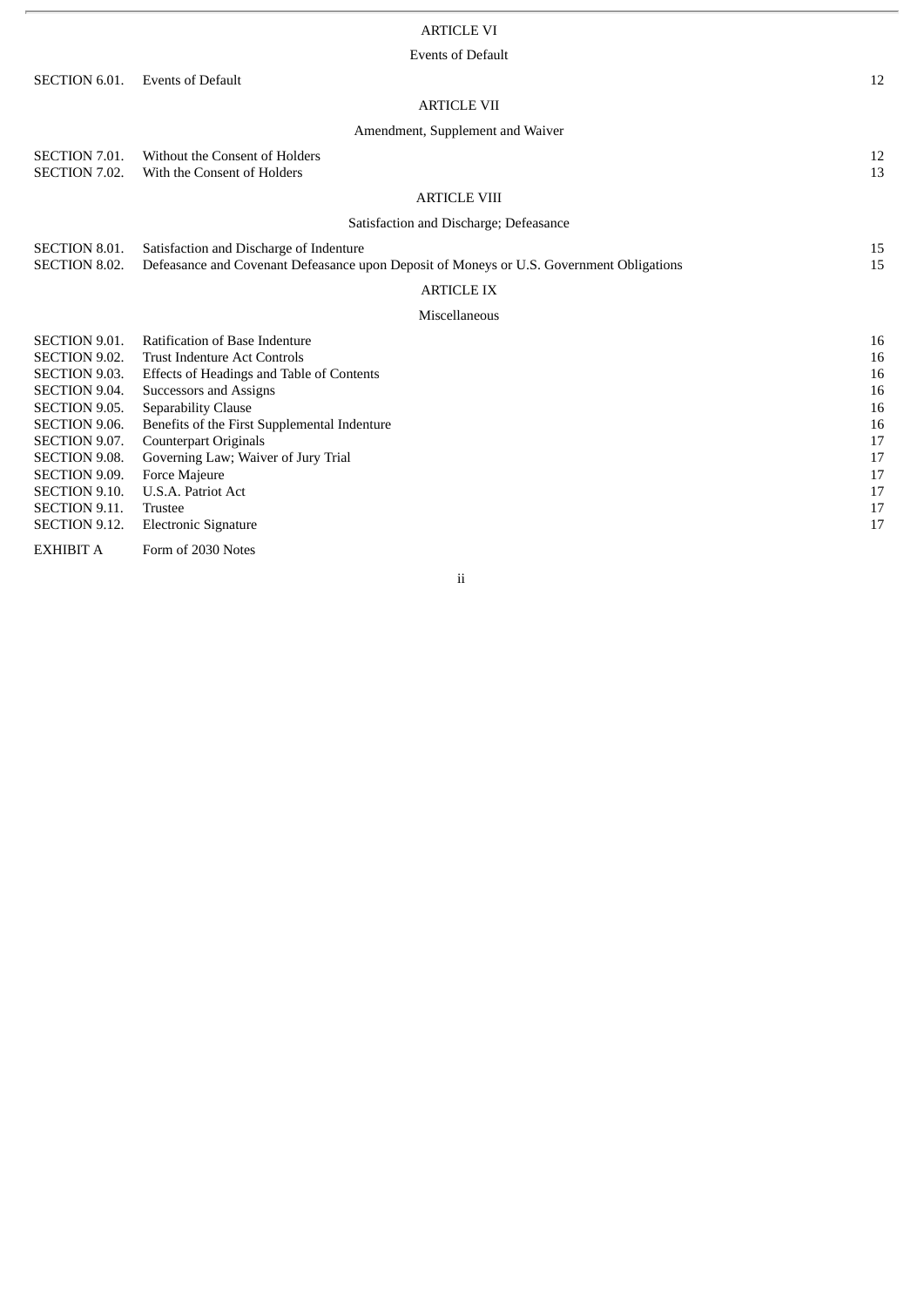FIRST SUPPLEMENTAL INDENTURE, dated as of May 26, 2020 (this "First Supplemental Indenture"), between DENTSPLY SIRONA INC., a Delaware corporation (the "Company"), and WELLS FARGO BANK, NATIONAL ASSOCIATION, a national banking association, as trustee (the "Trustee"), under the Base Indenture (as defined below).

## RECITALS

WHEREAS the Company executed and delivered the indenture, dated as of May 26, 2020, between the Company and the Trustee (the "Base Indenture" and, as supplemented by the First Supplemental Indenture, the "Indenture") to provide for the issuance from time to time of its debt securities (the "Securities"), to be issued in one or more series;

WHEREAS pursuant to the terms of the Base Indenture, the Company desires to provide for the establishment of new series of Securities under the Base Indenture to be known as its "3.250% Notes due 2030" (the "Notes"), the form and substance of such series and the terms, provisions and conditions thereof to be set forth as provided in the Base Indenture and this First Supplemental Indenture;

WHEREAS the Board of Directors of the Company, pursuant to the resolutions duly adopted on May 4, 2020, has duly authorized the issuance of the Notes, and has authorized the proper officers of the Company to execute any and all appropriate documents necessary or appropriate to effect such issuance;

WHEREAS this First Supplemental Indenture is being entered into pursuant to the provisions of Sections 3.01 and 14.01 of the Base Indenture;

WHEREAS the Company has requested that the Trustee execute and deliver this First Supplemental Indenture;

AND WHEREAS all acts and things necessary to make this First Supplemental Indenture a valid agreement according to its terms, and to make the Notes, when executed by the Company and authenticated and delivered by the Trustee, the valid obligations of the Company, have been done and performed, and the execution of this First Supplemental Indenture and the issue hereunder of the Notes has been duly authorized in all respects;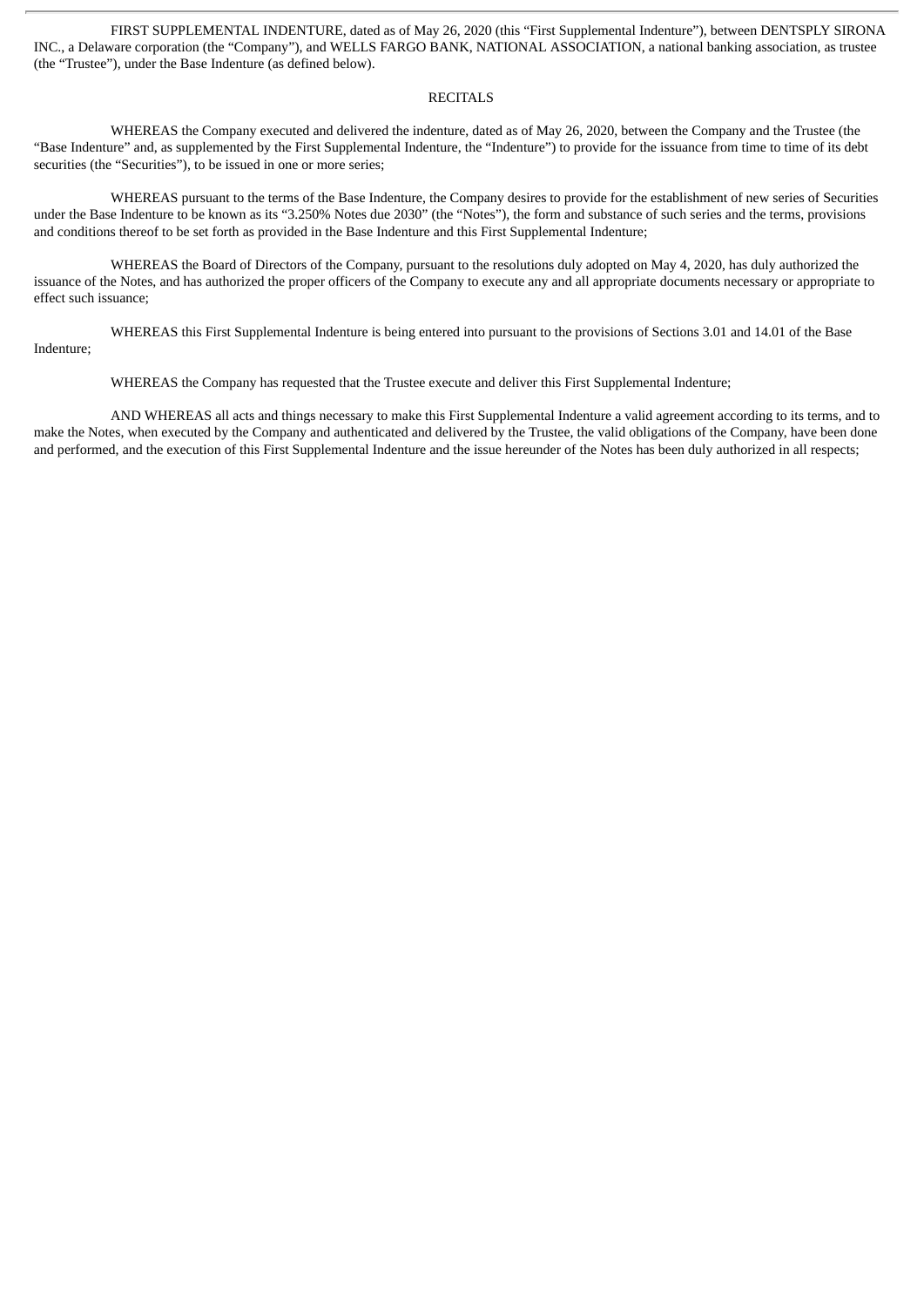NOW THEREFORE, in consideration of the premises and the purchase of the Notes by the Holders thereof, and for the purpose of setting forth, as provided in the Base Indenture, the forms and terms of the Notes, the Company covenants and agrees with the Trustee, as follows:

## ARTICLE I

#### Definitions

For all purposes of this First Supplemental Indenture, except as otherwise expressly provided or unless the context otherwise requires:

(a) the terms defined in this Article have the meanings assigned to them in this Article and include the plural as well as the singular;

(b) each term defined in the Base Indenture has the same meaning when used in this First Supplemental Indenture; provided, however, that if a term is defined both herein and in the Base Indenture, the definition in the First Supplemental Indenture shall govern with respect the Notes;

(c) the words "herein", "hereof" and "hereunder" and other words of similar import refer to this First Supplemental Indenture as a whole and not to any particular Article, Section or other subdivision; and

(d) references to "Article" or "Section" or other subdivisions herein are references to an Article, Section or other subdivisions of this First Supplemental Indenture.

SECTION 1.01. Definition of Terms. Unless the context otherwise requires, the terms defined in this Section 1.01 shall for all purposes of this First Supplemental Indenture have the meanings hereinafter set forth:

#### **Attributable Debt:**

The term "Attributable Debt" means the present value (discounted at the rate of 1% per annum over the weighted average Yield to Maturity of the Outstanding Notes hereunder, such average being weighted by the principal amount of the Notes) of the obligation of a lessee for rental payments (excluding from such rental payments, however, amounts payable with respect to income and property taxes, insurance, maintenance, and other similar charges and contingent rents, such as those based on sales) during the remaining term of any lease (including any period for which such lease has been extended).

#### **Base Indenture:**

The term "Base Indenture" has the meaning specified in the recitals of this First Supplemental Indenture.

#### **Below Investment Grade Rating Event:**

The term "Below Investment Grade Rating Event" means that the Notes are rated below an Investment Grade Rating by each of the Rating Agencies on any date from the date of the public notice of an arrangement that could result in a Change of Control until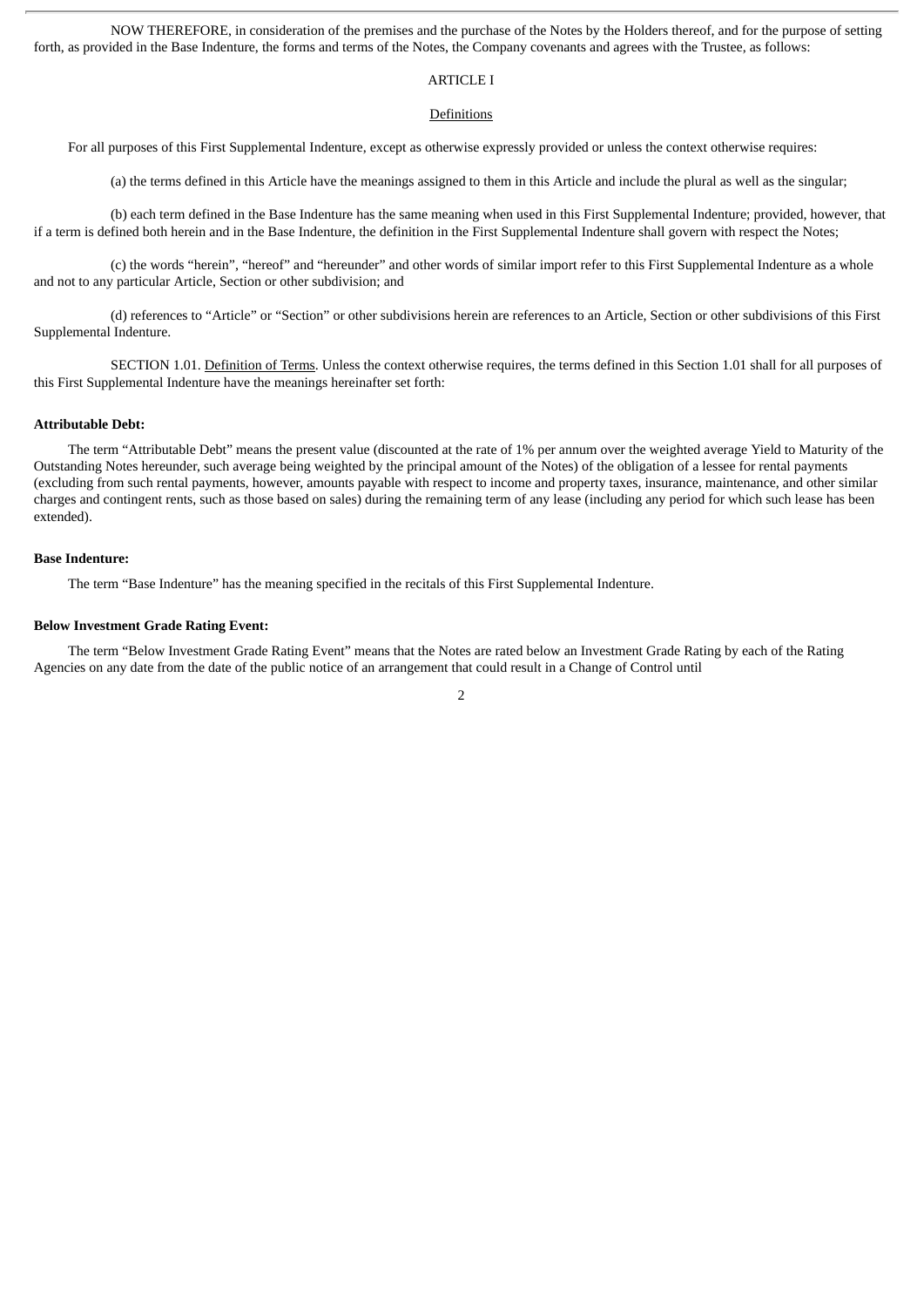the end of the 60-day period following public notice of the occurrence of the Change of Control (which 60-day period shall be extended so long as the rating of the Notes is under publicly announced consideration for possible downgrade by any of the Rating Agencies); provided that a Below Investment Grade Rating Event otherwise arising by virtue of a particular reduction in rating shall not be deemed to have occurred with respect to a particular Change of Control (and thus shall not be deemed a Below Investment Grade Rating Event for purposes of the definition of Change of Control Triggering Event hereunder) if the Rating Agency or Agencies making the reduction in rating to which this definition would otherwise apply do not announce or publicly confirm or inform the Trustee in writing at its request that the reduction was the result, in whole or in part, of any event or circumstance comprised of or arising as a result of, or in respect of, the applicable Change of Control (whether or not the applicable Change of Control shall have occurred at the time of the Below Investment Grade Rating Event).

#### **Business Day:**

The term "Business Day" means any day, other than a Saturday or Sunday, that is not a day on which banking institutions are authorized or required by law or regulation to close in the City of New York.

### **Change of Control:**

The term "Change of Control" means the occurrence of any of the following:

(i) the direct or indirect sale, transfer, conveyance or other disposition (other than by way of merger or consolidation), in one or a series of related transactions, of all or substantially all of the properties or assets of the Company and its subsidiaries taken as a whole to any Person or Group other than the Company or one of its subsidiaries;

(ii) the approval by the holders of the Company's voting stock of any plan or proposal for the liquidation or dissolution of the Company (whether or not otherwise in compliance with the provisions of the Indenture); or

(iii) the consummation of any transaction (including, without limitation, any merger or consolidation) the result of which is that any Person or Group becomes the beneficial owner, directly or indirectly, of more than 50% of the Company's voting stock (measured by voting power rather than the number of shares).

Notwithstanding the foregoing, a transaction will not be deemed to involve a Change of Control if (1) the Company becomes a direct or indirect wholly-owned subsidiary of a holding company and (2) the direct or indirect holders of the voting stock of such holding company immediately following that transaction are substantially the same as the holders of the Company's voting stock immediately prior to that transaction.

## **Change of Control Offer:**

The term "Change of Control Offer" has the meaning specified in Section 4.01(a) of this First Supplemental Indenture.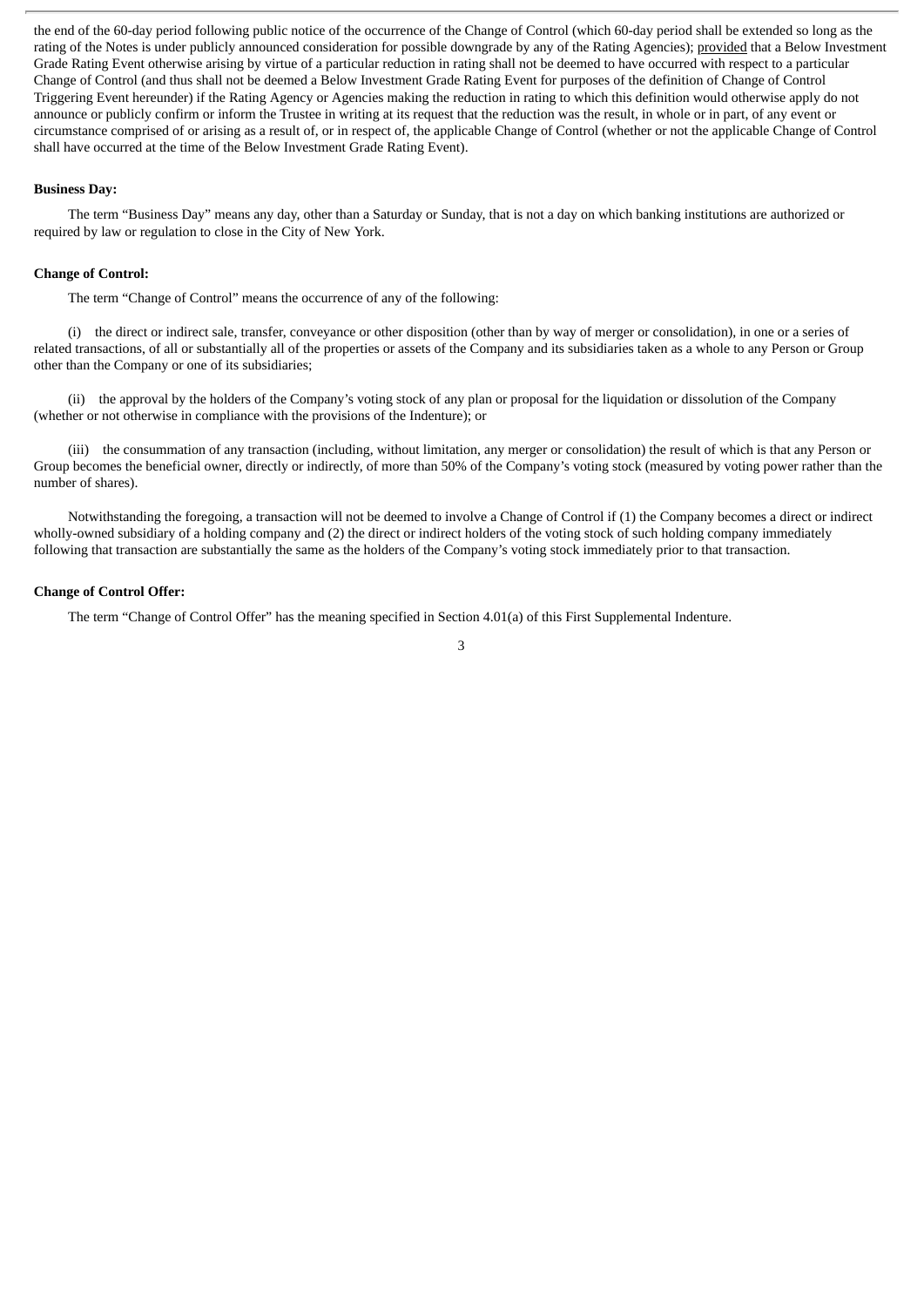### **Change of Control Payment:**

The term "Change of Control Payment" has the meaning specified in Section 4.01(a) of this First Supplemental Indenture.

## **Change of Control Payment Date:**

The term "Change of Control Payment Date" has the meaning specified in Section 4.01(b) of this First Supplemental Indenture.

#### **Change of Control Triggering Event:**

The term "Change of Control Triggering Event" means the occurrence of both a Change of Control and a Below Investment Grade Rating Event.

#### **Consolidated Current Liabilities:**

The term "Consolidated Current Liabilities" means, with respect to any Person as of any date, the aggregate amount of current liabilities (excluding current maturities of long-term debt) as shown on the most recent consolidated balance sheet of such Person, prepared in accordance with GAAP.

## **Consolidated Net Assets:**

The term "Consolidated Net Assets" means, with respect to any Person as of any date, Consolidated Total Assets after deduction of Consolidated Current Liabilities.

## **Consolidated Total Assets:**

The term "Consolidated Total Assets" means, with respect to any Person as of any date, the amount of total assets as shown on the most recent consolidated balance sheet of such Person, prepared in accordance with GAAP.

#### **Debt:**

The term "Debt" has the meaning specified in Section 5.01(a) of this First Supplemental Indenture.

## **Discharged:**

The term "Discharged" has the meaning specified in Section 8.02 of this First Supplemental Indenture.

#### **Event of Default:**

The term "Event of Default" has the meaning specified in Section 6.01 of this First Supplemental Indenture.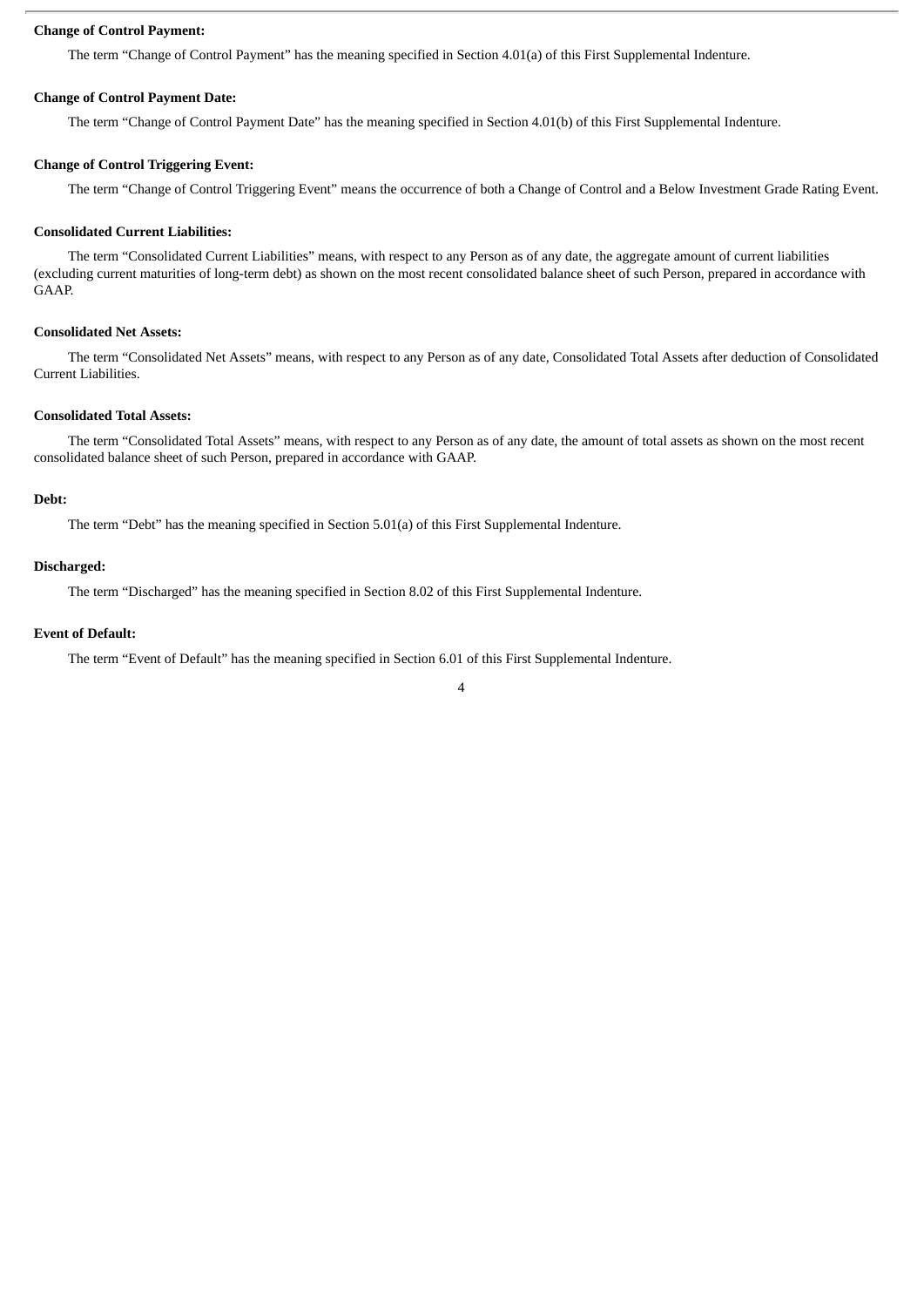## **Exchange Act:**

The term "Exchange Act" has the meaning specified in Section 4.01(e) of this First Supplemental Indenture.

#### **Group:**

The term "Group" means a group of related persons for purposes of Section 13(d) of the Exchange Act.

## **Indenture:**

The term "Indenture" has the meaning specified in the recitals of this First Supplemental Indenture.

## **Investment Grade Rating:**

The term "Investment Grade Rating" means a rating equal to or higher than Baa3 (or the equivalent) by Moody's, BBB- (or the equivalent) by S&P and an equivalent rating of any replacement agency, respectively.

### **Issue Date:**

The term "Issue Date" means May 26, 2020.

### **Moody's:**

The term "Moody's" means Moody's Investors Service, Inc. and any successor to its rating agency business.

## **Mortgages:**

The term "Mortgages" has the meaning specified in Section 5.01(a) of this First Supplemental Indenture.

## **Notes:**

The term "Notes" has the meaning specified in the recitals of this First Supplemental Indenture.

### **Paying Agent:**

The term "Paying Agent" means Trustee or any other Person authorized by the Company to pay the principal of or interest on the Notes on behalf of the Company.

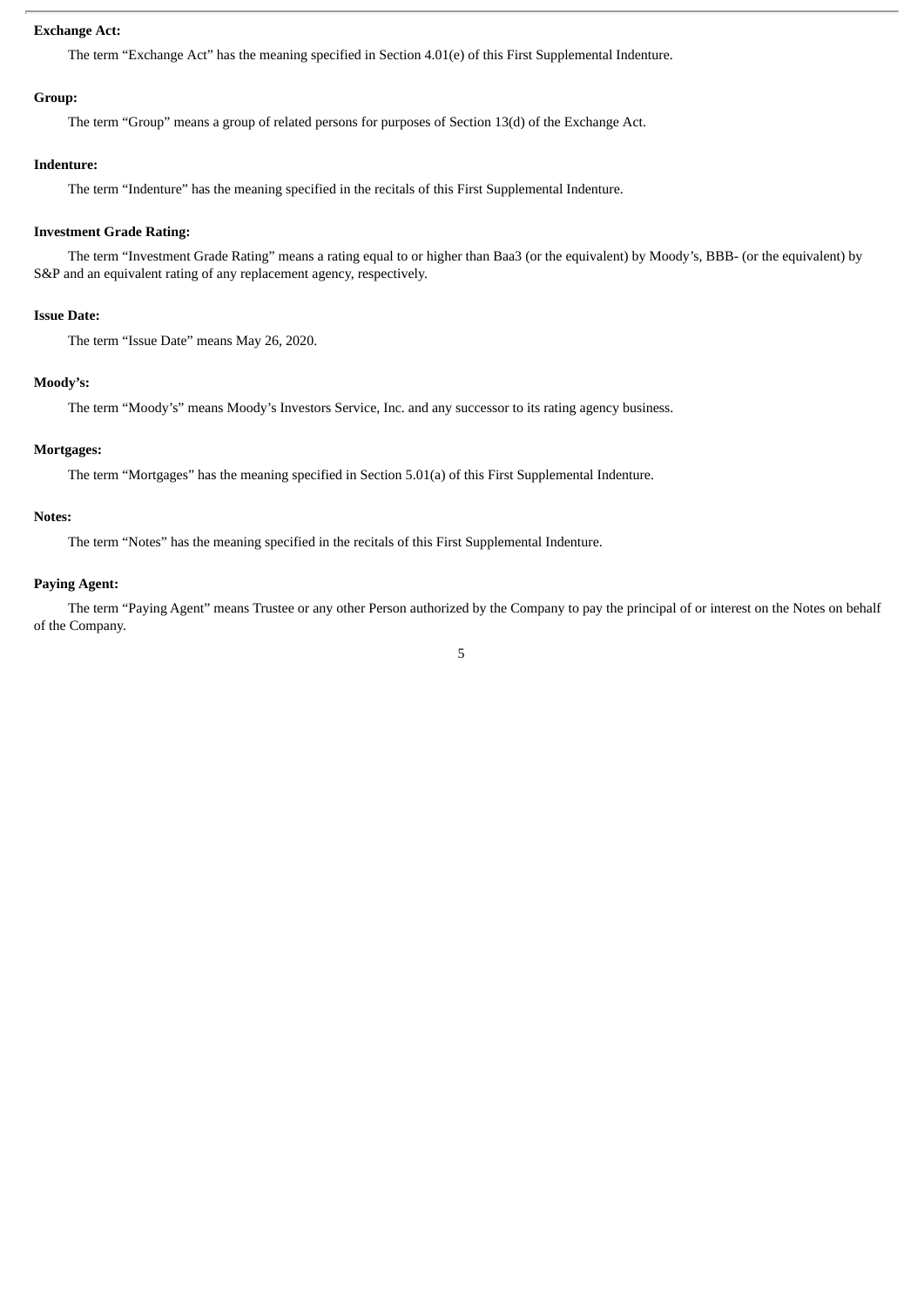#### **Person:**

The term "Person" means any individual, corporation, limited liability company, partnership, association, joint stock company, trust, unincorporated organization or government or agency or political subdivision thereof or other entity.

## **Principal Property:**

The term "Principal Property" means any building, structure or other facility, together with the land on which it is erected and fixtures comprising a part of it, used primarily for manufacturing, processing, research, warehousing or distribution, located in the United States, including Puerto Rico, owned or leased by the Company or any one of its Restricted Subsidiaries and having a net book value in excess of 2% of the Consolidated Total Assets of the Company, other than (i) any such building, structure or other facility which the Board of Directors determines in good faith is not of material importance to the total business conducted or assets owned by the Company and its Restricted Subsidiaries as an entirety, or (ii) any portion of any such building, structure or other facility which the Board of Directors determines in good faith is not of material importance to the total business conducted or assets owned by the Company and its Restricted Subsidiaries as an entirety, each as evidenced by a certified copy of a resolution of the Board of Directors.

#### **Rating Agencies:**

The term "Rating Agencies" means:

(i) each of Moody's and S&P; and

(ii) if any of Moody's or S&P ceases to rate the Notes or fails to make a rating of the Notes publicly available for reasons outside of the Company's control, a credit rating agency registered as a "nationally recognized statistical rating organization" with the SEC, selected by the Company (as certified by a resolution of the Board of Directors) as a replacement agency for Moody's or S&P, or all of them, as the case may be.

#### **Restricted Subsidiary:**

The term "Restricted Subsidiary" means any wholly owned subsidiary: (i) substantially all the property of which is located within the continental United States of America; (ii) which owns a Principal Property; and (iii) in which the Company's investment exceeds 1% of its Consolidated Total Assets as of the end of the preceding year. The term "Restricted Subsidiary" does not include any wholly owned subsidiary which is principally engaged in financing the Company's operations outside the continental United States.

#### **S&P:**

The term "S&P" means S&P Global Ratings and any successor to its rating agency business.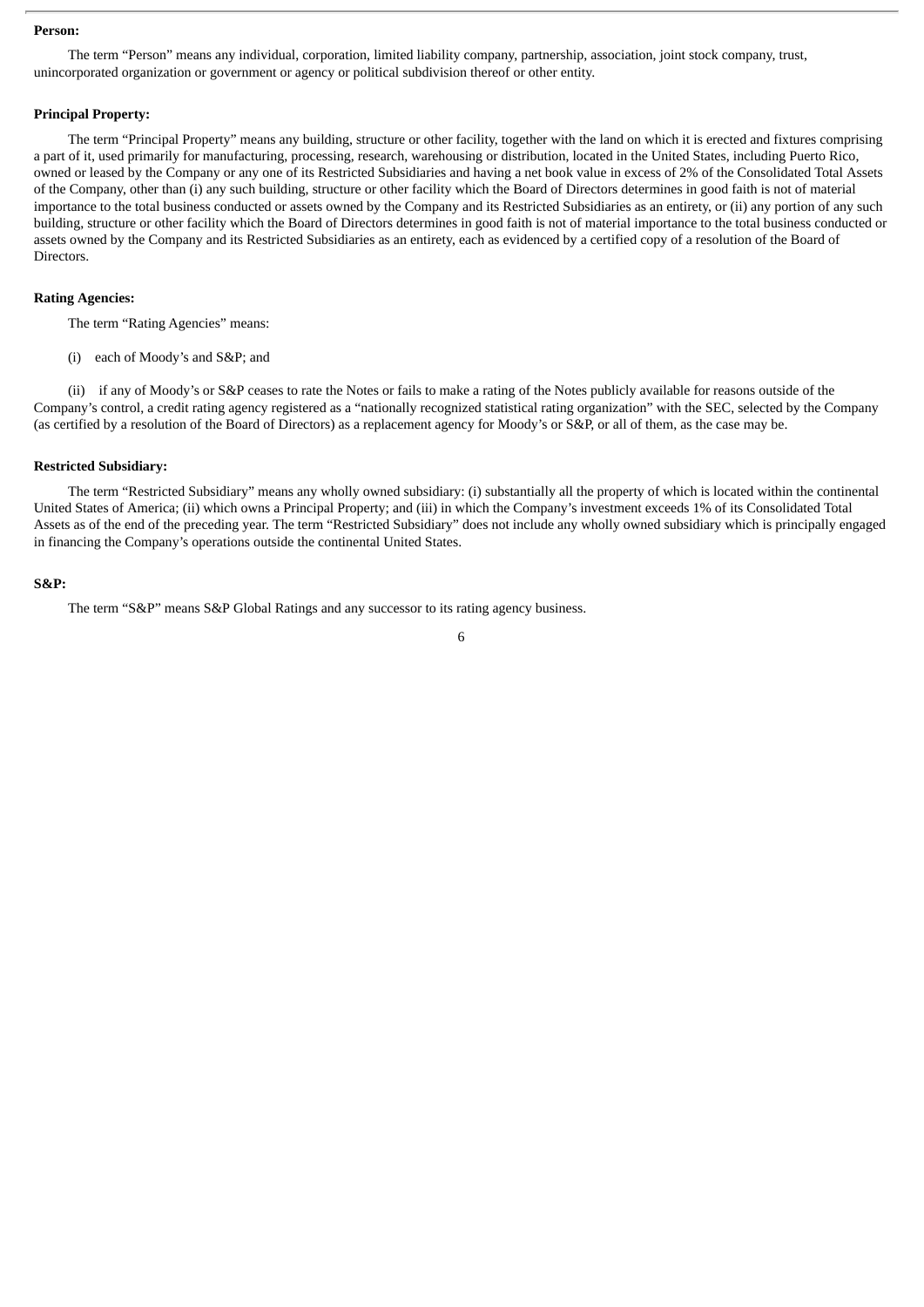### **SEC:**

The term "SEC" means the U.S. Securities and Exchange Commission.

#### **Securities:**

The term "Securities" has the meaning specified in the recitals of this First Supplemental Indenture.

#### **Signature Law**

The term "Signature Law" has the meaning specified in Section 9.12 of this First Supplemental Indenture.

#### **voting stock:**

"voting stock" of any specified Person as of any date means the capital stock of such Person that is at the time entitled to vote generally in the election of the board of directors of such Person. Notwithstanding the foregoing definitions or any provision of Rule 13(d)(3) or 13(d)(5) of the Exchange Act, a Person or Group shall not be deemed to beneficially own voting stock subject to a stock or asset purchase agreement, merger agreement, option agreement, warrant agreement or similar agreement (or voting, support, option or similar agreement related thereto) until the consummation of the acquisition of the voting stock in connection with the transactions contemplated by such agreement.

## **Yield to Maturity:**

The term "Yield to Maturity" means the yield to maturity, calculated at the time of issuance of the Notes, calculated in accordance with accepted financial practice.

### ARTICLE II

#### General Terms of the Notes

#### SECTION 2.01. Designation and Principal Amount.

(a) There is hereby authorized and established one new series of Securities under the Base Indenture, designated as the "3.250% Notes due 2030," which is not limited in aggregate principal amount.

(b) There is initially to be authenticated and delivered \$750,000,000 aggregate principal amount of the Notes.

SECTION 2.02. Further Issues. Notwithstanding the initial aggregate principal amounts set forth in Section 2.01(b) of this First Supplemental Indenture, the Company may from time to time, without the consent of the Holders of the Notes, issue additional notes having the same ranking and the same interest rate, maturity and other terms as the Notes, except for the issue date, issue price and initial Interest Payment Date. Any additional notes having such similar terms, together with the Notes, will constitute a single series of Securities under the Indenture; provided, however, that, in the event that additional notes are not fungible with the Notes for U.S. federal income tax purposes, the Company shall cause such additional notes to be issued with a separate CUSIP number.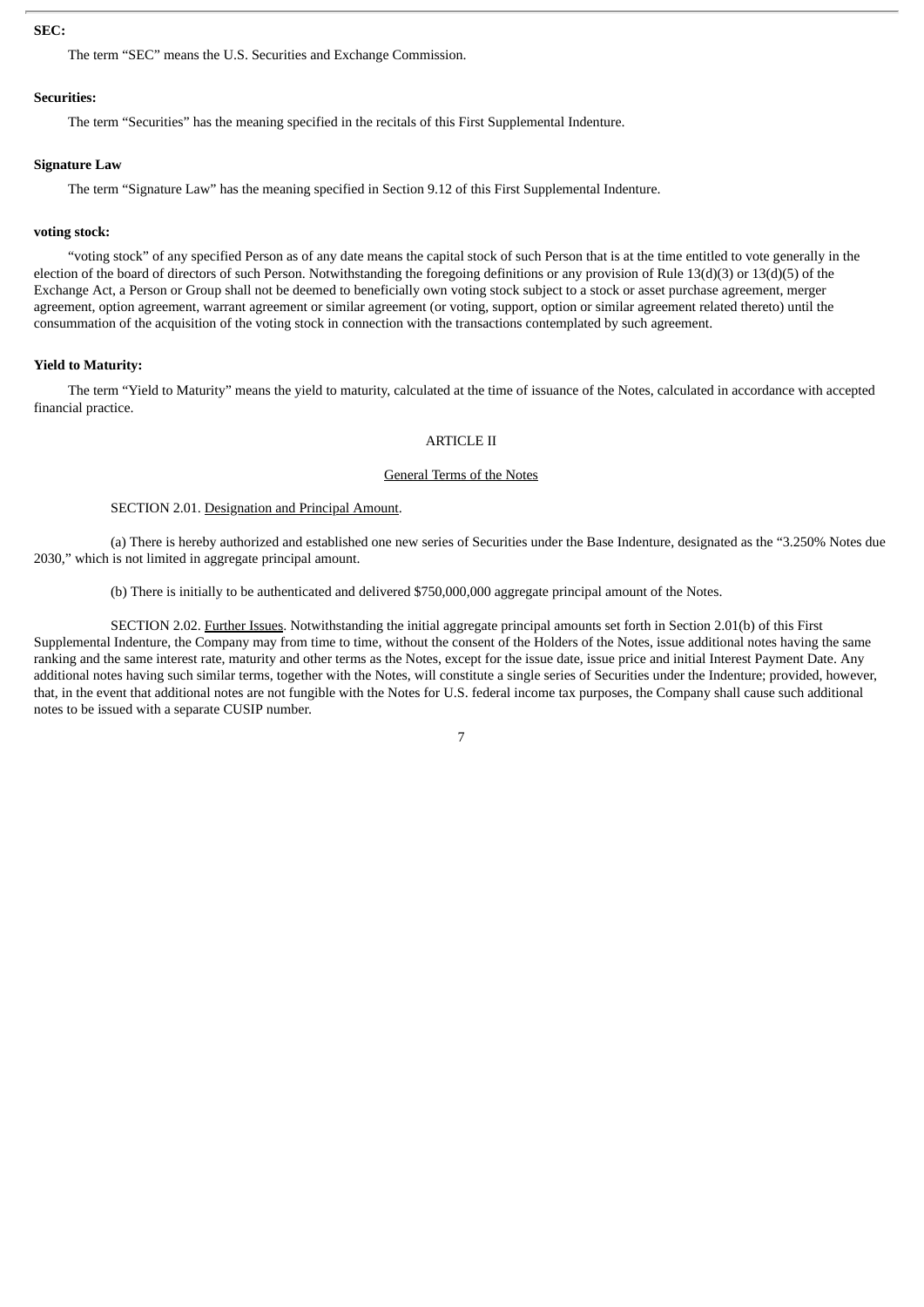SECTION 2.03. Maturity. The Notes will mature on June 1, 2030.

SECTION 2.04. Interest. The Notes will bear interest (computed on the basis of a 360-day year consisting of twelve 30-day months) from the Issue Date at the rate of 3.250% per annum, payable semiannually in arrears; interest payable on each Interest Payment Date will include interest accrued from the Issue Date, or from the most recent Interest Payment Date to which interest has been paid or duly provided for; the Interest Payment Dates on which such interest shall be payable are June 1 and December 1, commencing on December 1, 2020. The Record Date for the interest payable on any Interest Payment Date is the close of business on May 15 or November 15, as the case may be, immediately preceding the relevant Interest Payment Date, whether or not that day is a Business Day. If any Interest Payment Date falls on a day that is not a Business Day, the Interest Payment Date shall be postponed to the next succeeding Business Day, and no interest on such payment shall accrue for the period from and after such Interest Payment Date. If the maturity date of the Notes falls on a date that is not a Business Day, the payment of interest and principal of the Notes may be made on the next succeeding Business Day, and no interest on such payment shall accrue for the period from and after the maturity date.

SECTION 2.05. Global Securities. The Notes will be issued in the form of one or more permanent Global Securities in definitive, fully registered form.

SECTION 2.06. Form of Notes; Denomination. The Notes and the Trustee's certificate of authentication to be endorsed thereon are to be substantially in the form set forth in Exhibit A hereto. The Notes shall be issued and may be transferred only in minimum denominations of \$2,000 and integral multiples of \$1,000 in excess thereof.

SECTION 2.07. Depositary. The Depository Trust Company, a New York corporation, will initially act as Depositary with respect to the Notes.

## ARTICLE III

### Optional Redemption

SECTION 3.01. Optional Redemption. The Notes shall be redeemable at the option of the Company as set forth under the heading "Optional Redemption" in the form of security set forth in  $Exhibit A$  hereto.

SECTION 3.02. Applicability of Certain Redemption Provisions in Indenture. The provisions of Article IV of the Base Indenture shall be applicable to any redemption of the Notes pursuant to this Article III.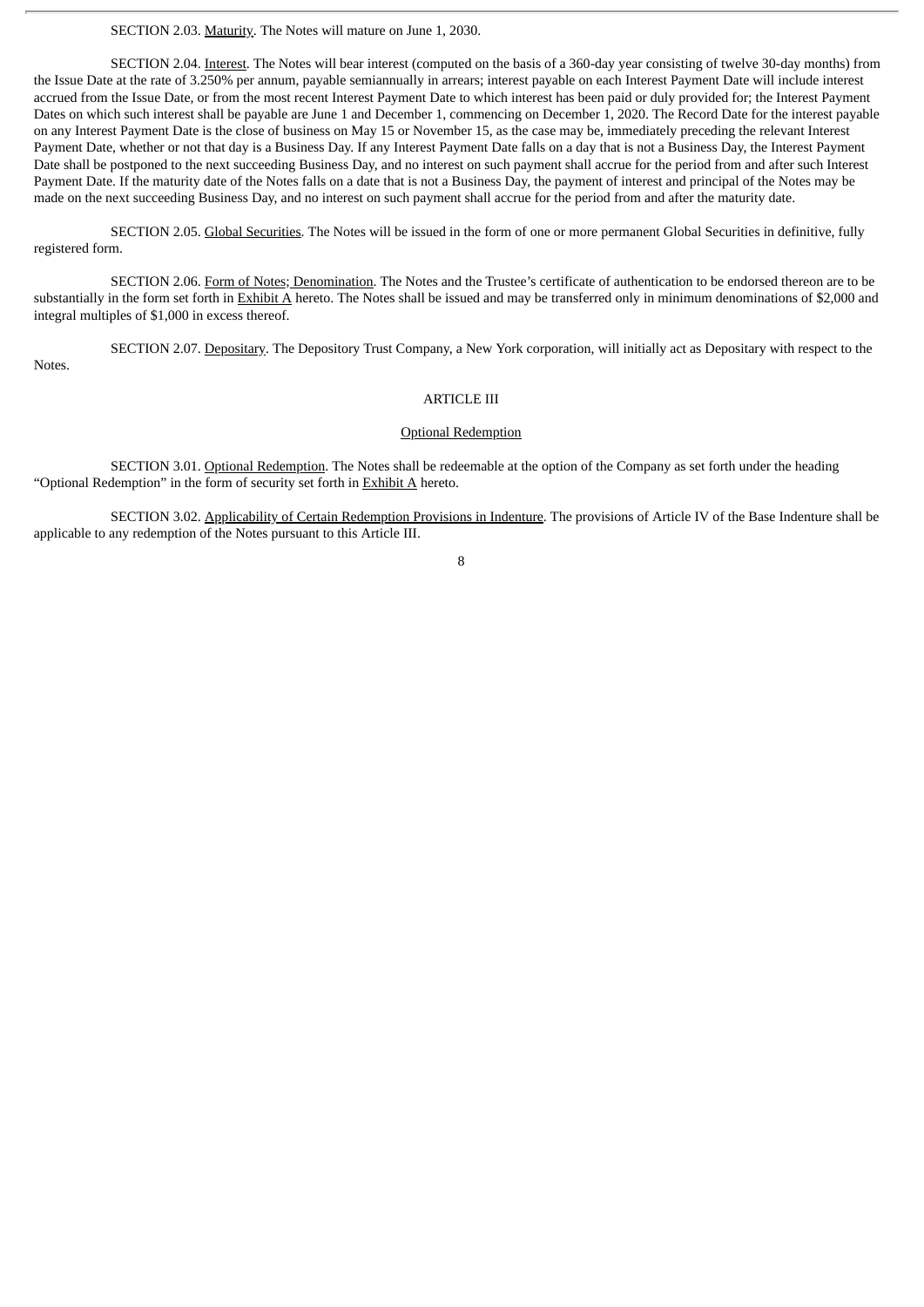## ARTICLE IV

### Change of Control

SECTION 4.01. Change of Control. (a) If a Change of Control Triggering Event occurs with respect to the Notes, unless the Company has exercised its option to redeem the Notes in accordance with Section 3.01 of this First Supplemental Indenture, the Holders of the Notes will have the right to require the Company to repurchase all or any part (equal to \$2,000 and additional multiples of \$1,000) of their Notes pursuant to an offer described below (the "Change of Control Offer") on the terms set forth in the Notes. In the Change of Control Offer, the Company will be required to offer payment in cash equal to 101% of the aggregate principal amount of Notes repurchased plus accrued and unpaid interest, if any, on the Notes repurchased to, but excluding, the date of purchase (the "Change of Control Payment").

(b) Within 30 days following any Change of Control Triggering Event, the Company shall mail a notice to the Holders of the Notes and the Trustee describing the transaction or transactions that constitute the Change of Control Triggering Event and offering to repurchase the Notes on the date specified in the notice, which date will be no earlier than 30 days and no later than 60 days from the date such notice is mailed (the "Change of Control Payment Date"), pursuant to the procedures required herein and described in such notice.

(c) On the Change of Control Payment Date, the Company shall, to the extent lawful: (i) accept for payment all Notes or portions of Notes properly tendered pursuant to the Change of Control Offer; (ii) deposit with the Paying Agent an amount equal to the Change of Control Payment in respect of all Notes or portions of Notes properly tendered; and (iii) deliver or cause to be delivered to the Trustee the Notes properly accepted together with an Officers' Certificate stating the aggregate principal amount of Notes or portions of Notes being purchased by the Company.

(d) The Paying Agent shall promptly pay to each Holder of Notes properly tendered the purchase price for the Notes, and the Trustee shall promptly authenticate and mail (or cause to be transferred by book-entry) to each Holder a new Note equal in principal amount to any unpurchased portion of any Notes surrendered; provided that each new Note shall be in a principal amount of \$2,000 and additional multiples of \$1,000.

(e) The Company shall comply with the requirements of Rule 14e-1 under the Securities Exchange Act of 1934, as amended (the "Exchange Act"), and any other securities laws and regulations thereunder to the extent those laws and regulations are applicable in connection with the repurchase of the Notes as a result of a Change of Control Triggering Event. To the extent that the provisions of any securities laws or regulations conflict with this Section 4.01, the Company shall comply with the applicable securities laws and regulations and will not be deemed to have breached its obligations under this Section 4.01 by virtue of such conflicts.

(f) The Company will not be required to make an offer to repurchase the Notes upon a Change of Control Triggering Event if a third party makes such an offer in the manner, at the times and otherwise in compliance with the requirements for an offer made by it, and such third party purchases all Notes properly tendered and not withdrawn under its offer.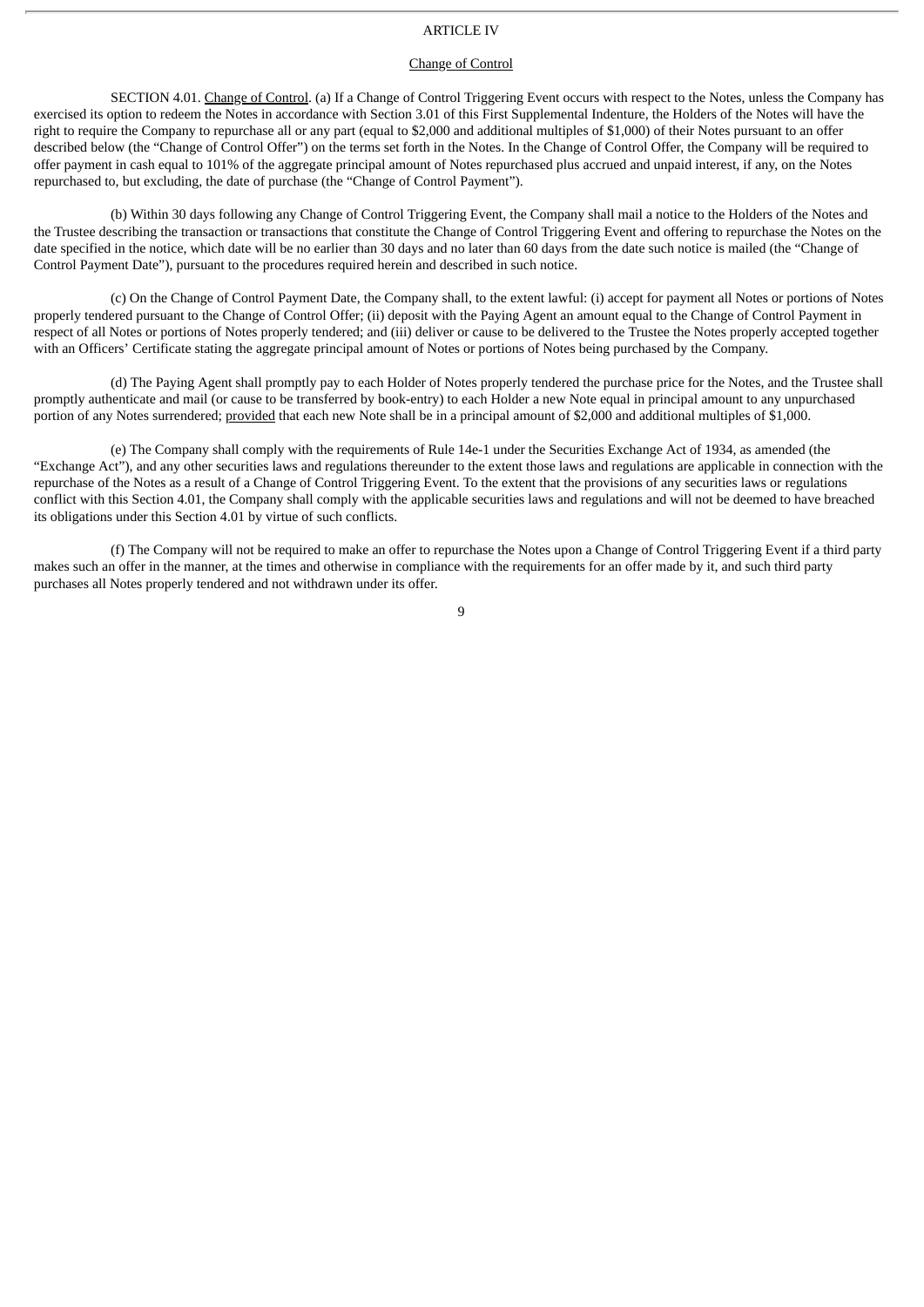## ARTICLE V

#### Covenants

SECTION 5.01. Limitation on Liens. (a) The Company shall not, nor shall the Company permit any Restricted Subsidiary to, issue, assume or guarantee any debt for money borrowed ("Debt") secured by a mortgage, security interest, pledge, lien or other encumbrance (mortgages, security interests, pledges, liens and other encumbrances being hereinafter called "Mortgages") on any Principal Property or on any shares of stock or indebtedness of any Restricted Subsidiary (whether such Principal Property, shares of stock or indebtedness are now owned or hereafter acquired) without in any such case effectively providing concurrently with the issuance, assumption or guaranty of any such Debt that the Notes (together with, if the Company shall so determine, any other indebtedness of or guaranty by the Company or such Restricted Subsidiary ranking equally with the Notes and then existing or thereafter created) shall be secured equally and ratably with such Debt; provided, however, that the foregoing restrictions shall not apply to Debt secured by:

(i) Mortgages on property, shares of stock or indebtedness of any Person existing at the time such Person becomes a Restricted Subsidiary;

(ii) Mortgages on property existing at the time of acquisition of such property by the Company or a Restricted Subsidiary, or Mortgages to secure the payment of all or any part of the purchase price of such property upon the acquisition of such property by the Company or a Restricted Subsidiary or to secure any Debt incurred by the Company or a Restricted Subsidiary prior to, at the time of, or within one year after the later of the acquisition, the completion of construction (including any improvements on an existing property) or the commencement of commercial operation of such property, which Debt is incurred for the purpose of financing all or any part of the purchase price thereof or construction or improvements thereon; provided, however, that in the case of any such acquisition, construction or improvement the Mortgage shall not apply to any property theretofore owned by the Company or a Restricted Subsidiary, other than, in the case of any such construction or improvement, any theretofore unimproved real property on which the property so constructed, or the improvement, is located;

(iii) Mortgages securing Debt owing by any Restricted Subsidiary to the Company or another Restricted Subsidiary;

(iv) Mortgages on property of a Person existing at the time that Person is merged into or consolidated with the Company or a Restricted Subsidiary or at the time of a sale, lease or other disposition of the properties of a Person as an entirety or substantially as an entirety to the Company or a Restricted Subsidiary;

(v) Mortgages on property of the Company or a Restricted Subsidiary in favor of the United States of America or any State thereof, or any department, agency or instrumentality or political subdivision of the United States of America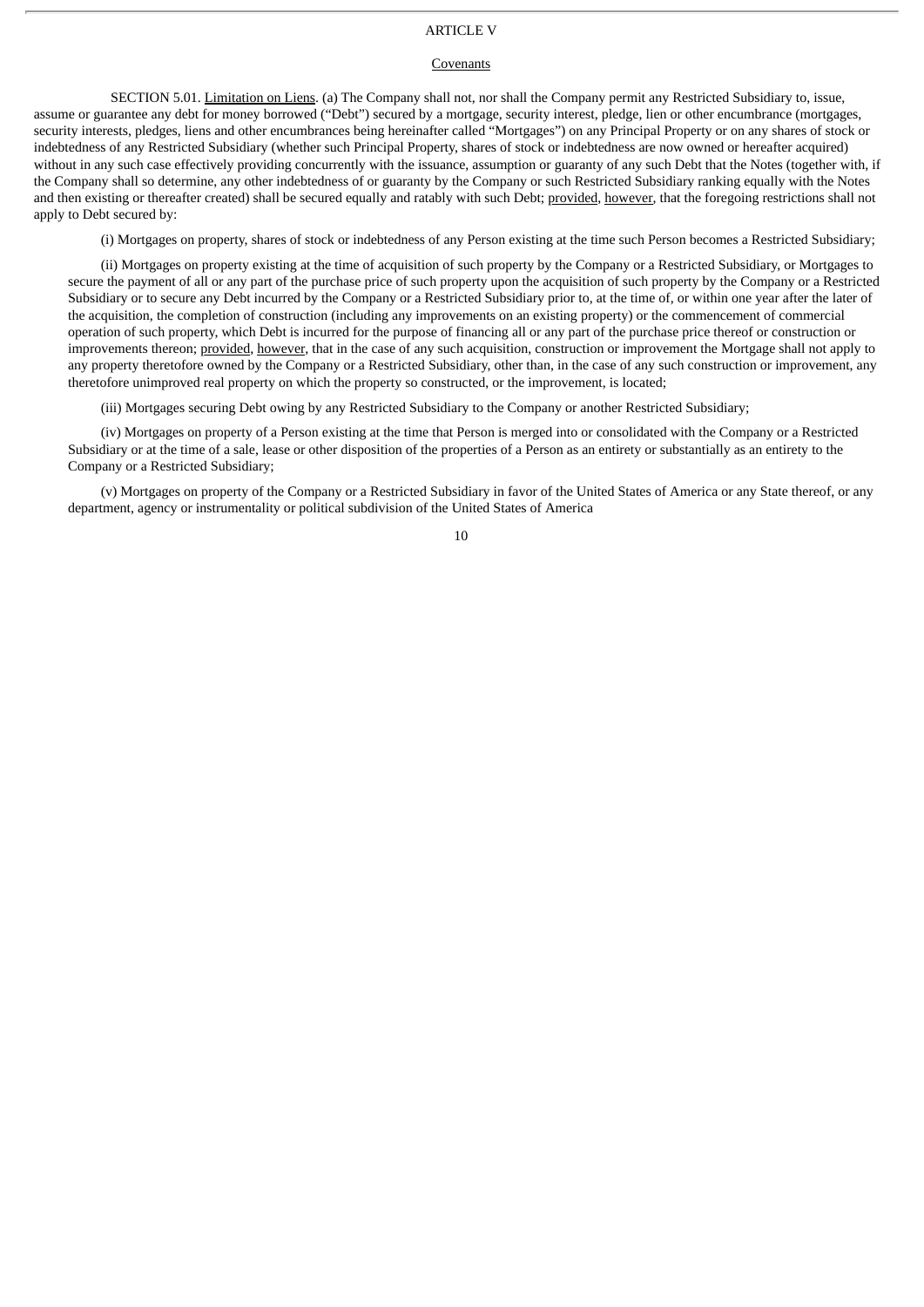or any State thereof, or in favor of any other country, or any political subdivision thereof, to secure partial, progress, advance or other payments pursuant to any contract or statute or to secure any indebtedness incurred for the purpose of financing all or any part of the purchase price or the cost of construction of the property subject to such Mortgages (including without limitation Mortgages incurred in connection with pollution control, industrial revenue or similar financings);

(vi) Mortgages existing on the date of the Base Indenture; or

(vii) any extension, renewal or replacement (or successive extensions, renewals or replacements), in whole or in part, of any Mortgage referred to in the foregoing clauses (i) to (vi); provided, however, that the principal amount of Debt secured thereby shall not exceed the principal amount of Debt so secured at the time of such extension, renewal or replacement, and that such extension, renewal or replacement shall be limited to all or a part of the property which secured the Mortgage so extended, renewed or replaced (plus improvements on such property).

(b) Notwithstanding Section 5.01(a) above, the Company and one or more of its Restricted Subsidiaries may, without securing the Notes, issue, assume, or guarantee Debt secured by Mortgages which would otherwise be subject to the restrictions set forth in Section 5.01(a) above; provided that the aggregate amount of Debt incurred under this Section 5.01(b) that would then be outstanding after giving pro forma effect to any such incurrence (including the pro forma application of the proceeds of such Debt incurred), together with the aggregate amount of the then outstanding Attributable Debt incurred under Section 5.02(a) of this First Supplemental Indenture, does not exceed 10% of the Consolidated Net Assets of the Company and its consolidated Subsidiaries.

SECTION 5.02. Sale and Leaseback Transactions. The Company shall not, nor shall it permit any Restricted Subsidiary to, enter into any arrangement with any person providing for the leasing by the Company or any Restricted Subsidiary of any Principal Property of the Company or any Restricted Subsidiary (whether such Principal Property is now owned or hereafter acquired) (except for temporary leases for a term of not more than three years and except for leases between the Company and a Restricted Subsidiary or between Restricted Subsidiaries), which property has been or is to be sold or transferred by the Company or such Restricted Subsidiary to such person, unless (a) the Company or such Restricted Subsidiary would be entitled, pursuant to Section 5.01 of this First Supplemental Indenture, to issue, assume or guarantee Debt secured by a Mortgage upon the property involved at least equal in amount to the Attributable Debt for that transaction without equally and ratably securing the Notes or (b) the Company shall apply an amount in cash equal to the Attributable Debt for that transaction to the retirement (other than any mandatory retirement or by way of payment at maturity), within 90 days of the effective date of any such arrangement, of Debt of the Company or any Restricted Subsidiary (other than Debt owed by the Company or any Restricted Subsidiary and other than Debt of the Company which is subordinated to the Notes), which by its terms matures at or is extendible or renewable at the option of the obligor to a date more than twelve months after the date of creation of such Debt.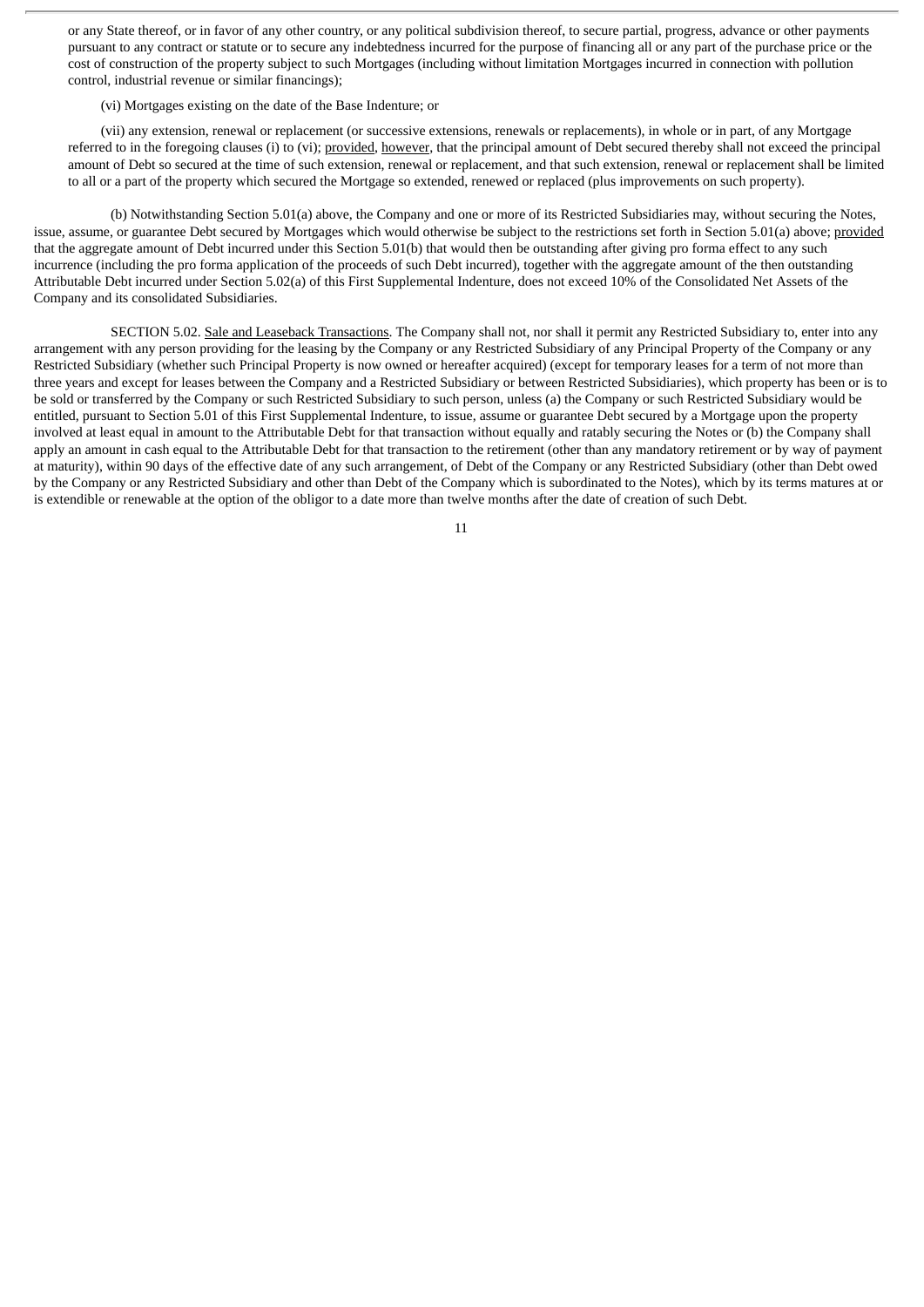It is understood that transactions entered into pursuant to Section 168(f)(8) of the Internal Revenue Code of 1954, as amended, are not Debt secured by a Mortgage within the meaning of Section 5.01 or sale and leaseback transactions prohibited by the first paragraph of this Section 5.02.

SECTION 5.03. Merger, Consolidation or Sale of Assets. Section 6.04 of the Base Indenture shall be applicable to the Notes.

## ARTICLE VI

### Events of Default

SECTION 6.01. Events of Default. Section 7.01 of the Base Indenture shall be applicable to the Notes.

## ARTICLE VII

## Amendment, Supplement and Waiver

SECTION 7.01. Without the Consent of Holders. This Section 7.01 supersedes and replaces Section 14.01 of the Base Indenture with respect to the Notes, and references to "Section 14.01" of the Base Indenture shall instead refer to this "Section 7.01" of this First Supplemental Indenture. The terms of the Notes or the terms of the Indenture with respect to the Notes may be amended, supplemented or otherwise modified by the Company and the Trustee, at any time and from time to time, without the consent of any Holder of Outstanding Notes for any of the following purposes:

(a) to add to the covenants and agreements of the Company and to add Events of Default, in each case for the protection or benefit of the Holders of the Notes, or to surrender any right or power conferred upon the Company;

(b) to add to or change any of the provisions of the Indenture to provide, change or eliminate any restrictions on the payment of principal of or premium, if any, on the Notes; provided that any such action shall not adversely affect the interests of the Holders of the Notes in any material respect;

(c) to evidence the succession of another entity to the Company, or successive successions, and the assumption by such successor of the covenants and obligations of the Company contained in the Notes and in the Indenture in accordance with Section 5.03 of this First Supplemental Indenture;

(d) to evidence and provide for the acceptance of appointment by a successor Trustee with respect to the Notes and to add to or change any of the provisions of the Indenture as shall be necessary for or facilitate the administration of the trusts under the Indenture by more than one Trustee;

(e) to secure the Notes;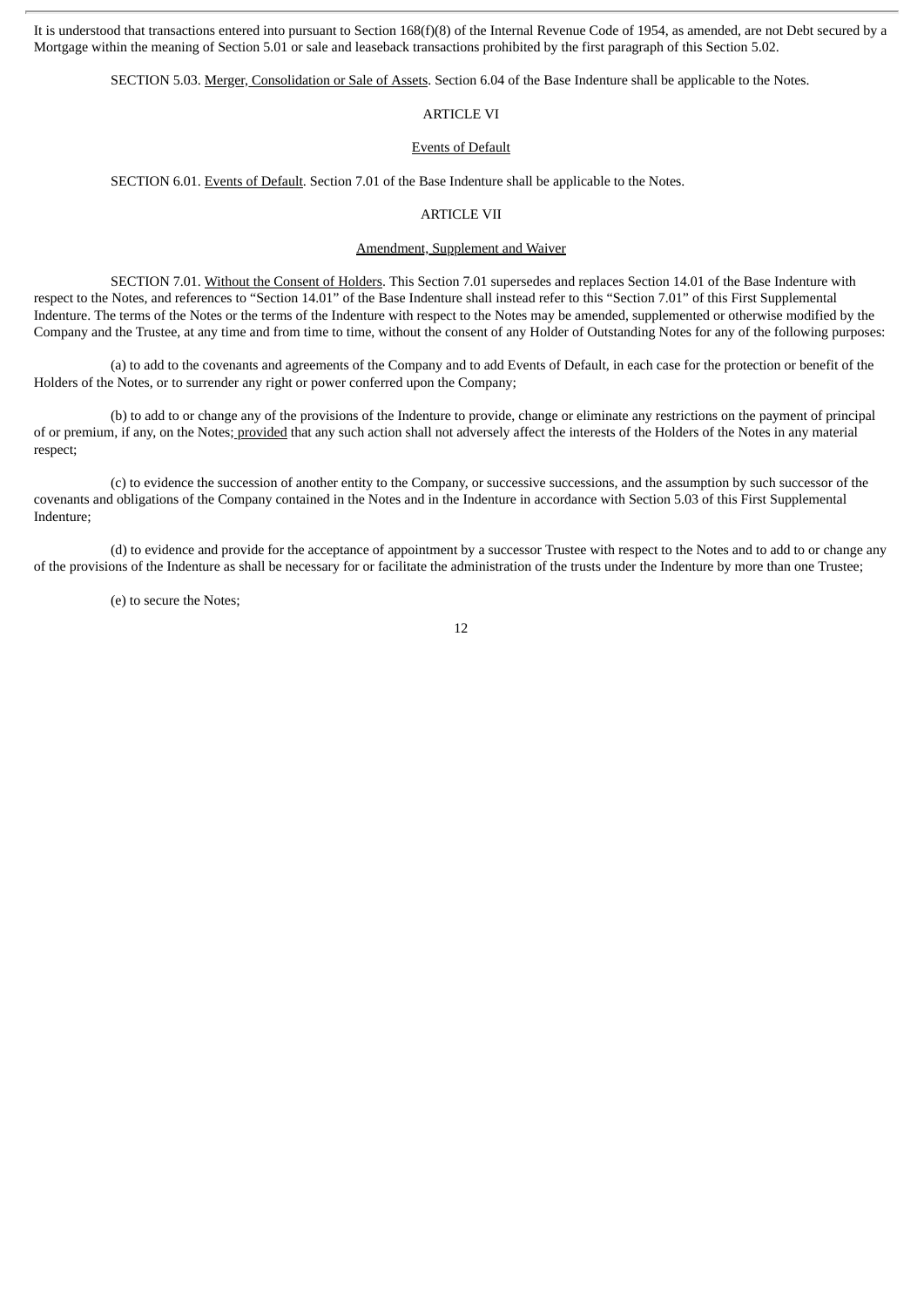(f) to cure any ambiguity or inconsistency or to correct or supplement any provision in the Indenture or to conform the terms that are applicable to the Notes to the description of the terms of such Notes in the "Description of the Notes" section of the Company's prospectus supplement dated May 20, 2020;

Act;

(g) to add to or change or eliminate any provision of the Indenture as shall be necessary or desirable in accordance with the Trust Indenture

(h) to add guarantors or co-obligors with respect to the Notes or to release guarantors from their guarantees of the Notes, in accordance with the terms of the Notes;

(i) to make any change in the Notes that does not adversely affect in any material respect the rights of the Holders of the Notes;

(j) to provide for uncertificated securities in addition to certificated securities; or

(k) to supplement any of the provisions of the Indenture to the extent as shall be necessary to permit or facilitate the defeasance or discharge of the Notes; provided that any such action shall not adversely affect the interests of the Holders of the Notes in any material respect.

### SECTION 7.02. With the Consent of Holders.

(a) This Section 7.02 supersedes and replaces Section 14.02 of the Base Indenture with respect to the Notes, and references to "Section 14.02" of the Base Indenture shall instead refer to this "Section 7.02" of this First Supplemental Indenture. The terms of the Notes or the terms of the Indenture with respect to the Notes may be amended, supplemented or otherwise modified by the Company and the Trustee, at any time and from time to time, with the consent of Holders of a majority in aggregate principal amount of the Outstanding Notes (evidenced as provided in Article VIII of the Base Indenture) for the purpose of adding any provisions to or changing in any manner or eliminating any provisions of the Indenture or of modifying in any manner the rights of the Holders of the Notes; provided that no such amendment, supplement or modification shall, without the consent of the Holder of each Outstanding Note:

(i) extend the Stated Maturity of the principal of, or any installment of interest on, the Notes, or reduce the principal amount or Redemption Price thereof or the interest thereon or any premium payable thereon, or extend the Stated Maturity of, or change the place of payment where, or the Currency in which the principal of and premium, if any, or interest on the Notes is denominated or payable, change the ranking of such Notes or impair the right to institute suit for the enforcement of any payment on or after the Stated Maturity thereof (or in the case of redemption, on or after the Redemption Date);

(ii) modify any of the provisions of this Section 7.02, Section 6.06 of the Base Indenture or Section 7.06 of the Base Indenture, except to increase any such percentage or to provide that certain other provisions of the Indenture cannot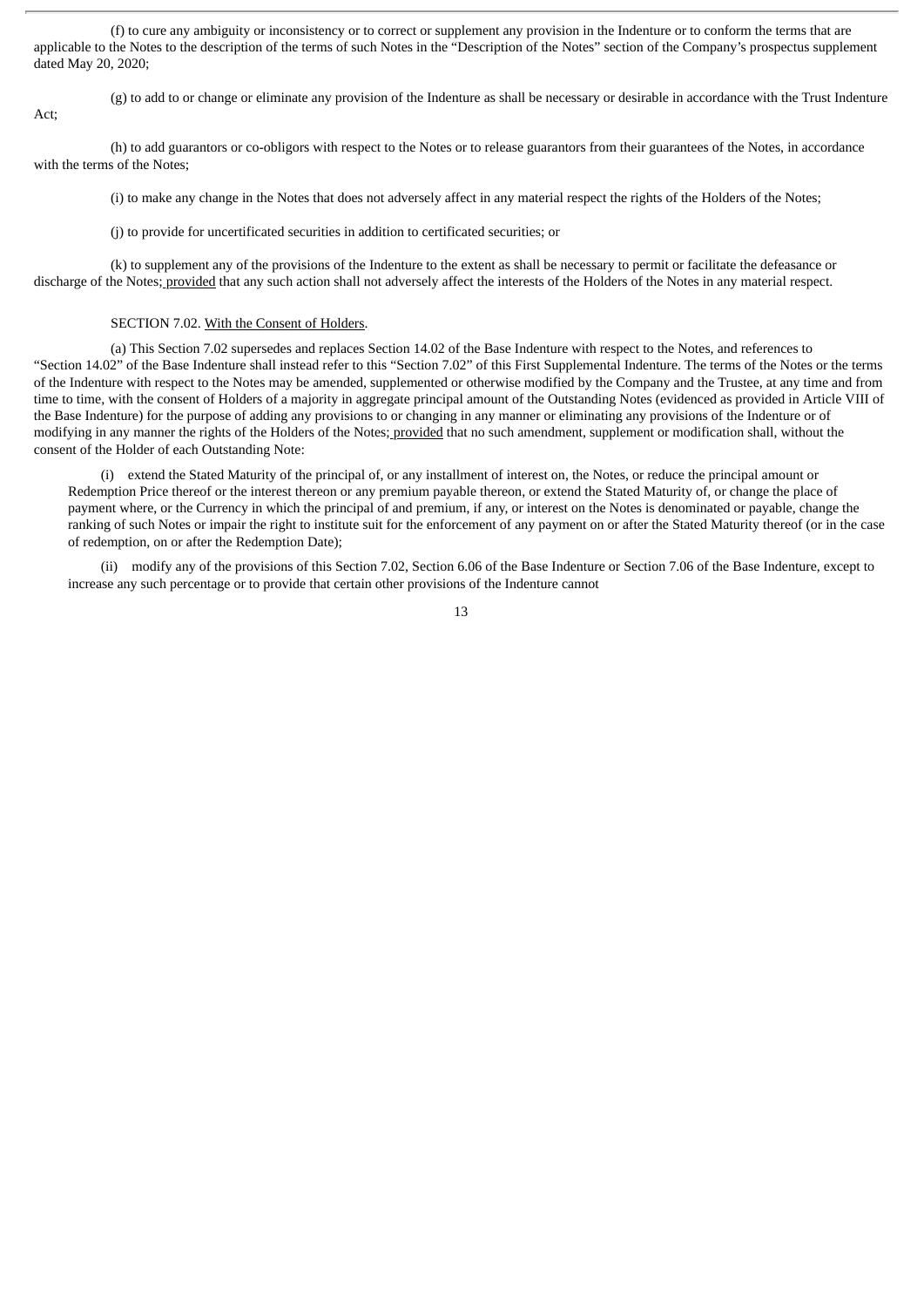be amended, modified or waived without the consent of the Holder of each Outstanding Note affected thereby; provided, however, that this clause shall not be deemed to require the consent of any Holder with respect to changes in the references to "the Trustee" and concomitant changes in this Section 7.02 and Section 6.06 of the Base Indenture, or the deletion of this proviso, in accordance with the requirements of Section 11.06 of the Base Indenture and Section 7.01(d) of this First Supplemental Indenture.

- (iii) amend, waive or otherwise modify the provisions of Article III with respect to the Notes; or
- (iv) modify, without the written consent of the Trustee, the rights, duties or immunities of the Trustee.

(b) Any amendment, supplement or waiver that changes or eliminates any provision of the Indenture which has expressly been included solely for the benefit of one or more particular series of Notes or which modifies the rights of the Holders of the Notes with respect to such covenant or other provision, shall be deemed to not affect the rights under the Indenture of the Holders of the Notes of any other series.

(c) It shall not be necessary for the consent of the Holders of the Notes under this Section 7.02 to approve the particular form of any proposed amendment, but it shall be sufficient if such consent shall approve the substance thereof.

(d) The Company may set a record date for purposes of determining the identity of the Holders of the Notes entitled to give a written consent or waive compliance by the Company as authorized or permitted by this Section 7.02. Such record date shall not be more than 30 days prior to the first solicitation of such consent or waiver or the date of the most recent list of Holders furnished to the Trustee prior to such solicitation pursuant to Section 312 of the Trust Indenture Act.

(e) Promptly after the execution by the Company and the Trustee of any amendment, supplement or modification pursuant to the provisions of this Section 7.02, the Company shall mail a notice, setting forth in general terms the substance of such amendment, supplement or modification, to the Holders of the Notes at their addresses as the same shall then appear in the Register of the Company. Any failure of the Company to mail such notice, or any defect therein, shall not, however, in any way impair or affect the validity of any such amendment, supplement or modification.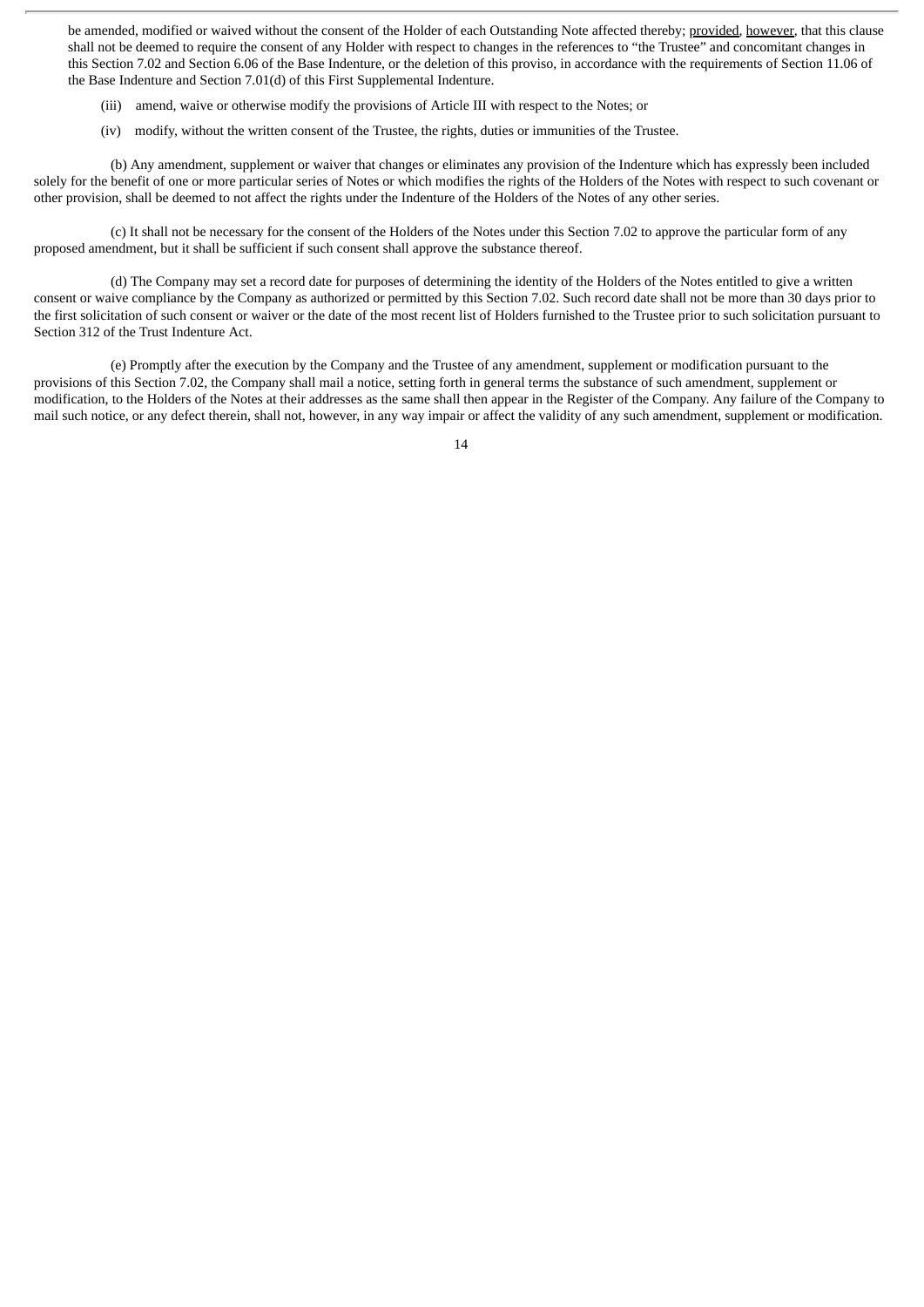#### ARTICLE VIII

#### Satisfaction and Discharge; Defeasance

SECTION 8.01. Satisfaction and Discharge of Indenture. Section 12.02 of the Base Indenture shall be applicable to the Notes; provided, that, solely with respect to the Notes, the last paragraph of Section of 12.02 of the Base Indenture shall be superseded and replaced by the following:

"Notwithstanding the satisfaction and discharge of the Indenture with respect to the Notes, the obligations of the Company to the Trustee under Section 11.01 of the Base Indenture, the provisions of Sections 3.04, 3.05, 3.06, 3.07, 3.10, 6.02 and 6.03 of the Base Indenture, Article XII of the Base Indenture (as amended by Article VIII of this First Supplemental Indenture), and, if the Notes are to be redeemed prior to their Stated Maturity, the provisions of Article IV of the Base Indenture, the provisions of Article III of the First Supplemental Indenture, and, if money shall have been deposited with the Trustee pursuant Section 12.02(a) of the Base Indenture, the obligations of the Trustee under Section 12.07 of the Base Indenture and Section 6.03(e) of the Base Indenture shall survive such satisfaction and discharge."

SECTION 8.02. Defeasance and Covenant Defeasance upon Deposit of Moneys or U.S. Government Obligations. Section 12.03 of the Base Indenture shall be applicable to the Notes. If the Company exercises its "covenant defeasance" option in accordance with Section 12.03 of the Base Indenture, in addition to any covenants specified therein, the Company shall cease to be under any obligation to comply with the covenants set forth in Section 5.01, Section 5.02 and Section 5.03 of this First Supplemental Indenture. Solely with respect to the Notes, the definition of "Discharged" set forth in Section 12.03 of the Base Indenture shall be superseded and replaced by the following:

"'Discharged' means, with respect to the Notes, that the Company shall be deemed to have paid and discharged the entire indebtedness represented by, and obligations under, the Notes and to have satisfied all the obligations under the Indenture relating to the Notes (and the Trustee, at the expense of the Company, shall execute proper instruments acknowledging the same), except for the following, all of which shall survive such Discharge and remain in full force and effect with respect to the Notes: (A) the rights of the Holders of the Notes to receive, from the trust fund described in clause (a) above, payment of the principal of and premium, if any, and interest on such Notes when such payments are due, (B) Sections 3.04, 3.05, 3.06, 3.07, 3.10, 6.02 and 6.03 of the Base Indenture, (C) if the Notes are to be redeemed prior to their Stated Maturity, the provisions of Article III of this First Supplemental Indenture, (D) the provisions of Article XII of the Base Indenture (as amended by Article VIII of this First Supplemental Indenture) and (E) the rights, powers, trusts, duties and immunities of the Trustee hereunder."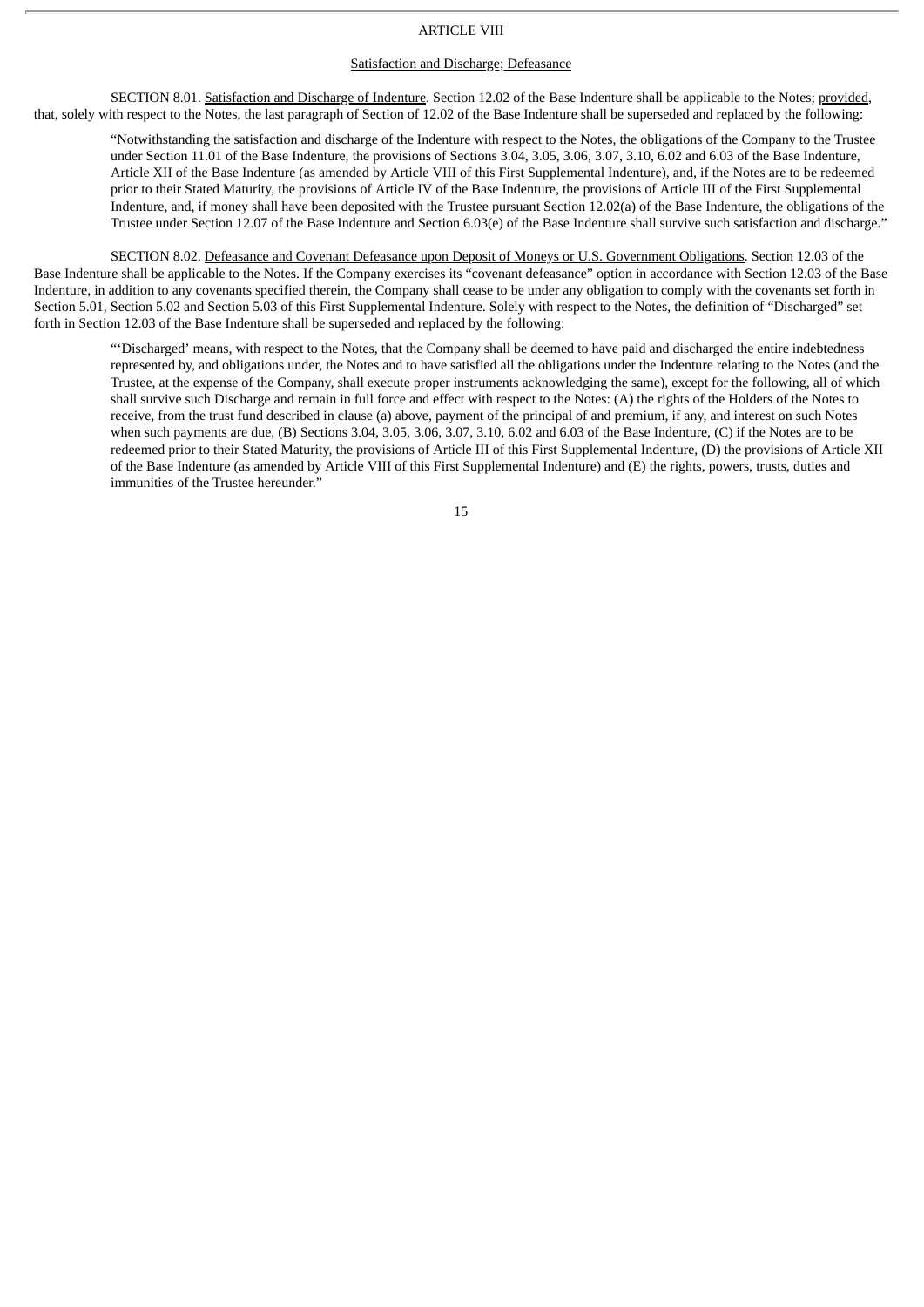## ARTICLE IX

#### Miscellaneous

SECTION 9.01. Ratification of Base Indenture. The Indenture, as supplemented by this First Supplemental Indenture, is in all respects ratified and confirmed, and this First Supplemental Indenture shall be deemed part of the Base Indenture in the manner and to the extent herein and therein provided; provided that the provisions of this First Supplemental Indenture apply solely with respect to the Notes. The rights, privileges, immunities, benefits, protections and indemnities provided to the Trustee under the Base Indenture shall apply to any action or inaction of the Trustee (acting in any capacity hereunder) in connection herewith, including in connection with the execution and delivery of this First Supplemental Indenture.

SECTION 9.02. Trust Indenture Act Controls. If and to the extent that any provision of this First Supplemental Indenture limits, qualifies or conflicts with the duties imposed by, or another provision included in the Indenture which is required to be included in the Indenture by any of the provisions of Sections 310 to 318, inclusive, of the Trust Indenture Act, such imposed duties or incorporated provision shall control.

SECTION 9.03. Effects of Headings and Table of Contents. The Article and Section headings herein and the Table of Contents are for convenience only and shall not affect the construction hereof.

SECTION 9.04. Successors and Assigns. All covenants and agreements in this First Supplemental Indenture by the parties hereto shall bind their respective successors and assigns and inure to the benefit of their permitted successors and assigns, whether so expressed or not.

SECTION 9.05. Separability Clause. In case any provision in this First Supplemental Indenture or in the Notes shall be invalid, illegal or unenforceable, the validity, legality and enforceability of the remaining provisions shall not in any way be affected or impaired thereby.

SECTION 9.06. Benefits of the First Supplemental Indenture. Nothing in this First Supplemental Indenture expressed and nothing that may be implied from any of the provisions hereof is intended, or shall be construed, to confer upon, or to give to, any Person or corporation other than the parties hereto and their successors and the Holders of the Notes any benefit or any right, remedy or claim under or by reason of this First Supplemental Indenture or any covenant, condition, stipulation, promise or agreement hereof, and all covenants, conditions, stipulations, promises and agreements in this First Supplemental Indenture contained shall be for the sole and exclusive benefit of the parties hereto and their successors and of the Holders of the Notes.

SECTION 9.07. Counterpart Originals. This First Supplemental Indenture may be executed in any number of counterparts, each of which so executed shall be deemed to be an original, but all such counterparts shall together constitute but one and the same instrument.

SECTION 9.08. Governing Law; Waiver of Jury Trial. This First Supplemental Indenture and the Notes shall be deemed to be contracts made under the law of the State of New York, and for all purposes shall be governed by and construed in accordance with the law of said State.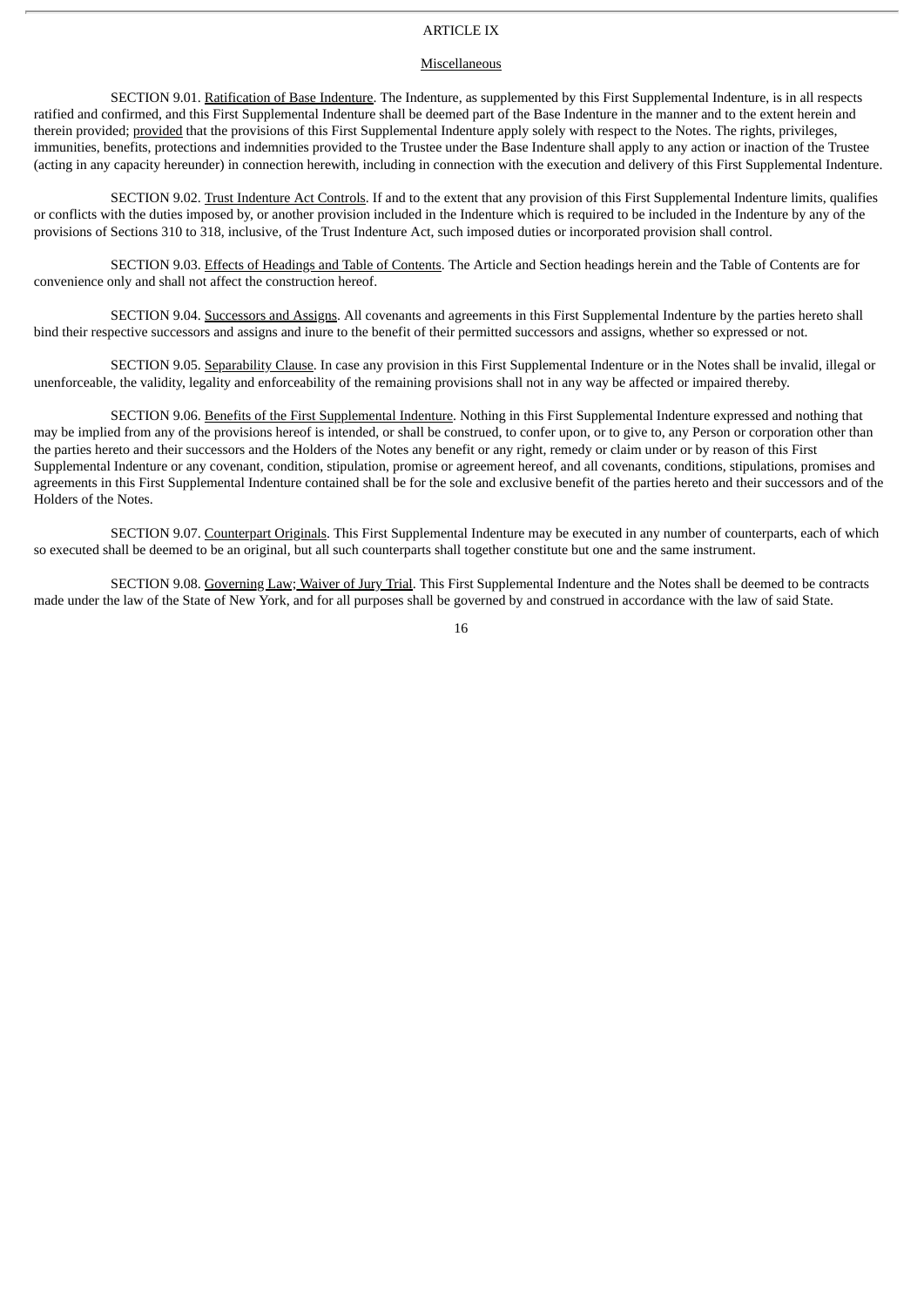## EACH PARTY HERETO, AND EACH HOLDER OF A NOTE BY ACCEPTANCE THEREOF, HEREBY WAIVES, TO THE FULLEST EXTENT PERMITTED BY APPLICABLE LAW, ANY RIGHT IT MAY HAVE TO A TRIAL BY JURY IN RESPECT OF ANY LITIGATION DIRECTLY OR INDIRECTLY ARISING OUT OF, UNDER OR IN CONNECTION WITH THIS FIRST SUPPLEMENTAL INDENTURE.

SECTION 9.09. Force Majeure. In no event shall the Trustee be responsible or liable for any failure or delay in the performance of its obligations hereunder arising out of or caused by, directly or indirectly, forces beyond its control, including, without limitation, strikes, work stoppages, accidents, public health emergencies, acts of war or terrorism, civil or military disturbances, nuclear or natural catastrophes or acts of God, and interruptions, loss or malfunctions of utilities, communications or computer (software and hardware) services; it being understood that the Trustee shall use reasonable efforts which are consistent with accepted practices in the banking industry to resume performance as soon as practicable under the circumstances.

SECTION 9.10. U.S.A. Patriot Act. The parties hereto acknowledge that in accordance with Section 326 of the U.S.A. PATRIOT Act, the Trustee, like all financial institutions and in order to help fight the funding of terrorism and money laundering, is required to obtain, verify, and record information that identifies each person or legal entity that establishes a relationship or opens an account with the Trustee. The parties to this First Supplemental Indenture agree that they will provide the Trustee with such information as it may request in order for the Trustee to satisfy the requirements of the U.S.A. PATRIOT Act.

SECTION 9.11. Trustee. The Trustee shall not be responsible in any manner whatsoever for or in respect of the validity or sufficiency of this First Supplemental Indenture or for or in respect of the recitals contained herein, all of which recitals are made solely by the Company and the rights, protections and indemnities afforded the Trustee (acting in any capacity thereunder or hereunder) shall apply to any action or inaction of the Trustee hereunder or in connection with the transactions contemplated hereunder.

SECTION 9.12. Electronic Signature. The Indenture shall be valid, binding, and enforceable against a party when executed and delivered by an authorized individual on behalf of the party by means of (i) an original manual signature; (ii) a faxed, scanned, or photocopied manual signature, or (iii) any other electronic signature permitted by the federal Electronic Signatures in Global and National Commerce Act, state enactments of the Uniform Electronic Transactions Act, and/or any other relevant electronic signatures law, including any relevant provisions of the Uniform Commercial Code/UCC (collectively, "Signature Law"), in each case to the extent applicable. Each faxed, scanned, or photocopied manual signature, or other electronic signature, shall for all purposes have the same validity, legal effect, and admissibility in evidence as an original manual signature. Each party hereto shall be entitled to conclusively rely upon, and shall have no liability with respect to, any faxed, scanned, or photocopied manual signature, or other electronic signature, of any other party and shall have no duty to investigate, confirm or otherwise verify the validity or authenticity thereof. For the avoidance of doubt, original manual signatures shall be used for execution or indorsement of writings when required under the UCC or other Signature Law due to the character or intended character of the writings.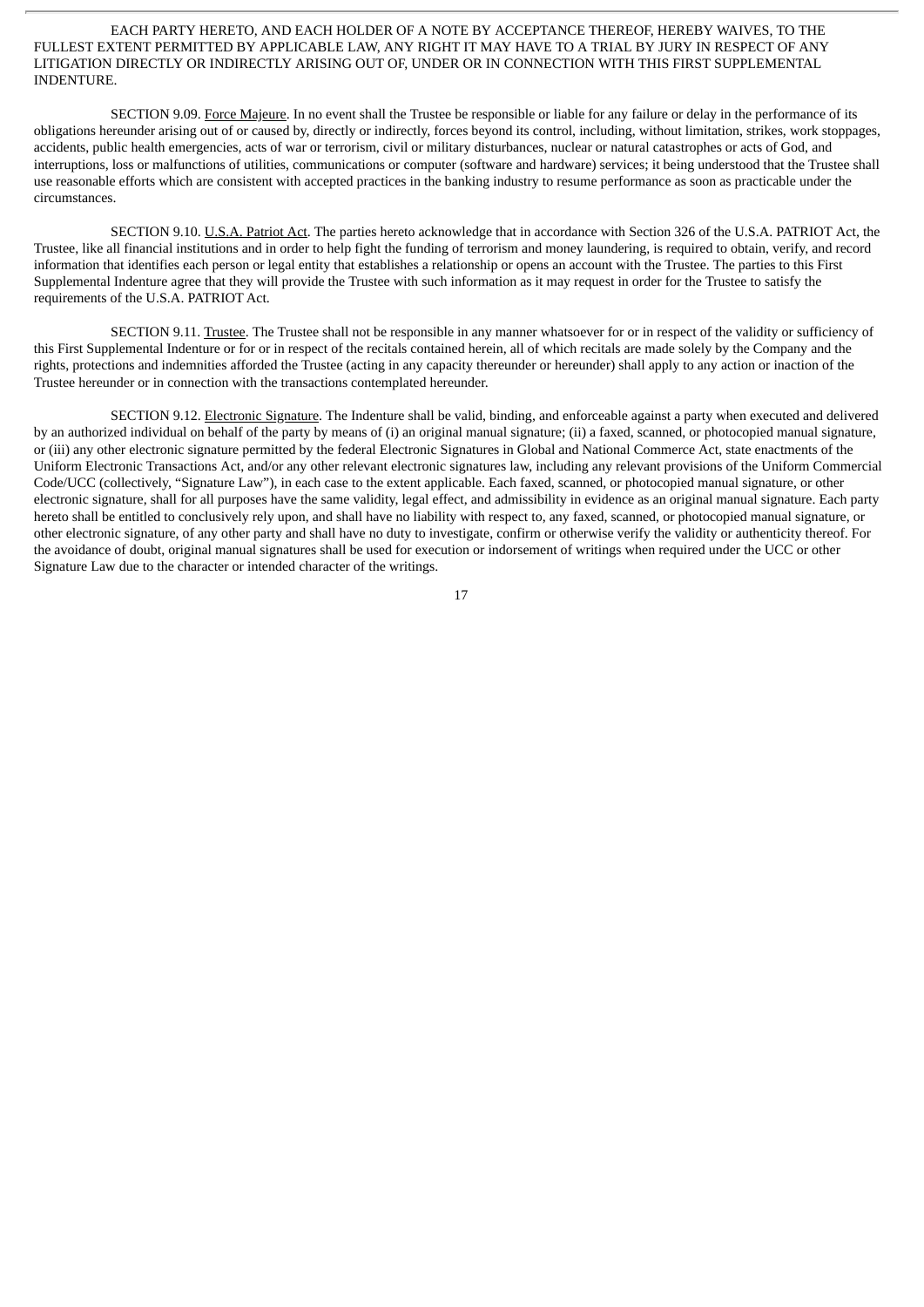IN WITNESS WHEREOF, the parties hereto have caused this First Supplemental Indenture to be duly executed, all as of the day and year first above written.

## DENTSPLY SIRONA, INC.

| Bv:    | /s/ Jorge M. Gomez                                  |
|--------|-----------------------------------------------------|
|        | Name: Jorge M. Gomez                                |
| Title: | <b>Executive Vice President and Chief Financial</b> |
|        | Officer                                             |

WELLS FARGO BANK, NATIONAL ASSOCIATION, AS TRUSTEE

By: /s/ Stefan Victory Name: Stefan Victory<br>Title: Vice President Vice President

[*Signature Page to First Supplemental Indenture*]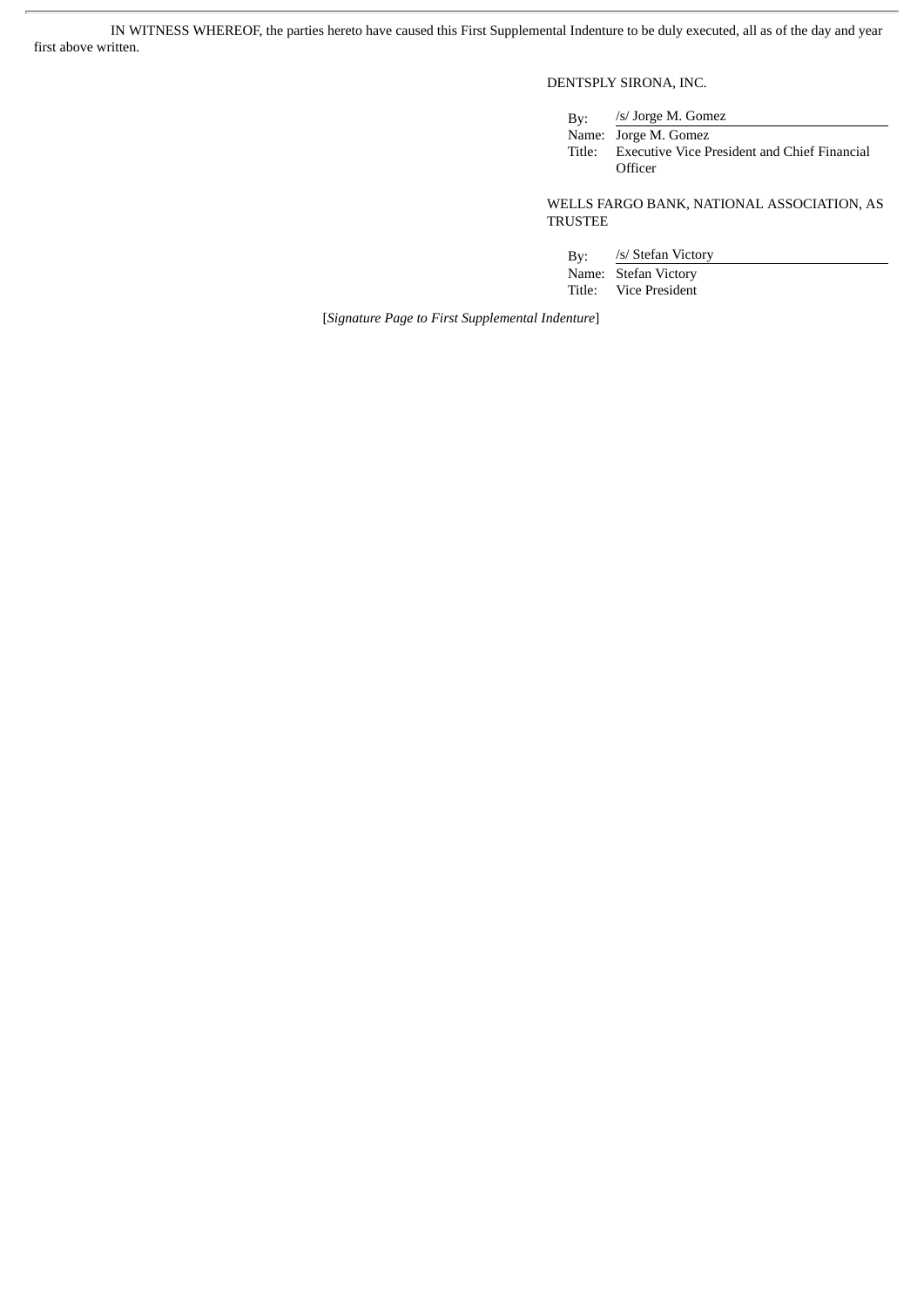## EXHIBIT A

## [FORM OF FACE OF SECURITY]

THIS SECURITY IS A GLOBAL SECURITY WITHIN THE MEANING OF THE INDENTURE HEREINAFTER REFERRED TO AND IS REGISTERED IN THE NAME OF THE DEPOSITARY OR A NOMINEE OF THE DEPOSITARY, WHICH MAY BE TREATED BY THE COMPANY, THE TRUSTEE AND ANY AGENT THEREOF AS OWNER AND HOLDER OF THIS SECURITY FOR ALL PURPOSES.

UNLESS THIS CERTIFICATE IS PRESENTED BY AN AUTHORIZED REPRESENTATIVE OF THE DEPOSITORY TRUST COMPANY TO THE COMPANY OR ITS AGENT FOR REGISTRATION OF TRANSFER, EXCHANGE OR PAYMENT, AND ANY CERTIFICATE ISSUED IS REGISTERED IN THE NAME OF CEDE & CO. OR IN SUCH OTHER NAME AS IS REQUESTED BY AN AUTHORIZED REPRESENTATIVE OF DTC (AND ANY PAYMENT HEREON IS MADE TO CEDE & CO. OR TO SUCH OTHER ENTITY AS IS REQUESTED BY AN AUTHORIZED REPRESENTATIVE OF THE DEPOSITORY TRUST COMPANY), ANY TRANSFER, PLEDGE OR OTHER USE HEREOF FOR VALUE OR OTHERWISE BY OR TO ANY PERSON IS WRONGFUL SINCE THE REGISTERED OWNER HEREOF, CEDE & CO., HAS AN INTEREST HEREIN.

TRANSFERS OF THIS GLOBAL SECURITY SHALL BE LIMITED TO TRANSFERS IN WHOLE, BUT NOT IN PART, BY THE DEPOSITARY TO A NOMINEE OF THE DEPOSITARY, OR BY A NOMINEE OF THE DEPOSITARY TO THE DEPOSITARY OR ANOTHER NOMINEE OF THE DEPOSITARY, OR BY THE DEPOSITARY OR ANY SUCH NOMINEE TO A SUCCESSOR DEPOSITARY OR A NOMINEE OF SUCH SUCCESSOR DEPOSITARY.

> CUSIP No. 24906P AA7 ISIN No. US24906PAA75

#### **DENTSPLY SIRONA INC. 3.250% NOTES DUE 2030**

No.  $\sim$ 

As revised by the Schedule of Increases or Decreases in Global Security attached hereto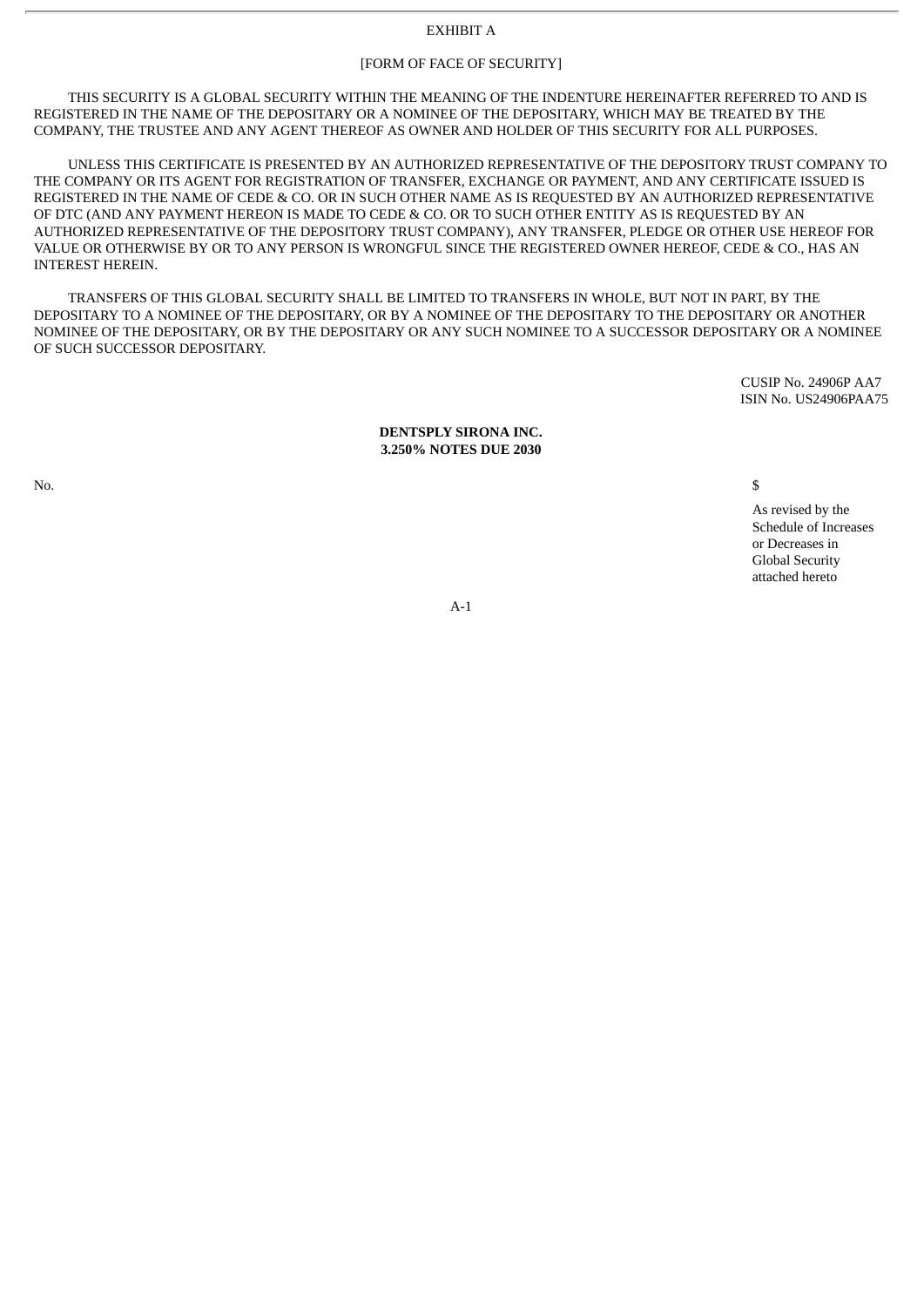*Interest*. DENTSPLY SIRONA Inc., a Delaware corporation (herein called the "*Company*", which term includes any successor Person under the Indenture hereinafter referred to), for value received, hereby promises to pay to CEDE & CO. or registered assigns, the principal sum of million dollars (\$), as revised by the Schedule of Increases or Decreases in Global Security attached hereto, on June 1, 2030 and to pay interest thereon from May 26, 2020 or from the most recent Interest Payment Date to which interest has been paid or duly provided for, semi-annually in arrears on June 1 and December 1 in each year, commencing December 1, 2020 at the rate of 3.250% per annum, until the principal hereof is paid or made available for payment. If any Interest Payment Date falls on a day that is not a Business Day, the Interest Payment Date shall be postponed to the next succeeding Business Day, and no interest on such payment shall accrue for the period from and after such Interest Payment Date. If the maturity date of the Notes falls on a date that is not a Business Day, the payment of interest and principal of the Notes may be made on the next succeeding Business Day, and no interest on such payment shall accrue for the period from and after the maturity date.

*Method of Payment*. The interest so payable, and punctually paid or duly provided for, on any Interest Payment Date will, as provided in such Indenture, be paid to the Person in whose name this Security (or one or more Predecessor Securities) is registered at the close of business on the Record Date for such interest, which shall be May 15 or November 15, as the case may be, next preceding such Interest Payment Date. Any such interest not so punctually paid or duly provided for will forthwith cease to be payable to the Holder on such Regular Record Date and may either be paid to the Person in whose name this Security (or one or more Predecessor Securities) is registered at the close of business on a Special Record Date for the payment of such Defaulted Interest to be fixed by the Trustee, notice thereof having been given to Holders of Securities not less than 10 days prior to such Special Record Date, all as more fully provided in said Indenture. Payment of the principal of (and premium, if any) and any such interest on this Security will be made at the Corporate Trust Office in U.S. Dollars.

Reference is hereby made to the further provisions of this Security set forth on the reverse hereof, which further provisions shall for all purposes have the same effect as if set forth at this place.

*Authentication*. Unless the certificate of authentication hereon has been executed by the Trustee referred to on the reverse hereof by manual signature, this Security shall not be entitled to any benefit under the Indenture or be valid or obligatory for any purpose.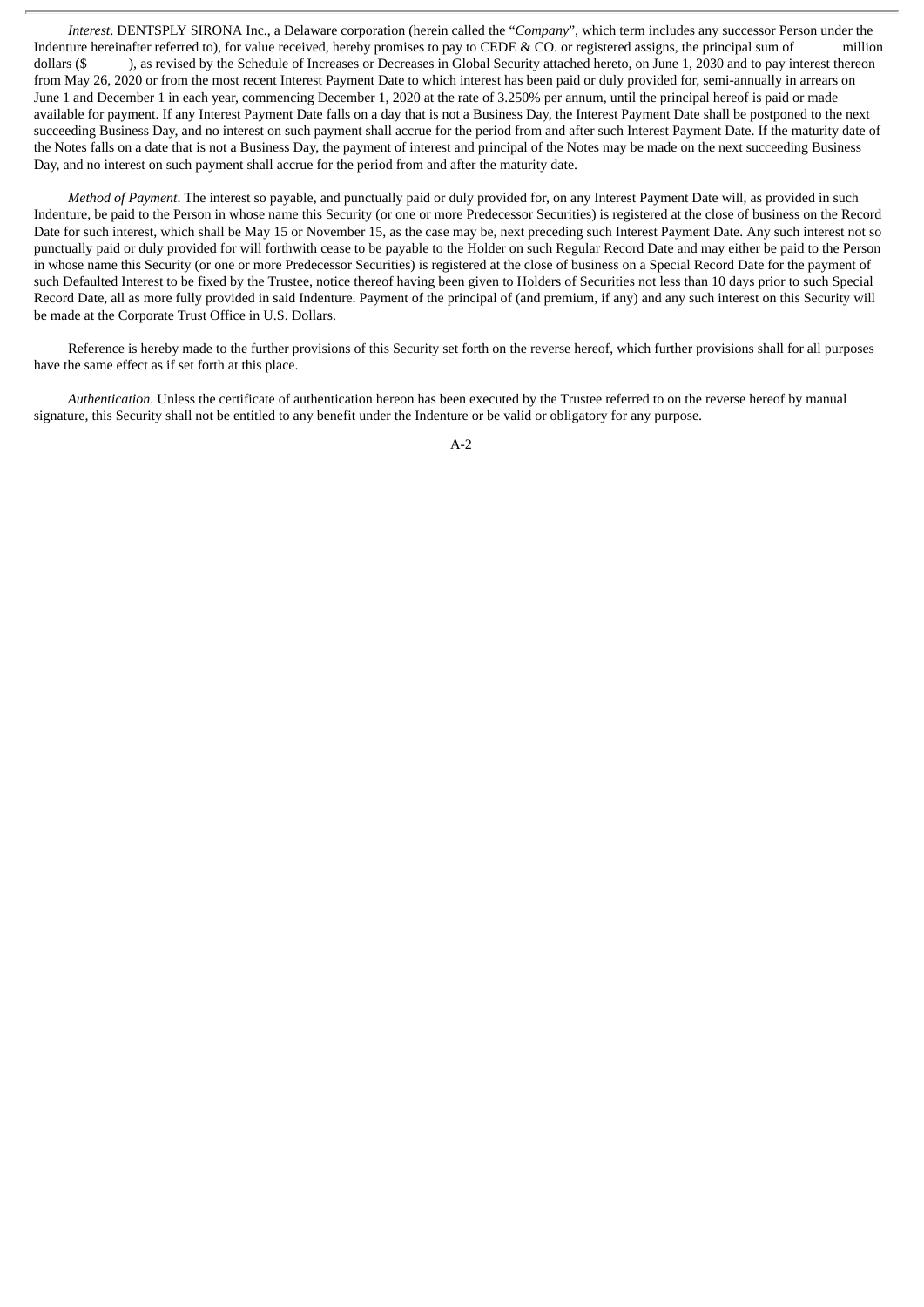IN WITNESS WHEREOF, the Company has caused this instrument to be duly executed under its corporate seal.

Dated:

## DENTSPLY SIRONA Inc.

By: Name:

Title:

## TRUSTEE'S CERTIFICATE OF AUTHENTICATION

This is one of the Securities of the series designated therein referred to in the within-mentioned Indenture.

Date of authentication: Wells Fargo Bank, National Association, as Trustee

By:

Authorized Signatory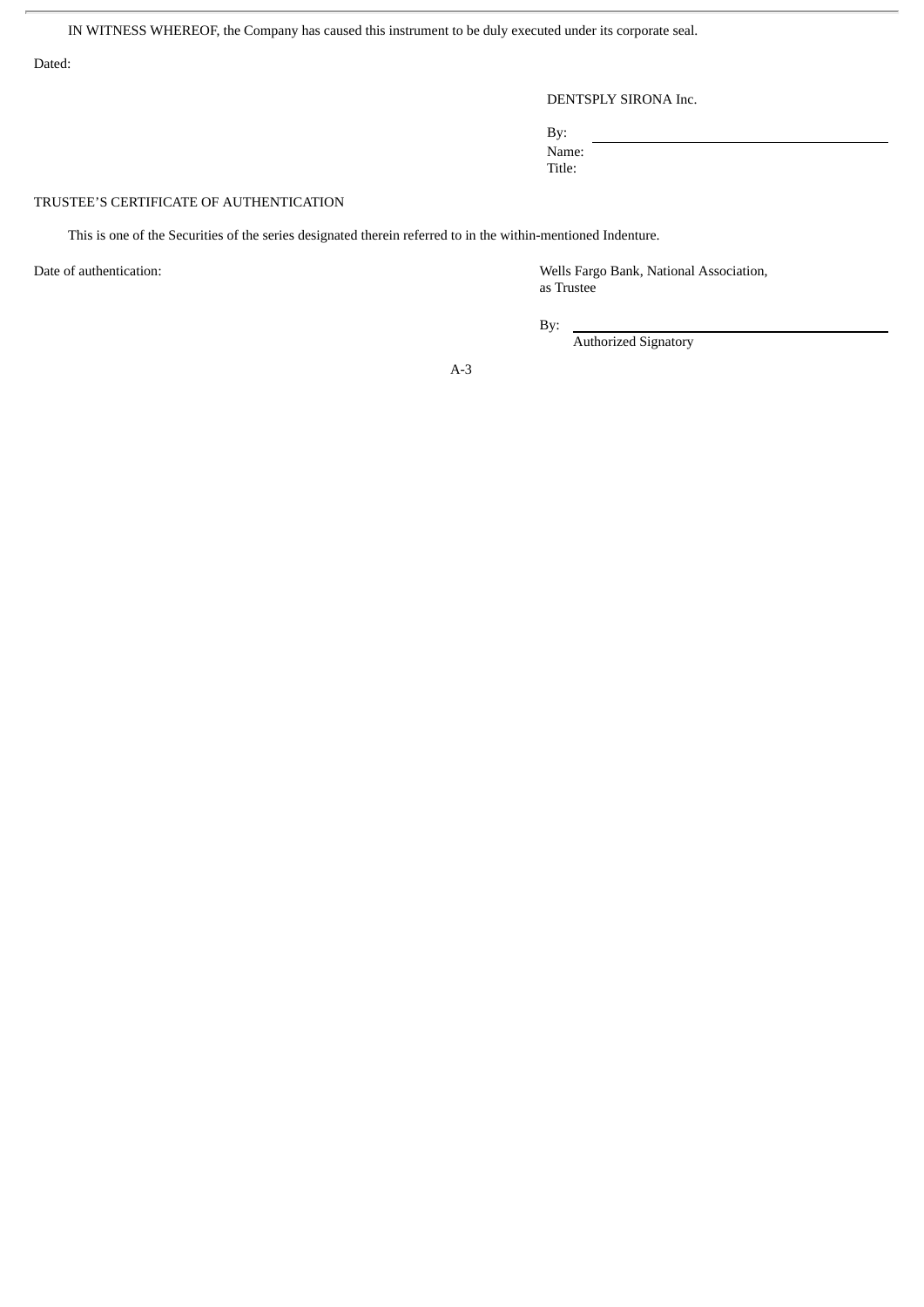### [FORM OF REVERSE OF SECURITY]

*Indenture*. This Security is one of a duly authorized issue of securities of the Company (herein called the "*Securities*"), issued and to be issued in one or more series under an Indenture, dated as of May 26, 2020 (the "*Base Indenture*"), as supplemented by the First Supplemental Indenture dated May 26, 2020 (the "*First Supplemental Indenture*" and, together with the Base Indenture, the "*Indenture*"), between the Company and Wells Fargo Bank, National Association, as Trustee (herein called the "*Trustee*", which term includes any successor trustee under the Indenture), to which Indenture and all indentures supplemental thereto reference is hereby made for a statement of the respective rights, limitations of rights, duties and immunities thereunder of the Company, the Trustee and the Holders of the Securities of this series and of the terms upon which the Securities of this series are, and are to be, authenticated and delivered. This Security is one of the series designated on the face hereof, initially limited in aggregate principal amount to \$750,000,000.

*Optional Redemption*. The Securities of this series will be redeemable as a whole at any time or in part from time to time, at the option of the Company, prior to March 1, 2030 (three months prior to the maturity date of the Securities of this series), at a redemption price equal to the greater of (i) 100% of the principal amount of the Securities of this series to be redeemed; and (ii) as determined by the Company, the sum of the present values of the Remaining Scheduled Payments in respect of the Notes to be redeemed (exclusive of any accrued interest) discounted to the Redemption Date on a semiannual basis (assuming a 360-day year consisting of twelve 30-day months) at the Treasury Rate plus 40 basis points, plus, in each case, any interest accrued but not paid to, but excluding, the Redemption Date.

Commencing on March 1, 2030 (three months prior to the maturity date of the Securities of this series) (the "Par Call Date"), the Securities of this series are redeemable at the Company's option, at any time in whole or from time to time in part, at a redemption price equal to 100% of the principal amount of the Securities of this series to be redeemed, plus, in each case, accrued and unpaid interest to, but excluding, the Redemption Date.

For purposes of determining the optional redemption price, the following definitions are applicable:

"*Remaining Scheduled Payments*" means the remaining scheduled payments of principal of, and interest on, the Securities of this series called for redemption that would be due after the related Redemption Date but for that redemption (assuming the Securities of the series called for redemption matured on the Par Call Date). If that Redemption Date is not an interest payment date with respect to the Securities of this series called for redemption, the amount of the next succeeding scheduled interest payment will be reduced by the amount of interest accrued to such Redemption Date.

"*Treasury Rate*" means, with respect to any Redemption Date for the Securities of this series, (1) the yield, which represents the average for the immediately preceding week, appearing in the most recently published statistical release designated ''H.15'' or any successor publication which is published weekly by the Board of Governors of the Federal Reserve System and which establishes yields on actively traded United States Treasury securities adjusted to constant

 $\Delta - A$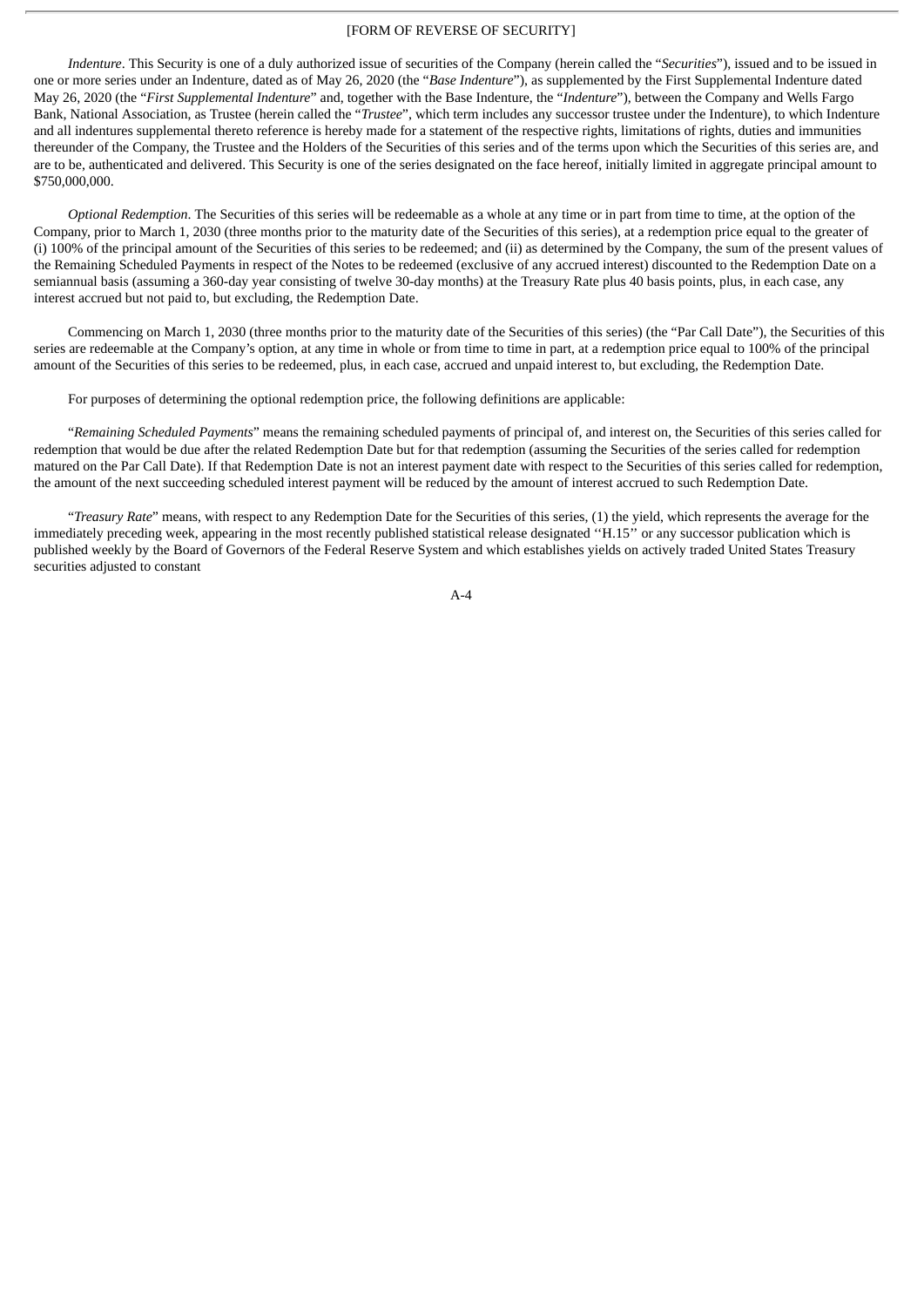maturity, for the maturity corresponding to the Comparable Treasury Issue (or if no maturity is within three months before or after the maturity date, yields for the two published maturities most closely corresponding to the Comparable Treasury Issue shall be determined and the Treasury Rate shall be interpolated or extrapolated from such yields on a straight-line basis, rounded to the nearest month) or (2) if such release (or any successor release) is not published during the week preceding the calculation date or does not contain such yields, the rate per annum equal to the semiannual equivalent yield to maturity of the Comparable Treasury Issue, calculated using a price for the Comparable Treasury Issue (expressed as a percentage of its principal amount) equal to the Comparable Treasury Price for such Redemption Date. The Treasury Rate will be calculated on the third Business Day preceding the Redemption Date.

"*Comparable Treasury Issue*" means the United States Treasury security selected by an Independent Investment Banker as having a maturity comparable to the remaining term of the Securities of this series to be redeemed that would be utilized, at the time of selection and in accordance with customary financial practice, in pricing new issues of corporate debt securities of comparable maturity to the remaining term of the Securities of this series (assuming for this purpose that the Securities of this series mature on the Par Call Date).

"*Comparable Treasury Price*" means, with respect to any Redemption Date for the Securities of this series, (i) the average of four Reference Treasury Dealer Quotations for that Redemption Date, after excluding the highest and lowest of such Reference Treasury Dealer Quotations, or (ii) if the Company obtains fewer than four such Reference Treasury Dealer Quotations, the average of all such quotations.

"*Independent Investment Banker*" means one of the Reference Treasury Dealers appointed by the Company.

"*Reference Treasury Dealer*" means each of Citigroup Global Markets Inc., Goldman Sachs & Co. LLC and J.P. Morgan Securities LLC or their respective affiliates, and one other primary U.S. Government securities dealer in New York City appointed by the Company (each, a "*Primary Treasury Dealer*"); *provided*, however, that if any of the foregoing shall cease to be a Primary Treasury Dealer, the Company shall substitute therefor another Primary Treasury Dealer.

"*Reference Treasury Dealer Quotations*" means, with respect to each Reference Treasury Dealer and any Redemption Date, the average, as determined by the Company, of the bid and asked prices for the Comparable Treasury Issue (expressed in each case as a percentage of its principal amount) quoted in writing to the Company by that Reference Treasury Dealer at 5:00 p.m. (New York City time) on the third Business Day preceding that Redemption Date.

Notice of any optional redemption will be mailed at least 10 days but not more than 60 days before the Redemption Date (unless a shorter period shall be satisfactory to the Trustee) to each registered Holder of the Securities of this series to be redeemed. Unless the Company defaults in payment of the redemption price, on and after the Redemption Date, interest will cease to accrue on the Securities of this series or portions of the Securities of this series called for redemption, unless subject to a condition precedent that has not been satisfied. If fewer than all of the Securities of this series are to be redeemed, the Trustee will select the particular Securities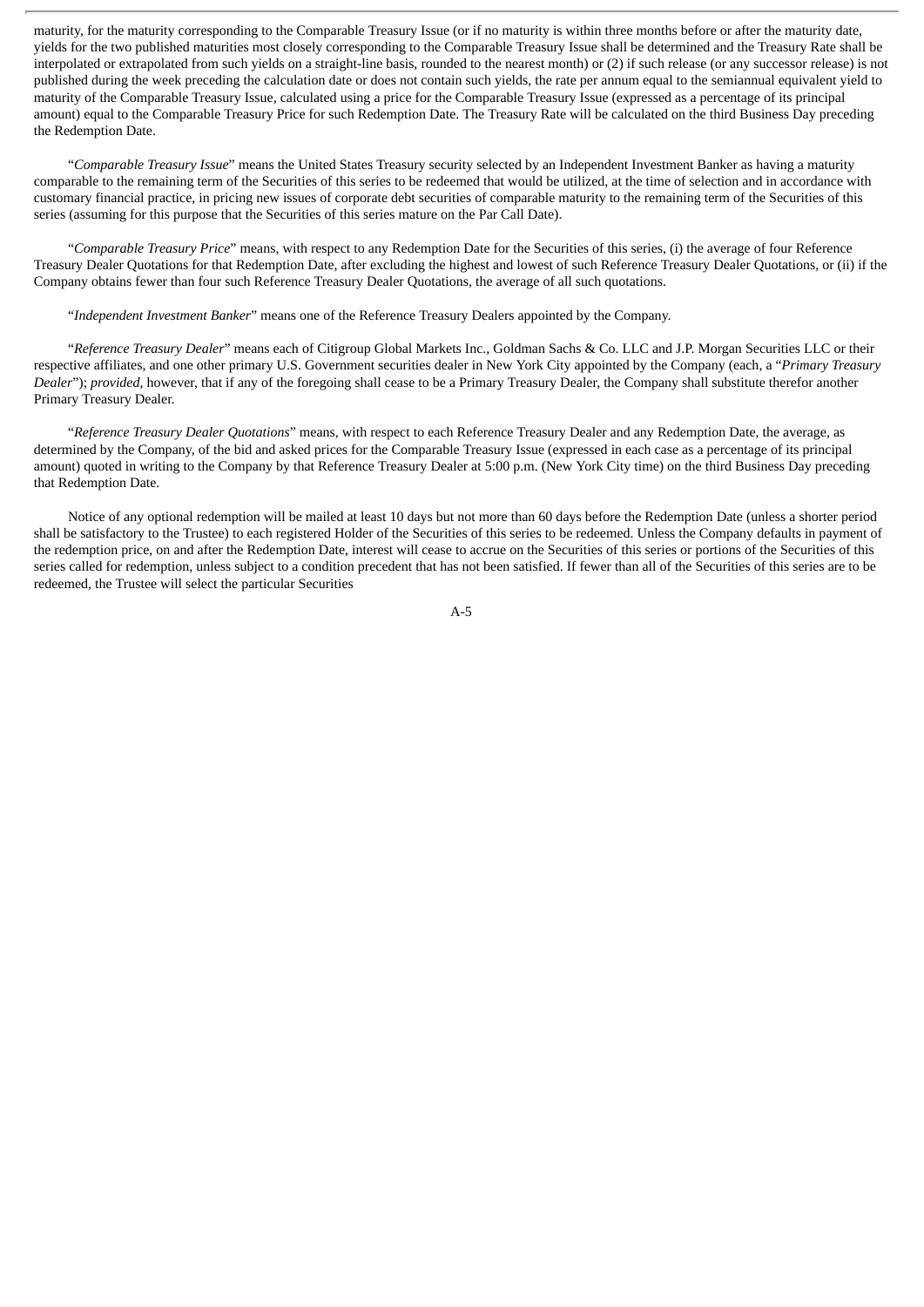or portions thereof for redemption from the Outstanding Securities of this series not previously called by such method as the Trustee deems fair and appropriate. If such redemption is subject to a condition precedent that has not been satisfied, the Company shall provide written notice to the Trustee prior to the close of business at least two Business Days prior to the Redemption Date (unless a shorter period shall be satisfactory to the Trustee). Upon receipt of such notice, the notice of redemption shall be rescinded and the redemption of the Securities shall not occur.

Except as set forth herein, the Securities will not be redeemable by the Company prior to maturity and will not be entitled to the benefit of any sinking fund.

*Defaults and Remedies*. If an Event of Default with respect to Securities of this series shall occur and be continuing, the principal of the Securities of this series may be declared due and payable in the manner and with the effect provided in the Indenture.

*Change of Control.* If a Change of Control Triggering Event occurs with respect to the Securities of this series, unless the Company has exercised its option to redeem the Securities of this series in accordance with the provisions set forth in this Security under the heading "Optional Redemption," Holders of the Securities of this series will have the right to require the Company to repurchase all or any part (equal to \$2,000 and additional multiples of \$1,000) of their Securities as set forth in Article IV of the First Supplemental Indenture.

*Amendment, Modification and Waiver*. The Indenture permits, with certain exceptions as therein provided, the amendment thereof and the modification of the rights and obligations of the Company and the rights of the Holders of the Securities to be affected under the Indenture at any time by the Company and the Trustee with the consent of the Holders of a majority in aggregate principal amount of the Securities at the time Outstanding to be affected. The Indenture also contains provisions permitting the Holders of a majority in aggregate principal amount of the Securities at the time Outstanding, on behalf of the Holders of all Securities of such series, to waive compliance by the Company with certain provisions of the Indenture and certain past defaults under the Indenture and their consequences. Any such consent or waiver by the Holder of this Security shall be conclusive and binding upon such Holder and upon all future Holders of this Security and of any Security issued upon the registration of transfer hereof or in exchange herefor or in lieu hereof, whether or not notation of such consent or waiver is made upon this Security.

*Restrictive Covenants*. The restrictive covenants for this Security are as specified in the Indenture. The Indenture does not limit unsecured debt of the Company or any of its Subsidiaries.

*Denominations, Transfer and Exchange*. The Securities of this series are issuable only in registered form without coupons in denominations of \$2,000 and in integral multiples of \$1,000 in excess thereof. As provided in the Indenture and subject to certain limitations therein set forth, Securities of this series are exchangeable for a like aggregate principal amount of Securities of like tenor of a different authorized denomination, as requested by the Holder surrendering the same.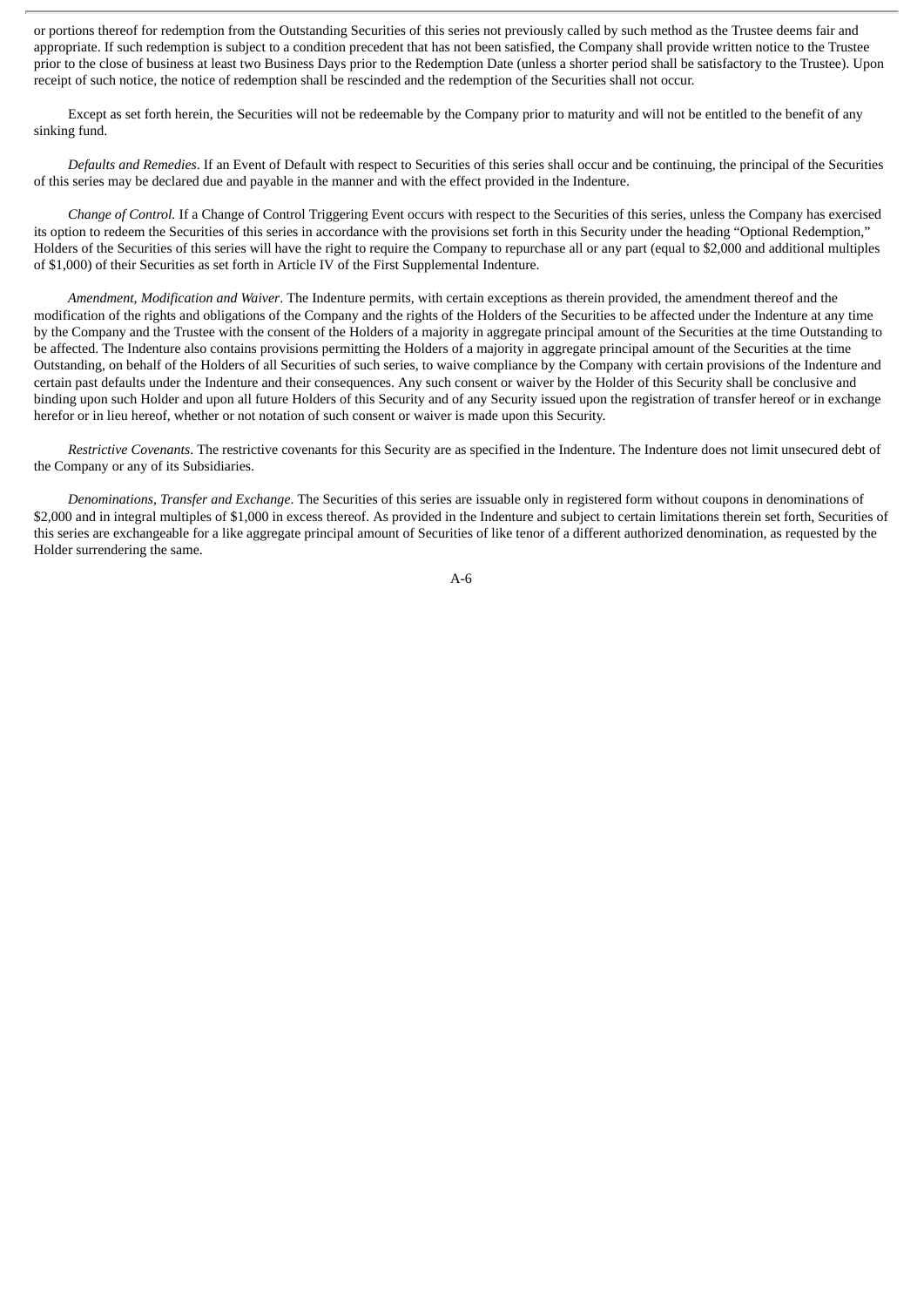As provided in the Indenture and subject to certain limitations therein set forth, the transfer of this Security is registerable in the Security Register, upon surrender of this Security for registration of transfer at the Registrar accompanied by a written request for transfer in form satisfactory to the Company and the Registrar duly executed by, the Holder hereof or his attorney duly authorized in writing, and thereupon one or more new Securities of this series and of like tenor, of authorized denominations and for the same aggregate principal amount, will be issued to the designated transferee or transferees.

No service charge shall be made for any such registration of transfer or exchange, but the Company may require payment of a sum sufficient to cover any tax or other governmental charge payable in connection therewith.

*Persons Deemed Owners*. Prior to due presentment of this Security for registration of transfer, the Company, the Trustee and any agent of the Company or the Trustee may treat the Person in whose name this Security is registered as the owner hereof for all purposes, whether or not this Security be overdue, and neither the Company, the Trustee nor any such agent shall be affected by notice to the contrary.

*Miscellaneous*. The Indenture and this Security shall be governed by and construed in accordance with the laws of the State of New York, without regard to the conflicts of law rules of said State.

All terms used in this Security and not defined herein shall have the meanings assigned to them in the Indenture.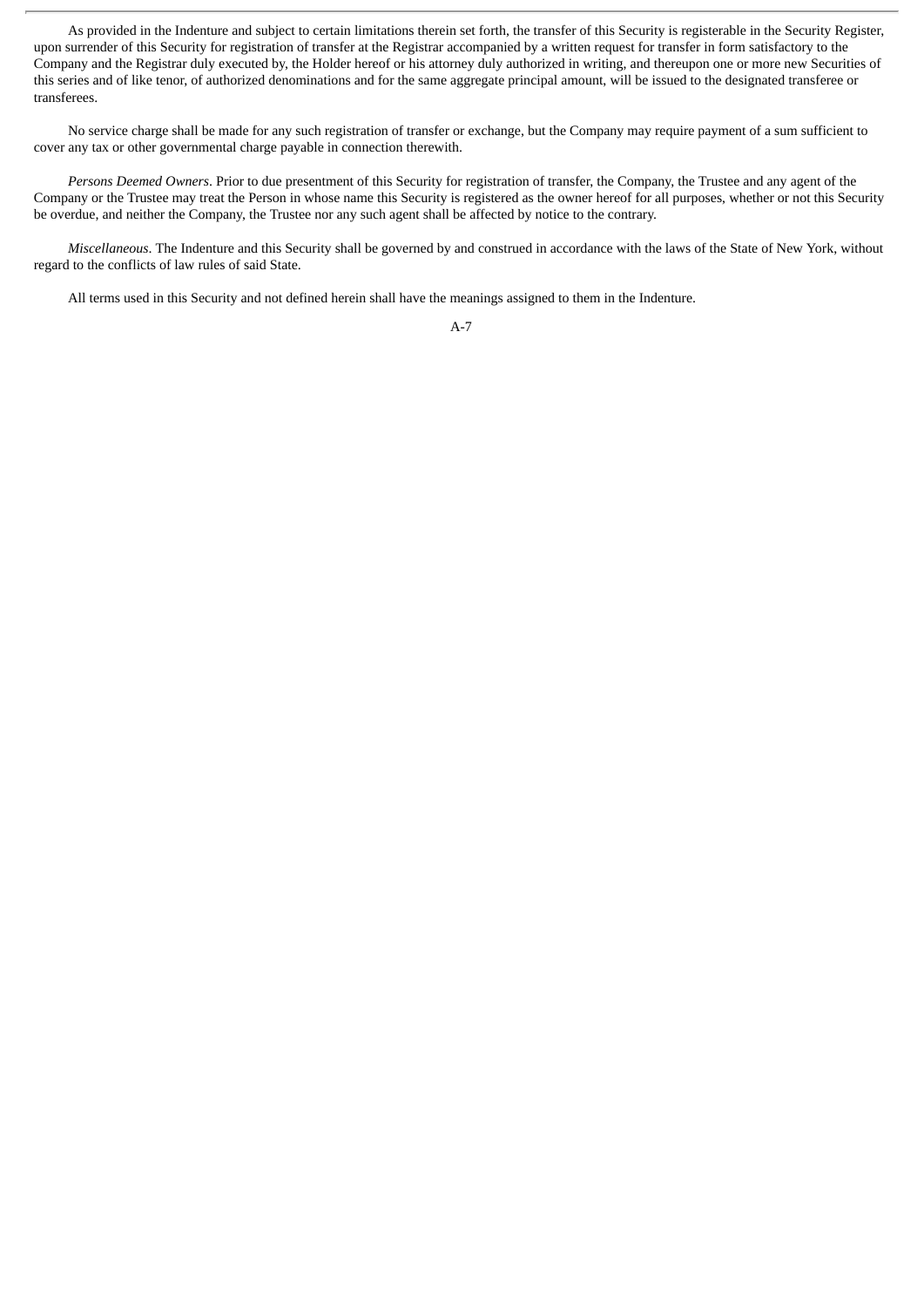# SCHEDULE OF INCREASES OR DECREASES IN GLOBAL SECURITY

The following increases or decreases in this Global Security have been made:

| Date of Exchange | Amount of increase in<br>Principal Amount of<br>this Global Security | Amount of decrease<br>in Principal Amount<br>of this Global<br>Security | Principal Amount of<br>this Global Security<br>following each<br>decrease or increase | Signature of<br>authorized signatory<br>of Trustee |
|------------------|----------------------------------------------------------------------|-------------------------------------------------------------------------|---------------------------------------------------------------------------------------|----------------------------------------------------|
|                  |                                                                      |                                                                         |                                                                                       |                                                    |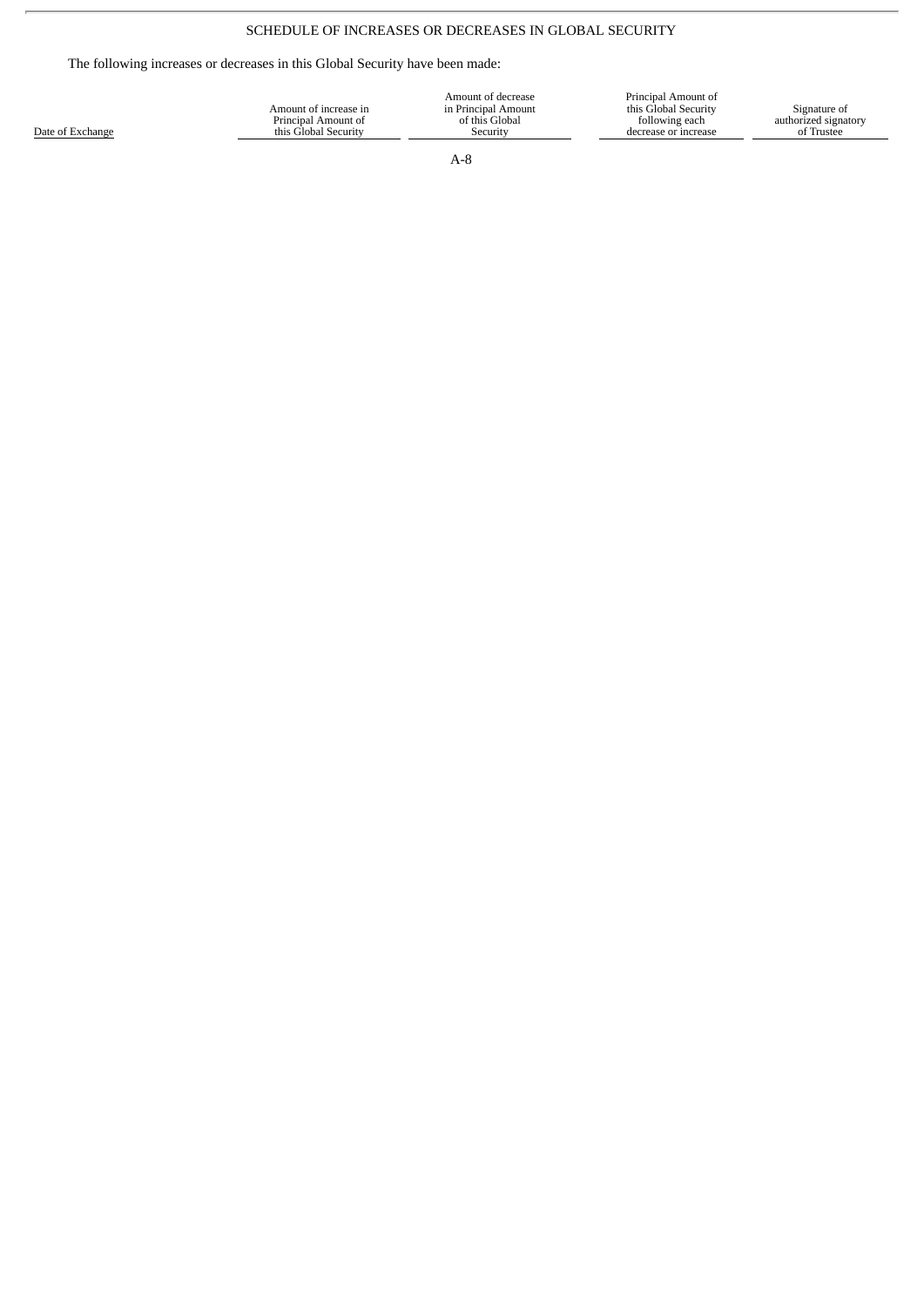May 26, 2020

DENTSPLY SIRONA Inc. 13320 Ballantyne Corporate Place Charlotte, North Carolina 28277-3607

#### Re: DENTSPLY SIRONA Inc. – Senior Notes Offering

Ladies and Gentlemen:

We have acted as special United States counsel to DENTSPLY SIRONA Inc., a Delaware corporation (the "Company"), in connection with the public offering of \$750,000,000 aggregate principal amount of the Company's 3.250% Senior Notes due 2030 (the "Notes") to be issued under the Indenture, dated as of May 26, 2020 (the "Base Indenture"), as supplemented by the First Supplemental Indenture, dated as of May 26, 2020 (the "First Supplemental Indenture" and, together with the Base Indenture, the "Indenture"), between the Company and Wells Fargo Bank, National Association, as trustee (the "Trustee").

This opinion is being furnished in accordance with the requirements of Item 601(b)(5) of Regulation S-K under the Securities Act of 1933 (the "Securities Act").

In rendering the opinion stated herein, we have examined and relied upon the following:

(a) the registration statement on Form S-3 (File No. 333-238200) of the Company relating to debt securities and other securities of the Company filed on May 12, 2020 with the Securities and Exchange Commission (the "Commission") under the Securities Act allowing for delayed offerings pursuant to Rule 415 of the General Rules and Regulations under the Securities Act (the "Rules and Regulations"), including the information deemed to be a part of the registration statement pursuant to Rule 430B of the Rules and Regulations (such registration statement being hereinafter referred to as the "Registration Statement");

(b) the prospectus, dated May 12, 2020 (the "Base Prospectus"), which forms a part of and is included in the Registration Statement;

(c) the preliminary prospectus supplement, dated May 20, 2020 (together with the Base Prospectus, the "Preliminary Prospectus"), relating to the offering of the Notes, in the form filed with the Commission pursuant to Rule 424(b) of the Rules and Regulations;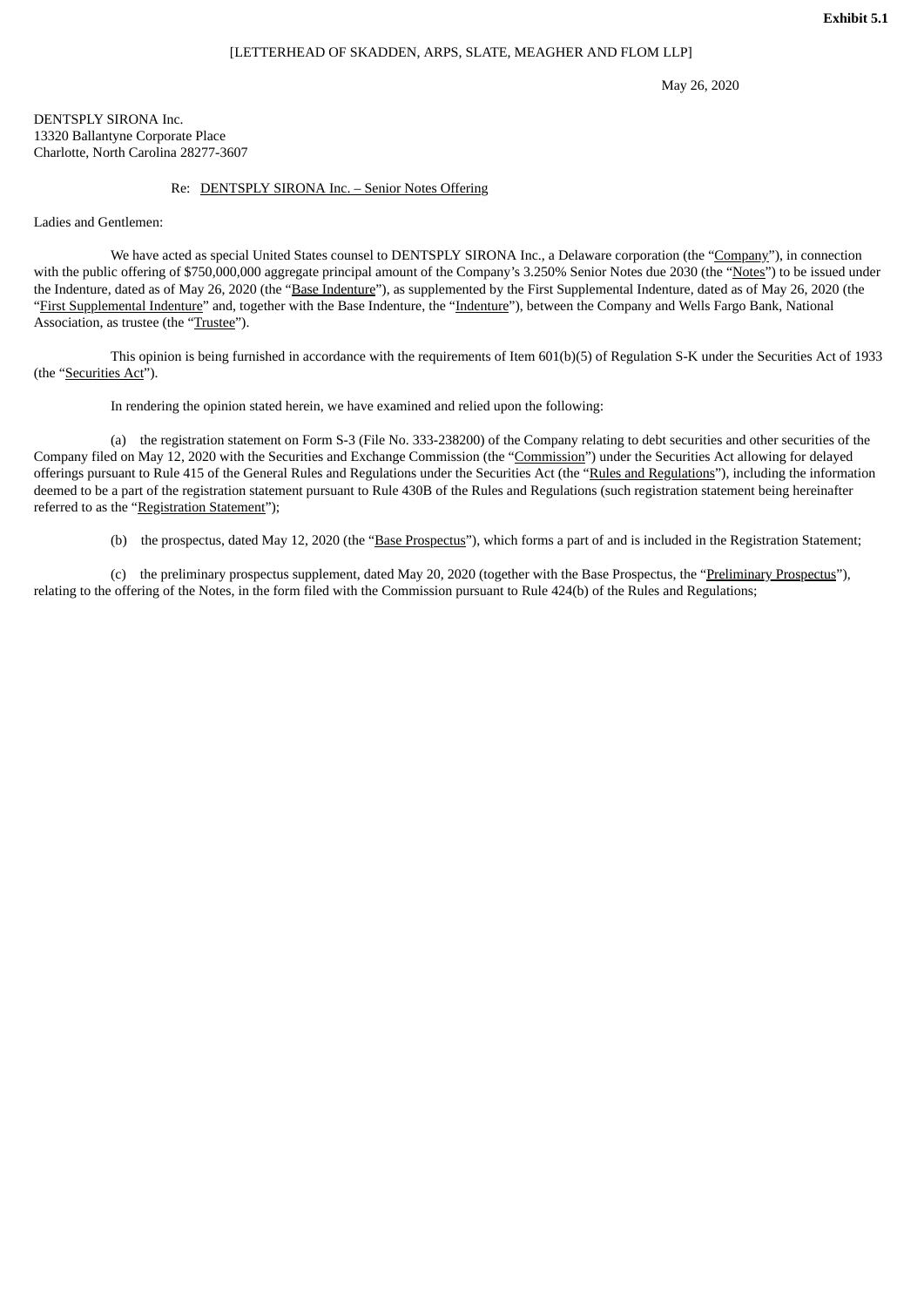(d) the prospectus supplement, dated May 20, 2020 (together with the Base Prospectus, the "Prospectus"), relating to the offering of the Notes, in the form filed with the Commission pursuant to Rule 424(b) of the Rules and Regulations;

(e) an executed copy of the Underwriting Agreement, dated May 20, 2020 (the "Underwriting Agreement"), between the Company and Citigroup Global Markets, Goldman Sachs & Co. LLC and J.P. Morgan Securities LLC, as representatives of the several Underwriters named therein (the "Underwriters"), relating to the sale by the Company to the Underwriters of the Notes;

(f) an executed copy of the Indenture;

(g) the global certificates evidencing the Notes, executed by the Company and registered in the name of Cede & Co. (the "Note Certificates") in the form delivered by the Company to the Trustee for authentication and delivery;

(h) an executed copy of a certificate of Keith Ebling, Executive Vice President, General Counsel and Secretary of the Company, dated the date hereof (the "Secretary's Certificate");

(i) a copy of the Company's Amended and Restated Certificate of Incorporation, certified by the Secretary of State of the State of Delaware as of May 21, 2020, and certified pursuant to the Secretary's Certificate;

(j) a copy of the Company's Amended and Restated Company's By-laws, in effect as of the date hereof and certified pursuant to the Secretary's Certificate;

(k) a copy of certain resolutions of the Board of Directors of the Company, adopted on May 4, 2020, certified pursuant to the Secretary's Certificate;

(l) a copy of certain resolutions of the Pricing Committee of the Board of Directors of the Company, adopted on May 14, 2020, certified pursuant to the Secretary's Certificate; and

(m) a copy of certain resolutions of the Sub-Pricing Committee of the Board of Directors of the Company, adopted on May 20, 2020, certified pursuant to the Secretary's Certificate.

We have also examined originals or copies, certified or otherwise identified to our satisfaction, of such records of the Company and such agreements, certificates and receipts of public officials, certificates of officers or other representatives of the Company and others, and such other documents as we have deemed necessary or appropriate as a basis for the opinion stated below.

In our examination, we have assumed the genuineness of all signatures, the legal capacity and competency of all natural persons, the authenticity of all documents submitted to us as originals, the conformity to original documents of all documents submitted to us as facsimile,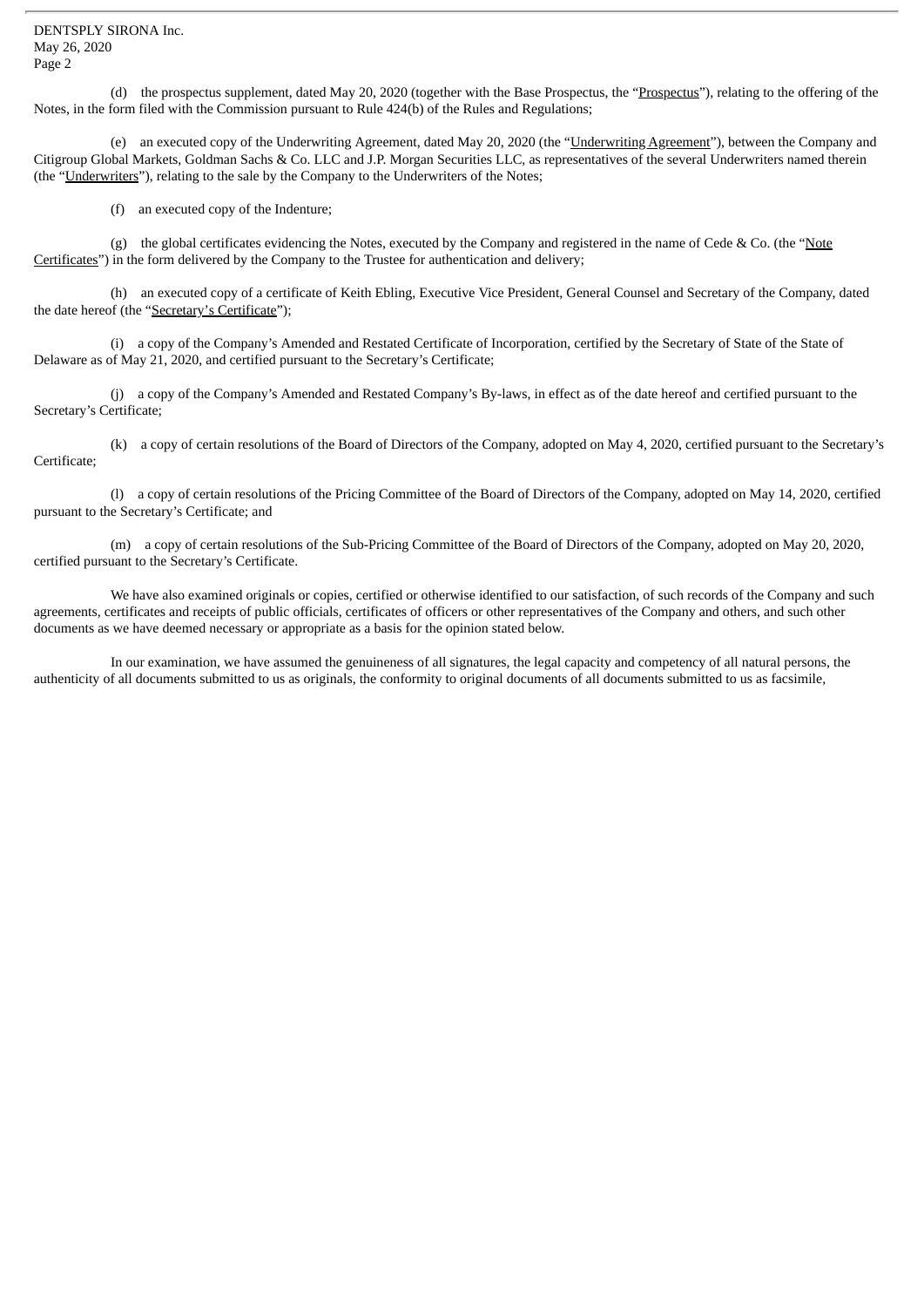DENTSPLY SIRONA Inc. May 26, 2020 Page 3

electronic, certified or photocopied copies, and the authenticity of the originals of such copies. As to any facts relevant to the opinion stated herein that we did not independently establish or verify, we have relied upon statements and representations of officers and other representatives of the Company and others and of public officials, including those in the Secretary's Certificate and the factual representations and warranties contained in the Transaction Documents (as defined below).

We do not express any opinion with respect to the laws of any jurisdiction other than (i) the laws, of the State of New York and (ii) the General Corporation Law of the State of Delaware (the "DGCL") (all of the foregoing being referred to as "Opined on Law").

As used herein, "Transaction Documents" means the Underwriting Agreement, the Indenture and the Note Certificates.

Based upon the foregoing and subject to the qualifications and assumptions stated herein, we are of the opinion that the Note Certificates have been duly authorized by all requisite corporate action on the part of the Company and duly executed by the Company under the DGCL, and when duly authenticated by the Trustee and issued and delivered by the Company against payment therefor in accordance with the terms of the Underwriting Agreement and the Indenture, the Note Certificates will constitute valid and binding obligations of the Company, enforceable against the Company in accordance with their terms under the laws of the State of New York.

The opinion stated herein is subject to the following qualifications:

(a) we do not express any opinion with respect to the effect on the opinion stated herein of any bankruptcy, insolvency, reorganization, moratorium, fraudulent transfer, preference and other similar laws or governmental orders affecting creditors' rights generally, and the opinion stated herein is limited by such laws and by general principles of equity (regardless of whether enforcement is sought in equity or at law);

(b) we do not express any opinion with respect to any law, rule or regulation that is applicable to any party to any of the Transaction Documents or the transactions contemplated thereby solely because such law, rule or regulation is part of a regulatory regime applicable to any such party or any of its affiliates as a result of the specific assets or business operations of such party or such affiliates;

(c) except to the extent expressly stated in the opinion contained herein, we have assumed that each of the Transaction Documents constitutes the valid and binding obligation of each party to such Transaction Document, enforceable against such party in accordance with its terms;

(d) we do not express any opinion with respect to any laws, rules, regulations or orders concerning declared emergencies or the effect thereof on the opinion stated herein;